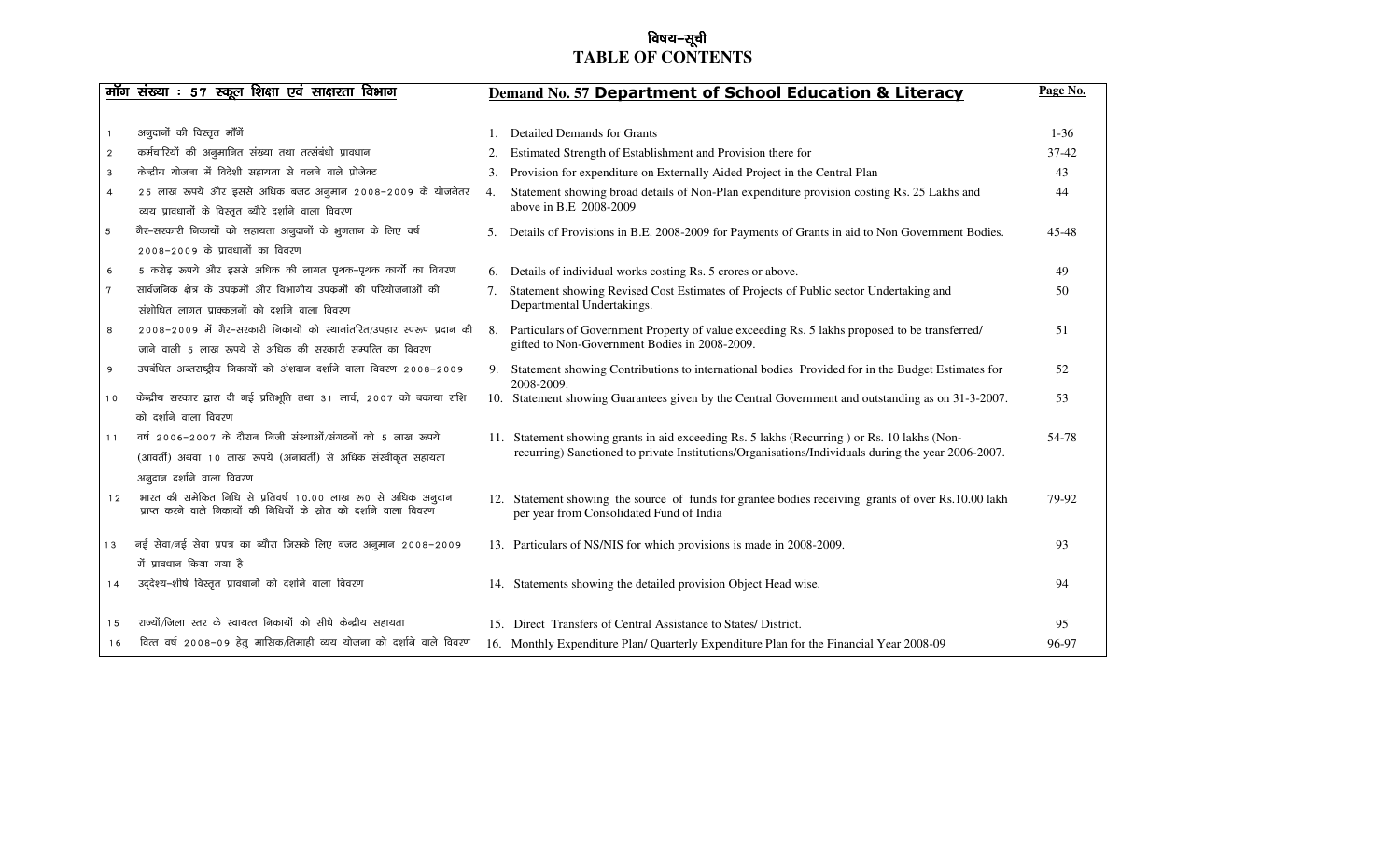#### <u>मॉॅंग संख्या 57 : स्कूल शिक्षा एवं साक्षरता विभाग</u>

DEMAND No. 57- DEPARTMENT OF SCHOOL EDUCATION AND LITERACY

### मॉॅंग संख्या 57 DEMAND No.57<br>रुकूल शिक्षा एवं साक्षरता विभाग<br>DEPARTMENT OF SCHOOL EDUCATION AND LITERACY<br>राजस्थान का अपने का स्टब्स REVENUE CAPITAL TOTAL

| स्वीकृत        |             |       |             |                 |
|----------------|-------------|-------|-------------|-----------------|
| VOTED          | 27850,00,00 | $- -$ | 27850,00,00 |                 |
| प्रभारित       |             |       |             |                 |
| <b>CHARGED</b> | $- -$       | $- -$ | $- -$       | (हजार रूपयो मे) |

|           |                   |                         |          |                          |                   |                           |          |                               | (In thousands of Rupees)<br>ctV vuqeku |                         |                   |  |
|-----------|-------------------|-------------------------|----------|--------------------------|-------------------|---------------------------|----------|-------------------------------|----------------------------------------|-------------------------|-------------------|--|
| वास्तविक  |                   | बजट अनुमान              |          | संशोधित अनुमान           |                   | राजस्व अनुभाग             |          | Revenue Section               |                                        |                         |                   |  |
| Actuals   |                   | <b>Budget Estimates</b> |          | <b>Revised Estimates</b> |                   |                           |          |                               |                                        | <b>Budget Estimates</b> |                   |  |
| 2006-2007 |                   | 2007-2008               |          | 2007-2008                |                   |                           |          |                               | योजनागत                                | 2008-2009<br>योजनेतर    |                   |  |
| योजनागत   | योजनेतर           | योजनागत                 | योजनेतर  | योजनागत                  | योजनेतर           |                           |          |                               |                                        |                         | कुल               |  |
| Plan      | Non-Plan          | Plan                    | Non-Plan | Plan                     | Non-Plan          |                           |          |                               | Plan                                   | Non-Plan                | Total             |  |
|           |                   |                         |          |                          |                   | सचिवालय–सामाजिक           | 2251     | Secretariat-Social            |                                        |                         |                   |  |
|           |                   |                         |          |                          |                   | सेवाएं (मुख्य शीर्ष)      |          | Services: (Major Head)        |                                        |                         |                   |  |
|           |                   |                         |          |                          |                   | र्सचेवालय (लघु शीर्ष)     | 00.090   | Secretariat (Minor Head)      |                                        |                         |                   |  |
|           |                   |                         |          |                          |                   | स्कूल शिक्षा एवं साक्षरता | 01       | Department of School          |                                        |                         |                   |  |
|           |                   |                         |          |                          |                   | विभाग (उप–शीर्ष)          |          | <b>Education and Literacy</b> |                                        |                         |                   |  |
|           |                   |                         |          |                          |                   |                           |          | (Sub Head)                    |                                        |                         |                   |  |
| 1,12,80   | $ -$              | 1,00,00                 | $--$     | 1,00,00                  | $ -$              | वेतन                      | 01.00.01 | <b>Salaries</b>               | $- -$                                  | 1,00,00                 | 1,00,00           |  |
| 4,35      | $ -$              | 5,00                    | $- -$    | 5,00                     | $\qquad \qquad -$ | समयोपरि भत्ता             | 01.00.03 | Overtime Allowance            | $- -$                                  | 5,00                    | 5,00              |  |
| 4,00      | $ -$              | 10,00                   | $- -$    | 10,00                    | $- -$             | चिकित्सीय उपचार           | 01.00.06 | <b>Medical Treatment</b>      | $- -$                                  | 10,00                   | 10,00             |  |
| 59,20     | $ -$              | 60,00                   | $- -$    | 60,00                    | $- -$             | घरेलू यात्रा व्यय         | 01.00.11 | <b>Domestic Travel</b>        | $- -$                                  | 60,00                   | 60,00             |  |
|           |                   |                         |          |                          |                   |                           |          | Expenses                      |                                        |                         |                   |  |
| 23,66     | $ -$              | 35,00                   | $- -$    | 35,00                    | $- -$             | विदेशी यात्रा व्यय        | 01.00.12 | Foreign Travel Expenses       | $- -$                                  | 35,00                   | 35,00             |  |
| 99,12     | $ -$              | 104,00                  | $--$     | 104,00                   | $- -$             | कार्यालय व्यय             | 01.00.13 | Office Expenses               | $- -$                                  | 1,03,70                 | 1,03,70           |  |
| $- -$     | $- -$             | 16,00                   | $- -$    | 16,00                    | $ -$              | प्रकाशन                   | 01.00.16 | <b>Publications</b>           | $- -$                                  | 16,00                   | 16,00             |  |
| 17        | $- -$             | $- -$                   | $- -$    | $- -$                    | $- -$             | वैकिंग रोकड लेन.देन कर    | 01.00.07 | <b>Banking Cash</b>           | $- -$                                  | 30                      | 30                |  |
|           |                   |                         |          |                          |                   |                           |          | <b>Transaction Tax</b>        |                                        |                         |                   |  |
| $- -$     | $- -$             | $- -$                   | $- -$    | $- -$                    | $- -$             | अन्य प्रशासनिक खर्च       | 01.00.20 | <b>Other Administrative</b>   | $- -$                                  | $- -$                   | $\qquad \qquad -$ |  |
|           |                   |                         |          |                          |                   |                           |          | Expenses                      |                                        |                         |                   |  |
| 2,52,48   | $--$              | 10,50,00                | $--$     | 10,50,00                 | $-\,-$            | विज्ञापन और प्रचार        | 01.00.26 | Advertising and Publicity     | $- -$                                  | --                      | $ -$              |  |
| $- -$     | $\qquad \qquad -$ | $\qquad \qquad -$       | $- -$    | $- -$                    | $ -$              | सहायता अनुदान             | 01.00.31 | Grants-in-aid                 |                                        | $- -$                   | $- -$             |  |
| $--$      | $- -$             | $- -$                   | $- -$    | $- -$                    | $--$              | अन्य प्रभार               | 01.00.50 | Other Charges                 | $- -$                                  | $- -$                   |                   |  |
|           |                   |                         |          |                          |                   | सचिवालय मुख्य शीर्ष       | जोड़     | <b>Secretariat</b>            |                                        |                         |                   |  |
| 5,55,78   | $- -$             | 13,80,00                | $- -$    | 13,80,00                 | $\sim$ $\sim$     | '2251'                    | Total-   | Major Head'2251'              |                                        | 3,30,00                 | 3,30,00           |  |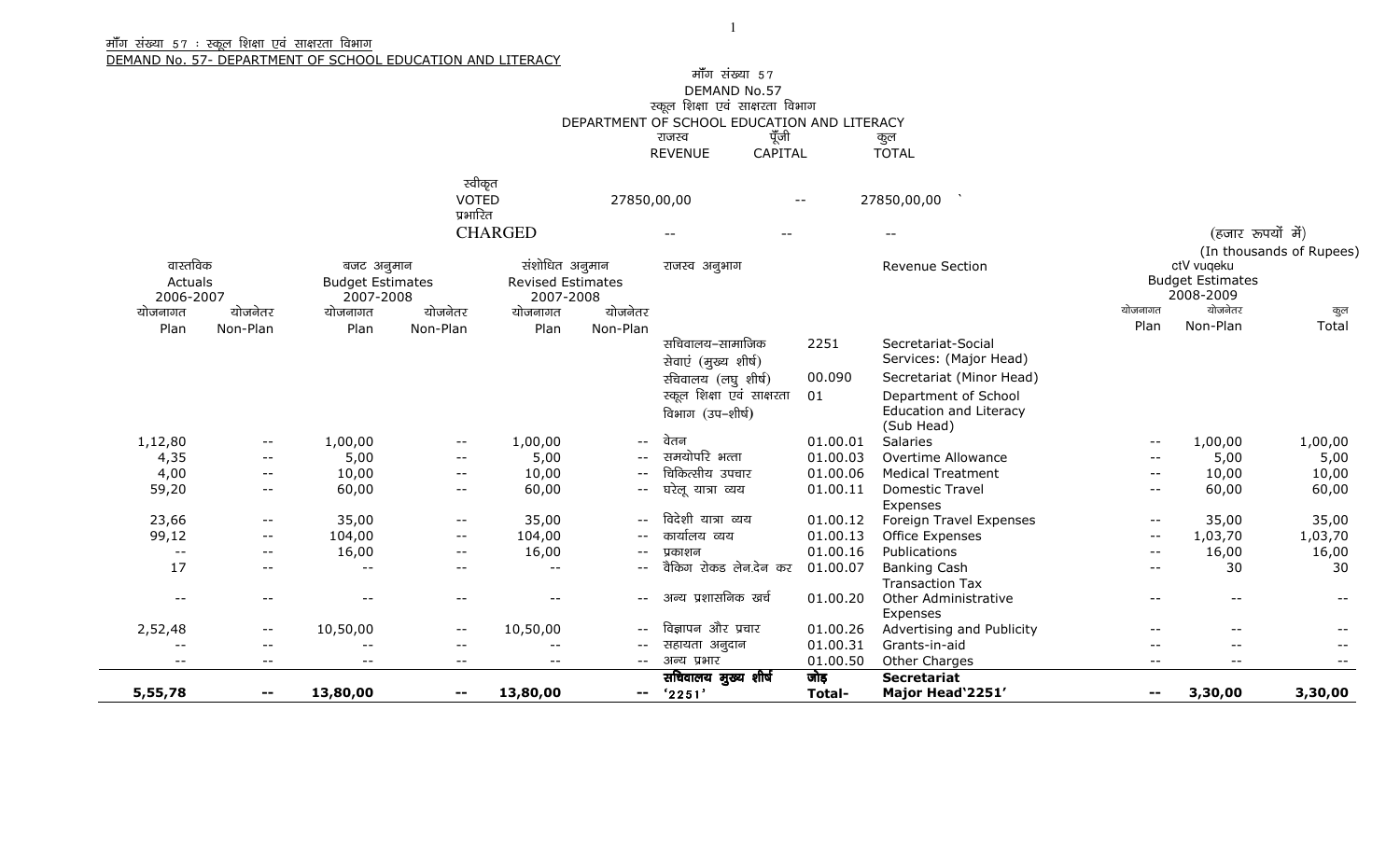अनुदानों की मांगें 2008–2009<br>DEMANDS FOR GRANTS 2008-2009<br>(हजार रुपयों में) (In thousands of Rupees)

| 5830,67,27               | $\sim$ $-$                 | 6993,00,00                            | $\qquad \qquad -$        | 8315,60,00                                 |                                               | ली जानी है)                                         |                      | <b>Prarambhik ShikshaKosh</b><br>(DetailedHead01.02)      | 7690,00,00                 |                          | 7690,00,00 |
|--------------------------|----------------------------|---------------------------------------|--------------------------|--------------------------------------------|-----------------------------------------------|-----------------------------------------------------|----------------------|-----------------------------------------------------------|----------------------------|--------------------------|------------|
|                          |                            |                                       |                          |                                            |                                               | सर्व शिक्षा अभियान (राशि<br>प्रारंभिक शिक्षा कोष से | जोड़<br>Total-       | Sarva Shiksha Abhiyan<br>(Amount to be met from           |                            |                          |            |
| 5830,67,27               | $\overline{\phantom{a}}$   | 6993,00,00                            | $- -$                    | 8315,60,00                                 | $\mathord{\hspace{1pt}\text{--}\hspace{1pt}}$ | सहायता अनुदान                                       | 01.02.31             | Grants-in-aid                                             | 7690,00,00                 | $- -$                    | 7690,00,00 |
| $\overline{\phantom{a}}$ |                            | $\overline{\phantom{m}}$ .            |                          | $ -$                                       |                                               | कोष से ली जानी है)<br>व्यावसायिक सेवाएं             | 01.02.28             | (Detailed Head)<br><b>Professional Services</b>           | $\equiv$ $\equiv$          |                          |            |
|                          |                            |                                       |                          |                                            |                                               | (राशि प्रारंभिक शिक्षा                              |                      | (Amount to be met from<br>Prarambhik Shiksha Kosh)        |                            |                          |            |
|                          |                            |                                       |                          |                                            |                                               | सर्व शिक्षा अभियान                                  | 01.02                | Sarva Shiksha Abhiyan                                     |                            |                          |            |
| 3503,51,96               | $\mathbf{u} = \mathbf{v}$  | 1166,84,00                            | $- -$                    | 2104,24,00                                 |                                               | सहायता से ली जानी है)                               |                      | GrossBudgetarySupport)<br>(Detailed Head-01.01)           | 2731,03,00                 |                          | 2731,03,00 |
|                          |                            |                                       |                          |                                            |                                               | (राशि सकल बजटीय                                     | Total-               | (Amount to be met from                                    |                            |                          |            |
|                          |                            |                                       |                          |                                            |                                               | सर्व शिक्षा अभियान                                  | जोड़                 | Sarva Shiksha Abhiyan                                     |                            |                          |            |
| 3497,61,47               | $\overline{\phantom{a}}$ . | 1154,84,00                            | $\overline{\phantom{m}}$ | 2092,24,00                                 | $- -$                                         | सहायता अनुदान                                       | 01.01.31             | Grants-in-aid                                             | 2716,03,00                 | $- -$                    | 2716,03,00 |
| 5,90,49                  | $-$                        | 12,00,00                              | $-$                      | 12,00,00                                   |                                               | व्यावसायिक सेवाएं                                   | 01.01.28             | <b>Professional Services</b>                              | 15,00,00                   | $- -$                    | 15,00,00   |
|                          |                            |                                       |                          |                                            |                                               | सहायता से ली जानी है)                               |                      | Gross Budgetary Support)<br>(Detailed Head)               |                            |                          |            |
|                          |                            |                                       |                          |                                            |                                               | (राशि सकल बजटीय                                     |                      | (Amount to be met from                                    |                            |                          |            |
|                          |                            |                                       |                          |                                            |                                               | सर्व शिक्षा अभियान                                  | 01.01                | Sarva Shiksha Abhiyan                                     |                            |                          |            |
|                          |                            |                                       |                          |                                            |                                               | सामान्य घटक(उप-शीर्ष)                               | 01                   | <b>General Component</b><br>(Sub Head)                    |                            |                          |            |
|                          |                            |                                       |                          |                                            |                                               |                                                     |                      | (Minor Head)                                              |                            |                          |            |
|                          | $\mathbf{--}$              | 10,00,00                              | $\overline{\phantom{a}}$ | 1,35,00                                    | $\overline{\phantom{a}}$                      | (लघुशीर्ष)<br>सर्व शिक्षा अभियान                    | Total-<br>111        | (Minor Head-107)<br>Sarva Shiksha Abhiyan                 |                            |                          |            |
| 73                       |                            |                                       |                          |                                            |                                               | कुल-शिक्षण प्रशिक्षण                                | जोड                  | <b>Teachers Training</b>                                  | 1,30,00                    | $\mathbf{u}$             | 1,30,00    |
| $\overline{\phantom{m}}$ | $-$                        | 9,00,00                               | $\overline{\phantom{m}}$ | 1,00,00                                    | $- -$                                         | सहायता अनुदान                                       | 04.00.31             | Grants-in-aid                                             | $\overline{\phantom{m}}$ . | $- -$                    |            |
|                          |                            |                                       |                          |                                            |                                               | परिषद                                               |                      | Education(Sub Head)                                       |                            |                          |            |
|                          | $-$                        | 1,00,00                               | $ -$                     | 35,00                                      | $\overline{\phantom{a}}$                      | सहायता अनुदान<br>राष्ट्रीय अध्यापक शिक्षा           | 04                   | National Council for Teacher                              | 1,00,00                    | $\overline{\phantom{a}}$ | 1,00,00    |
| 73                       |                            |                                       |                          |                                            |                                               | कार्यालय व्यय                                       | 01.00.13<br>01.00.31 | Office Expenses<br>Grants-in-aid                          | 30,00                      | --                       | 30,00      |
|                          |                            |                                       |                          |                                            |                                               |                                                     |                      | (Sub Head)                                                |                            |                          |            |
|                          |                            |                                       |                          |                                            |                                               | शिक्षण प्रशिक्षण संस्थाओं<br>का सुदृढीकरण;उप–शीर्ष) | 01                   | Strengthening of Teachers<br><b>Training Institutions</b> |                            |                          |            |
|                          |                            |                                       |                          |                                            |                                               |                                                     |                      | (Minor Head)                                              |                            |                          |            |
|                          |                            |                                       |                          |                                            |                                               | (उप-मुख्य शीर्ष)<br>शिक्षक प्रशिक्षण(लघूशीर्ष)      | 107                  | (Sub-Major Head)<br><b>Teachers Training</b>              |                            |                          |            |
|                          |                            |                                       |                          |                                            |                                               | प्रारम्भिक शिक्षा                                   | 01                   | <b>Elementary Education</b>                               |                            |                          |            |
|                          |                            |                                       |                          |                                            |                                               | सामान्य शिक्षा(मुख्यशीर्ष)                          | 2202                 | <b>General Education</b><br>(Major Head)                  |                            |                          |            |
| Plan                     | Non-Plan                   | Plan                                  | Non-Plan                 | Plan                                       | Non-Plan                                      |                                                     |                      |                                                           | Plan                       | Non-Plan                 | Total      |
| योजनागत                  | योजनेतर                    | योजनागत                               | योजनेतर                  | योजनागत                                    | योजनेतर                                       |                                                     |                      |                                                           | योजनागत                    | योजनेतर                  | कुल        |
| 2006-2007                |                            | 2007-2008                             |                          | 2007-2008                                  |                                               |                                                     |                      |                                                           |                            | 2008-2009                |            |
| Actuals                  |                            | बजट अनुमान<br><b>Budget Estimates</b> |                          | संशोधित अनुमान<br><b>Revised Estimates</b> |                                               | राजस्व अनुभाग                                       |                      | Revenue Section                                           |                            | <b>Budget Estimates</b>  |            |
| वास्तविक                 |                            |                                       |                          |                                            |                                               |                                                     |                      | (In thousands of Rupees)<br>बजट अनुमान                    |                            |                          |            |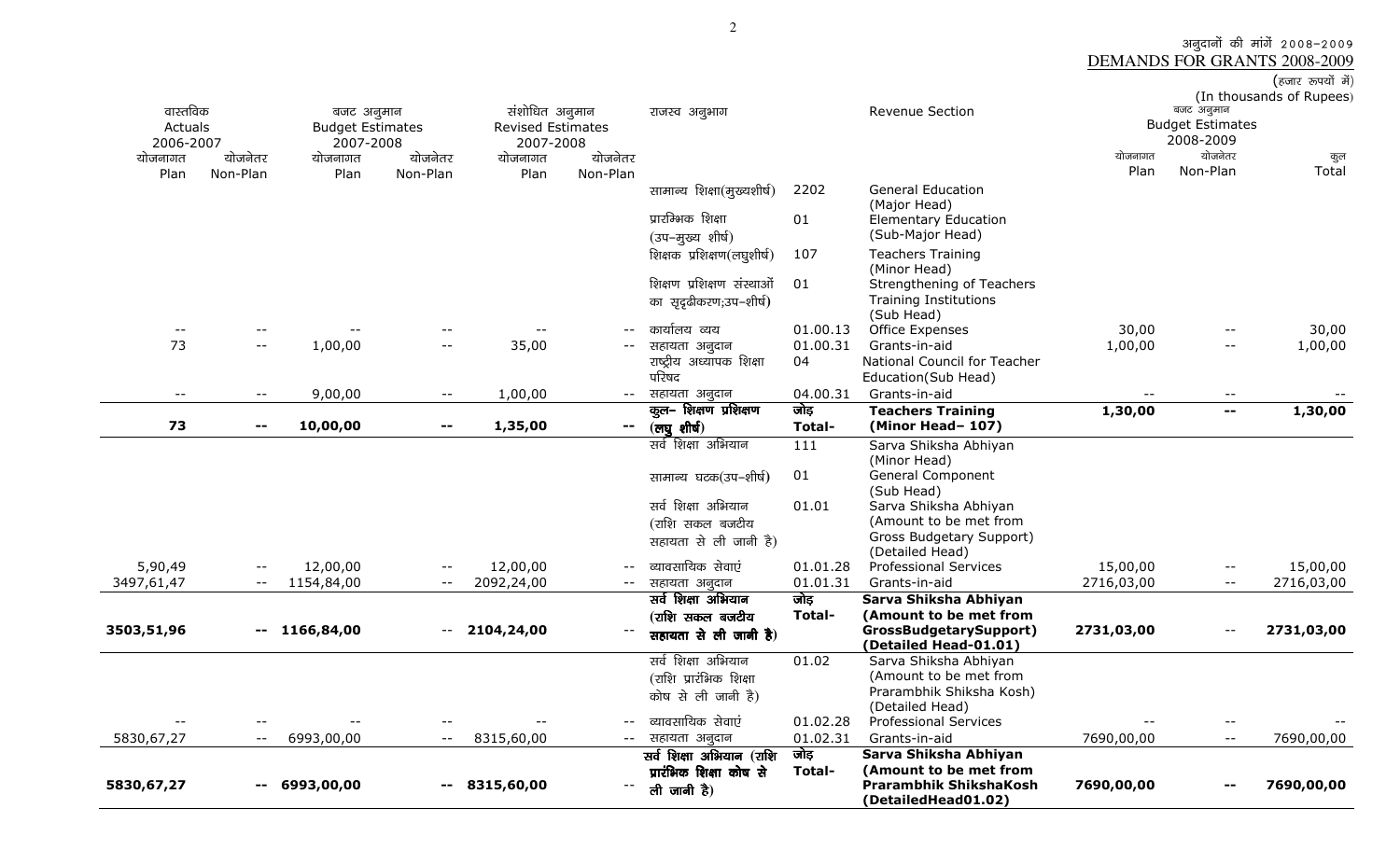|             |                          |                          |                          |                          |                   |                                        |          |                                                     |             |                            | (हजार रूपयों में)<br>(In thousands of Rupees) |
|-------------|--------------------------|--------------------------|--------------------------|--------------------------|-------------------|----------------------------------------|----------|-----------------------------------------------------|-------------|----------------------------|-----------------------------------------------|
| वास्तविक    |                          | बजट अनुमान               |                          | संशोधित अनुमान           |                   | राजस्व अनुभाग                          |          | <b>Revenue Section</b>                              |             | बजट अनुमान                 |                                               |
| Actuals     |                          | <b>Budget Estimates</b>  |                          | <b>Revised Estimates</b> |                   |                                        |          |                                                     |             | <b>Budget Estimates</b>    |                                               |
| 2006-2007   |                          | 2007-2008                |                          | 2007-2008                |                   |                                        |          |                                                     |             | 2008-2009                  |                                               |
| योजनागत     | योजनेतर                  | योजनागत                  | योजनेतर                  | योजनागत                  | योजनेतर           |                                        |          |                                                     | ;kstukxr    | ;kstusrj                   | dqy                                           |
| Plan        | Non-Plan                 | Plan                     | Non-Plan                 | Plan                     | Non-Plan          |                                        |          |                                                     | Plan        | Non-Plan                   | Total                                         |
|             |                          |                          |                          |                          |                   | सामान्य शिक्षा (मुख्य<br>शीर्ष) (जारी) | 2202     | <b>General Education</b><br>(Major Head)(Contd.)    |             |                            |                                               |
|             |                          |                          |                          |                          |                   | प्रारम्भिक शिक्षा<br>(उप-मुख्य शीर्ष)  | 01       | <b>Elementary Education</b><br>(Sub-Major Head)     |             |                            |                                               |
|             |                          |                          |                          |                          |                   | सर्व शिक्षा अभियान                     | 111      | Sarva Shiksha Abhiyan<br>(Minor Head)               |             |                            |                                               |
|             |                          |                          |                          |                          |                   | विदेशी सहायता घटक<br>(उप–शीर्ष)        | 02       | <b>Externally Aided Component</b><br>(Sub Head)     |             |                            |                                               |
| 1521,00,00  | $-\,-$                   | 1567,00,00               | $ -$                     | 1567,00,00               | $- -$             | सहायता अनुदान                          | 02.00.31 | Grants-in-aid                                       | 1500,00,00  | $-$                        | 1500,00,00                                    |
|             |                          |                          |                          |                          |                   | स्थापना व संबधित खर्च<br>(उप–शीर्ष)    | 03       | Establishment and Related<br>Expenditure (Sub Head) |             |                            |                                               |
| 1,07,15     | $\overline{\phantom{m}}$ | 2,51,50                  | $ -$                     | 2,51,50                  | $- -$             | वेतन                                   | 03.00.01 | <b>Salaries</b>                                     | 3,00,00     | $-\,-$                     | 3,00,00                                       |
| 13          | $- -$                    | 5,00                     | $\overline{\phantom{m}}$ | 5,00                     | $- -$             | समयोपरि भत्ता                          | 03.00.03 | Over Time Allowance                                 | 5,00        | $- -$                      | 5,00                                          |
| $- -$       | $--$                     | 3,50                     | $\overline{\phantom{a}}$ | 3,50                     |                   | चिकित्सीय उपचार                        | 03.00.06 | <b>Medical Treatment</b>                            | 3,00        | $- -$                      | 3,00                                          |
| 9,93        | $-\,-$                   | 10,00                    | $- -$                    | 10,00                    | $--$              | घरेलू यात्रा व्यय                      | 03.00.11 | <b>Domestic Travel Expenses</b>                     | 12,00       | $- -$                      | 12,00                                         |
| $- -$       | $--$                     | 50,00                    | $- -$                    | 50,00                    | $\qquad \qquad -$ | विदेशी यात्रा व्यय                     | 03.00.12 | Foreign Travel Expenses                             | 50,00       | $- -$                      | 50,00                                         |
|             | $--$                     | 10,00                    | $- -$                    | 10,00                    |                   | कार्यालय व्यय                          | 03.00.13 | <b>Office Expenses</b>                              | 15,00       | $- -$                      | 15,00                                         |
|             | $-$                      | $-$                      | $- -$                    | $\overline{\phantom{a}}$ | $- -$             | प्रकाशन                                | 03.00.16 | Publication                                         | $- -$       | $- -$                      |                                               |
|             | $-$                      | $-$                      | $- -$                    | $- -$                    |                   | अन्य प्रशासनिक खर्च                    | 03.00.20 | Other Administrative<br>Expenses                    |             | $\overline{\phantom{a}}$ . |                                               |
| 29,72,78    | $--$                     | 30,00,00                 | $- -$                    | 30,00,00                 |                   | विज्ञापन और प्रचार                     | 03.00.26 | Advertising & Publicity                             | 15,00,00    | $- -$                      | 15,00,00                                      |
| $- -$       | $--$                     | $\overline{\phantom{a}}$ | $- -$                    | $\overline{\phantom{m}}$ | $--$              | अन्य प्रभार                            | 03.00.50 | Other Charges                                       | $- -$       | $\qquad \qquad -$          | $--$                                          |
|             |                          |                          |                          |                          |                   | स्थापना व संबधित                       | जोड़     | <b>Establishment and Related</b>                    |             |                            |                                               |
| 30,89,99    | $\mathbf{H}=\mathbf{0}$  | 33,30,00                 | $\overline{\phantom{m}}$ | 33,30,00                 | −−                | खर्च (उप–शीर्ष 03)                     | Total-   | <b>Expenditure (Sub Head-</b><br>03)                | 18,85,00    | $\overline{\phantom{m}}$   | 18,85,00                                      |
|             |                          |                          |                          |                          |                   | सेमिनारों, समितियोंसहित                | 04       | <b>Expenditure on National</b>                      |             |                            |                                               |
|             |                          |                          |                          |                          |                   | राष्ट्रीय मिशनों आदि पर                |          | Mission includingSeminars,                          |             |                            |                                               |
|             |                          |                          |                          |                          |                   | खर्च। गैर- सरकारी                      |          | Committees, Meeting etc.                            |             |                            |                                               |
|             |                          |                          |                          |                          |                   | सदस्यों को टी.ए./डी.ए.                 |          | TA/DA to Non-Official<br>Members (Sub Head)         |             |                            |                                               |
| 1,50        | $\overline{\phantom{m}}$ | 10,00                    | $-$                      | 10,00                    | $- -$             | घरेलू यात्रा व्यय                      | 04.00.11 | <b>Domestic Travel Expenses</b>                     | 10,00       | $- -$                      | 10,00                                         |
|             |                          |                          |                          |                          |                   | सर्व शिक्षा अभियान                     | जोड़     | Sarva Shiksha Abhiyan                               |             |                            |                                               |
| 10886,10,72 |                          | 9760,24,00               | $\sim$ $-$               | 12020,24,00              | $- -$             | $(\overline{c}$ षु शीर्ष.111)          | Total-   | (Minor Head-111)                                    | 11939,98,00 | --                         | 11939,98,00                                   |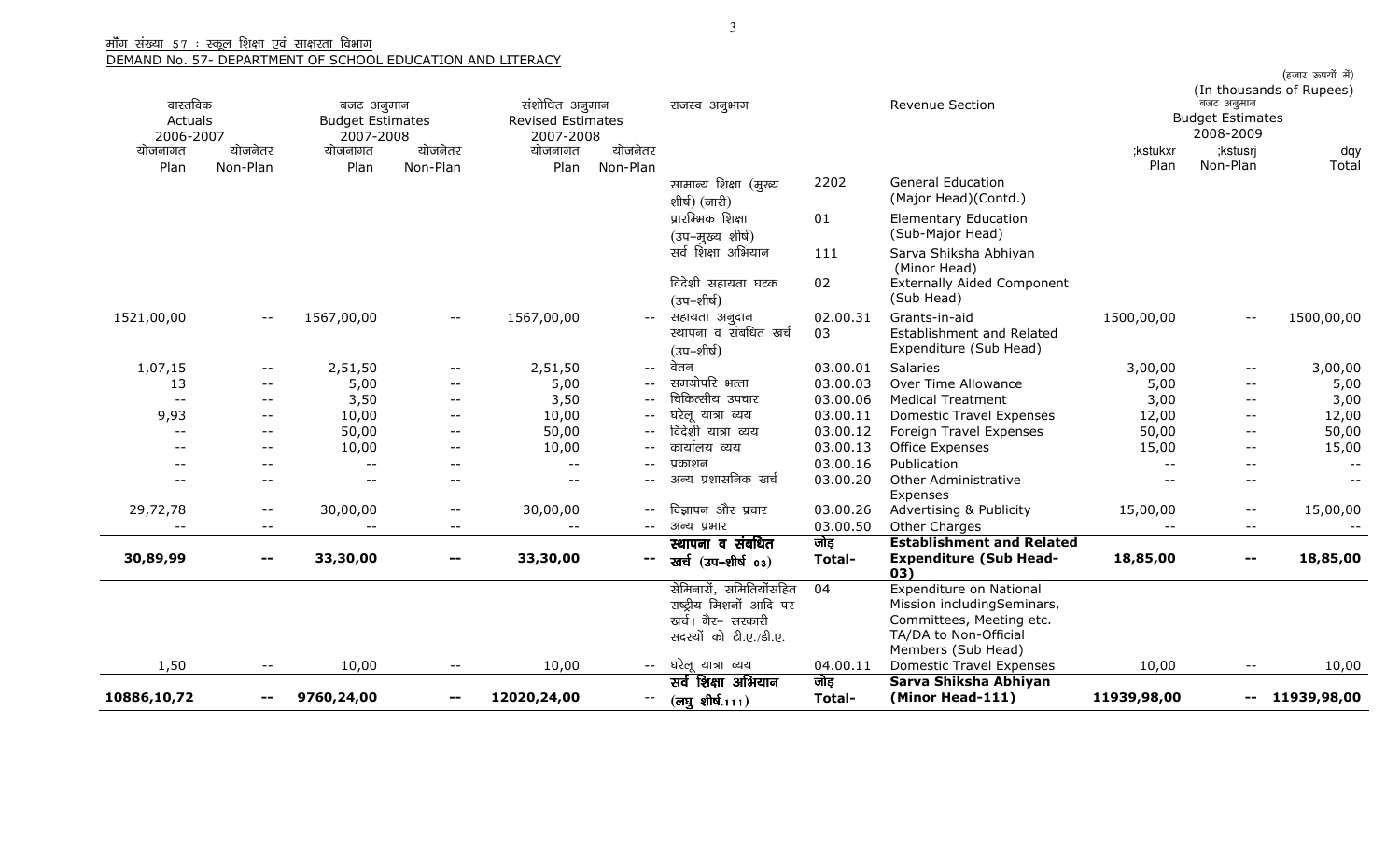अनुदानों की मांगें 2008–2009<br>DEMANDS FOR GRANTS 2008-2009<br>अज्ञार रुपयों में)

| वास्तविक<br>Actuals<br>2006-2007 |                          | बजट अनुमान<br><b>Budget Estimates</b><br>2007-2008 |                                                | संशोधित अनुमान<br><b>Revised Estimates</b><br>2007-2008 |                          | राजस्व अनुभाग                                                |               | <b>Revenue Section</b>                                                     | बजट अनुमान<br><b>Budget Estimates</b><br>2008-2009 | (In thousands of Rupees) |              |
|----------------------------------|--------------------------|----------------------------------------------------|------------------------------------------------|---------------------------------------------------------|--------------------------|--------------------------------------------------------------|---------------|----------------------------------------------------------------------------|----------------------------------------------------|--------------------------|--------------|
| योजनागत                          | योजनेतर                  | योजनागत                                            | योजनेतर                                        | योजनागत                                                 | योजनेतर                  |                                                              |               |                                                                            | योजनागत<br>Plan                                    | योजनेतर<br>Non-Plan      | कुल<br>Total |
| Plan Non-Plan                    |                          |                                                    | Plan Non-Plan                                  | Plan                                                    | Non-Plan                 | सामान्य शिक्षा (मुख्य शीर्ष)<br>$(\overline{\text{unfl}})$   | 2202          | <b>General Education</b><br>(Major Head)(Contd.)                           |                                                    |                          |              |
|                                  |                          |                                                    |                                                |                                                         |                          | प्रारम्भिक शिक्षा<br>(उप-मुख्य शीर्ष)                        | 01            | <b>Elementary Education</b><br>(Sub-Major Head)                            |                                                    |                          |              |
|                                  |                          |                                                    |                                                |                                                         |                          | स्कूलो मे मध्याहन<br>भोजन का<br>राष्ट्रीय कार्यक्रम          | 112           | National Programme of Mid Day<br>Meals in Schools (Minor Head)             |                                                    |                          |              |
|                                  |                          |                                                    |                                                |                                                         |                          | अनाज की लागत(उप-शीर्ष)                                       | 01            | Cost of Food Grains (Sub Head)                                             |                                                    |                          |              |
|                                  |                          |                                                    |                                                |                                                         |                          | राशि सकल बजटीय सहायता से<br>ली जानी है                       | 01.01         | Amount to be met from Gross<br>BudgetarySupport(Detailed Head)             |                                                    |                          |              |
| 474,72,54                        | $- -$                    | 507,47,10                                          | $--$                                           | 507,47,10                                               | $--$                     | सहायता अनूदान                                                | 01.01.31      | Grants-in-aid                                                              |                                                    |                          |              |
|                                  |                          |                                                    |                                                |                                                         |                          | राशि प्रारंभिक शिक्षा कोष से ली<br>जानी है                   | 01.02         | Amount to be met fromPrarambhik<br>Shiksha Kosh (Detailed Head)            |                                                    |                          |              |
| 565,15,00                        | $- -$                    | 1145,52,90                                         | $--$                                           | 592,04,64                                               | $--$                     | सहायता अनुदान                                                | 01.02.31      | Grants-in-aid                                                              | $- -$                                              | $- -$                    |              |
|                                  |                          |                                                    |                                                |                                                         |                          | अनाज की लागत                                                 | जोड़          | <b>Cost of Food Grains</b>                                                 |                                                    |                          |              |
| 1039,87,54                       | $\overline{\phantom{m}}$ | 1653,00,00                                         | $\hspace{0.1mm}-\hspace{0.1mm}-\hspace{0.1mm}$ | 1099,51,74                                              | $\overline{\phantom{a}}$ |                                                              | <b>Total-</b> | (Sub Head-01)                                                              |                                                    |                          |              |
|                                  |                          |                                                    |                                                |                                                         |                          | अनाज की दुलाई की<br>लागत(उप–शीर्ष)                           | 02            | Cost of Movement of Food Grains<br>(Sub Head)                              |                                                    |                          |              |
|                                  |                          |                                                    |                                                |                                                         |                          | राशि सकल बजटीय सहायता से<br>ली जानी है                       | 02.01         | Amount to be met from Gross<br><b>Budgetary Support (Detailed</b><br>Head) |                                                    |                          |              |
| 57,75,05                         | $ -$                     | 66,31,20                                           | $- -$                                          | 66,31,20                                                |                          | सहायता अनुदान                                                | 02.01.31      | Grants-in-aid                                                              |                                                    |                          |              |
|                                  |                          |                                                    |                                                |                                                         |                          | राशि प्रारंभिक शिक्षा कोष से ली                              | 02.02         | Amount to be met from                                                      |                                                    |                          |              |
|                                  |                          |                                                    |                                                |                                                         |                          | जानी है                                                      |               | Prarambhik Shiksha Kosh (Detailed                                          |                                                    |                          |              |
| 57,35,00                         | $- -$                    | 149,68,80                                          | $- -$                                          | 126,18,80                                               |                          | सहायता अनूदान                                                | 02.02.31      | Head)<br>Grants-in-aid                                                     |                                                    |                          |              |
|                                  |                          |                                                    |                                                |                                                         |                          | अनाज की ढुलाई की लागत                                        | जोड़          | <b>Cost of Movement of Food</b>                                            |                                                    |                          |              |
| 115,10,05                        | $\mathbf{u}$             | 216,00,00                                          | $\sim$ $\sim$                                  | 192,50,00                                               |                          |                                                              | Total-        | <b>Grains (Sub Head-02)</b>                                                |                                                    |                          |              |
|                                  |                          |                                                    |                                                |                                                         |                          | पर्वतीय<br>क्षेत्रों में परिवहन के<br>लिए रियायतें(उप-शीर्ष) | 03            | Subsidy for Transportation in the<br>Hilly Areas (Sub Head)                |                                                    |                          |              |
|                                  |                          | 10,00                                              | $ -$                                           | 10,00                                                   |                          | अन्य प्रशासनिक खर्च                                          | 03.00.20      | Other Administrative Expenses                                              |                                                    |                          |              |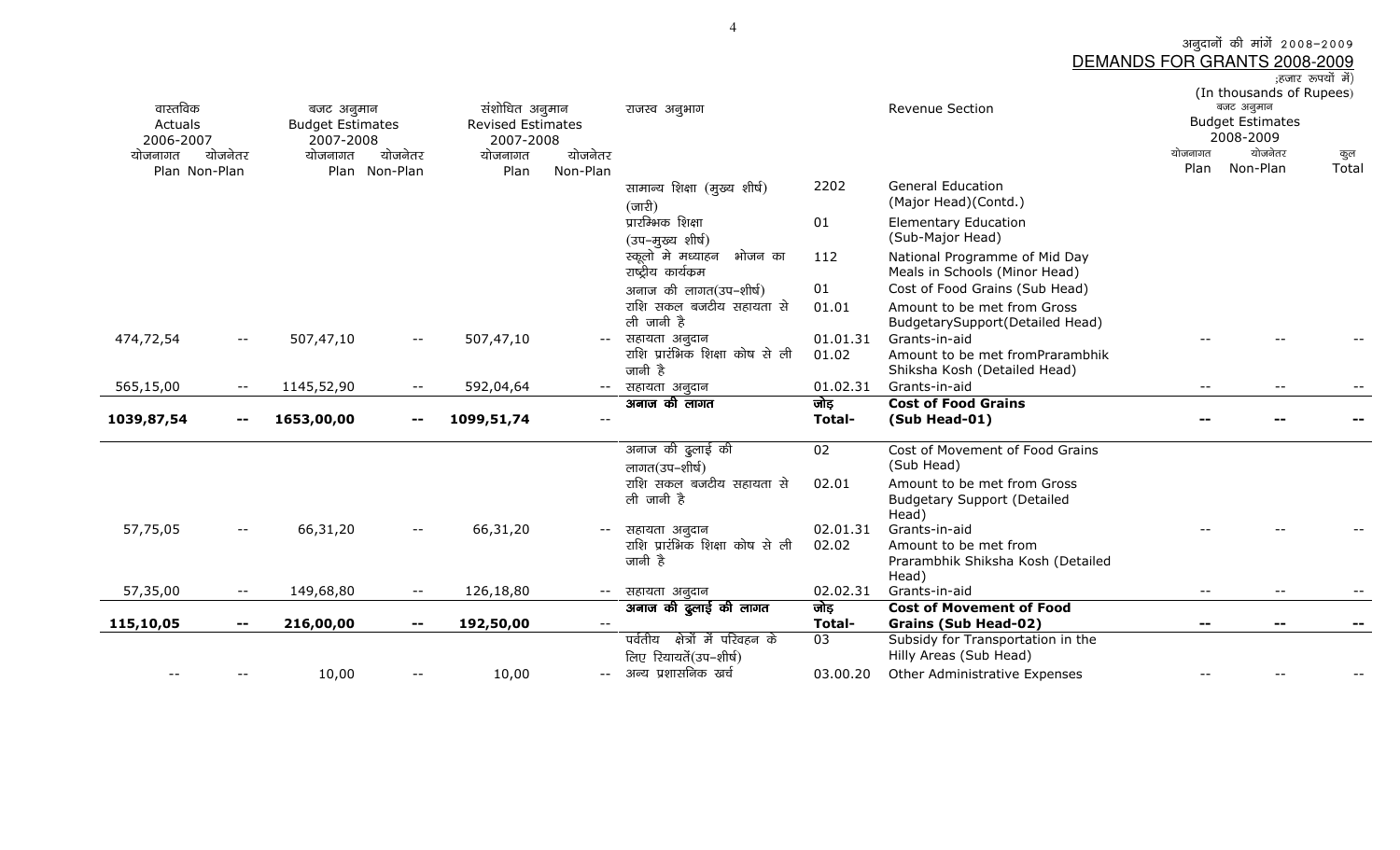| वास्तविक             |            | बजट अनुमान                           |                          | संशोधित अनुमान                        |                                                 | राजस्व अनुभाग                                                                          |                   | Revenue Section                                                                                                         |         | (In thousands of Rupees)<br>बजट अनुमान |       |
|----------------------|------------|--------------------------------------|--------------------------|---------------------------------------|-------------------------------------------------|----------------------------------------------------------------------------------------|-------------------|-------------------------------------------------------------------------------------------------------------------------|---------|----------------------------------------|-------|
| Actuals<br>2006-2007 |            | <b>Budget Estimates</b><br>2007-2008 |                          | <b>Revised Estimates</b><br>2007-2008 |                                                 |                                                                                        |                   |                                                                                                                         |         | <b>Budget Estimates</b><br>2008-2009   |       |
| योजनागत              | योजनेतर    | योजनागत                              | योजनेतर                  | योजनागत                               | योजनेतर                                         |                                                                                        |                   |                                                                                                                         | योजनागत | योजनेतर                                | कुल   |
| Plan                 | Non-Plan   | Plan                                 | Non-Plan                 | Plan                                  | Non-Plan                                        |                                                                                        |                   |                                                                                                                         | Plan    | Non-Plan                               | Total |
|                      |            |                                      |                          |                                       |                                                 | सामान्य शिक्षा (मुख्य<br>शीर्ष) (जारी)                                                 | 2202              | <b>General Education</b><br>(Major Head)(Contd.)                                                                        |         |                                        |       |
|                      |            |                                      |                          |                                       |                                                 | प्रारम्भिक शिक्षा<br>(उप-मुख्य शीर्ष)                                                  | 01                | <b>Elementary Education</b><br>(Sub-Major Head)                                                                         |         |                                        |       |
|                      |            |                                      |                          |                                       |                                                 | स्कूलो मे मध्याहन<br>भोजन का राष्ट्रीय<br>कार्यक्रम                                    | 112               | National Programme of Mid<br>Day Meals in Schools (Minor<br>Head)                                                       |         |                                        |       |
|                      |            |                                      |                          |                                       |                                                 | बिना कानून बनाए संघ<br>राज्य क्षेत्रों को भोजन<br>पकाने हेतु सहायता<br>प्रदान करना     | 04                | Assistance for Meeting<br>Cooking Cost to UTs without<br>legislature (Sub Head)                                         |         |                                        |       |
|                      |            |                                      |                          |                                       |                                                 | राशि सकल बजटीय<br>सहायता से ली जानी है                                                 | 04.01             | Amount to be met from Gross<br><b>Budgetary Support (Detailed</b><br>Head)                                              |         |                                        |       |
| 26,61                | --         | 1,53,50                              | $\overline{\phantom{m}}$ | 1,53,50                               | $--$                                            | सहायता अनुदान<br>राशि प्रारंभिक शिक्षा<br>कोष से ली जानी है                            | 04.01.31<br>04.02 | Grants-in-aid<br>Amount to be met from<br>Prarambhik Shiksha Kosh<br>(Detailed Head)                                    |         |                                        |       |
|                      | $- -$      | 3,46,50                              | $- -$                    | 4,00,50                               | $\mathord{\hspace{1pt}\text{--}\hspace{1pt}}$ . | सहायता अनुदान                                                                          | 04.02.31          | Grants-in-aid                                                                                                           | $- -$   | $-$                                    |       |
|                      |            |                                      |                          |                                       |                                                 | बिना कानून बनाए संघ                                                                    | जोड़              | <b>Assistance for Meeting</b>                                                                                           |         |                                        |       |
| 26,61                | $\sim$ $-$ | 5,00,00                              |                          | 5,54,00                               | $\mathord{\hspace{1pt}\text{--}\hspace{1pt}}$   | राज्य क्षेत्रों को भोजन<br>पकाने हेतु सहायता<br>प्रदान करना                            | Total-            | <b>Cooking Cost to UTs</b><br>without legislature (Sub<br>Head-04)                                                      |         | --                                     |       |
|                      |            |                                      |                          |                                       |                                                 | संघराज्य क्षेत्रोंकोबिनाकानून<br>के प्रबंधन,मानिटरिंग और<br>मूल्यांकन उपलब्ध कराना     | 05                | Management, Monitoring &<br>Evaluation to UTs without<br>legislature (Sub Head)                                         |         |                                        |       |
| 89                   |            | 14,00                                |                          | 10,25                                 | $--$                                            | सहायता अनुदान<br>गैर–सरकारी सदस्यों<br>आदि के लिए सेमिनार,<br>सम्मेलन, टी.ए./डी.ए.     | 05.00.31<br>06    | Grants-in-aid<br>Seminars, Conferences,<br>Workshops, TA/DA to Non-<br>Official Members (Sub Head)                      |         |                                        |       |
| 63                   |            | 22,00                                |                          | 22,00                                 | $\overline{\phantom{m}}$                        | घरेलू यात्रा व्यय<br>परामर्श/विशेषज्ञों और<br>मूल्यांकन/अध्ययन के<br>लिए फीस का भूगतान | 06.00.11<br>07    | <b>Domestic Travel Expenses</b><br>Payment towards fee for<br>Consultancy/ Experts and<br>Evaluation/ Studies(Sub Head) |         |                                        |       |
|                      |            |                                      |                          |                                       |                                                 | राशि सकल बजटीय<br>सहायता से ली जानी है                                                 | 07.01             | Amount to be met from Gross<br><b>Budgetary Support (Detailed</b><br>Head)                                              |         |                                        |       |
|                      | $- -$      | 3,38,20                              | $- -$                    | 3,38,20                               |                                                 | -- व्यावसायिक सेवाएं                                                                   | 07.01.28          | <b>Professional Services</b>                                                                                            |         |                                        |       |
|                      |            |                                      |                          |                                       |                                                 |                                                                                        |                   |                                                                                                                         |         |                                        |       |

;हजार रूपयों में)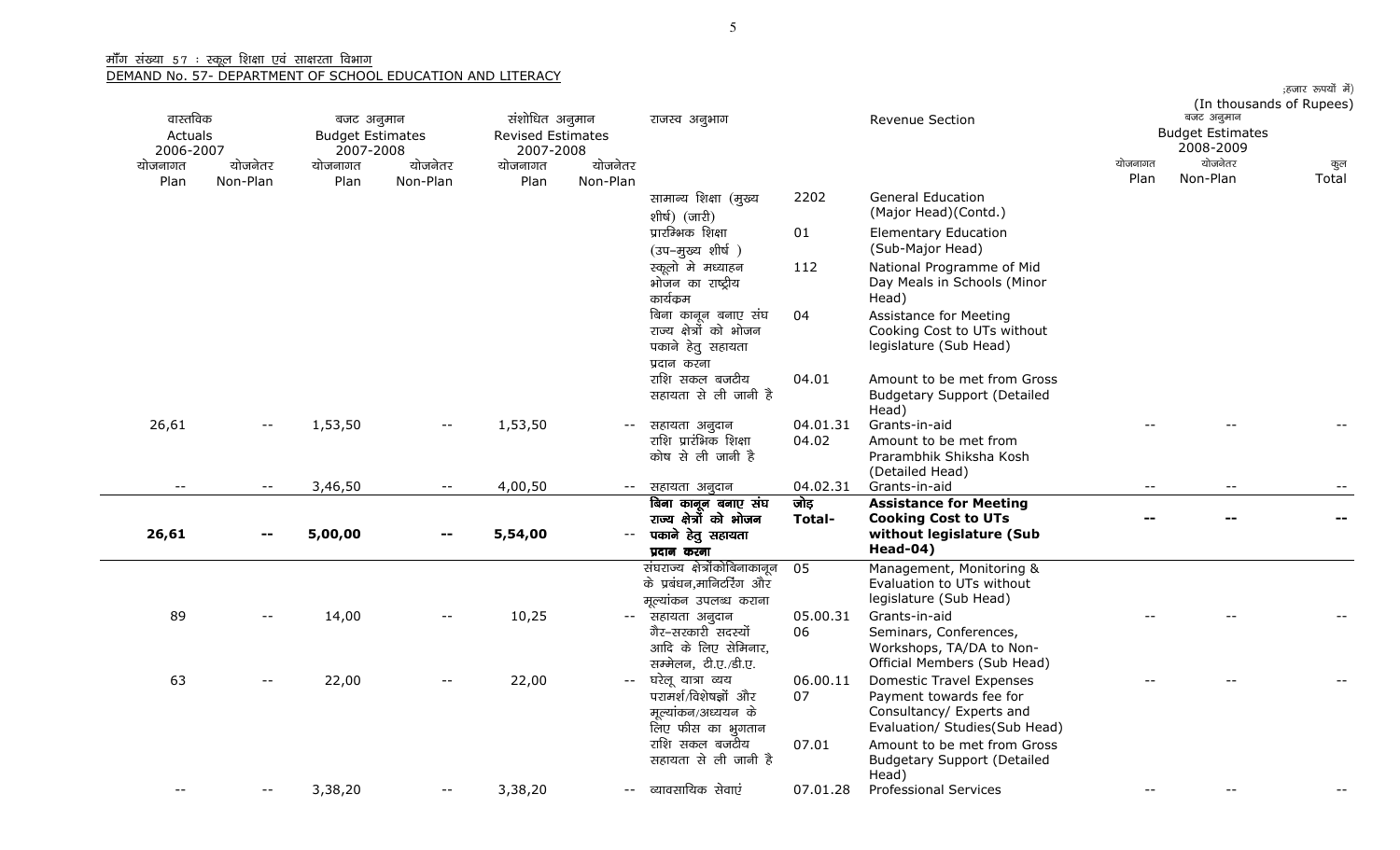# अनुदानों की मांगें 2008–2009<br>DEMANDS FOR GRANTS 2008-2009<br>हजार रुपयों में)<br>(In thousands of Rupees)

| वास्तविक<br>Actuals<br>2006-2007<br>योजनागत<br>Plan | योजनेतर<br>Non-Plan | बजट अनुमान<br><b>Budget Estimates</b><br>2007-2008<br>योजनागत<br>Plan | योजनेतर<br>Non-Plan | संशोधित अनुमान<br><b>Revised Estimates</b><br>2007-2008<br>योजनागत<br>Plan | योजनेतर<br>Non-Plan      | राजस्व अनुभाग                                                                 |                         | Revenue Section                                                                                                      | योजनागत<br>Plan | बजट अनुमान<br><b>Budget Estimates</b><br>2008-2009<br>योजनेतर<br>Non-Plan | (In thousands of Rupees)<br>कुल<br>Total |
|-----------------------------------------------------|---------------------|-----------------------------------------------------------------------|---------------------|----------------------------------------------------------------------------|--------------------------|-------------------------------------------------------------------------------|-------------------------|----------------------------------------------------------------------------------------------------------------------|-----------------|---------------------------------------------------------------------------|------------------------------------------|
|                                                     |                     |                                                                       |                     |                                                                            |                          | सामान्य शिक्षा (मुख्य<br>शीर्ष) (जारी)                                        | 2202                    | <b>General Education</b><br>(Major Head)(Contd.)                                                                     |                 |                                                                           |                                          |
|                                                     |                     |                                                                       |                     |                                                                            |                          | प्रारम्भिक शिक्षा<br>(उप–मुख्य शीर्ष)                                         | 01                      | <b>Elementary Education</b><br>(Sub-Major Head)                                                                      |                 |                                                                           |                                          |
|                                                     |                     |                                                                       |                     |                                                                            |                          | स्कूलो मे मध्याहन<br>भोजन का राष्ट्रीय<br>कार्यक्रम                           | 112                     | National Programme of Mid Day<br>Meals in Schools (Minor Head)                                                       |                 |                                                                           |                                          |
|                                                     |                     |                                                                       |                     |                                                                            |                          | परामर्श/विशेषज्ञों और<br>मूल्यांकन/अध्ययन के<br>लिए फीस का भुगतान             | 07                      | Payment towards fee for<br>Consultancy/ Experts and<br>Evaluation/ Studies (Sub Head)                                |                 |                                                                           |                                          |
|                                                     |                     |                                                                       |                     |                                                                            |                          | राशि प्रारंभिक शिक्षा<br>कोष से ली जानी है                                    | 07.02                   | Amount to be met from<br>Prarambhik Shiksha Kosh<br>(Detailed Head)                                                  |                 |                                                                           |                                          |
| $- -$                                               | $- -$               | 8,61,80                                                               | $--$                | 8,07,80                                                                    | $-$                      | व्यावसायिक सेवाएं                                                             | 07.02.28                | <b>Professional Services</b>                                                                                         | $-$             |                                                                           |                                          |
|                                                     |                     |                                                                       |                     |                                                                            |                          | परामर्श/ विशेषज्ञों और                                                        | जोड़                    | <b>Payment towards fee for</b>                                                                                       |                 |                                                                           |                                          |
|                                                     |                     |                                                                       |                     |                                                                            |                          | मूल्यांकन / अध्ययन के                                                         | Total-                  | Consultancy/ Experts and                                                                                             |                 |                                                                           |                                          |
|                                                     | $\qquad \qquad -$   | 12,00,00                                                              | $- -$               | 11,46,00                                                                   | $\overline{\phantom{m}}$ | लिए फीस का भुगतान                                                             |                         | <b>Evaluation/ Studies (Sub</b><br><b>Head-07)</b>                                                                   |                 |                                                                           |                                          |
|                                                     |                     |                                                                       |                     |                                                                            |                          | भोजन पकाने के<br>उपकरणों / रसोई के<br>साधन आदि के लिए                         | 08                      | Assistance for Cooking<br>Equipments/ Kitchen Devices<br>etc. (Sub Head)                                             |                 |                                                                           |                                          |
| 11,48                                               |                     | 2,00                                                                  |                     | 2,00                                                                       |                          | सहायता (उप-शीर्ष)<br>सहायता अनुदान                                            | 08.00.31                | Grants-in-aid                                                                                                        |                 |                                                                           |                                          |
|                                                     | $- -$               |                                                                       |                     |                                                                            | $-\,-$                   | विधायिका रहित संघराज्य<br>क्षेत्रों को रसोई–सह–भंडार<br>के निर्माणार्थ सहायता | 09                      | Assistance for Construction of<br>Kitchen cum Store to UTs<br>without legislature (Sub Head)                         |                 |                                                                           |                                          |
| 15,43                                               | $- -$               | 12,00                                                                 |                     |                                                                            | $\overline{\phantom{m}}$ | सहायता अनुदान<br>अनाज की लागत<br>राशि सकल बजटीय<br>सहायता से ली जानी है       | 09.00.31<br>10<br>10.01 | Grants-in-aid<br>Cost of Food Grains (Sub Head)<br>Amount to be met from Gross<br>BudgetarySupport(Detailed<br>Head) |                 |                                                                           |                                          |
|                                                     |                     |                                                                       |                     |                                                                            | $\overline{\phantom{m}}$ | सहायता अनुदान                                                                 | 10.01.31                | Grants-in-aid                                                                                                        | 1400,00,00      |                                                                           | 1400,00,00                               |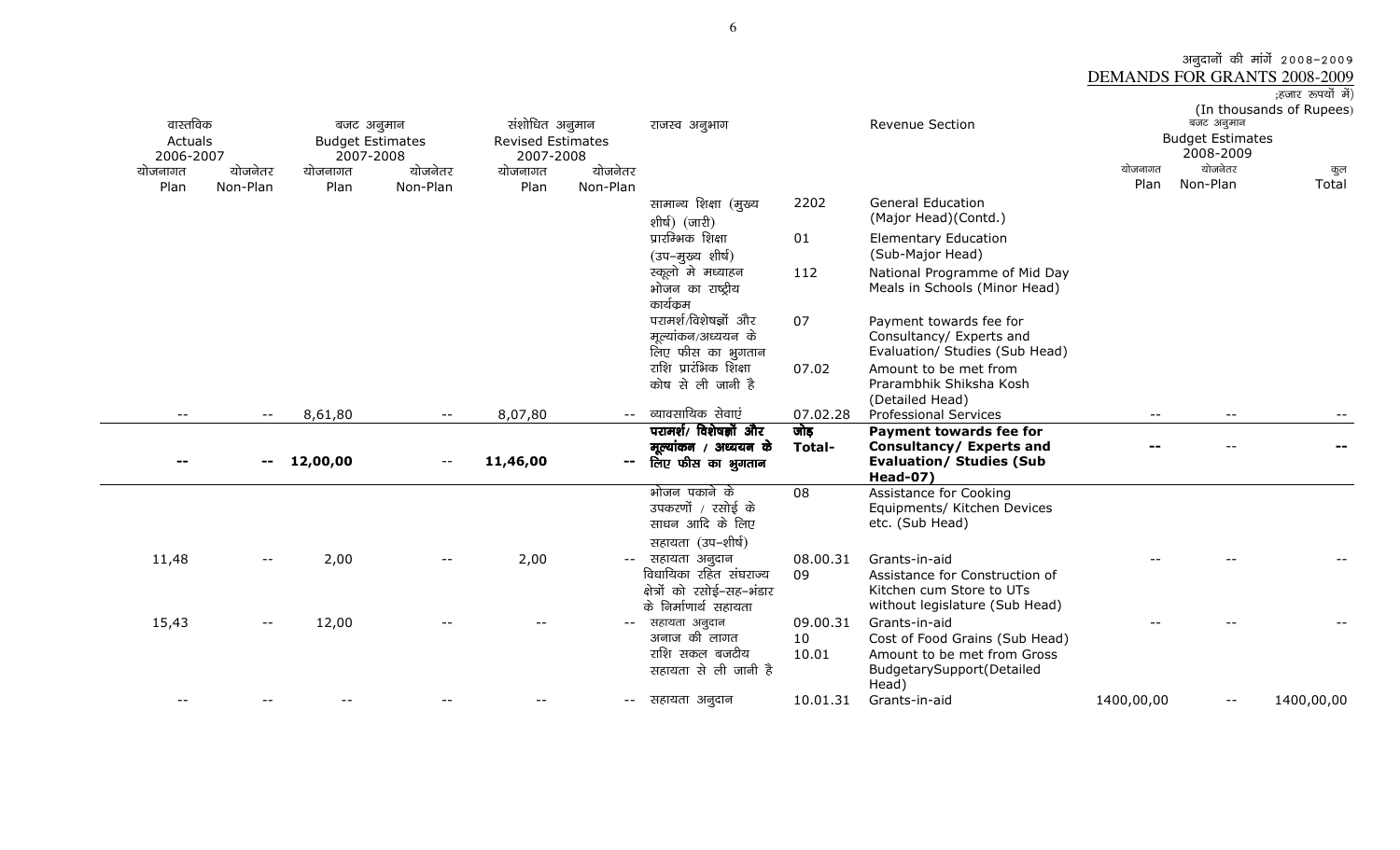| वास्तविक<br>Actuals      |          | बजट अनुमान<br><b>Budget Estimates</b> |                          | संशोधित अनुमान<br><b>Revised Estimates</b> |                              | राजस्व अनुभाग                                               |                   | Revenue Section                                                                       |                 | बजट अनुमान<br><b>Budget Estimates</b> | ;हजार रुपयों में)<br>(In thousands of Rupees) |
|--------------------------|----------|---------------------------------------|--------------------------|--------------------------------------------|------------------------------|-------------------------------------------------------------|-------------------|---------------------------------------------------------------------------------------|-----------------|---------------------------------------|-----------------------------------------------|
| 2006-2007                |          | 2007-2008                             |                          | 2007-2008                                  |                              |                                                             |                   |                                                                                       |                 | 2008-2009                             |                                               |
| योजनागत                  | योजनेतर  | योजनागत                               | योजनेतर                  | योजनागत                                    | योजनेतर                      |                                                             |                   |                                                                                       | योजनागत<br>Plan | योजनेतर<br>Non-Plan                   | कुल<br>Total                                  |
| Plan                     | Non-Plan | Plan                                  | Non-Plan                 | Plan                                       | Non-Plan                     | सामान्य शिक्षा (मुख्य शीर्ष)<br>$(\overline{\text{unfl}})$  | 2202              | <b>General Education</b><br>(Major Head)(Contd.)                                      |                 |                                       |                                               |
|                          |          |                                       |                          |                                            |                              | प्रारम्भिक शिक्षा<br>(उप–मुख्य शीर्ष)                       | 01                | <b>Elementary Education</b><br>(Sub-Major Head)                                       |                 |                                       |                                               |
|                          |          |                                       |                          |                                            |                              | स्कूलो मे मध्याहन<br>भोजन<br>का राष्ट्रीय कार्यक्रम         | 112               | National Programme of Mid<br>Day Meals in Schools (Minor<br>Head)                     |                 |                                       |                                               |
|                          |          |                                       |                          |                                            |                              | अनाज की लागत(उप-शीर्ष)                                      | 10                | Cost of FoodGrains(Sub Head)                                                          |                 |                                       |                                               |
|                          |          |                                       |                          |                                            |                              | राशि प्रारंभिक शिक्षा कोष से<br>ली जानी है                  | 10.02             | Amount to be met<br>fromPrarambhik Shiksha Kosh<br>(Detailed Head)                    |                 |                                       |                                               |
| $\qquad \qquad -$        | $ -$     | $- -$                                 |                          | $-\,-$                                     | $ -$                         | सहायता अनुदान                                               | 10.02.31          | Grants-in-aid                                                                         |                 |                                       |                                               |
| $- -$                    | $- -$    | $\overline{\phantom{m}}$ .            | $\overline{\phantom{m}}$ | $\overline{\phantom{m}}$                   | $- -$                        | अनाज की लागत                                                | जोड़<br>Total-    | <b>Cost of Food Grains</b><br>(Sub Head-10)                                           | 1400,00,00      | $\mathbf{--}$                         | 1400,00,00                                    |
|                          |          |                                       |                          |                                            |                              | विधायिका रहित संघराज्य<br>क्षेत्रों को सहायता               | 11                | Assistance to Union Territiries<br>without legislature (Sub Head)                     |                 |                                       |                                               |
|                          |          |                                       |                          |                                            |                              | राशि सकल बजटीय सहायता<br>से ली जानी है                      | 11.01             | Amount to be met from Gross<br>BudgetarySupport(Detailed<br>Head)                     |                 |                                       |                                               |
|                          |          |                                       |                          |                                            |                              | सहायता अनुदान<br>राशि प्रारंभिक शिक्षा कोष से<br>ली जानी है | 11.01.31<br>11.02 | Grants-in-aid<br>Amount to be met from<br>Prarambhik Shiksha Kosh<br>(Detailed Head)  | 9,00,00         | $- -$                                 | 9,00,00                                       |
| $- -$                    |          | $-\,-$                                |                          | $- -$                                      | $ -$                         | सहायता अनुदान                                               | 11.02.31          | Grants-in-aid                                                                         |                 | $- -$                                 |                                               |
|                          |          |                                       |                          |                                            | $\sim$ $-$                   | विधायिका रहित संघराज्य<br>क्षेत्रों को सहायता               | जोड़<br>Total-    | <b>Assistance to Union</b><br><b>Territiries without</b><br>legislature (Sub Head-11) | 9,00,00         | $\sim$                                | 9,00,00                                       |
|                          |          |                                       |                          |                                            |                              | राष्ट्रीय घटक (उप– शीर्ष)                                   | 12                | National Component (Sub<br>Head)                                                      |                 |                                       |                                               |
|                          |          |                                       |                          |                                            |                              | घरेलू यात्रा व्यय                                           | 12.00.11          | <b>Domestic Travel Expenses</b>                                                       | 5,00            | $ -$                                  | 5,00                                          |
|                          |          | $- -$                                 |                          |                                            |                              | कार्यालय व्यय                                               | 12.00.13          | Office Expenses                                                                       | 10,00           | $- -$                                 | 10,00                                         |
|                          |          | $-$                                   |                          |                                            | $- -$                        | विज्ञापन और प्रचार                                          | 12.00.26          | Advertising & Publicity                                                               | 6,30,00         | $\overline{\phantom{a}}$              | 6,30,00                                       |
| $\overline{\phantom{m}}$ | $ -$     | $\overline{\phantom{m}}$              | --                       | $\overline{\phantom{m}}$                   |                              | व्यावसायिक सेवाएं                                           | 12.00.28          | Professional Services                                                                 | 8,55,00         | $- -$                                 | 8,55,00                                       |
| $- -$                    | $- -$    | $\overline{\phantom{m}}$              | $\qquad \qquad -$        | $--$                                       | $--$                         | सहायता अनुदान                                               | 12.00.31          | Grants-in-aid                                                                         |                 | $\overline{\phantom{m}}$              |                                               |
| --                       | --       | $\overline{\phantom{a}}$              | $- -$                    | --                                         | $\qquad \qquad \blacksquare$ | राष्ट्रीय घटक (उप-शीर्ष.12)                                 | जोड़<br>Total-    | <b>National Component (Sub</b><br>$Head-12)$                                          | 15,00,00        | $\overline{\phantom{m}}$              | 15,00,00                                      |
| 1155,52,63               |          | 1886,60,00                            |                          | 1309,45,99                                 | $- -$                        | स्कूलो मे मध्याहन भोजन<br>का राष्ट्रीय कार्यक्रम            | जोड़<br>Total-    | <b>National Programme of Mid</b><br><b>Day Meals in Schools</b><br>(Minor Head-112)   | 1424,00,00      |                                       | 1424,00,00                                    |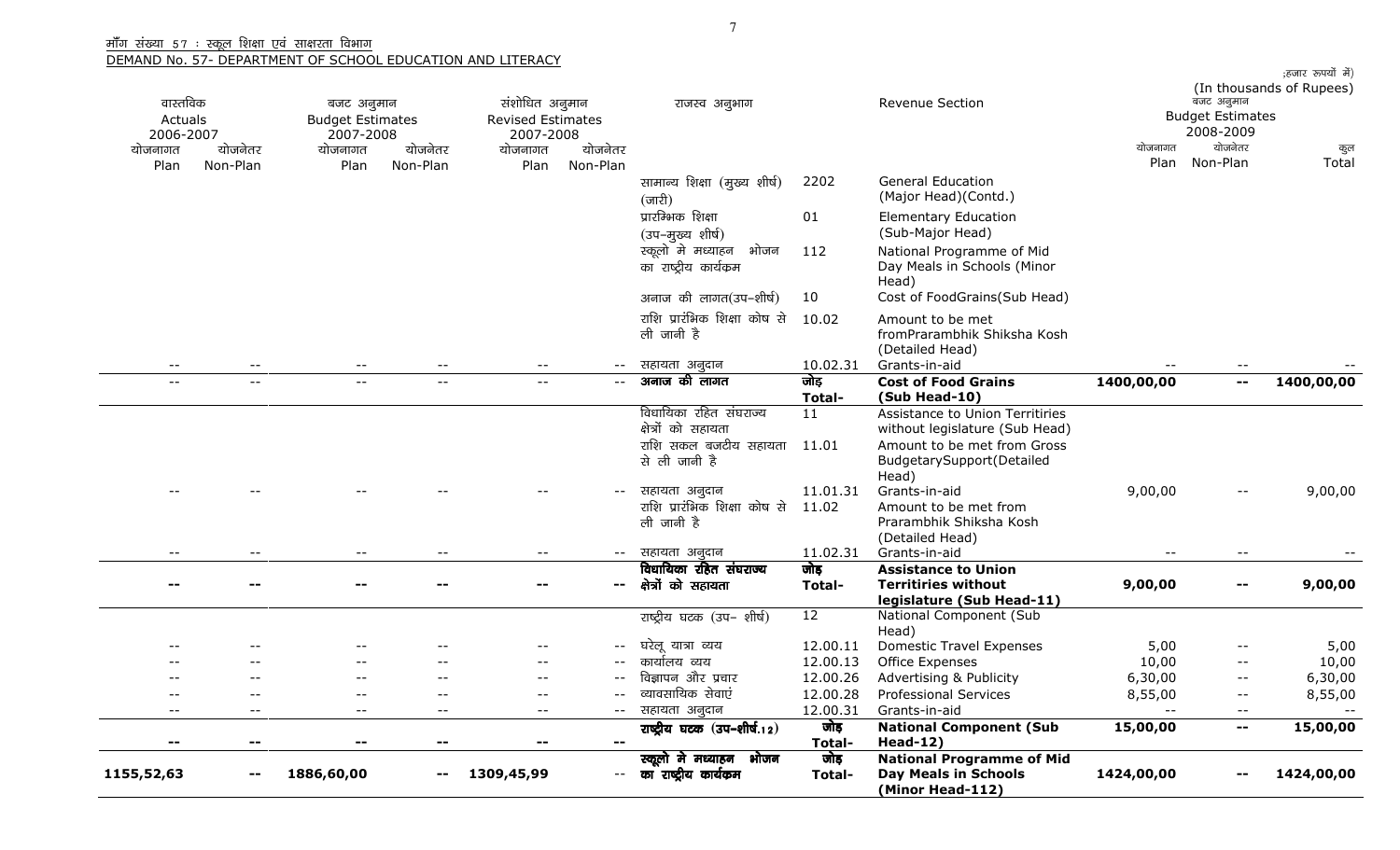|                              | अनूदानों की मांगें 2008&2009 |
|------------------------------|------------------------------|
| DEMANDS FOR GRANTS 2008-2009 |                              |
|                              | ;हजार रूपयों में)            |

| वास्तविक<br>Actuals<br>2006-2007<br>योजनागत<br>Plan | योजनेतर<br>Non-Plan | बजट अनुमान<br><b>Budget Estimates</b><br>2007-2008<br>योजनागत<br>Plan | योजनेतर<br>Non-Plan      | संशोधित अनुमान<br><b>Revised Estimates</b><br>2007-2008<br>योजनागत<br>Plan | योजनेतर<br>Non-Plan | राजस्व अनुभाग<br>सामान्य शिक्षा (मुख्य शीर्ष)<br>$(\overline{\text{unfl}})$<br>प्रारम्भिक शिक्षा<br>(उप-मुख्य शीर्ष)<br>संरक्षित निधि / निक्षेप<br>अकाउंट का अंतरण | 2202<br>01<br>797 | Revenue Section<br><b>General Education</b><br>(Major Head)(Contd.)<br><b>Elementary Education</b><br>(Sub-Major Head)<br>Transfer to Reserve Fund/<br>Deposit Account (Minor Head) | योजनागत<br>Plan | बजट अनुमान<br><b>Budget Estimates</b><br>2008-2009<br>योजनेतर<br>Non-Plan | (In thousands of Rupees)<br>कुल<br>Total |
|-----------------------------------------------------|---------------------|-----------------------------------------------------------------------|--------------------------|----------------------------------------------------------------------------|---------------------|--------------------------------------------------------------------------------------------------------------------------------------------------------------------|-------------------|-------------------------------------------------------------------------------------------------------------------------------------------------------------------------------------|-----------------|---------------------------------------------------------------------------|------------------------------------------|
| 8935,00,00                                          | $- -$               | 10393,00,00                                                           | $- -$                    | 11128,00,00                                                                | $--$                | प्रारंभिक शिक्षा कोष के लिए<br>अंतरणीय निधि<br>अंतर-खाता अंतरण                                                                                                     | 01<br>01.00.63    | Funds for Transfer to<br>Prarambhik Shiksha Kosh<br>(Sub Head)<br><b>Inter Account Transfer</b>                                                                                     | 12817,00,00     | $\overline{\phantom{m}}$ .                                                | 12817,00,00                              |
| 8935,00,00                                          | --                  | 10393,00,00                                                           |                          | $-11128,00,00$                                                             | $- -$               | संरक्षित निधि / निक्षेप<br>अकाउंट का अंतरण                                                                                                                         | जोड<br>Total-     | <b>Transfer to Reserve Fund/</b><br><b>Deposit Account (Minor</b><br><b>Head-797)</b>                                                                                               | 12817,00,00     | --                                                                        | 12817,00,00                              |
|                                                     |                     |                                                                       |                          |                                                                            |                     | अन्य व्यय<br>(लघुशीर्ष) (जारी)<br>राष्ट्रीय बाल भवन राष्ट्रीय<br>बाल संग्रहालय बाल भवन<br>समिति                                                                    | 800<br>02         | Other Expenditure (Minor<br>Head)<br>National Bal Bhawan National<br>Children's Museum Bal-<br>Bhawan Society (Sub Head)                                                            |                 |                                                                           |                                          |
| 5,39,99                                             | 2,60,97             | 6,30,00                                                               | 3,00,00                  | 8,00,00                                                                    | 5,70,00             | स्हायता अनुदान<br>राष्ट्रीय संसाधन दर तथा<br>परामर्शी सेवा बैठक आदि पर<br>महिला समाख्या योजना के<br>तहत व्यय                                                       | 02.00.31<br>13    | Grants -in-aid<br>Expenditure on National<br>Resources Group and<br>consultancies Meeting, etc.<br>under the Scheme of Mahila<br>Samakhya (EAP)<br>(Sub Head)                       | 6,30,00         | 3,20,00                                                                   | 9,50,00                                  |
| 98                                                  |                     | 10,00                                                                 | $\overline{\phantom{m}}$ | 15,00                                                                      |                     | -- व्यावसायिक सेवाएं<br>महिला समाख्या कार्यक्रम के<br>कार्यान्वयन में लगे स्वयं<br>सेवी संगठनों को अनुदान                                                          | 13.00.28<br>14    | <b>Professional Services</b><br>Grants to Voluntary<br>Organisations engaged in the<br>implementation of the<br>Programme of Mahila<br>Samakhya (EAP) (Sub Head)                    | 10,00           | $\qquad \qquad -$                                                         | 10,00                                    |
| 25,75,00                                            |                     |                                                                       |                          |                                                                            | $--$                | सहायता अनुदान                                                                                                                                                      | 14.00.31          | Grants-in-aid                                                                                                                                                                       |                 |                                                                           |                                          |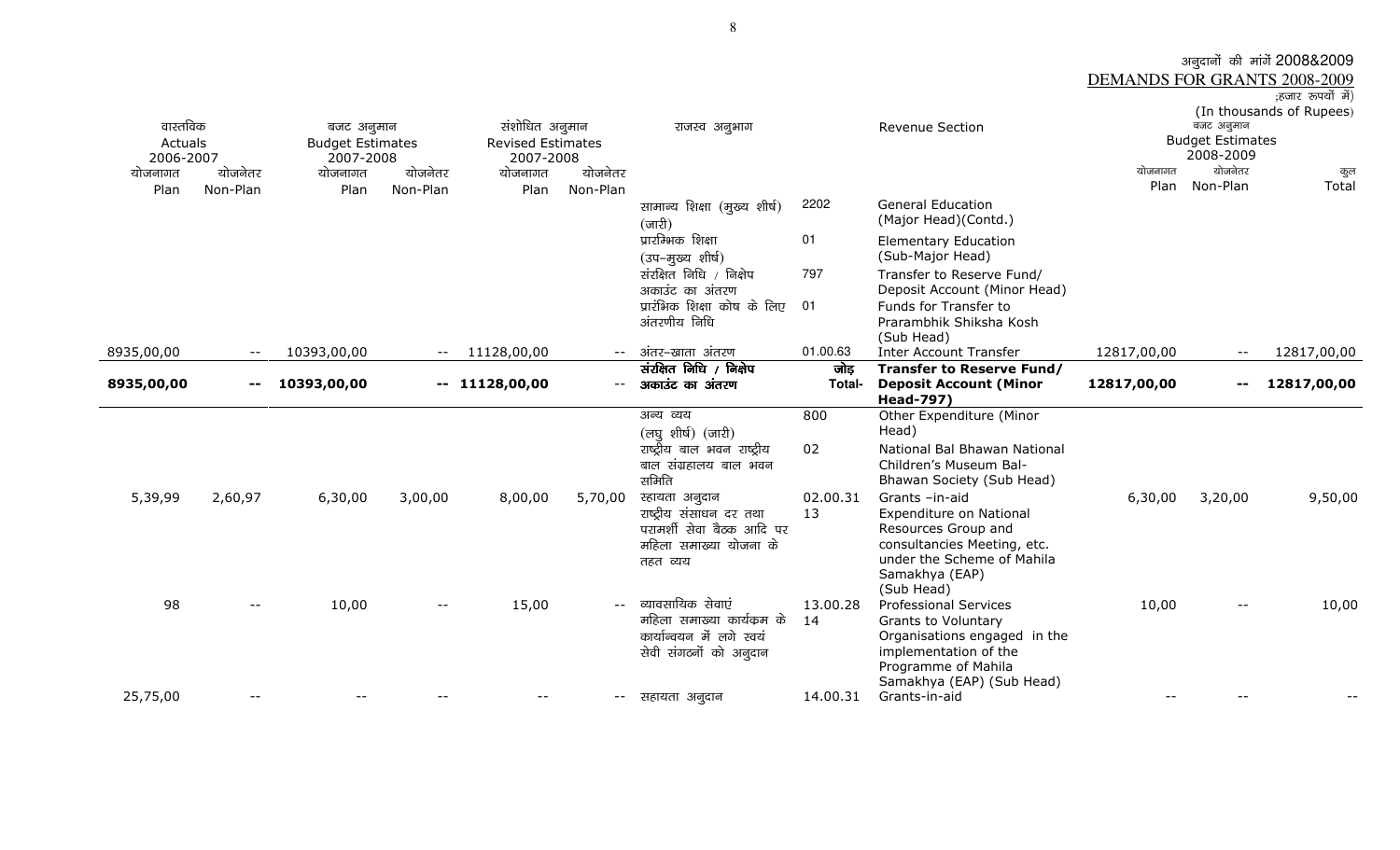| 21221,30,97 | 2,60,97  | 22167,90,00                           | 3,00,00  | 24598,80,99                                | 5,70,00                  | $(J$ उप मुख्य शीर्ष 01)                | Total-            | (Sub-Major Head-01)                                | 26366,56,00             | 3,20,00                  | 26369,76,00              |
|-------------|----------|---------------------------------------|----------|--------------------------------------------|--------------------------|----------------------------------------|-------------------|----------------------------------------------------|-------------------------|--------------------------|--------------------------|
|             |          |                                       |          |                                            |                          | प्रारंभिक शिक्षा                       | जोड़              | <b>Elementary Education</b>                        |                         |                          |                          |
| 244,66,89   | 2,60,97  | 118,06,00                             | 3,00,00  | 139,76,00                                  | 5,70,00                  | (लघुशीर्ष 800)                         | Total-            | $(Minor Head - 800)$                               | 184,28,00               | 3,20,00                  | 187,48,00                |
|             |          |                                       |          |                                            | $\overline{\phantom{a}}$ | सहायता अनुदान<br>अन्य व्यय             | 35.00.31<br>जोड़  | Grants - in- aid<br><b>Other Expenditure</b>       | 89,98,00                |                          | 89,98,00                 |
|             |          |                                       |          |                                            |                          | सहायता                                 |                   |                                                    |                         |                          |                          |
|             |          |                                       |          |                                            |                          | की प्राथमिक पूर्व कक्षा हेतु           |                   | body Schools( Sub-Head)                            |                         |                          |                          |
|             |          |                                       |          |                                            |                          | स्कूलों में एक वर्ष अवधि               |                   | Primary in Government local                        |                         |                          |                          |
|             |          |                                       |          |                                            |                          | सरकारी/स्थानीय निकाय के                | 35                | Support to One Year Pre-                           |                         |                          |                          |
|             |          | 33,75,00                              |          | 33,70,00                                   | $\sim$                   | $(J$ उप शीर्ष 34)                      | <b>Total-</b>     | (Sub Head-34)                                      | 37,90,00                |                          | 37,90,00                 |
|             |          |                                       |          |                                            |                          | महिला समाख्या                          | जोड़              | Mahila Samakhya                                    |                         |                          |                          |
| $- -$       |          | 30,50,00                              |          | 30,45,00                                   |                          | -- सहायता अनुदान                       | 34.02.31          | Grants - in- aid                                   | 33,90,00                | $\hspace{0.05cm}$        | 33,90,00                 |
| $- -$       | $- -$    | 3,25,00                               | $-\!$    | 3,25,00                                    | $- -$                    | सहायता अनुदान<br>विदेशी सहायता घटक     | 34.01.31<br>34.02 | Grants-in-Aid<br><b>Externally Aided Component</b> | 3,85,00                 | --                       | 3,85,00                  |
| $- -$       |          |                                       |          |                                            |                          | कार्यालय व्यय                          | 01.00.13          | Office Expenses                                    | 15,00                   | $-\!$                    | 15,00                    |
|             |          |                                       |          |                                            |                          | सामान्य घटक                            | 34.01             | General Component                                  |                         |                          |                          |
|             |          |                                       |          |                                            |                          | महिला समाख्या                          | 34                | Mahila Samakhya(Sub Head)                          |                         |                          |                          |
| 115,59,92   |          |                                       |          |                                            |                          | सहायता अनुदान                          | 31.00.31          | Grants-in-aid                                      |                         |                          |                          |
|             |          |                                       |          |                                            |                          | विद्यालय                               |                   | Vidyalaya                                          |                         |                          |                          |
| 97,91,00    | $- -$    |                                       | $- -$    |                                            | $--$                     | सहायता अनुदान<br>कस्तूरबा गांधी बालिका | 31                | Kasturba Gandhi Balika                             | 50,00,00                |                          |                          |
|             |          | 77,91,00                              |          | 97,91,00                                   |                          | कार्यक्रम                              | 19.00.31          | Programme (EAP)(Sub Head)<br>Grants-in-aid         |                         | $\overline{\phantom{a}}$ | 50,00,00                 |
|             |          |                                       |          |                                            |                          | जिला प्राथमिक शिक्षा                   | 19                | <b>District Primary Education</b>                  |                         |                          |                          |
|             |          |                                       |          |                                            |                          | (लघुशीर्ष) (जारी)                      |                   | Head)                                              |                         |                          |                          |
|             |          |                                       |          |                                            |                          | अन्य व्यय                              | 800               | Other Expenditure (Minor                           |                         |                          |                          |
|             |          |                                       |          |                                            |                          | (उप-मुख्य शीर्ष)                       |                   | (Sub-Major Head)                                   |                         |                          |                          |
|             |          |                                       |          |                                            |                          | प्रारम्भिक शिक्षा                      | 01                | <b>Elementary Education</b>                        |                         |                          |                          |
|             |          |                                       |          |                                            |                          | शीर्ष) (जारी)                          |                   | (Major Head)(Contd.)                               |                         |                          |                          |
|             |          |                                       |          |                                            |                          | सामान्य शिक्षा (मुख्य                  | 2202              | <b>General Education</b>                           |                         |                          |                          |
| Plan        | Non-Plan | Plan                                  | Non-Plan | Plan                                       | Non-Plan                 |                                        |                   |                                                    | Plan                    | Non-Plan                 | Total                    |
| योजनागत     | योजनेतर  | योजनागत                               | योजनेतर  | योजनागत                                    | योजनेतर                  |                                        |                   |                                                    | योजनागत                 | योजनेतर                  | कुल                      |
| 2006-2007   |          | 2007-2008                             |          | 2007-2008                                  |                          |                                        |                   |                                                    |                         | 2008-2009                |                          |
| Actuals     |          | बजट अनुमान<br><b>Budget Estimates</b> |          | संशोधित अनुमान<br><b>Revised Estimates</b> |                          | राजस्व अनुभाग                          |                   | Revenue Section                                    | <b>Budget Estimates</b> |                          |                          |
| वास्तविक    |          |                                       |          |                                            |                          |                                        |                   |                                                    |                         | बजट अनुमान               | (In thousands of Rupees) |
|             |          |                                       |          |                                            |                          |                                        |                   |                                                    |                         |                          | ;हजार रुपयों में)        |

9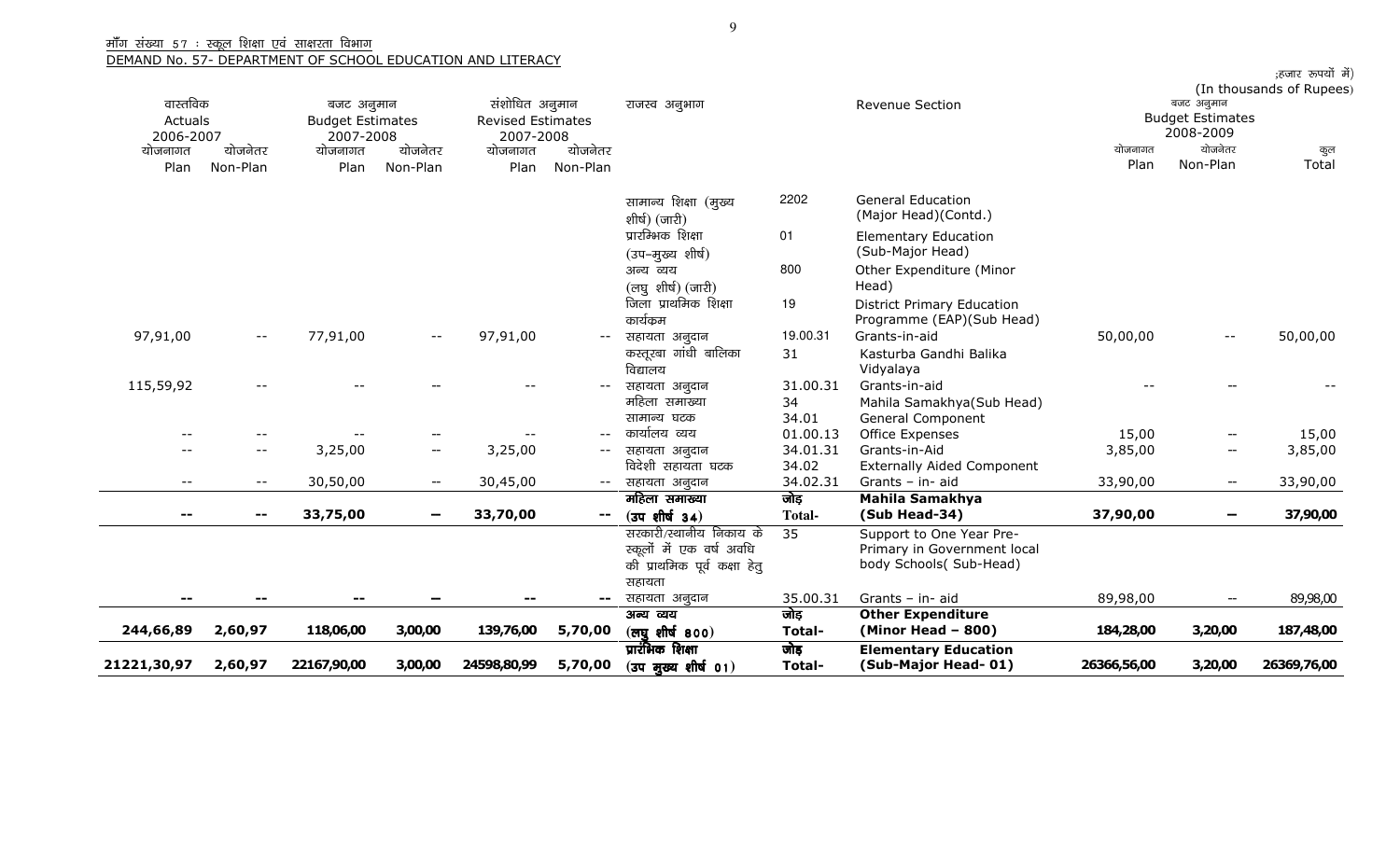## अनुदानों की मांगें 2008&2009<br><u>DEMANDS FOR GRANTS 2008-2009</u><br><sub>(हंजार रुपयों में)</sub>

| वास्तविक<br>Actuals |                              | बजट अनुमान<br><b>Budget Estimates</b> |           |           | संशोधित अनुमान<br><b>Revised Estimates</b> | राजस्व अनुभाग                           |                  | Revenue Section                               |           | बजट अनुमान<br><b>Budget Estimates</b> | (In thousands of Rupees) |
|---------------------|------------------------------|---------------------------------------|-----------|-----------|--------------------------------------------|-----------------------------------------|------------------|-----------------------------------------------|-----------|---------------------------------------|--------------------------|
| 2006-2007           |                              | 2007-2008                             |           |           | 2007-2008                                  |                                         |                  |                                               |           | 2008-2009                             |                          |
| योजनागत             | योजनेतर                      | योजनागत                               | योजनेतर   | योजनागत   | योजनेतर                                    |                                         |                  |                                               | योजनागत   | योजनेतर                               | जोड़                     |
| Plan                | Non-Plan                     | Plan                                  | Non-Plan  | Plan      | Non-Plan                                   |                                         |                  |                                               | Plan      | Non-Plan                              | Total                    |
|                     |                              |                                       |           |           |                                            | सामान्य शिक्षा                          | 2202             | <b>General Education</b>                      |           |                                       |                          |
|                     |                              |                                       |           |           |                                            | (मुख्य शीर्ष) (जारी)                    |                  | (Major Head)(Contd.)                          |           |                                       |                          |
|                     |                              |                                       |           |           |                                            | माध्यमिक शिक्षा                         | 02               | Secondary Education                           |           |                                       |                          |
|                     |                              |                                       |           |           |                                            | (उप मुख्य शीर्ष)                        |                  | (Sub-Major Head)                              |           |                                       |                          |
|                     |                              |                                       |           |           |                                            | अनुसंधान एवं प्रशिक्षण                  | 004              | Research and Training                         |           |                                       |                          |
|                     |                              |                                       |           |           |                                            | (लघुशीर्ष)                              |                  | (Minor Head)                                  |           |                                       |                          |
|                     |                              |                                       |           |           |                                            | अनुसंधान एवं राष्ट्रीय                  | 01               | National Council of                           |           |                                       |                          |
|                     |                              |                                       |           |           |                                            | शैक्षणिक और प्रशिक्षण                   |                  | <b>Educational Research and</b>               |           |                                       |                          |
|                     |                              |                                       |           |           |                                            | परिषद                                   |                  | Training                                      |           |                                       |                          |
| $ -$                | $- -$                        | 36,00,00                              | 61,95,00  | 26,10,00  | 61,95,00                                   | सहायता अनुदान<br>अनुसंधान एवं प्रशिक्षण | 01.00.31<br>जोड़ | Grants-in-aid<br><b>Research and Training</b> | 36,00,00  | 65,05,00                              | 101,05,00                |
|                     | $\qquad \qquad \blacksquare$ | 36,00,00                              | 61,95,00  | 26,10,00  | 61,95,00                                   | (লঘু शीर्ष 004)                         | <b>Total-</b>    | (Minor Head-004)                              | 36,00,00  | 65,05,00                              | 101,05,00                |
|                     |                              |                                       |           |           |                                            |                                         |                  |                                               |           |                                       |                          |
|                     |                              |                                       |           |           |                                            | गैर सरकारी माध्यमिक                     | 110              | Assistance to Non-Govt.                       |           |                                       |                          |
|                     |                              |                                       |           |           |                                            | स्कूलों को सहायता                       |                  | Secondary Schools                             |           |                                       |                          |
|                     |                              |                                       |           |           |                                            | (लघुशीर्ष)                              |                  | (Minor Head)                                  |           |                                       |                          |
|                     |                              |                                       |           |           |                                            | केन्द्रीय विद्यालय संगठन                | 01               | Kendriya Vidyalaya                            |           |                                       |                          |
|                     |                              |                                       |           |           |                                            |                                         |                  | Sangathan (Sub Head)                          |           |                                       |                          |
|                     | $- -$                        | 270,00,00                             | 692,30,00 | 270,00,00 | 714,00,00                                  | सहायता अनुदान                           | 01.00.31         | Grants -in-aid                                | 270,00,00 | 749,00,00                             | 1019,00,00               |
|                     |                              |                                       |           |           |                                            | तिब्बती शरणार्थी बच्चों                 | 03               | <b>Educational Facilities to</b>              |           |                                       |                          |
|                     |                              |                                       |           |           |                                            | को शिक्षा संबंधी (तिब्बती               |                  | Tibetan Refugee Children                      |           |                                       |                          |
|                     |                              |                                       |           |           |                                            | स्कूल सोसायटी )                         |                  | (Tibetan School Society)                      |           |                                       |                          |
|                     |                              |                                       |           |           |                                            |                                         |                  | (Sub Head)                                    |           |                                       |                          |
|                     |                              | 6,00,00                               | 16,35,00  | 6,00,00   | 19,43,00                                   | सहायता अनुदान                           | 03.00.31         | Grants-in-aid                                 | 6,00,00   | 20,40,00                              | 26,40,00                 |
|                     |                              |                                       |           |           |                                            | राष्ट्रीय मुक्त विद्यालयीय              | 07               | National Institute of Open                    |           |                                       |                          |
|                     |                              |                                       |           |           |                                            | संस्थान                                 |                  | Schooling (Sub Head)                          |           |                                       |                          |
|                     | $- -$                        | 6,00,00                               | $- -$     | 6,00,00   | $\overline{\phantom{m}}$                   | सहायता अनुदान                           | 07.00.31         | Grants-in-aid                                 | 15,00,00  | $-\,-$                                | 15,00,00                 |
|                     |                              |                                       |           |           |                                            | शिक्षा का                               | 08               | Vocationalisation of                          |           |                                       |                          |
|                     |                              |                                       |           |           |                                            | व्यावसायीकरण                            |                  | Education (Sub Head)                          |           |                                       |                          |
|                     |                              | 10,00                                 |           |           | $\overline{\phantom{a}}$                   | सहायता अनुदान                           | 08.00.31         | Grants-in-aid                                 | 1,00,00   | $\overline{\phantom{m}}$              | 1,00,00                  |
|                     |                              |                                       |           |           |                                            | माडल स्कूलों की                         | 09               | Setting up of Model Schools                   |           |                                       |                          |
|                     |                              |                                       |           |           |                                            |                                         |                  |                                               |           |                                       |                          |
|                     |                              |                                       |           |           |                                            | स्थापना(नवोदय विद्यालय)                 |                  | (Navodaya Vidyalayas)                         |           |                                       |                          |
|                     | $- -$                        | 639,00,00                             | 173,40,00 | 774,00,00 | 194,80,00                                  | सहायता अनुदान                           | 09.00.31         | (Sub Head)<br>Grants-in-aid                   | 630,00,00 | 204,25,00                             | 834,25,00                |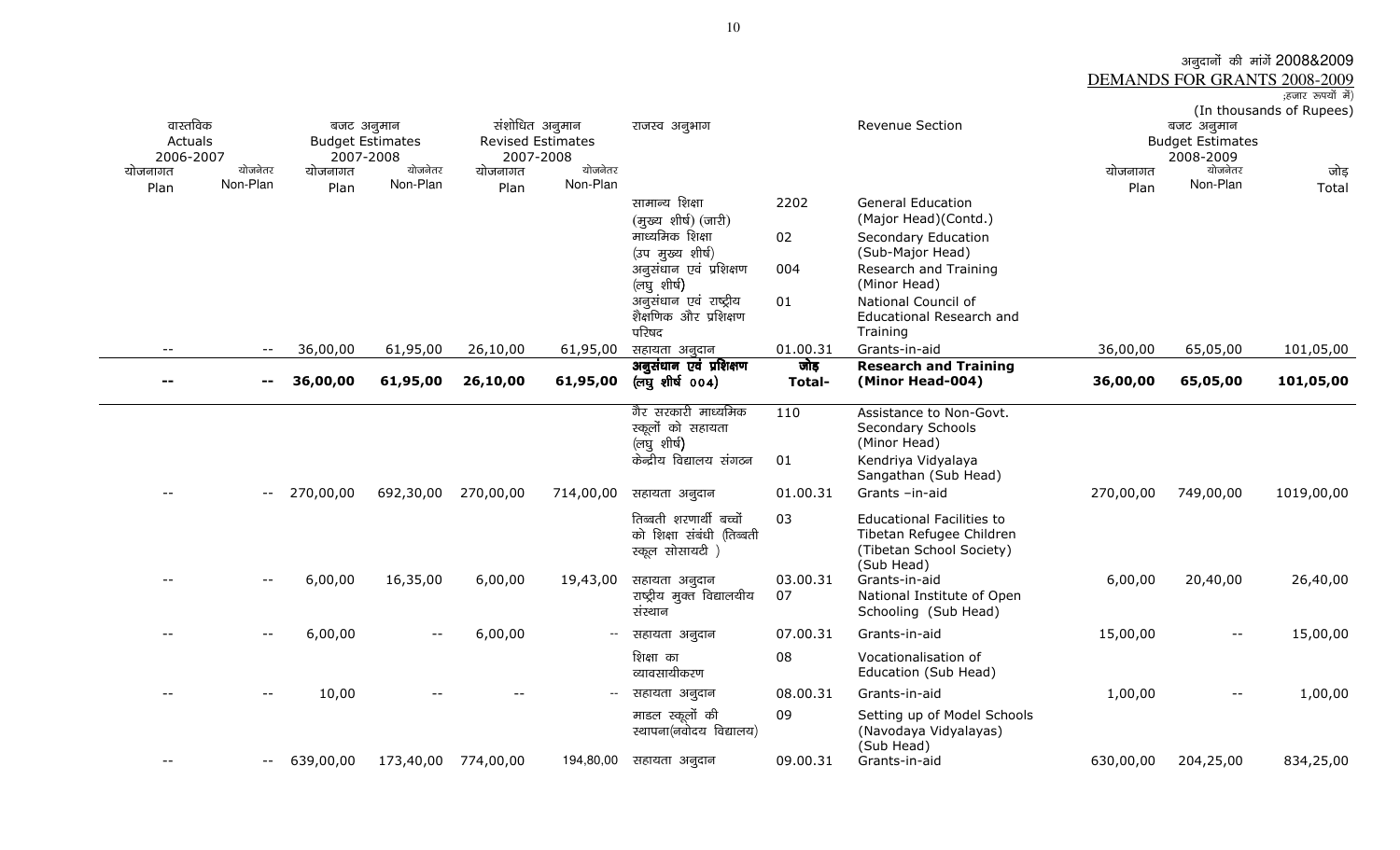|                                  |                          |                                                    |                          |                                |                                                         |                                                                                                                  |                |                                                                                                              |                                                    |                          | ;हजार रुपयों में)<br>(In thousands of Rupees) |  |
|----------------------------------|--------------------------|----------------------------------------------------|--------------------------|--------------------------------|---------------------------------------------------------|------------------------------------------------------------------------------------------------------------------|----------------|--------------------------------------------------------------------------------------------------------------|----------------------------------------------------|--------------------------|-----------------------------------------------|--|
| वास्तविक<br>Actuals<br>2006-2007 |                          | बजट अनुमान<br><b>Budget Estimates</b><br>2007-2008 |                          |                                | संशोधित अनुमान<br><b>Revised Estimates</b><br>2007-2008 | <b>Revenue Section</b><br>राजस्व अनुभाग                                                                          |                |                                                                                                              | बजट अनुमान<br><b>Budget Estimates</b><br>2008-2009 |                          |                                               |  |
| योजनागत<br>Plan                  | योजनेतर<br>Non-Plan      | योजनागत<br>Plan                                    | योजनेतर<br>Non-Plan      | योजनागत<br>Plan                | योजनेतर<br>Non-Plan                                     |                                                                                                                  |                |                                                                                                              | योजनागत<br>Plan                                    | योजनेतर<br>Non-Plan      | जोड़<br>Total                                 |  |
|                                  |                          |                                                    |                          |                                |                                                         | सामान्य शिक्षा<br>(मुख्य शीर्ष)(जारी)                                                                            | 2202           | <b>General Education</b><br>(Major Head) (Contd.)                                                            |                                                    |                          |                                               |  |
|                                  |                          |                                                    |                          |                                |                                                         | माध्यमिक शिक्षा<br>(उप मुख्य शीर्ष जारी)                                                                         | 02             | Secondary Education<br>(Sub-Major Head)                                                                      |                                                    |                          |                                               |  |
|                                  |                          |                                                    |                          |                                |                                                         | गैर सरकारी माध्यमिक<br>स्कूलों को सहायता<br>(लघुशीर्ष जारी)                                                      | 110            | Assistance to Non-Govt.<br>Secondary Schools<br>(Minor Head) (Contd.)                                        |                                                    |                          |                                               |  |
|                                  |                          |                                                    |                          |                                |                                                         | विशेष नवोदय विद्यालय                                                                                             | 12             | Special Navodaya Vidyalaya<br>(Sub Head)                                                                     |                                                    |                          |                                               |  |
|                                  | $\overline{\phantom{m}}$ | 247,48,00                                          | $\overline{\phantom{m}}$ | 13,00                          | $- -$                                                   | सहायता अनुदान                                                                                                    | 12.00.31       | Grants-in-aid                                                                                                |                                                    |                          |                                               |  |
|                                  |                          |                                                    |                          |                                |                                                         | नए आदर्श विद्यालय                                                                                                | 13             | <b>New Model Schools</b><br>(Sub Head)                                                                       |                                                    |                          |                                               |  |
|                                  |                          |                                                    |                          |                                | $ -$                                                    | सहायता अनुदान                                                                                                    | 13.00.31       | Grants-in-aid                                                                                                | 582,78,00                                          | $-$                      | 582,78,00                                     |  |
|                                  |                          |                                                    |                          |                                |                                                         | २०००कस्तूरबा गांधीबालिका<br>विद्यालयों के आवासीय<br>छात्रावासों/ छात्राओं के लिए<br>छात्रावासोंको स्तरोन्नत करना | 14             | Upgrading 2000 KGBVs<br>(Residential Schools, Hostels/<br>Girls Hostels(Sub-Head)                            |                                                    |                          |                                               |  |
|                                  |                          |                                                    |                          |                                | $- -$                                                   | सहायता अनुदान                                                                                                    | 14.00.31       | Grants-in-aid                                                                                                | 71,98,00                                           | $\overline{\phantom{m}}$ | 71,98,00                                      |  |
|                                  | $\mathbf{u}$             | 1168,58,00                                         |                          | 882,05,00 1056,13,00 928,23,00 |                                                         | ैर सरकारी माध्यमिक स्कूलों<br>को सहायता<br>(लघुशीर्ष 110)                                                        | जोड़<br>Total- | <b>Assistance to Non- Govt.</b><br><b>Secondary Schools (Minor</b><br>Head-110)                              | 1576,76,00                                         | 973,65,00                | 2550,41,00                                    |  |
|                                  |                          |                                                    |                          |                                |                                                         | अन्य व्यय(लघु शीर्ष)                                                                                             | 800            | Other Expenditure (Minor<br>Head)                                                                            |                                                    |                          |                                               |  |
|                                  |                          |                                                    |                          |                                |                                                         | मूल्यांकन तथा अध्ययन<br>प्रशिक्षु अधिनियम शिक्षक<br>प्रशिक्षण व्यावसायिक स्कूल                                   | 01             | <b>Evaluation and Studies</b><br>Apprentices Act Teacher<br><b>Training Vocational Schools</b><br>(Sub Head) |                                                    |                          |                                               |  |
|                                  |                          | 10,00                                              |                          |                                | $ -$                                                    | सहायता अनुदान                                                                                                    | 01.00.31       | Grants- in -aid                                                                                              | 1,00,00                                            | $\overline{\phantom{m}}$ | 1,00,00                                       |  |
|                                  |                          |                                                    |                          |                                |                                                         | विकलांग बच्चों के लिए<br>समेकित शिक्षा - स्वैच्छिक<br>संस्थाओं को                                                | 33             | Integrated Education for<br>Disabled Children-Voluntary<br>Organisations (Sub Head)                          |                                                    |                          |                                               |  |
|                                  | $ -$                     | 2,00,00                                            | $- -$                    | 2,00,00                        | $- -$                                                   | स्हायता अनुदान                                                                                                   | 33.00.31       | Grants - in- aid                                                                                             | 1,00,00                                            | $\overline{\phantom{m}}$ | 1,00,00                                       |  |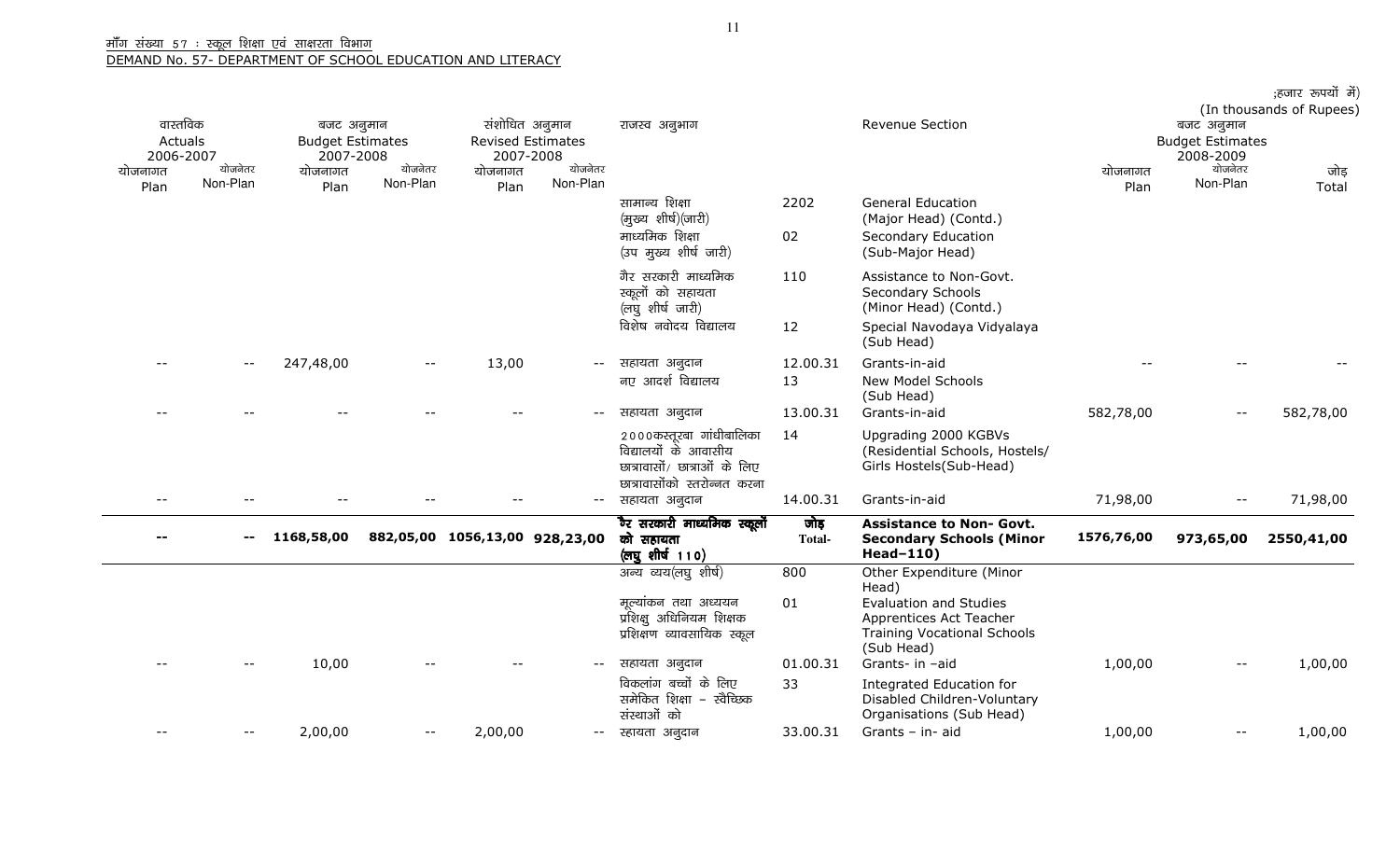### अनुदानों की मांगें 2008&2009<br>DEMANDS FOR GRANTS 2008-2009

|                          | ;हजार रूपयों में) |  |
|--------------------------|-------------------|--|
| (In thousands of Rupees) |                   |  |

| वास्तविक<br>Actuals<br>2006-2007<br>योजनागत<br>Plan | योजनेतर<br>Non-Plan | बजट अनुमान<br><b>Budget Estimates</b><br>2007-2008<br>योजनागत<br>Plan | योजनेतर<br>Non-Plan | संशोधित अनुमान<br><b>Revised Estimates</b><br>2007-2008<br>योजनागत<br>Plan | योजनेतर<br>Non-Plan | राजस्व अनुभाग                                                                                                              |                | Revenue Section                                                                                                                         | योजनागत<br>Plan | बजट अनुमान<br><b>Budget Estimates</b><br>2008-2009<br>योजनेतर<br>Non-Plan | (III UNUUSANUS VI NUPEES)<br>जोड़<br>Total |
|-----------------------------------------------------|---------------------|-----------------------------------------------------------------------|---------------------|----------------------------------------------------------------------------|---------------------|----------------------------------------------------------------------------------------------------------------------------|----------------|-----------------------------------------------------------------------------------------------------------------------------------------|-----------------|---------------------------------------------------------------------------|--------------------------------------------|
|                                                     |                     |                                                                       |                     |                                                                            |                     | सामान्य शिक्षा<br>(मुख्य शीर्ष)(जारी)                                                                                      | 2202           | <b>General Education</b><br>(Major Head)(Contd.)                                                                                        |                 |                                                                           |                                            |
|                                                     |                     |                                                                       |                     |                                                                            |                     | माध्यमिक शिक्षा<br>(उप मुख्य शीर्ष)                                                                                        | 02             | Secondary Education<br>(Sub-Major Head)                                                                                                 |                 |                                                                           |                                            |
|                                                     |                     |                                                                       |                     |                                                                            |                     | अन्य व्यय(लघु शीर्ष)<br>विकलांग बच्चों के लिए<br>समेकित शिक्षा                                                             | 800<br>35      | Other Expenditure<br>(Minor Head)<br>Integrated Education for<br>Disabled Children                                                      |                 |                                                                           |                                            |
|                                                     | $- -$               | 2,00,00                                                               |                     | 50,00                                                                      |                     | स्हायता अनुदान                                                                                                             | 35.00.31       | (Sub Head)<br>Grants-in-aid                                                                                                             | 50,00           | $- -$                                                                     | 50,00                                      |
|                                                     |                     |                                                                       |                     |                                                                            |                     | स्कूलों में सूचना तथा<br>संचार प्रौद्योगिकियाँ –<br>स्वैच्छिक संस्थाओं को<br>अनुदान                                        | 37             | <b>Information &amp; Communication</b><br>Technology in Schools -<br>Grants to Voluntary<br>Organisations (Sub Head)                    |                 |                                                                           |                                            |
|                                                     | --                  | 28,00,00                                                              | $ -$                | 7,00,00                                                                    | $- -$               | स्हायता अनुदान<br>स्कूलों में सूचना तथा<br>संचार प्रौद्योगिकियाँ –<br>बिना विधान सभा वाले संघ<br>राज्य क्षेत्रों को अनुदान | 37.00.31<br>38 | Grants-in-aid<br>Information & Communica-tion<br>Technology in Schools -Grants<br>to Union Territories without<br>Legislature(Sub Head) | 20,00,00        | $- -$                                                                     | 20,00,00                                   |
|                                                     |                     | 3,00,00                                                               |                     | 1,00,00                                                                    |                     | स्हायता अनुदान<br>अक्ससेस एण्ड इक्विटी-<br>स्वैच्छिक संस्थाओं को नुदान                                                     | 38.00.31<br>39 | Grants-in-aid<br>Access & Equity - Grants to<br><b>Voluntary Organisations</b><br>(Sub Head)                                            | 2,00,00         | --                                                                        | 2,00,00                                    |
|                                                     |                     | 8,75,00                                                               | $- -$               | 84,00                                                                      | $--$                | स्हायता अनुदान<br>अक्ससेस एण्ड इक्विटी -<br>मूल्यांकन अनुवीक्षण<br>अनुसंधान स्कूल सुविधाओं<br>और अन्य को अनुदान            | 39.00.31<br>43 | Grants-in-aid<br>Access & Equity - Grants for<br>Evaluation, Monitoring,<br>Research, School facilities and<br>others (Sub Head)        |                 |                                                                           |                                            |
|                                                     |                     | 25,00                                                                 |                     | 6,00                                                                       | $--$                | स्हायता अनुदान<br>उलानबटोर, मंगोलिया में<br>संयुक्त भारत मंगोलियायी<br>विद्यालय की स्थापना                                 | 43.00.31<br>45 | Grants-in-aid<br>Setting up of Joint Indo<br>Mongolian School at<br>Ulaanbaator, Mongolia<br>(Sub Head)                                 |                 |                                                                           |                                            |
|                                                     | $- -$               | 1,00,00                                                               | $--$                | 1,00,00                                                                    |                     | -- स्हायता अनुदान                                                                                                          | 45.00.31       | Grants-in-aid                                                                                                                           | 1,00,00         | $- -$                                                                     | 1,00,00                                    |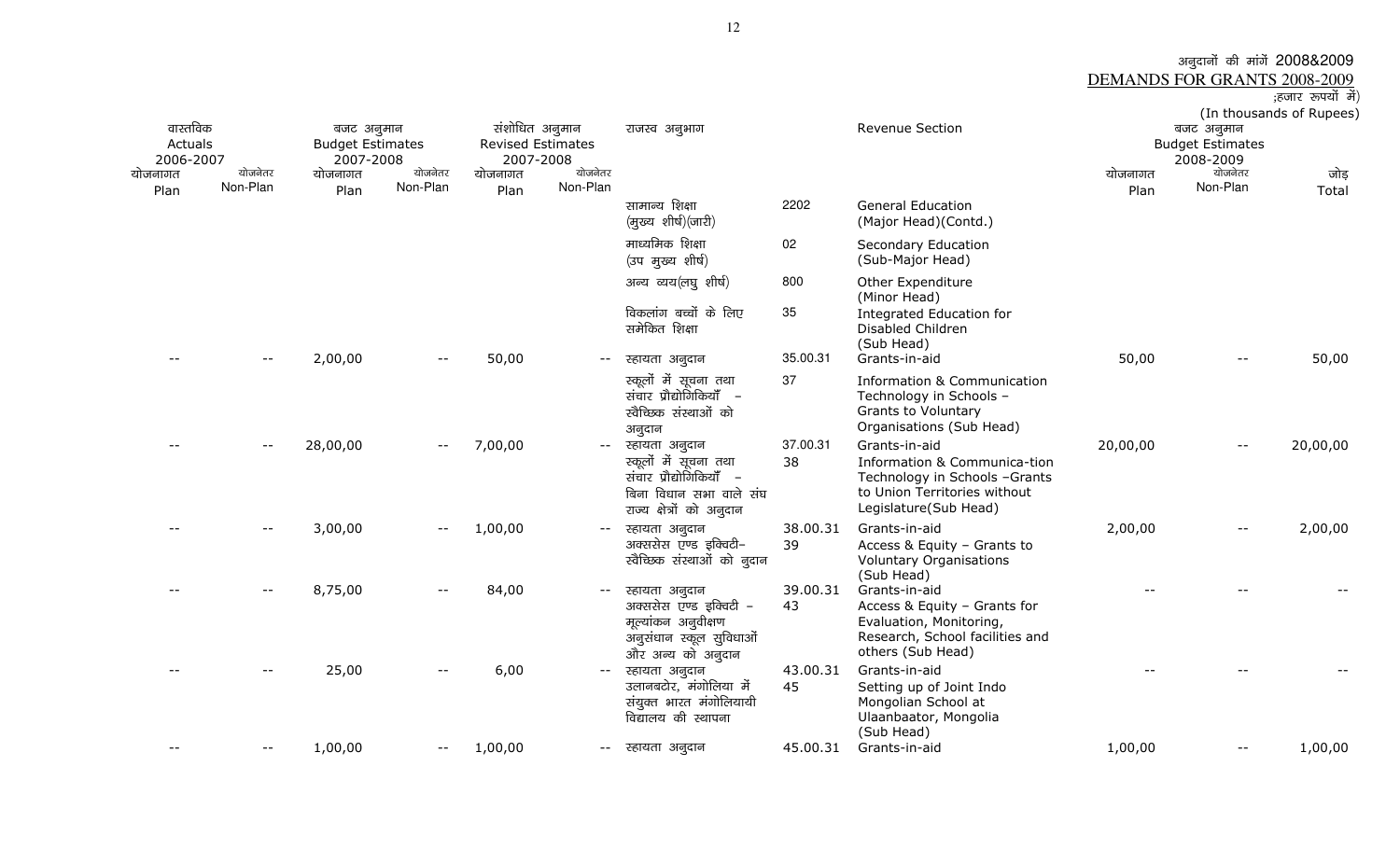## <u>मॉॅंग संख्या ५७ : स्कूल शिक्षा एवं साक्षरता विभाग</u><br><u>DEMAND No. 57- DEPARTMENT OF SCHOO</u>I

|--|

|           |                            |                         |                          |                          |                           |                                 |               |                                 |          |                          | ;हजार रूपयों में)                |
|-----------|----------------------------|-------------------------|--------------------------|--------------------------|---------------------------|---------------------------------|---------------|---------------------------------|----------|--------------------------|----------------------------------|
|           |                            |                         |                          |                          |                           |                                 |               |                                 |          |                          | (In thousands of Rupees)         |
| वास्तविक  |                            | बजट अनुमान              |                          | संशोधित अनुमान           |                           | राजस्व अनुभाग                   |               | Revenue Section                 |          | बजट अनुमान               |                                  |
| Actuals   |                            | <b>Budget Estimates</b> |                          | <b>Revised Estimates</b> |                           |                                 |               |                                 |          | <b>Budget Estimates</b>  |                                  |
| 2006-2007 |                            | 2007-2008               |                          | 2007-2008                |                           |                                 |               |                                 |          | 2008-2009                |                                  |
| योजनागत   | योजनेतर                    | योजनागत                 | योजनेतर                  | योजनागत                  | योजनेतर                   |                                 |               |                                 | योजनागत  | योजनेतर                  | जोड़                             |
| Plan      | Non-Plan                   | Plan                    | Non-Plan                 | Plan                     | Non-Plan                  |                                 |               |                                 | Plan     | Non-Plan                 | Total                            |
|           |                            |                         |                          |                          |                           | सामान्य शिक्षा                  | 2202          | <b>General Education</b>        |          |                          |                                  |
|           |                            |                         |                          |                          |                           | (मुख्य शीर्ष) (जारी)            |               | (Major Head)(Contd.)            |          |                          |                                  |
|           |                            |                         |                          |                          |                           | माध्यमिक शिक्षा                 | 02            | Secondary Education             |          |                          |                                  |
|           |                            |                         |                          |                          |                           | (उप मुख्य शीर्ष)                |               | (Sub-Major Head)                |          |                          |                                  |
|           |                            |                         |                          |                          |                           | टन्य व्यय (लघु शीर्ष)           | 800           | Other Expenditure               |          |                          |                                  |
|           |                            |                         |                          |                          |                           |                                 |               | (Minor Head)                    |          |                          |                                  |
|           |                            |                         |                          |                          |                           | शिक्षा का व्यावसायीकरण          | 47            | Vocationalisation of            |          |                          |                                  |
|           |                            |                         |                          |                          |                           |                                 |               | Education (Sub Head)            |          |                          |                                  |
|           |                            |                         |                          |                          |                           | खेच्छिक संस्थाओं को             | 47.01         | <b>Grants to Voluntary</b>      |          |                          |                                  |
|           |                            |                         |                          |                          |                           | अनुदान                          |               | Organisations (Detailed         |          |                          |                                  |
|           |                            |                         |                          |                          |                           |                                 |               | Head)                           |          |                          |                                  |
|           | $ -$                       | 1,00,00                 |                          |                          |                           | सहायता अनुदान                   | 47.01.31      | Grants-in-aid                   | 2,00,00  |                          | 2,00,00                          |
|           |                            |                         |                          |                          |                           | सेमिनार समिति बैठक आदि          | 47.02         | Expenditure on Seminars,        |          |                          |                                  |
|           |                            |                         |                          |                          |                           | पर व्यय/गैर सरकारी सदस्यों      |               | Conferences, workshop,          |          |                          |                                  |
|           |                            |                         |                          |                          |                           | को टी.ए./डी.ए.                  |               | meetings etc. TA/DA to          |          |                          |                                  |
|           |                            |                         |                          |                          |                           |                                 |               | Non-Official members            |          |                          |                                  |
|           |                            |                         |                          |                          |                           |                                 |               | (Detailed Head)                 |          |                          |                                  |
| $-$       | $- -$                      | 50,00                   | $- -$                    | 50,00                    | $- -$                     | घरेलू यात्रा व्यय               | 47.02.11      | <b>Domestic Travel Expenses</b> | 50,00    | $\overline{\phantom{m}}$ | 50,00                            |
|           | $\overline{\phantom{a}}$ . | 1,50,00                 | $\overline{\phantom{a}}$ | 50,00                    | $--$                      | अन्य प्रशासनिक खर्च             | 47.02.20      | Other Administrative            | 1,50,00  | $\overline{\phantom{m}}$ | 1,50,00                          |
|           |                            |                         |                          |                          |                           |                                 |               | Expenses                        |          |                          |                                  |
| $- -$     | --                         | 3,00,00                 | $\sim$ $\sim$            | 1,00,00                  | $\mathbf{u} = \mathbf{v}$ | शिक्षा का व्यावसायीकरण          | जोड़          | <b>Vocationalisation of</b>     | 4,00,00  | $\sim$                   | 4,00,00                          |
|           |                            |                         |                          |                          |                           |                                 | <b>Total-</b> | <b>Education (SubHead47)</b>    |          |                          |                                  |
|           |                            |                         |                          |                          |                           | माध्यमिक स्तर पर सर्वसुलभ       | 48            | Scheme for Universal            |          |                          |                                  |
|           |                            |                         |                          |                          |                           | पहुँच और गुणवत्ता की योजना      |               | Access & Quality at the         |          |                          |                                  |
|           |                            |                         |                          |                          |                           | (सक्सेस)                        |               | Secondary Stage                 |          |                          |                                  |
|           |                            |                         |                          |                          |                           |                                 |               | (SUCCESS) (Sub Head)            |          |                          |                                  |
|           | $- -$                      | 2,50,00                 | $- -$                    | 15,00                    |                           | स्हायता अनुदान                  | 48.00.31      | Grants-in-aid                   | 4,00,00  | $\overline{\phantom{m}}$ | 4,00,00                          |
|           |                            |                         |                          |                          |                           | माध्यमिक<br>शिक्षा<br>के<br>लिए | 49            | National Scheme for             |          |                          |                                  |
|           |                            |                         |                          |                          |                           | बालिका शिशु को प्रोत्साहन के    |               | Incentive to the Girl Child     |          |                          |                                  |
|           |                            |                         |                          |                          |                           | लिए<br>राष्ट्रीय स्कीम(सक्सेस)  |               | for Secondary Education         |          |                          |                                  |
|           |                            |                         |                          |                          |                           |                                 |               | (SUCCESS) (Sub Head)            |          |                          |                                  |
| $- -$     | $\overline{\phantom{a}}$   | 2,00                    | $\overline{\phantom{m}}$ | 2,00                     | $- -$                     | स्हायता अनुदान                  | 49.00.31      | Grants-in-aid                   | 1,00,00  | $- -$                    | 1,00,00                          |
|           |                            |                         |                          |                          |                           | अन्य व्यय                       | जोड़          | <b>Other Expenditure</b>        |          |                          |                                  |
| --        | $\sim$ $\sim$              | 50,62,00                | $\sim$ $-$               | 13,57,00                 | $\mathbf{--}$             | (লঘু <b>शी</b> र्ष ৪০০)         | <b>Total-</b> | (Minor Head-800)                | 34,50,00 | $\overline{\phantom{a}}$ | 34,50,00                         |
|           |                            |                         |                          |                          |                           | माध्यमिक शिक्षा (उप मुख्य       | जोड़          | <b>Secondary Education</b>      |          |                          |                                  |
| --        | $--$                       | 1255,20,00              |                          | 944,00,00 1095,80,00     | 990,18,00                 | शीर्ष 02)                       | Total-        | (Sub-Major Head-02)             |          |                          | 1647,26,00 1038,70,00 2685,96,00 |
|           |                            |                         |                          |                          |                           |                                 |               |                                 |          |                          |                                  |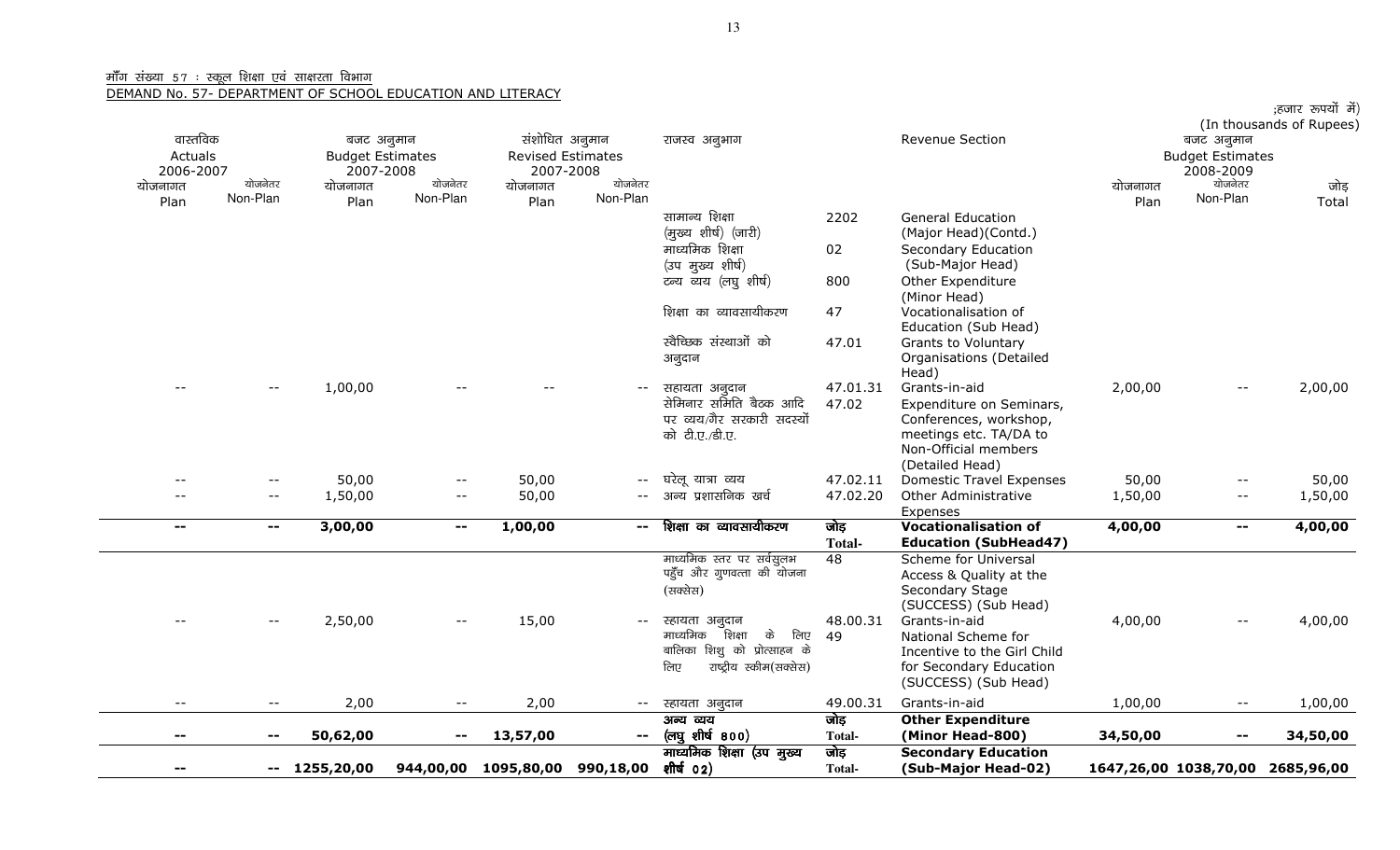# अनुदानों की मांगें 2008&2009<br>DEMANDS FOR GRANTS 2008-2009<br>हिजार रुपयों में) (In thousands of Rupees)

| वास्तविक<br>Actuals<br>2006-2007 |                          | बजट अनुमान<br><b>Budget Estimates</b><br>2007-2008 |                          | संशोधित अनुमान<br><b>Revised Estimates</b><br>2007-2008 |          | राजस्व अनुभाग                                           |                | <b>Revenue Section</b>                                               |                          | बजट अनुमान<br><b>Budget Estimates</b><br>2008-2009 | (In thousands of Rupees) |
|----------------------------------|--------------------------|----------------------------------------------------|--------------------------|---------------------------------------------------------|----------|---------------------------------------------------------|----------------|----------------------------------------------------------------------|--------------------------|----------------------------------------------------|--------------------------|
| योजनागत                          | योजनेतर                  | योजनागत                                            | योजनेतर                  | योजनागत                                                 | योजनेतर  |                                                         |                |                                                                      | योजनागत                  | योजनेतर                                            | कुल                      |
| Plan                             | Non-Plan                 | Plan                                               | Non-Plan                 | Plan                                                    | Non-Plan | सामान्य शिक्षा<br>(मुख्य शीर्ष) (जारी)                  | 2202           | <b>General Education</b><br>(Major Head)(Contd.)                     | Plan                     | Non-Plan                                           | Total                    |
|                                  |                          |                                                    |                          |                                                         |          | प्रौढ़ शिक्षा<br>(उप मुख्य शीर्ष)                       | 04             | <b>Adult Education:</b><br>(Sub-Major Head)                          |                          |                                                    |                          |
|                                  |                          |                                                    |                          |                                                         |          | निर्देशन एवं प्रशासन<br>(लघु शीर्ष)                     | 001            | Direction & Administration:<br>(Minor Head)                          |                          |                                                    |                          |
|                                  |                          |                                                    |                          |                                                         |          | प्रौढ़ शिक्षा निदेशालय                                  | 01             | Directorate of Adult<br>Education: (Sub Head)                        |                          |                                                    |                          |
| 9,20                             | 1,29,70                  | $ -$                                               | 1,37,00                  | 10,00                                                   | 1,40,00  | वेतन                                                    | 01.00.01       | <b>Salaries</b>                                                      | 20,00                    | 1,60,00                                            | 1,80,00                  |
| 2,09                             | $\overline{\phantom{m}}$ | $\overline{\phantom{m}}$                           | $ -$                     | 3,00                                                    |          | पारिश्रमिक                                              | 01.00.02       | Wages                                                                | 3,00                     | $\sim$                                             | 3,00                     |
| 98                               | 1,41                     | $\overline{\phantom{a}}$                           | 2,00                     | 1,00                                                    | 2,00     | समयोपरि भत्ता                                           | 01.00.03       | Over Time Allowance                                                  | 2,00                     | 2,00                                               | 4,00                     |
| $ -$                             | 98                       | $- -$                                              | 2,10                     | $- -$                                                   | 2,10     | चिकित्सीय उपचार                                         | 01.00.06       | <b>Medical Treatment</b>                                             | $\overline{\phantom{a}}$ | 2,00                                               | 2,00                     |
| 6,97                             | 6,26                     | $-$                                                | 6,30                     | 8,00                                                    | 6,30     | घरेलू यात्रा व्यय                                       | 01.00.11       | <b>Domestic Travel Expenses</b>                                      | 40,00                    | 6,30                                               | 46,30                    |
| 18,51                            | 21,24                    | $- -$                                              | 22,90                    | 28,00                                                   | 22,90    | कार्यालय व्यय                                           | 01.00.13       | <b>Office Expenses</b>                                               | 81,00                    | 14,00                                              | 95,00                    |
| 38,09                            | 2,10                     | $\overline{\phantom{a}}$                           | 4,70                     | 50,00                                                   | 4,70     | प्रकाशन                                                 | 01.00.16       | Publications                                                         | 50,00                    | 4,70                                               | 54,70                    |
| 1,36,71                          | $\overline{\phantom{m}}$ | $- -$                                              | $\overline{\phantom{m}}$ | 1,59,00                                                 | $--$     | अन्य प्रशासनिक खर्च                                     | 01.00.20       | <b>Other Administrative</b><br>Expenses                              | 3,30,00                  | $\overline{\phantom{a}}$                           | 3,30,00                  |
| 5,69,96                          | $\overline{\phantom{m}}$ | $ -$                                               | $- -$                    | 5,38,00                                                 | $--$     | विज्ञापन और प्रचार                                      | 01.00.26       | Advertising and Publicity                                            | 5,50,00                  | $\overline{\phantom{a}}$                           | 5,50,00                  |
| 2,96                             | 1,77                     | $- -$                                              | 3,00                     | 3,00                                                    | 3,00     | अन्य प्रभार                                             | 01.00.50       | <b>Other Charges</b>                                                 | 4,00                     | 3,00                                               | 7,00                     |
| 7,85,47                          | 1,63,46                  |                                                    | 1,78,00                  | 8,00,00                                                 | 1,81,00  | प्रौढ़ शिक्षा निदेशालय<br>$(34$ शीर्ष $01)$             | जोड़<br>Total- | <b>Directorate of Adult</b><br><b>Education</b><br>$(Sub-Head - 01)$ | 10,80,00                 | 1,92,00                                            | 12,72,00                 |
| 7,85,47                          | 1,63,46                  | $- -$                                              | 1,78,00                  | 8,00,00                                                 | 1,81,00  | निर्देशन और प्रशासन<br>$(\overline{c}$ ष्पूशीर्ष $001)$ | जोड़<br>Total- | Direction and<br>Administration<br>(Minor Head $-001$ )              | 10,80,00                 | 1,92,00                                            | 12,72,00                 |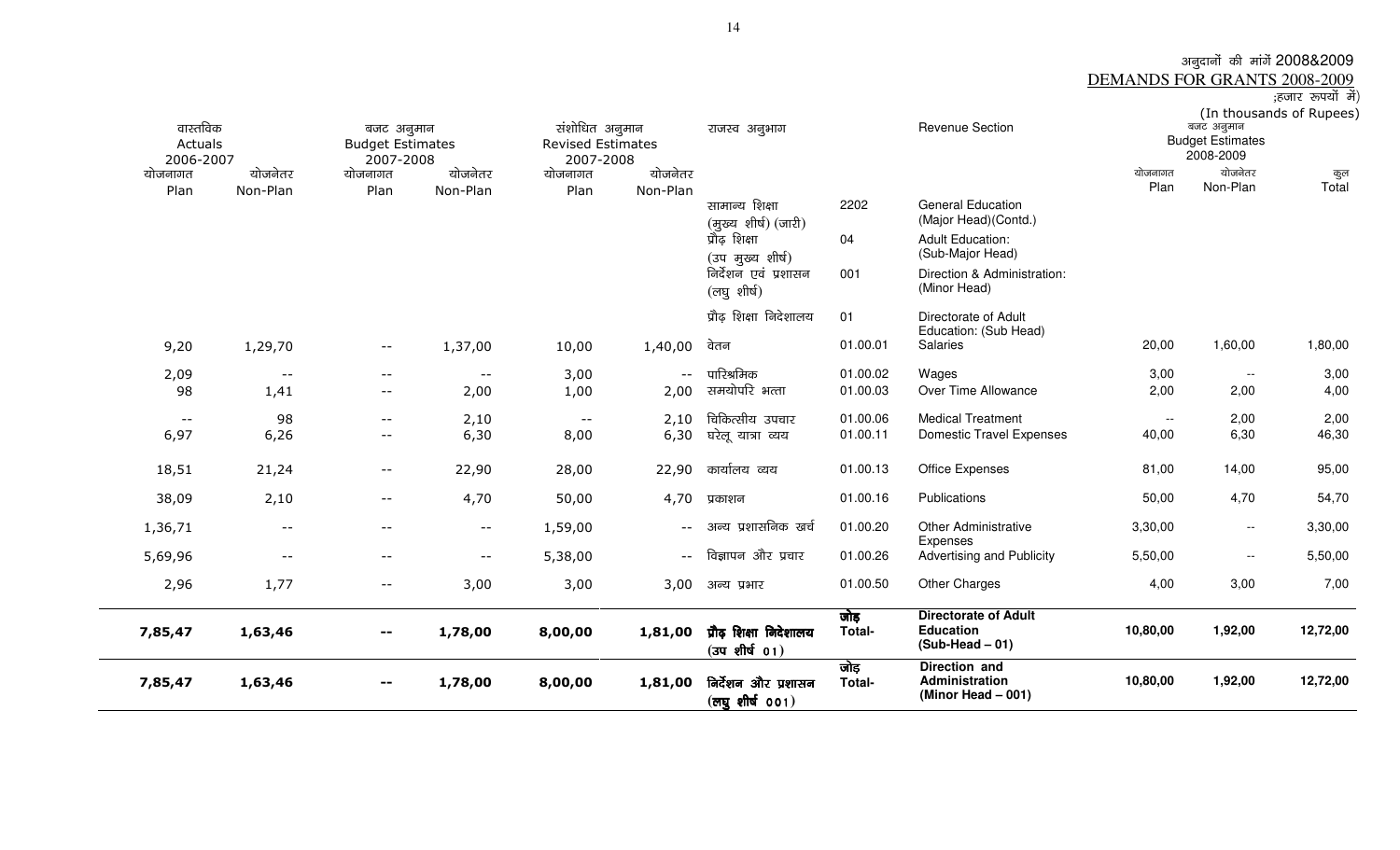| ;हजार रूपयों में)        |  |  |
|--------------------------|--|--|
| (In thousands of Rupees) |  |  |

| वास्तविक<br>Actuals<br>2006-2007 |                     | बजट अनुमान<br><b>Budget Estimates</b><br>2007-2008 |                     | संशोधित अनुमान<br><b>Revised Estimates</b><br>2007-2008 |                     | राजस्व अनुभाग                                                                                       |                 | <b>Revenue Section</b>                                                                        |                          | बजट अनुमान<br><b>Budget Estimates</b><br>2008-2009<br>योजनेतर |              |
|----------------------------------|---------------------|----------------------------------------------------|---------------------|---------------------------------------------------------|---------------------|-----------------------------------------------------------------------------------------------------|-----------------|-----------------------------------------------------------------------------------------------|--------------------------|---------------------------------------------------------------|--------------|
| योजनागत<br>Plan                  | योजनेतर<br>Non-Plan | योजनागत<br>Plan                                    | योजनेतर<br>Non-Plan | योजनागत<br>Plan                                         | योजनेतर<br>Non-Plan |                                                                                                     |                 |                                                                                               | योजनागत<br>Plan          | Non-Plan                                                      | कुल<br>Total |
|                                  |                     |                                                    |                     |                                                         |                     | सामान्य शिक्षा<br>(मुख्य शीर्ष) (जारी)                                                              | 2202            | <b>General Education Major</b><br>Head)(Contd.)                                               |                          |                                                               |              |
|                                  |                     |                                                    |                     |                                                         |                     | प्रौढ़ शिक्षा<br>(उप मुख्य शीर्ष)                                                                   | 04              | <b>Adult Education</b><br>(Sub-Major Head)<br>(Contd)                                         |                          |                                                               |              |
|                                  |                     |                                                    |                     |                                                         |                     | $(\overline{\text{unfl}})$<br>स्वयंसेवी संगठनों को                                                  | 101             | <b>Grants to Voluntary</b>                                                                    |                          |                                                               |              |
|                                  |                     |                                                    |                     |                                                         |                     | अनुदान (लघु शीर्ष)                                                                                  |                 | Organisations<br>(Minor Head)                                                                 |                          |                                                               |              |
|                                  |                     |                                                    |                     |                                                         |                     | प्रौढ़ शिक्षा के क्षेत्र में<br>गैर-सरकारी संगठनों<br>को सहायता                                     | 01              | Support to Non-Govern<br>mental Organisations in<br>the field of Adult Edu.<br>(Sub Head)     |                          |                                                               |              |
| 14,92,64                         |                     |                                                    |                     |                                                         | $- -$               | सहायता अनुदान<br>जन शिक्षण संस्थान<br>(लघुशीर्ष)                                                    | 01.00.31<br>102 | Grants - in aid<br>Jan Shikshan Sansthan<br>(Minor Head)                                      |                          |                                                               |              |
|                                  |                     |                                                    |                     |                                                         |                     | जन शिक्षण संस्थान<br>(पोलिवलन्त प्रौढ़ शिक्षा<br>केन्द्र, दिल्ली)                                   | 01              | Jan Shikshan Sansthan<br>(Polyvalent Adult<br>Education Centre, Delhi)<br>(Sub Head)          |                          |                                                               |              |
| $- -$                            | 18,99               | $- -$                                              | 21,30               | $\overline{\phantom{a}}$                                | 21,33               | वेतन                                                                                                | 01.00.01        | <b>Salaries</b>                                                                               |                          | 23,00                                                         | 23,00        |
| $- -$                            | 9                   | $\overline{\phantom{a}}$                           | 10                  | $ -$                                                    | 10                  | समयोपरि भत्ता                                                                                       | 01.00.03        | Over Time Allowance                                                                           | $- -$                    | 10                                                            | 10           |
| $- -$                            | 19                  | $--$                                               | 1,00                | $- -$                                                   | 1,00                | चिकित्सीय उपचार                                                                                     | 01.00.06        | <b>Medical Treatment</b>                                                                      | $-$                      | 1,00                                                          | 1,00         |
| $\qquad \qquad -$                | $\sim$ $\sim$       | $\overline{\phantom{a}}$                           | 1,60                | $ -$                                                    | 2,00                | घरेलू यात्रा व्यय                                                                                   | 01.00.11        | <b>Domestic Travel Expenses</b>                                                               | $- -$                    | 2,00                                                          | 2,00         |
| $--$                             | 10,20               | $--$                                               | 13,00               | $- -$                                                   | 14,57               | कार्यालय व्यय                                                                                       | 01.00.13        | Office Expenses                                                                               | $\overline{\phantom{m}}$ | 14,90                                                         | 14,90        |
| $-$                              | 29,47               | --                                                 | 37,00               |                                                         | 39,00               | जन शिक्षण संस्थान<br>(पोलिवन्त प्रौढ़ शिक्षा<br>केन्द्र, दिल्लीव्ह<br>$(\overline{c}$ युशीर्ष $01)$ | जोड़<br>Total-  | Jan Shikshan Sansthan<br>(Polyvalent Adult<br><b>Education Centre,</b><br>Delhi)(Sub Head-01) |                          | 41,00                                                         | 41,00        |
|                                  |                     |                                                    |                     |                                                         |                     | जन शिक्षण संस्थान<br>को अनुदान                                                                      | 02              | Grants to Jan Shikshan<br>Sansthan (Sub Head)                                                 |                          |                                                               |              |
| 40,04,44                         | $- -$               | $- -$                                              | $-$                 | $\qquad \qquad -$                                       | $  \,$              | सहायता अनुदान                                                                                       | 02.00.31        | Grants- in -aid                                                                               | $--$                     |                                                               |              |
| 40,04,44                         | 29,47               | --                                                 | 37,00               |                                                         | 39,00               | जन शिक्षण संस्थान<br>(लघुशीर्ष 102)                                                                 | जोड़<br>Total-  | Jan Shikshan Sansthan<br>(Minor Head $-102$ )                                                 |                          | 41,00                                                         | 41,00        |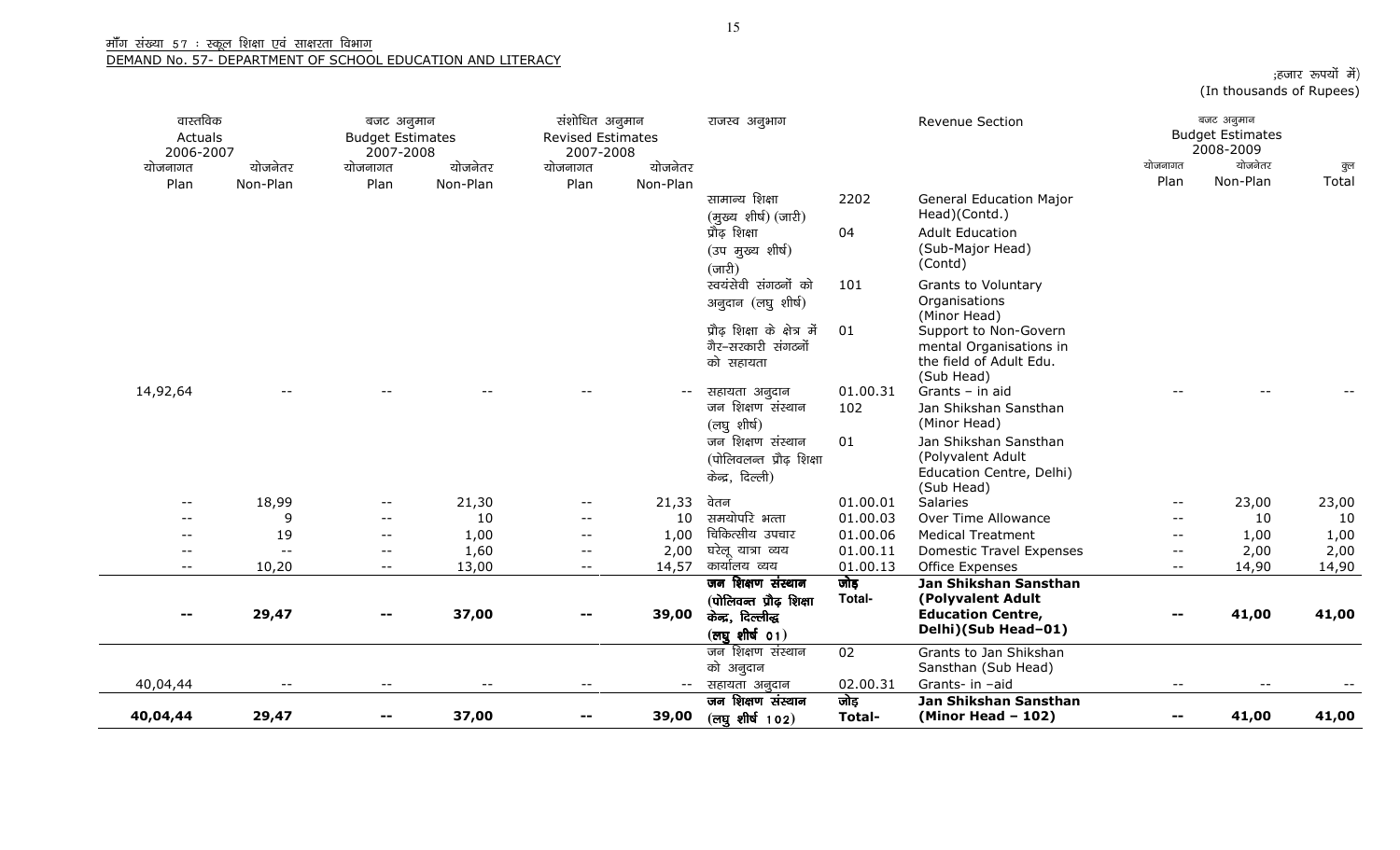3ाजुदानों की मांगें 2008–2009<br><u>DEMANDS FOR GRANTS 2008-2009</u><br>हजार रुपयों में);

| 25,44,56            | --                         | 355,80,00                             | --                  | 212,57,00                           |                          | कार्यक्रम $(\overline{eq}$ शीर्ष $200)$                                                                   | Total-         | tion Programmes<br>(Minor Head-200)                                                                                   | 395,08,00       |                                       | 395,08,00                |
|---------------------|----------------------------|---------------------------------------|---------------------|-------------------------------------|--------------------------|-----------------------------------------------------------------------------------------------------------|----------------|-----------------------------------------------------------------------------------------------------------------------|-----------------|---------------------------------------|--------------------------|
|                     |                            |                                       |                     |                                     |                          | अन्य प्रौढ़ शिक्षा                                                                                        | जोड़           | <b>Other Adult Educa-</b>                                                                                             |                 |                                       |                          |
| $-$                 | $\sim$ $\sim$              | $-\,-$                                | $-$                 | $-$                                 | $\sim$ $\sim$            | सहायता अनुदान                                                                                             | 16.00.31       | Grants- in- Aid                                                                                                       | 14,98,00        | $\overline{\phantom{m}}$ .            | 14,98,00                 |
|                     |                            | 65,70,00                              |                     | 65,70,00                            |                          | सहायता अनुदान<br>35+आयु वर्ग के लिए<br>साक्षरता कार्यक्रम                                                 | 15.00.31<br>16 | Grants- in- Aid<br>Literacy Programme for<br>35+age group(SubHead)                                                    | 63,00,00        |                                       | 63,00,00                 |
|                     |                            |                                       |                     |                                     |                          | प्रौढशिक्षा और कौशल<br>विकास के लिए गैर<br>सरकारी संगठनों/संस्थाओं/<br>राज्य संसाधन केंद्रों को<br>सहायता | 15             | Support to NGOs/<br>Institutions / SRCs for<br><b>Adult Education &amp; Skill</b><br>Development Scheme<br>(Sub Head) |                 |                                       |                          |
|                     |                            | 289,80,00                             | $ -$                | 146,80,00                           | $- -$                    | विकास योजना (उप शीर्ष)<br>सहायता अनुदान                                                                   | 14.00.31       | (SubHead)<br>Grants- in- Aid                                                                                          | 317,10,00       |                                       | 317,10,00                |
| 25,33,53            |                            |                                       |                     |                                     | $- -$                    | सहायता अनुदान<br>प्रौढ़ शिक्षा और कौशल                                                                    | 10.00.31<br>14 | (Sub Head)<br>Grants-in-aid<br><b>Adult Education &amp; Skill</b><br>Development Scheme                               |                 |                                       |                          |
| 11,03               | $\overline{\phantom{m}}$   | 30,00                                 |                     | 7,00                                |                          | सहायता अनुदान<br>सक्षरता अभियान एंव<br>ऑपरेशन रेस्टोरेशन                                                  | 05.00.31<br>10 | Grants- in- Aid<br>Literacy Campaigns and<br><b>Operation Restoration</b>                                             |                 |                                       |                          |
|                     |                            |                                       |                     |                                     |                          | (लघु शीर्ष)<br>राष्ट्रीय साक्षरता मिशन<br>प्राधिकरण                                                       | 05             | Programmes(MinorHead)<br>National Literacy Mission<br>Authority(Sub Head)                                             |                 |                                       |                          |
|                     |                            |                                       |                     |                                     |                          | $(\overline{eq}$ शीर्ष 103)<br>अन्य प्रौढ़ शिक्षा कार्यक्रम                                               | 200            | $(Minor Head - 103)$<br><b>Other Adult Education</b>                                                                  |                 |                                       |                          |
| 120,03,51           | --                         |                                       |                     |                                     | $\overline{\phantom{a}}$ | साक्षरता कार्यकम                                                                                          | Total-         | <b>Literacy Programmes</b>                                                                                            |                 |                                       |                          |
|                     |                            |                                       |                     |                                     |                          | ग्रामीण कार्यसाधक                                                                                         | जोड़           | <b>Rural Functional</b>                                                                                               |                 |                                       |                          |
| 120,03,51           | $\overline{\phantom{a}}$ . |                                       |                     |                                     | $--$                     | नव साक्षरों के लिए सतत<br>शिक्षा कार्यकलाप<br>सहायता अनुदान                                               | 06<br>06.00.31 | Continuing Education<br>for Neo-literate<br>activities (Sub Head)<br>Grants in aid                                    | $- -$           |                                       |                          |
|                     |                            |                                       |                     |                                     |                          | ग्रामीण कार्यसाधक<br>साक्षरता कार्यक्रम<br>(लघुशीर्ष)                                                     | 103            | <b>Rural Functional</b><br>Literacy Programme<br>(Minor Head)                                                         |                 |                                       |                          |
|                     |                            |                                       |                     |                                     |                          | (मुख्य शीर्ष) (जारी)<br>प्रौढ़ शिक्षा<br>(उप मुख्य शीर्ष) (जारी)                                          | 04             | Adult Education (Sub<br>Major Head) (Contd)                                                                           |                 |                                       |                          |
|                     |                            |                                       |                     |                                     |                          | सामान्य शिक्षा                                                                                            | 2202           | <b>General Education</b><br>(Major Head)(Contd.)                                                                      |                 |                                       |                          |
| योजनागत<br>Plan     | योजनेतर<br>Non-Plan        | योजनागत<br>Plan                       | योजनेतर<br>Non-Plan | योजनागत<br>Plan                     | योजनेतर<br>Non-Plan      |                                                                                                           |                |                                                                                                                       | योजनागत<br>Plan | योजनेतर<br>Non-Plan                   | कुल<br>Total             |
| 2006-2007           |                            | 2007-2008                             |                     | 2007-2008                           |                          |                                                                                                           |                |                                                                                                                       |                 | 2008-2009                             |                          |
| वास्तविक<br>Actuals |                            | बजट अनुमान<br><b>Budget Estimates</b> |                     | संशोधित अनुमान<br>Revised Estimates |                          | राजस्व अनुभाग                                                                                             |                | Revenue Section                                                                                                       |                 | बजट अनुमान<br><b>Budget Estimates</b> |                          |
|                     |                            |                                       |                     |                                     |                          |                                                                                                           |                |                                                                                                                       |                 |                                       | (In thousands of Rupees) |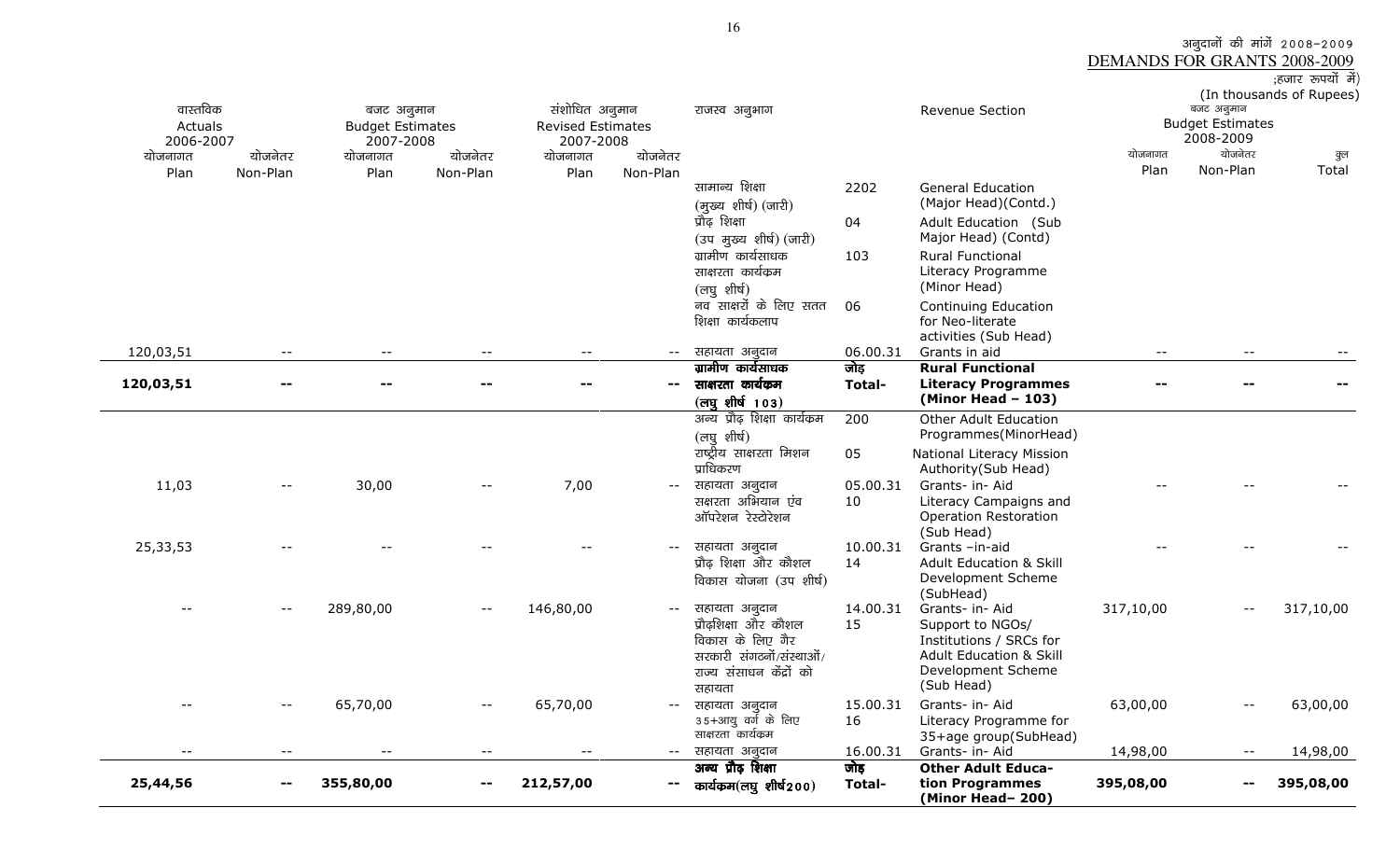| वास्तविक          |                                           |                                       |                          | संशोधित अनुमान           |          |                                                          |              | <b>Revenue Section</b>                      |                          | (In thousands of Rupees)<br>बजट अनुमान |                   |
|-------------------|-------------------------------------------|---------------------------------------|--------------------------|--------------------------|----------|----------------------------------------------------------|--------------|---------------------------------------------|--------------------------|----------------------------------------|-------------------|
| Actuals           |                                           | बजट अनुमान<br><b>Budget Estimates</b> |                          | <b>Revised Estimates</b> |          | राजस्व अनुभाग                                            |              |                                             |                          | <b>Budget Estimates</b>                |                   |
| 2006-2007         |                                           | 2007-2008                             |                          | 2007-2008                |          |                                                          |              |                                             |                          | 2008-2009                              |                   |
| योजनागत           | योजनेतर                                   | योजनागत                               | योजनेतर                  | योजनागत                  | योजनेतर  |                                                          |              |                                             | योजनागत                  | योजनेतर                                | कुल               |
| Plan              | Non-Plan                                  | Plan                                  | Non-Plan                 | Plan                     | Non-Plan |                                                          |              |                                             | Plan                     | Non-Plan                               | Total             |
|                   |                                           |                                       |                          |                          |          | सामान्य शिक्षा                                           | 2202         | <b>General Education</b>                    |                          |                                        |                   |
|                   |                                           |                                       |                          |                          |          | (मुख्य शीर्ष) (जारी)                                     |              | (Major Head)(Contd.)                        |                          |                                        |                   |
|                   |                                           |                                       |                          |                          |          | प्रौढ़ शिक्षा(उप मुख्य शीर्ष) (जारी)                     | 04           | Adult Education(Sub- Major<br>Head) (Contd) |                          |                                        |                   |
|                   |                                           |                                       |                          |                          |          | अन्य व्यय (लघु शीर्ष)                                    | 800          | Other Expenditure(Minor Head)               |                          |                                        |                   |
|                   |                                           |                                       |                          |                          |          | सेमिनार समिति बैठक आदि पर                                | 09           | <b>Expenditure on Seminars</b>              |                          |                                        |                   |
|                   |                                           |                                       |                          |                          |          | व्यय/गैर सरकारी सदस्यों को                               |              | Committees, Meeting etc. /                  |                          |                                        |                   |
|                   |                                           |                                       |                          |                          |          | टी.ए./डी.ए. (उप शीर्ष)                                   |              | TA/ DA to Non-Official                      |                          |                                        |                   |
|                   |                                           |                                       |                          |                          |          |                                                          |              | Members (Sub Head)                          |                          |                                        |                   |
| 11,13             | 2,70                                      | 50,00                                 | 7,00                     | 50,00                    | 7,00     | घरेलू यात्रा व्यय                                        | 09.00.11     | <b>Domestic Travel Expenses</b>             | --                       | 7,00                                   | 7,00              |
| $\sim$ $\sim$     | $\overline{\phantom{m}}$                  | 25,00                                 | $\overline{\phantom{m}}$ | 10,00                    | $- -$    | प्रकाशन                                                  | 09.00.16     | Publications                                | $-$                      | $- -$                                  |                   |
| $- -$             | $\overline{\phantom{m}}$                  | 2,59,00                               | $- -$                    | 2,97,00                  |          | अन्य प्रशासनिक खर्च                                      | 09.00.20     | Other Administrative Expenses               | $ -$                     | $- -$                                  | $- -$             |
| $- -$             | $- -$                                     | 1,00,00                               | $- -$                    | 1,00,00                  | $- -$    | विज्ञापन और प्रचार                                       | 09.00.26     | Advertising and Publicity                   | $- -$                    | $- -$                                  |                   |
|                   |                                           |                                       |                          |                          |          | अन्य व्यय                                                | जोड़         | <b>Other Expenditure</b>                    |                          |                                        |                   |
| 11,13             | 2,70                                      | 4,34,00                               | 7,00                     | 4,57,00                  | 7,00     | (लघू शीर्ष 800)                                          | Total-       | $(Minor Head - 800)$                        | --                       | 7,00                                   | 7,00              |
|                   |                                           |                                       |                          |                          |          | प्रौढ़ शिक्षा (उप मुख्य शीर्ष 04)                        | जोड़         | <b>Adult Education</b>                      |                          |                                        |                   |
| 208,41,75 1,95,63 |                                           | 360,14,00                             | 2,22,00                  | 225,14,00                | 2,27,00  |                                                          | Total-       | (Sub-Major Head-04)                         | 405,88,00                |                                        | 2,40,00 408,28,00 |
|                   |                                           |                                       |                          |                          |          | सामान्य(उप मुख्य शीर्ष)                                  | 80           | General (Sub -Major Head)                   |                          |                                        |                   |
|                   |                                           |                                       |                          |                          |          | छात्रवृत्ति (लघु शीर्ष)                                  | 107          | Scholarships (Minor Head)                   |                          |                                        |                   |
|                   |                                           |                                       |                          |                          |          | राष्ट्रीय योग्यता छात्रवृत्ति योजना (उप                  | 19           | National Merit Scholarship                  |                          |                                        |                   |
|                   |                                           |                                       |                          |                          |          | शीर्ष)                                                   |              | Scheme (OSC)(Sub Head)                      |                          |                                        |                   |
|                   |                                           | 1,20,00                               | $- -$                    | 1,20,00                  | $- -$    | सहायता अनुदान                                            | 19.00.31     | Grants- in- Aid                             | 108,00,00                | $\overline{\phantom{m}}$               | 108,00,00         |
|                   |                                           |                                       |                          |                          |          | अन्य व्यय (लघु शीर्ष)                                    | 800          | Other expenditure(Minor Head)               |                          |                                        |                   |
|                   |                                           |                                       |                          |                          |          | शिक्षकों को राष्ट्रीय पुरस्कार (उपशीर्ष)                 | 30           | National Awards to Teachers                 |                          |                                        |                   |
|                   |                                           | $- -$                                 | 2,00,00                  | $\sim$ $-$               | 2,20,00  | अन्य प्रभार                                              | 30.00.50     | (Sub Head)<br>Other Charges                 | $\overline{\phantom{a}}$ | 2,40,00                                | 2,40,00           |
| $- -$<br>$- -$    | $\overline{\phantom{m}}$<br>$\sim$ $\sim$ | 1,20,00                               | 2,00,00                  | 1,20,00                  | 2,20,00  | सामान्य (उप मुख्य शीर्ष 80)                              | जोड़         | <b>General(Sub-Major Head-80)</b>           | 108,00,00                |                                        | 2,40,00 110,40,00 |
|                   |                                           |                                       |                          |                          |          |                                                          | <b>Total</b> |                                             |                          |                                        |                   |
| 21429,72,72       | 4,56,60                                   | 23784,44,00                           | 951,22,00                |                          |          | 25920,94,99 1000,35,00 मुख्य शीर्ष "2202" सामान्य शिक्षा | जोड़         | Major Head"2202" (General                   | 28527,70,00              | 1046,70,00 29574,40,00                 |                   |
|                   |                                           |                                       |                          |                          |          |                                                          | Total-       | Education)                                  |                          |                                        |                   |

;हजार रूपयों में)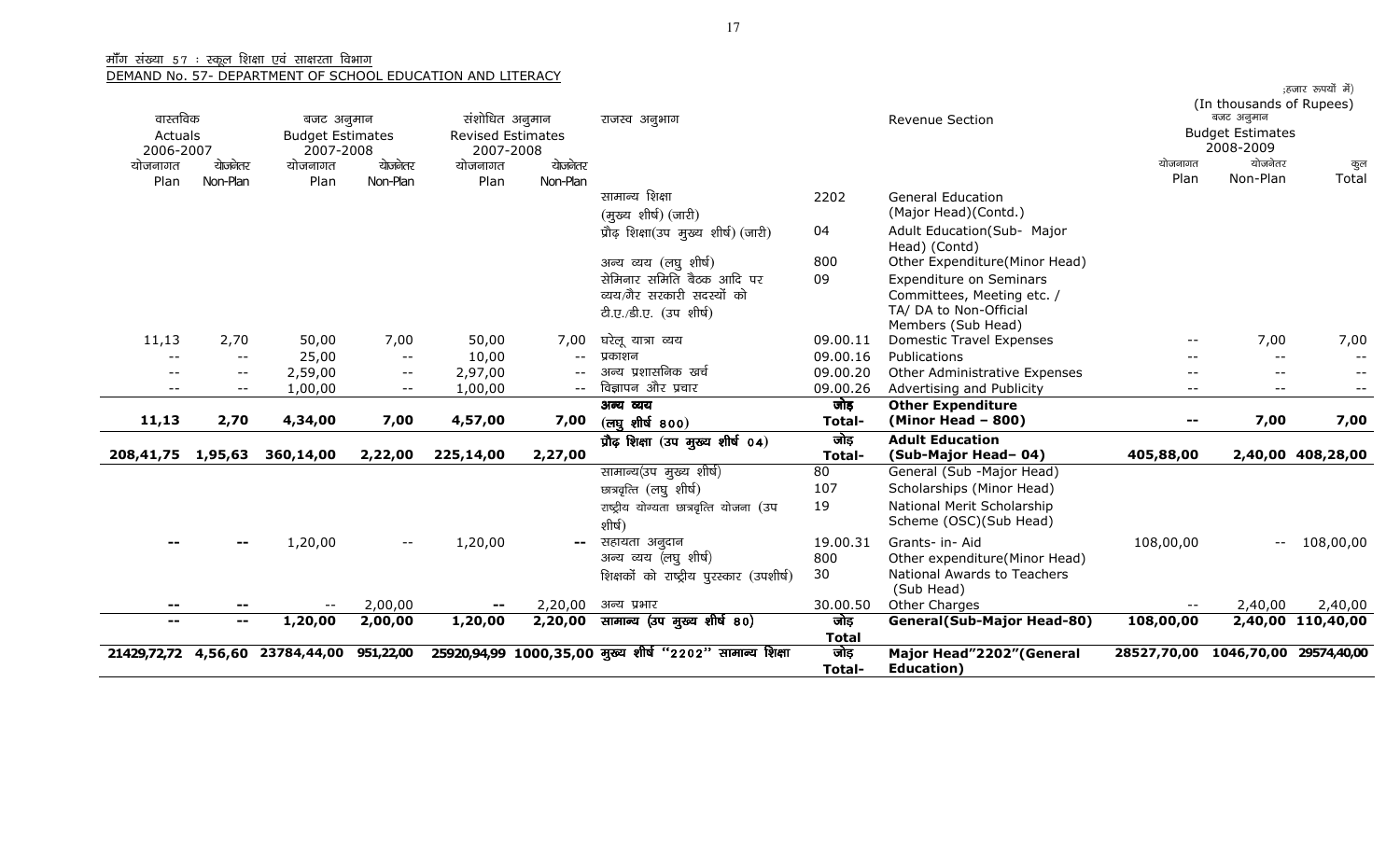# अन्नुदानों की मांगें 2008&2009<br>DEMANDS FOR GRANTS 2008-2009<br>हजार रुपयों में)<br>(In thousands of Rupees)

| वास्तविक<br>Actuals<br>2006-2007<br>योजनागत<br>Plan | योजनेतर<br>Non-Plan | बजट अनुमान<br><b>Budget Estimates</b><br>2007-2008<br>योजनागत<br>Plan | योजनेतर<br>Non-Plan      | संशोधित अनुमान<br><b>Revised Estimates</b><br>2007-2008<br>योजनागत<br>Plan | योजनेतर<br>Non-Plan      | राजस्व अनुभाग                                                                                                     |                | Revenue Section                                                                                                                          | योजनागत<br>Plan | बजट अनुमान<br><b>Budget Estimates</b><br>2008-2009<br>योजनेतर<br>Non-Plan | (In thousands of Rupees)<br>कुल<br>Total |
|-----------------------------------------------------|---------------------|-----------------------------------------------------------------------|--------------------------|----------------------------------------------------------------------------|--------------------------|-------------------------------------------------------------------------------------------------------------------|----------------|------------------------------------------------------------------------------------------------------------------------------------------|-----------------|---------------------------------------------------------------------------|------------------------------------------|
|                                                     |                     |                                                                       |                          |                                                                            |                          | उत्तर पूर्वी क्षेत्र<br>(मुख्य शीर्ष)<br>माध्यमिक शिक्षा –<br>अनुसंधान एवं प्रशिक्षण<br>(लघु शीर्ष)               | 2552<br>00.128 | North Eastern Areas<br>(Major Head)<br>Secondary Education- Research<br>& Training (Minor Head)                                          |                 |                                                                           |                                          |
|                                                     |                     |                                                                       |                          |                                                                            |                          | अनुसंधान एवं राष्ट्रीय<br>शैक्षणिक और प्रशिक्षण<br>परिषद (उप शीर्ष)                                               | 01             | National Council of<br><b>Educational Research &amp;</b><br>Training (Sub Head)                                                          |                 |                                                                           |                                          |
|                                                     |                     | 4,00,00                                                               | $- -$                    | 2,90,00                                                                    | $\overline{\phantom{m}}$ | सहायता अनुदान<br>स्कूलों में सूचना तथा<br>संचार प्रौद्योगिकियाँ;उप<br>शीर्षद्ध                                    | 01.00.31<br>02 | Grants-in-aid<br>Information &<br><b>Communication Technologies</b><br>in Schools (Sub Head)                                             | 4,00,00         |                                                                           | 4,00,00                                  |
| $- -$                                               | $- -$               | 21,70,00                                                              | $\overline{\phantom{m}}$ | 21,70,00                                                                   | $--$                     | सहायता अनुदान                                                                                                     | 02.00.31       | Grants-in-aid                                                                                                                            | 30,00,00        | $\overline{\phantom{a}}$                                                  | 30,00,00                                 |
|                                                     | $\sim$ $\sim$       | 25,70,00                                                              | $\blacksquare$           | 24,60,00                                                                   | $\sim$ $-$               | माध्यमिक शिक्षा –<br>अनुसंधान एवं प्रशिक्षण<br>(लघु शीर्ष)                                                        | जोड़<br>Total- | <b>Secondary Education-</b><br><b>Research &amp; Training</b><br>(Minor Head-128)                                                        | 34,00,00        | --                                                                        | 34,00,00                                 |
|                                                     |                     |                                                                       |                          |                                                                            |                          | माध्यमिक शिक्षा – गैर<br>सरकारी माध्यमिक स्कूलों<br>को सहायता(लघु शीर्ष)<br>केन्द्रीय विद्यालय संगठन<br>(उपशीर्ष) | 00.129<br>01   | Secondary Education-<br>Assistance to Non-<br>Government Secondary<br>Schools (Minor Head)<br>Kendriya Vidyalaya<br>Sangathan (Sub Head) |                 |                                                                           |                                          |
|                                                     | $-$                 | 30,00,00                                                              | $\overline{\phantom{m}}$ | 30,00,00                                                                   |                          | सहायता अनुदान<br>माडल स्कूलों की<br>स्थापना(नवोदय विद्यालय)<br>(उपशीर्ष)                                          | 01.00.31<br>06 | Grants-in-aid<br>Setting up of Model Schools<br>(Navodaya Vidyalayas) (Sub<br>Head)                                                      | 30,00,00        | $\overline{\phantom{m}}$                                                  | 30,00,00                                 |
|                                                     | $--$                | 71,00,00                                                              | $\overline{\phantom{m}}$ | 86,00,00                                                                   | $- -$                    | सहायता अनुदान<br>विशेष नवोदय विद्यालय<br>(उपशीर्ष)                                                                | 06.00.31<br>08 | Grants-in-aid<br>Special Navodaya Vidyalayas<br>(Sub Head)                                                                               | 70,00,00        | $\overline{\phantom{m}}$ .                                                | 70,00,00                                 |
|                                                     |                     |                                                                       |                          |                                                                            |                          |                                                                                                                   |                |                                                                                                                                          |                 |                                                                           |                                          |
|                                                     | $- -$               | 27,50,00                                                              |                          |                                                                            |                          | सहायता अनुदान<br>नए आदर्श विद्यालय                                                                                | 08.00.31<br>09 | Grants-in-aid<br>New Model Schools<br>(Sub Head)                                                                                         |                 |                                                                           |                                          |

 $\overline{\phantom{0}}$ 

18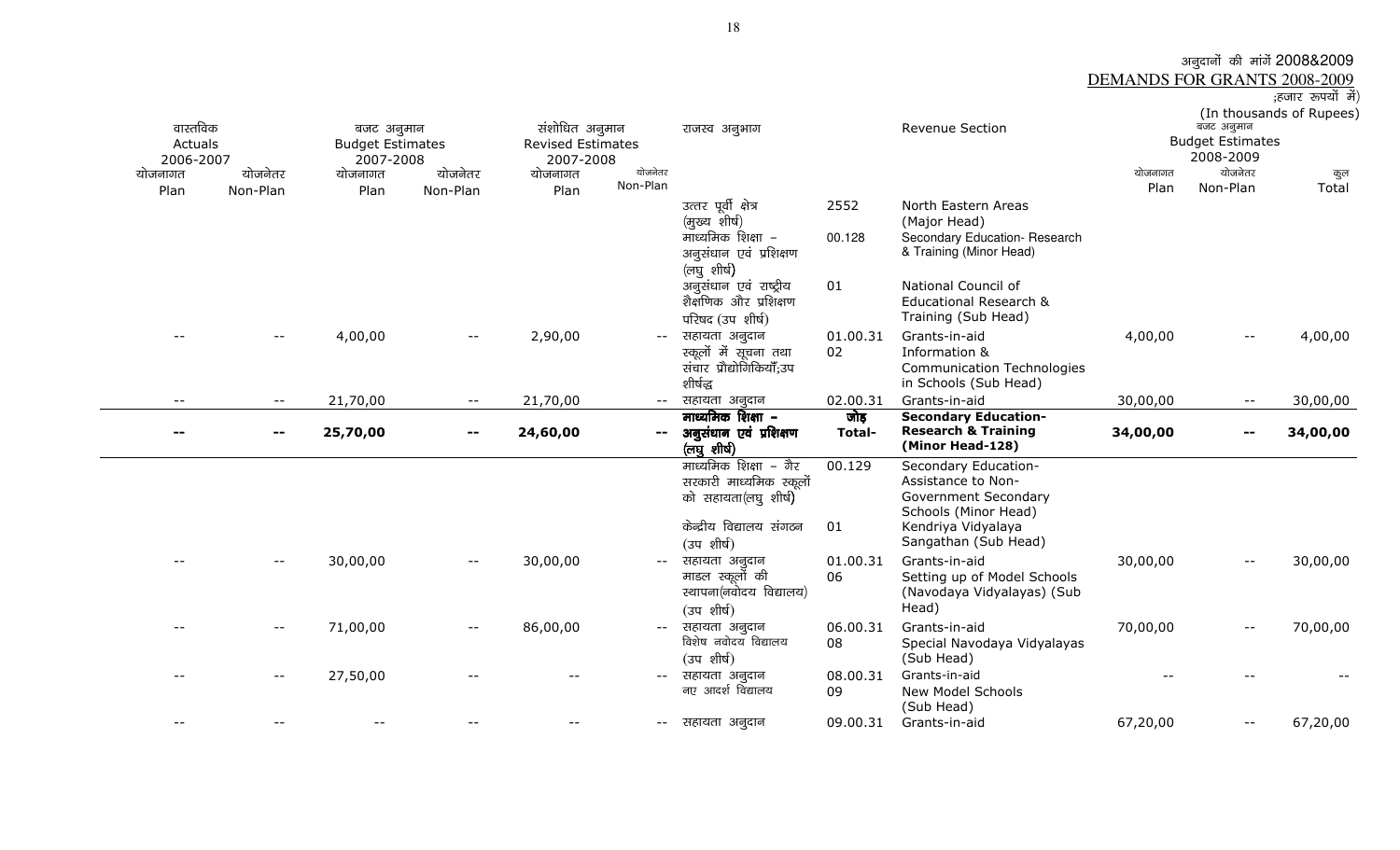| वास्तविक<br>Actuals<br>2006-2007 |                          | बजट अनुमान<br><b>Budget Estimates</b><br>2007-2008 |                          | संशोधित अनुमान<br><b>Revised Estimates</b><br>2007-2008 |                          | राजस्व अनुभाग                                                                                                    |                       | <b>Revenue Section</b>                                                                                                   |           | बजट अनुमान<br><b>Budget Estimates</b><br>2008-2009 | ;हजार रूपयों में)<br>(In thousands of Rupees) |
|----------------------------------|--------------------------|----------------------------------------------------|--------------------------|---------------------------------------------------------|--------------------------|------------------------------------------------------------------------------------------------------------------|-----------------------|--------------------------------------------------------------------------------------------------------------------------|-----------|----------------------------------------------------|-----------------------------------------------|
| योजनागत<br>Plan                  | योजनेतर<br>Non-Plan      | योजनागत<br>Plan                                    | योजनेतर<br>Non-Plan      | योजनागत                                                 | योजनेतर<br>Plan Non-Plan |                                                                                                                  |                       |                                                                                                                          | योजनागत   | योजनेतर<br>Plan Non-Plan                           | कुल<br>Total                                  |
|                                  |                          |                                                    |                          |                                                         |                          | उत्तर पूर्वी क्षेत्र<br>(मुख्य शीर्ष)(जारी)                                                                      | 2552                  | North Eastern Areas<br>(Major Head)(Contd.)                                                                              |           |                                                    |                                               |
|                                  |                          |                                                    |                          |                                                         |                          | माध्यमिक शिक्षा – गैर सरकारी<br>माध्यमिक स्कूलों को                                                              | 00.129                | Secondary Education-<br>Assistance to Non-Government                                                                     |           |                                                    |                                               |
|                                  |                          |                                                    |                          |                                                         |                          | सहायता(लघु शीर्ष)<br>2000कस्तूरबा गांधी बालिका<br>विद्यालयों के आवासीय                                           | 10                    | Secondary Schools(MinorHead)<br>Upgrading 2000 KGBVs<br>(Residential Schools, Hostels/                                   |           |                                                    |                                               |
|                                  |                          |                                                    |                          |                                                         |                          | छात्रावासों/छात्राओं के लिए<br>छात्रावासों को स्तरोन्नत करना                                                     |                       | Girls Hostels(Sub-Head)                                                                                                  |           |                                                    |                                               |
|                                  |                          |                                                    |                          |                                                         | $--$                     | सहायता अनुदान                                                                                                    | 10.00.31              | Grants-in-aid                                                                                                            | 8,00,00   |                                                    | 8,00,00                                       |
|                                  | $-$                      | 128,50,00                                          |                          | $-116,00,00$                                            |                          | माध्यमिक शिक्षा – गैर सरकारी<br>-- माध्यमिक स्कूलों को सहायता<br>(लघु शीर्ष)                                     | जोड़<br>Total-        | <b>Secondary Education-</b><br><b>Assistance to Non</b><br><b>Government Secondary</b><br><b>Schools(Minor Head-129)</b> | 175,20,00 |                                                    | 175,20,00                                     |
|                                  |                          |                                                    |                          |                                                         |                          | माध्यमिक शिक्षा – अन्य व्यय<br>(लघु शीर्ष)<br>विकलांग बच्चों के लिए समेकित<br>शिक्षा -स्वैच्छिक संस्थाओं को      | 00.130<br>03          | Secondary Education- Other<br>Expenditure (Minor Head)<br>Integrated Education for<br>Disabled Children- Voluntary       |           |                                                    |                                               |
|                                  |                          |                                                    |                          |                                                         |                          | अनुदान (उप शीर्ष)                                                                                                |                       | Organisations (Sub Head)                                                                                                 |           |                                                    |                                               |
|                                  | $-$                      | 1,00,00                                            | $--$                     | 50,00                                                   | $\frac{1}{2}$            | स्हायता अनुदान<br>स्कूलों में सूचना तथा संचार<br>प्रौद्योगिकियाँ – स्वैच्छिक<br>संस्थाओं को अनुदान(उपशीर्ष)      | 03.00.31<br>05        | Grants-in-aid<br><b>Information &amp; Communication</b><br>Technology in Schools- Grants<br>to Voluntary Organisations   | 25,00     |                                                    | 25,00                                         |
|                                  | $-$                      | 3,70,00                                            | $\qquad \qquad -$        | 3,70,00                                                 | $- -$ .                  | स्हायता अनुदान<br>अक्ससेस एण्ड इक्विटी-स्वैच्छिक<br>संस्थाओं को अनुदान(उप शीर्ष)                                 | 05.00.31<br>06        | (Sub Head)<br>Grants-in-aid<br>Access & Equity- Grants to<br>Voluntary Organisations (Sub                                |           |                                                    |                                               |
|                                  |                          | 1,00,00                                            |                          | 10,00                                                   | $--$                     | स्हायता अनुदान<br>माध्यमिक स्तर पर सर्वसुलभ<br>पहुँच और गुणवत्ता की योजना<br>(सक्सेस)(उप शीर्ष)                  | 06.00.31<br>11        | Head)<br>Grants-in-aid<br>Scheme for Universal Access &<br>Quality at the Secondary Stage<br>(SUCCESS)(Sub Head)         |           |                                                    |                                               |
|                                  | $ -$                     | 131,40,00                                          |                          |                                                         |                          | स्हायता अनुदान<br>माध्यमिक शिक्षा के लिएबालिका<br>शिशु को प्रोत्साहन के लिए<br>राष्ट्रीय स्कीम(सक्सेस) (उपशीर्ष) | 11.00.31<br>12        | Grants-in-aid<br>National Scheme for Incentive<br>to the Girl Child for Secondary<br>Education (SUCCESS) (Sub<br>Head)   | 218,50,00 |                                                    | 218,50,00                                     |
| $- -$                            | $\overline{\phantom{m}}$ | 10,00                                              | $\overline{\phantom{m}}$ | 10,00                                                   | $  \,$                   | स्हायता अनुदान                                                                                                   | 12.00.31              | Grants-in-aid                                                                                                            | 5,00,00   | $- -$                                              | 5,00,00                                       |
|                                  | $\sim$                   | 137,20,00                                          | --                       | 4,40,00                                                 |                          | माध्यमिक शिक्षा – अन्य व्यय<br>-- लघुशीर्ष 130)                                                                  | जोड़<br><b>Total-</b> | <b>Secondary Education-Other</b><br><b>Expenditure(MinorHead-130)</b>                                                    | 223,75,00 | --                                                 | 223,75,00                                     |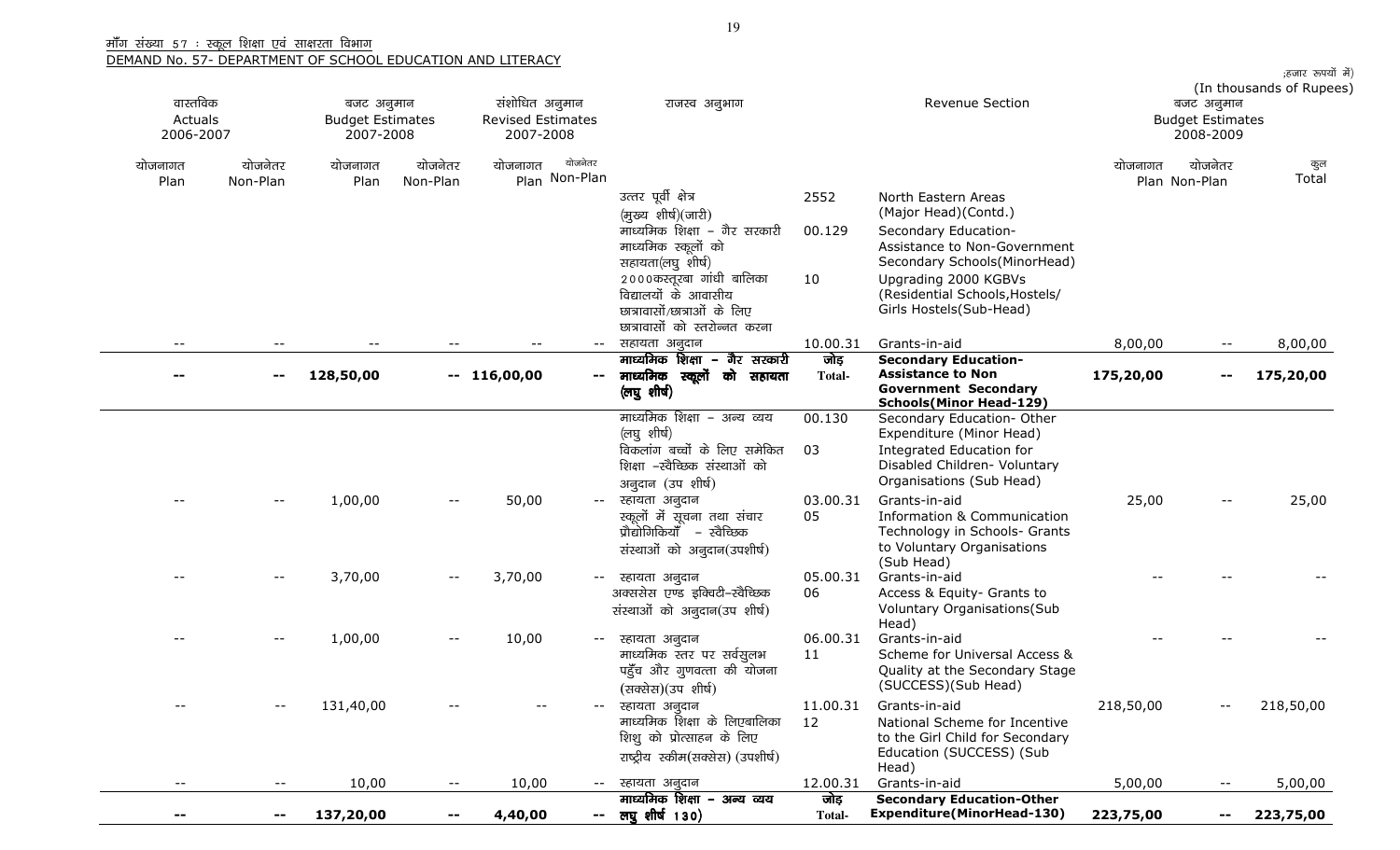अनुदानों की मांगें 2008&2009<br><u>DEMANDS FOR GRANTS 2008-2009</u><br>हजार रुपयों में)

| वास्तविक<br>Actuals<br>2006-2007 |                                               | बजट अनुमान<br><b>Budget Estimates</b><br>2007-2008 |                     | संशोधित अनुमान<br>Revised Estimates<br>2007-2008 |                     | राजस्व अनुभाग                                                          |                                  | Revenue Section                                                                  |                 | बजट अनुमान<br><b>Budget Estimates</b><br>2008-2009 | (In thousands of Rupees) |
|----------------------------------|-----------------------------------------------|----------------------------------------------------|---------------------|--------------------------------------------------|---------------------|------------------------------------------------------------------------|----------------------------------|----------------------------------------------------------------------------------|-----------------|----------------------------------------------------|--------------------------|
| योजनागत<br>Plan                  | योजनेतर<br>Non-Plan                           | योजनागत<br>Plan                                    | योजनेतर<br>Non-Plan | योजनागत<br>Plan                                  | योजनेतर<br>Non-Plan |                                                                        |                                  |                                                                                  | योजनागत<br>Plan | योजनेतर<br>Non-Plan                                | कुल<br>Total             |
|                                  |                                               |                                                    |                     |                                                  |                     | उत्तर पूर्वी क्षेत्र                                                   | 2552                             | North Eastern Areas                                                              |                 |                                                    |                          |
|                                  |                                               |                                                    |                     |                                                  |                     | (मुख्य शीर्ष)(जारी)<br>माध्यमिक शिक्षा- उपस्कर                         | 00.149                           | (Major Head)(Contd.)<br>Secondary Education-                                     |                 |                                                    |                          |
|                                  |                                               |                                                    |                     |                                                  |                     | लघु शीर्ष)                                                             |                                  | Equipment(Minor Head)                                                            |                 |                                                    |                          |
|                                  |                                               |                                                    |                     |                                                  |                     | विकलांग बच्चों के लिए                                                  | 01                               | Integrated Education for                                                         |                 |                                                    |                          |
|                                  |                                               |                                                    |                     |                                                  |                     | समेकित शिक्षा (उप शीर्ष)                                               |                                  | Disabled Children(Sub Head)                                                      |                 |                                                    |                          |
| $-\,-$                           | $- -$                                         | 11,00,00                                           | $- -$               | 5,50,00                                          | $--$                | सहायता अनुदान<br>माध्यमिक शिक्षा- उपस्कर                               | 01.00.31<br>जोड़                 | Grants - in-aid<br><b>Secondary Education-</b>                                   | 6,75,00         | $- -$                                              | 6,75,00                  |
| $-$                              | $\mathbf{u}$                                  | 11,00,00                                           | $\sim$ $\sim$       | 5,50,00                                          | $\mathbf{m} = 1$    | (लघुशीर्ष 149)                                                         | Total-                           | <b>Equipment (Minor Head-</b><br>149)                                            | 6,75,00         | $\sim$ $-$                                         | 6,75,00                  |
|                                  |                                               |                                                    |                     |                                                  |                     | माध्यमिक शिक्षा- अन्य व्यय                                             | 00.150                           | Secondary Education -Other                                                       |                 |                                                    |                          |
|                                  |                                               |                                                    |                     |                                                  |                     | (लघु शीर्ष)<br>शिक्षा का व्यावसायीकरण (उप                              | 01                               | Expenditure (Minor Head)<br>Vocationalisation of                                 |                 |                                                    |                          |
|                                  |                                               |                                                    |                     |                                                  |                     | शीर्ष)                                                                 |                                  | Education (Sub Head)                                                             |                 |                                                    |                          |
| $- -$                            | $\mathord{\hspace{1pt}\text{--}\hspace{1pt}}$ | 2,00,00                                            |                     | $-$                                              | $- -$               | सहायता अनुदान                                                          | 01.00.31                         | Grants-in-aid                                                                    | 3,70,00         | $ -$                                               | 3,70,00                  |
|                                  |                                               |                                                    |                     |                                                  |                     | माध्यमिक शिक्षा- अन्य व्यय                                             | जोड़                             | <b>Secondary Education -</b>                                                     |                 |                                                    |                          |
|                                  |                                               |                                                    |                     |                                                  |                     |                                                                        |                                  |                                                                                  |                 |                                                    |                          |
| $\sim$ $-$                       | −−                                            | 2,00,00                                            |                     |                                                  | $\mathbf{m}$        | (लघु शीर्ष)                                                            | <b>Total-</b>                    | <b>Other Expenditure (Minor</b>                                                  | 3,70,00         | $\overline{\phantom{a}}$                           | 3,70,00                  |
|                                  |                                               |                                                    |                     |                                                  |                     | माध्यमिक शिक्षा. छात्रवृत्ति                                           | 00.152                           | <b>Head-150)</b><br>Secondary Education-                                         |                 |                                                    |                          |
|                                  |                                               |                                                    |                     |                                                  |                     | (लघु शीर्ष)                                                            |                                  | Scholarships (Minor Head)                                                        |                 |                                                    |                          |
|                                  |                                               |                                                    |                     |                                                  |                     | राष्ट्रीय योग्यता छात्रवृत्ति योजना<br>;उप शीर्षद्ध                    | 01                               | National Merit Scholarship                                                       |                 |                                                    |                          |
|                                  |                                               | 12,00,00                                           | $- -$               | 12,00,00                                         | $-  \,$             | सहायता अनुदान                                                          | 01.00.31                         | Scheme (OSC)(Sub Head)<br>Grants- in- Aid                                        | 12,00,00        | $ -$                                               | 12,00,00                 |
| $\overline{\phantom{a}}$         | --                                            |                                                    | $\sim$ $-$          |                                                  |                     | माध्यमिक शिक्षा. छात्रवृत्ति                                           | जोड़                             | <b>Secondary Education Sch</b>                                                   |                 | --                                                 |                          |
|                                  |                                               | 12,00,00                                           |                     | 12,00,00                                         | $\sim$              | (लघु शीर्ष)<br>प्रारम्भिक शिक्षा–शिक्षक                                | <b>Total-</b><br>00.155          | olarships(Minor Head152)<br><b>Elementary Education-</b>                         | 12,00,00        |                                                    | 12,00,00                 |
|                                  |                                               |                                                    |                     |                                                  |                     | प्रशिक्षण (लघु शीर्ष)                                                  |                                  | <b>Teachers Training (Minor</b><br>Head)                                         |                 |                                                    |                          |
|                                  |                                               |                                                    |                     |                                                  |                     | शिक्षण प्रशिक्षण संस्थाओं का                                           | 01                               | Strengthening of Teachers                                                        |                 |                                                    |                          |
|                                  |                                               |                                                    |                     |                                                  |                     | सृदृढीकरण                                                              |                                  | Training Institutions (Sub                                                       |                 |                                                    |                          |
|                                  | $- -$                                         | 50,00,00                                           |                     | 45,35,00                                         | $ -$                | सहायता अनुदान                                                          | 01.00.31                         | Head)<br>Grants-in-aid                                                           | 50,00,00        | $\overline{\phantom{a}}$                           | 50,00,00                 |
|                                  |                                               |                                                    |                     |                                                  |                     | राष्ट्रीय अध्यापक शिक्षा परिषद                                         | 02                               | National Council for Teacher                                                     |                 |                                                    |                          |
| $-$                              | $- -$                                         |                                                    |                     | $-$                                              | $--$                |                                                                        |                                  | Education (Sub Head)                                                             | $- -$           | $\overline{\phantom{a}}$                           |                          |
|                                  |                                               | 1,00,00<br>51,00,00                                |                     | 45,35,00                                         |                     | सहायता अनुदान<br>प्रारम्भिक शिक्षा-शिक्षक<br>प्रशिक्षण (लघु शीर्ष.155) | 02.00.31<br>जोड<br><b>Total-</b> | Grants-in-aid<br><b>Elementary Education-</b><br><b>Teachers Training (Minor</b> | 50,00,00        | --                                                 | 50,00,00                 |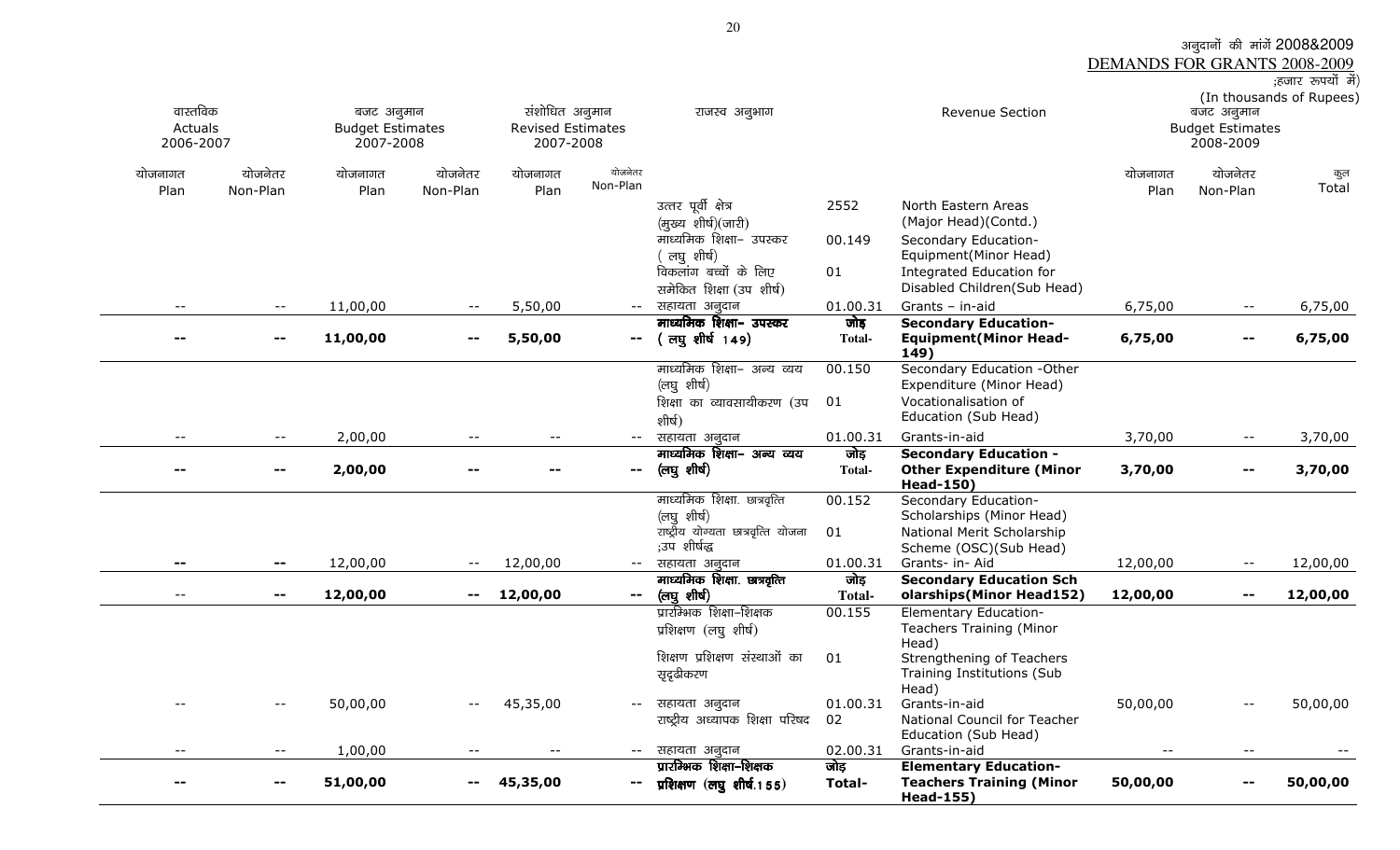|                          |                            |                         |                            |                          |          |                                                      |                   |                                                              |         |                         | ;हजार रूपयों में)        |
|--------------------------|----------------------------|-------------------------|----------------------------|--------------------------|----------|------------------------------------------------------|-------------------|--------------------------------------------------------------|---------|-------------------------|--------------------------|
| वास्तविक                 |                            | बजट अनुमान              |                            | संशोधित अनुमान           |          | राजस्व अनुभाग                                        |                   | Revenue Section                                              |         | बजट अनुमान              | (In thousands of Rupees) |
| Actuals                  |                            | <b>Budget Estimates</b> |                            | <b>Revised Estimates</b> |          |                                                      |                   |                                                              |         | <b>Budget Estimates</b> |                          |
| 2006-2007                |                            | 2007-2008               |                            | 2007-2008                |          |                                                      |                   |                                                              |         | 2008-2009               |                          |
| योजनागत                  | योजनेतर                    | योजनागत                 | योजनेतर                    | योजनागत                  | योजनेतर  |                                                      |                   |                                                              | योजनागत | योजनेतर                 | कुल                      |
| Plan                     | Non-Plan                   | Plan                    | Non-Plan                   | Plan                     | Non-Plan |                                                      |                   |                                                              | Plan    | Non-Plan                | Total                    |
|                          |                            |                         |                            |                          |          | उत्तर पूर्वी क्षेत्र                                 | 2552              | North Eastern Areas                                          |         |                         |                          |
|                          |                            |                         |                            |                          |          | (मुख्य शीर्ष)(जारी)                                  |                   | (Major Head)(Contd.)                                         |         |                         |                          |
|                          |                            |                         |                            |                          |          | प्रारम्भिक शिक्षा- अन्य                              | 00.156            | Elementary Education-Other                                   |         |                         |                          |
|                          |                            |                         |                            |                          |          | व्यय (लघु शीर्ष)                                     |                   | Expenditure (Minor Head)                                     |         |                         |                          |
|                          |                            |                         |                            |                          |          | राष्ट्रीय बाल भवन राष्ट्रीय<br>बाल संग्रहालय बाल भवन | 01                | National Bal Bhawan/ National<br>Children's Museum BalBhawan |         |                         |                          |
|                          |                            |                         |                            |                          |          | समिति                                                |                   | Society (SubHead)                                            |         |                         |                          |
| $\overline{\phantom{m}}$ | $\overline{\phantom{m}}$   | 70,00                   | $ -$                       | 70,00                    |          | सहायता अनुदान                                        | 01.00.31          | Grants-in-aid                                                | 70,00   | $--$                    | 70,00                    |
|                          |                            |                         |                            |                          |          | राष्ट्रीय बाल भवन राष्ट्रीय                          | जोड़              | National Bal Bhawan/                                         |         |                         |                          |
|                          |                            | 70,00                   |                            | 70,00                    |          | बाल संग्रहालय बाल भवन                                | Total-            | <b>National Children's</b>                                   | 70,00   |                         | 70,00                    |
|                          |                            |                         |                            |                          |          | समिति                                                |                   | <b>Museum BalBhawan</b>                                      |         |                         |                          |
|                          |                            |                         |                            |                          |          | स्कूलो मे मध्याहन भोजन                               |                   | Society (SubHead-01)                                         |         |                         |                          |
|                          |                            |                         |                            |                          |          | का राष्ट्रीय कार्यक्रम                               | 02                | National Programme of Mid<br>Day Meals in Schools            |         |                         |                          |
|                          |                            |                         |                            |                          |          |                                                      |                   | (SubHead)                                                    |         |                         |                          |
|                          |                            |                         |                            |                          |          | अनाज की लागत                                         | 02.01             | Cost of Food Grains (Detailed                                |         |                         |                          |
|                          |                            |                         |                            |                          |          |                                                      |                   | Head)                                                        |         |                         |                          |
|                          | $\overline{\phantom{m}}$   | 183,71,00               | $- -$                      | 183,71,00                |          | सहायता अनुदान                                        | 02.01.31          | Grants-in-aid                                                |         |                         |                          |
|                          |                            |                         |                            |                          |          | अनाज की ढुलाई की                                     | 02.02             | Cost of Movement of Food                                     |         |                         |                          |
|                          |                            |                         |                            |                          |          | लागत                                                 |                   | Grains (Detailed Head)                                       |         |                         |                          |
|                          | $\overline{\phantom{m}}$ . | 24,00,00                | $\overline{\phantom{m}}$ . | 24,00,00                 | $- -$    | सहायता अनुदान<br>गैर–सरकारी सदस्यों आदि              | 02.02.31<br>02.04 | Grants-in-aid<br>Seminars, Conferences,                      |         |                         |                          |
|                          |                            |                         |                            |                          |          | के लिए सेमिनार, सम्मेलन,                             |                   | Workshops, TA/DA to Non-                                     |         |                         |                          |
|                          |                            |                         |                            |                          |          | टी.ए./डी.ए.                                          |                   | Officials etc. (Detailed Head)                               |         |                         |                          |
|                          |                            | 50,00                   |                            | 50,00                    |          | घरेलू यात्रा व्यय                                    | 02.04.11          | <b>Domestic Travel Expenses</b>                              |         |                         |                          |
|                          |                            |                         |                            |                          |          | परामर्श/विशेषज्ञों और                                | 02.05             | Payment towards fee for                                      |         |                         |                          |
|                          |                            |                         |                            |                          |          | मूल्यांकन/अध्ययन के लिए                              |                   | Consultancy/ Experts and                                     |         |                         |                          |
|                          |                            |                         |                            |                          |          | फीस का भुगतान                                        |                   | Evaluation/ Studies (Detailed                                |         |                         |                          |
|                          |                            | 70,00                   |                            | 70,00                    |          | व्यावसायिक सेवाएं                                    | 02.05.28          | Head)<br><b>Professional Services</b>                        |         |                         |                          |
|                          |                            |                         |                            |                          |          | भोजन पकाने की लागत                                   | 02.06             | Assistance for Meeting                                       |         |                         |                          |
|                          |                            |                         |                            |                          |          | हेतु सहायत                                           |                   | Cooking Cost(DetailedHead)                                   |         |                         |                          |
|                          |                            | 500,70,00               |                            | 442,30,00                |          | सहायता अनुदान                                        |                   | 02.06.31 Grants-in-aid                                       |         |                         |                          |
|                          |                            |                         |                            |                          |          | प्रबंधन, मॉनिटरिंग,                                  | 02.07             | Management, Monitoring and                                   |         |                         |                          |
|                          |                            |                         |                            |                          |          | मूल्यांकन                                            |                   | Evaluation (Detailed Head)                                   |         |                         |                          |
|                          | $\overline{\phantom{m}}$   | 12,00,00                |                            | 12,00,00                 |          | सहायता अनुदान                                        | 02.07.31          | Grants-in-aid                                                |         |                         |                          |
|                          |                            |                         |                            |                          |          | भोजन पकाने के उपकरणों                                | 02.08             | Assistance for Cooking                                       |         |                         |                          |
|                          |                            |                         |                            |                          |          | रसोई के साधन आदि के<br>लिए सहायता                    |                   | Equipments/ Kitchen Devices<br>(Detailed Head)               |         |                         |                          |
|                          |                            | 1,79,00                 |                            | 1,79,00                  |          | सहायता अनुदान                                        | 02.08.31          | Grants-in-aid                                                |         |                         |                          |
|                          |                            |                         |                            |                          |          |                                                      |                   |                                                              |         |                         |                          |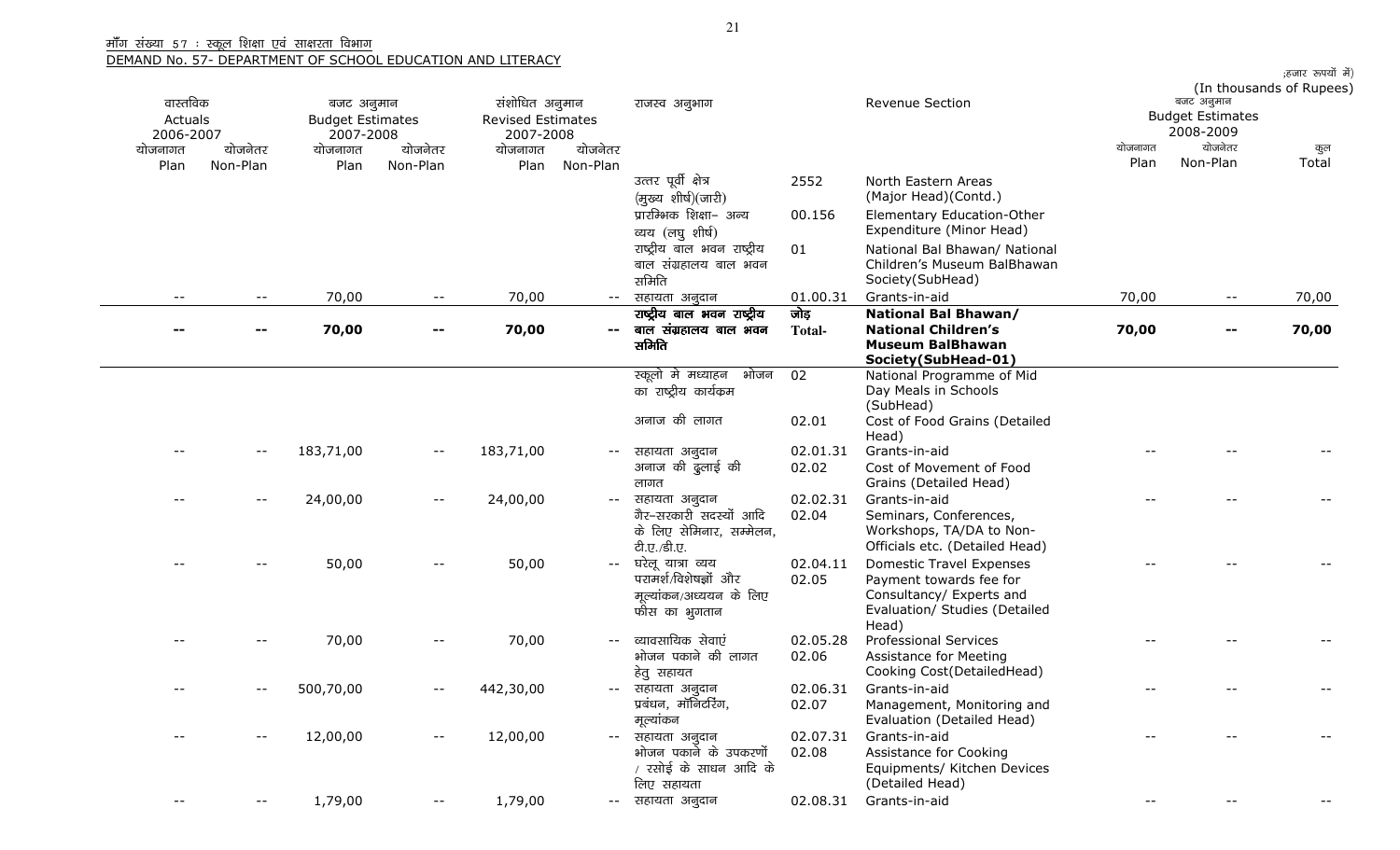|               |                 | अनूदानों की मांगें 2008&2009        |
|---------------|-----------------|-------------------------------------|
|               |                 | <b>DEMANDS FOR GRANTS 2008-2009</b> |
|               |                 | ;हजार रूपयों में)                   |
|               |                 | (In thousands of Rupees)            |
| राजस्व अनुभाग | Revenue Section | बजट अनुमान                          |
|               |                 | <b>Budget Ectimates</b>             |

| वास्तविक<br>Actuals<br>2006-2007 |          | बजट अनुमान<br><b>Budget Estimates</b><br>2007-2008 |                          | संशोधित अनुमान<br><b>Revised Estimates</b><br>2007-2008 | योजनेतर                  | राजस्व अनुभाग                                                                             |                       | Revenue Section                                                                  |                 | बजट अनुमान<br><b>Budget Estimates</b><br>2008-2009 | $\mu$ chousands of Rapecs, |
|----------------------------------|----------|----------------------------------------------------|--------------------------|---------------------------------------------------------|--------------------------|-------------------------------------------------------------------------------------------|-----------------------|----------------------------------------------------------------------------------|-----------------|----------------------------------------------------|----------------------------|
| योजनागत                          | योजनेतर  | योजनागत                                            | योजनेतर                  | योजनागत                                                 | Non-Plan                 |                                                                                           |                       |                                                                                  | योजनागत<br>Plan | योजनेतर<br>Non-Plan                                | कुल<br>Total               |
| Plan                             | Non-Plan | Plan                                               | Non-Plan                 | Plan                                                    |                          | उत्तर पूर्वी क्षेत्र<br>(मुख्य शीर्ष)(जारी)<br>प्रारम्भिक शिक्षा- अन्य व्यय               | 2552                  | North Eastern Areas<br>(Major Head)(Contd.)                                      |                 |                                                    |                            |
|                                  |          |                                                    |                          |                                                         |                          | (लघुशीर्ष)                                                                                | 00.156                | Elementary Education- Other<br>Expenditure (Minor Head)                          |                 |                                                    |                            |
|                                  |          |                                                    |                          |                                                         |                          | स्कूलो मे मध्याहन भोजन का<br>राष्ट्रीय कार्यक्रम                                          | 02                    | National Programme of Mid Day<br>Meals in Schools (SubHead)                      |                 |                                                    |                            |
|                                  |          |                                                    |                          |                                                         |                          | विधायिका रहित संघ राज्य<br>क्षेत्रों को रसोई-सह-भंडार के<br>निर्माणार्थ सहायता            | 02.09                 | Assistance for Construction of<br>Kitchen cum Store (Detailed<br>Head)           |                 |                                                    |                            |
|                                  |          | 9,00,00                                            |                          | 9,00,00                                                 | $- -$                    | सहायता अनुदान                                                                             | 02.09.31              | Grants-in-aid                                                                    |                 |                                                    |                            |
|                                  |          |                                                    |                          |                                                         |                          | प्राथमिक शिक्षा को पोषाहार<br>सहायता का राष्ट्रीय कार्यक्रम                               | 02                    | National Programme of Mid Day<br>Meals in Schools (SubHead)                      |                 |                                                    |                            |
|                                  |          |                                                    |                          |                                                         |                          | उत्तर पूर्वी क्षेत्र के राज्यों को                                                        | 02.10                 | Assistance to States in North                                                    |                 |                                                    |                            |
|                                  |          |                                                    |                          |                                                         |                          | सहायता                                                                                    |                       | eastern Region(Detailed Head)                                                    |                 |                                                    |                            |
|                                  |          |                                                    |                          |                                                         |                          | सहायता अनुदान                                                                             | 02.10.31              | Grants-in-aid                                                                    | 800,00,00       | $\overline{\phantom{a}}$                           | 800,00,00                  |
|                                  |          |                                                    |                          |                                                         |                          | स्कूलो मे मध्याहन<br>भोजन का                                                              | जोड                   | <b>National Programme of Mid</b>                                                 |                 |                                                    |                            |
|                                  |          | 732,40,00                                          | $\sim$ $-$               | 674,00,00                                               | $- -$                    | राष्ट्रीय कार्यकम                                                                         | Total-                | <b>Day Meals in Schools</b><br>(SubHead-02)                                      | 800,00,00       |                                                    | 800,00,00                  |
|                                  |          |                                                    |                          |                                                         |                          | सर्व शिक्षा अभियान                                                                        | 03                    | Sarva Shiksha Abhiyan(SubHead)                                                   |                 |                                                    |                            |
|                                  |          |                                                    |                          |                                                         |                          | सामान्य घटक                                                                               | 03.01                 | GeneralComponent(DetailedHead                                                    |                 |                                                    |                            |
| $ -$                             | $- -$    | 910,74,00                                          | $\overline{\phantom{a}}$ | 1150,74,00                                              | $-  \sim$                | सहायता अनूदान                                                                             | 03.01.31              | Grants-in-aid                                                                    | 1160,00,00      | $\overline{\phantom{m}}$                           | 1160,00,00                 |
| $- -$                            | $- -$    | 910,74,00                                          |                          | $-1150,74,00$                                           | $\sim$ $\sim$            | सर्व शिक्षा अभियान                                                                        | जोड़<br><b>Total-</b> | Sarva Shiksha Abhiyan<br>(SubHead-03)                                            | 1160,00,00      | $\mathord{\hspace{1pt}\text{--}\hspace{1pt}}$      | 1160,00,00                 |
|                                  |          |                                                    |                          |                                                         |                          | सरकारी/स्थानीय निकाय के<br>स्कूलों में एक वर्ष अवधि की<br>प्राथमिकपूर्व कक्षा हेतु सहायता | 06                    | Support to One Year Pre-Primary<br>in Government local body<br>Schools(Sub-Head) |                 |                                                    |                            |
|                                  |          |                                                    |                          |                                                         | $\overline{\phantom{a}}$ | सहायता अनुदान                                                                             | 06.00.31              | Grants-in-aid                                                                    | 10,00,00        |                                                    | 10,00,00                   |
|                                  |          |                                                    |                          |                                                         |                          | प्रारम्भिक शिक्षा– अन्य व्यय                                                              | जोड़                  | <b>Elementary Education- Other</b>                                               |                 |                                                    |                            |
| --                               | $- -$    | 1643,84,00                                         |                          | $-1825,44,00$                                           | $- -$                    | $(\overline{eq}$ शीर्ष $156)$                                                             | <b>Total-</b>         | <b>Expenditure (Minor Head-156)</b>                                              | 1970,70,00      |                                                    | 1970,70,00                 |
|                                  |          |                                                    |                          |                                                         |                          | प्रौढ़ शिक्षा- निर्देशन एवं<br>प्रशासन (लघु शीर्ष)                                        | 00.157                | Adult Educucation- Direction &<br>Administration (Minor Head)                    |                 |                                                    |                            |
|                                  |          |                                                    |                          |                                                         |                          | प्रौढ़ शिक्षा निदेशालय                                                                    | 01                    | Directorate of Adult Education<br>(Sub Head)                                     |                 |                                                    |                            |
| $- -$                            |          |                                                    |                          | $\overline{\phantom{m}}$                                | $- -$                    | विज्ञापन और प्रचार                                                                        | 01.00.26              | Advertising & Publicity                                                          | 1,20,00         | $\overline{\phantom{a}}$                           | 1,20,00                    |
|                                  |          |                                                    |                          |                                                         |                          | प्रौढ़ शिक्षा- निर्देशन एवं                                                               | जोड़                  | <b>Adult Educucation- Direction</b>                                              |                 |                                                    |                            |
|                                  |          |                                                    |                          |                                                         | --                       | प्रशासन $($ लघु शीर्ष. $157)$                                                             | Total-                | & Administration (Minor<br><b>Head-157)</b>                                      | 1,20,00         |                                                    | 1,20,00                    |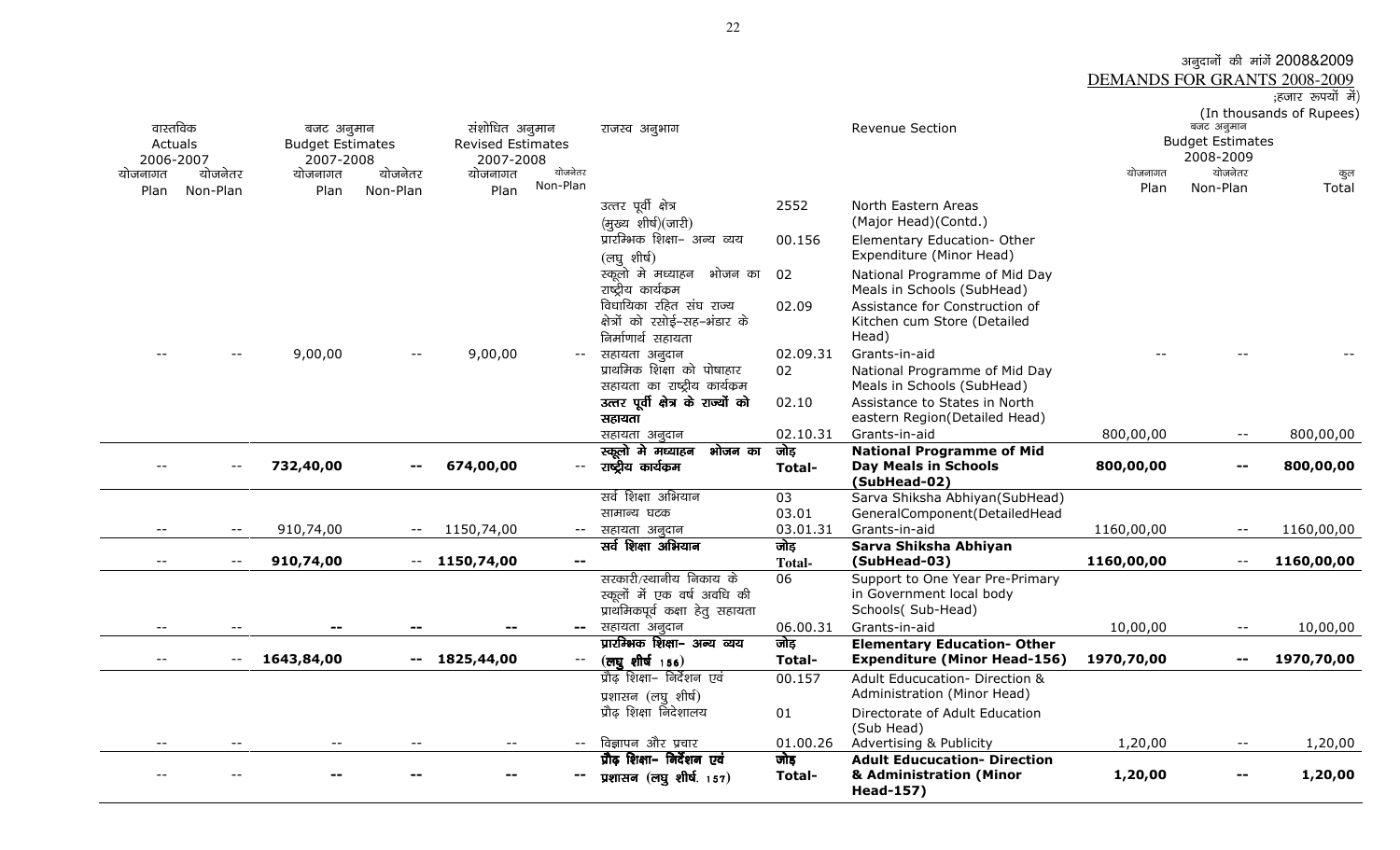--

-- 2051,34,00

-- 2058,39,00 **--** 

<u>माँग संख्या 57 : स्कूल शिक्षा एवं साक्षरता विभाग</u><br>DEMAND No. 57- DEPARTMENT OF SCHOOL EDUCATION AND LITERACY

|                 | वास्तविक<br>Actuals<br>2006-2007 | बजट अनुमान<br><b>Budget Estimates</b><br>2007-2008 |                     | संशोधित अनुमान<br><b>Revised Estimates</b><br>2007-2008 |                     | राजस्व अनुभाग                                                                                                                      |                | Revenue Section                                                                                                       |                 | बजट अनुमान<br><b>Budget Estimates</b><br>2008-2009 |              |
|-----------------|----------------------------------|----------------------------------------------------|---------------------|---------------------------------------------------------|---------------------|------------------------------------------------------------------------------------------------------------------------------------|----------------|-----------------------------------------------------------------------------------------------------------------------|-----------------|----------------------------------------------------|--------------|
| योजनागत<br>Plan | योजनेतर<br>Non-Plan              | योजनागत<br>Plan                                    | योजनेतर<br>Non-Plan | योजनागत<br>Plan                                         | योजनेतर<br>Non-Plan |                                                                                                                                    |                |                                                                                                                       | योजनागत<br>Plan | योजनेतर<br>Non-Plan                                | कुल<br>Total |
|                 |                                  |                                                    |                     |                                                         |                     | उत्तर पूर्वी क्षेत्र<br>(मुख्य शीर्ष)(जारी)                                                                                        | 2552           | North Eastern Areas<br>(Major Head)(Contd.)                                                                           |                 |                                                    |              |
|                 |                                  |                                                    |                     |                                                         |                     | प्रौढ़ शिक्षा- अन्य प्रौढ़ शिक्षा<br>कार्यक्रम (लघु शीर्ष)                                                                         | 00.161         | Adult Education- Other Adult<br>Education Programme (Minor<br>Head)                                                   |                 |                                                    |              |
|                 |                                  |                                                    |                     |                                                         |                     | राष्ट्रीय साक्षरता मिशन<br>प्राधिकरण                                                                                               | 04             | National Literacy Mission<br>Authority (Sub Head)                                                                     |                 |                                                    |              |
|                 |                                  | 60,00                                              | $- -$               | 60,00                                                   | $--$                | सहायता अनुदान<br>प्रौढ़ शिक्षा और कौशल<br>विकास योजना (उप शीर्ष)                                                                   | 04.00.31<br>05 | Grants-in-aid<br><b>Adult Education &amp; Skill</b><br>Development Scheme(Sub<br>Head)                                |                 |                                                    |              |
|                 |                                  | 32,20,00                                           | $- -$               | 17,20,00                                                | $--$                | सहायता अनुदान<br>प्रौढ़ शिक्षा और कौशल<br>विकास के लिए गैर-सरकारी<br>संगठनों/संस्थाओं/राज्यसंसाधन<br>केंद्रों को सहायता (उप शीर्ष) | 05.00.31<br>06 | Grants-in-aid<br>Support to NGOs/<br>Institutions/SRCs for Adult<br>Education & Skill Development<br>Scheme(Sub Head) | 36,90,00        | $-\,-$                                             | 36,90,00     |
|                 |                                  | 7,30,00                                            | $- -$               | 7,30,00                                                 | $--$                | सहायता अनुदान<br>35+आयु वर्ग के लिए<br>साक्षरता कार्यक्रम(उप शीर्ष)                                                                | 06.00.31<br>07 | Grants-in-aid<br>Literacy Programme for 35+age<br>group (Sub Head)                                                    | 7,00,00         | $- -$                                              | 7,00,00      |
| $- -$           | $- -$                            | $- -$                                              | $- -$               | $\qquad \qquad -$                                       | $--$                | सहायता अनुदान                                                                                                                      | 07.00.31       | Grants- in- Aid                                                                                                       | $- -$           | $\overline{\phantom{m}}$                           |              |
|                 |                                  | 40,10,00                                           |                     | 25,10,00                                                | $\mathbf{m}$        | प्रौढ़ शिक्षा- अन्य प्रौढ़ शिक्षा<br>कार्यकम (लघु शीर्ष)                                                                           | जोड़<br>Total- | <b>Adult Education- Other Adult</b><br><b>Education Programme</b><br>(Minor Head-161)                                 | 43,90,00        | --                                                 | 43,90,00     |

लोड़ Total-

North Eastern Areas (Major Head-2552) 2521,20,00

उत्तर पूर्वी क्षेत्र<br>(मुख्य शीर्ष – 2552)

हजार रूपयों में)<br>(In thousands of Rupees)

-- 2521,20,00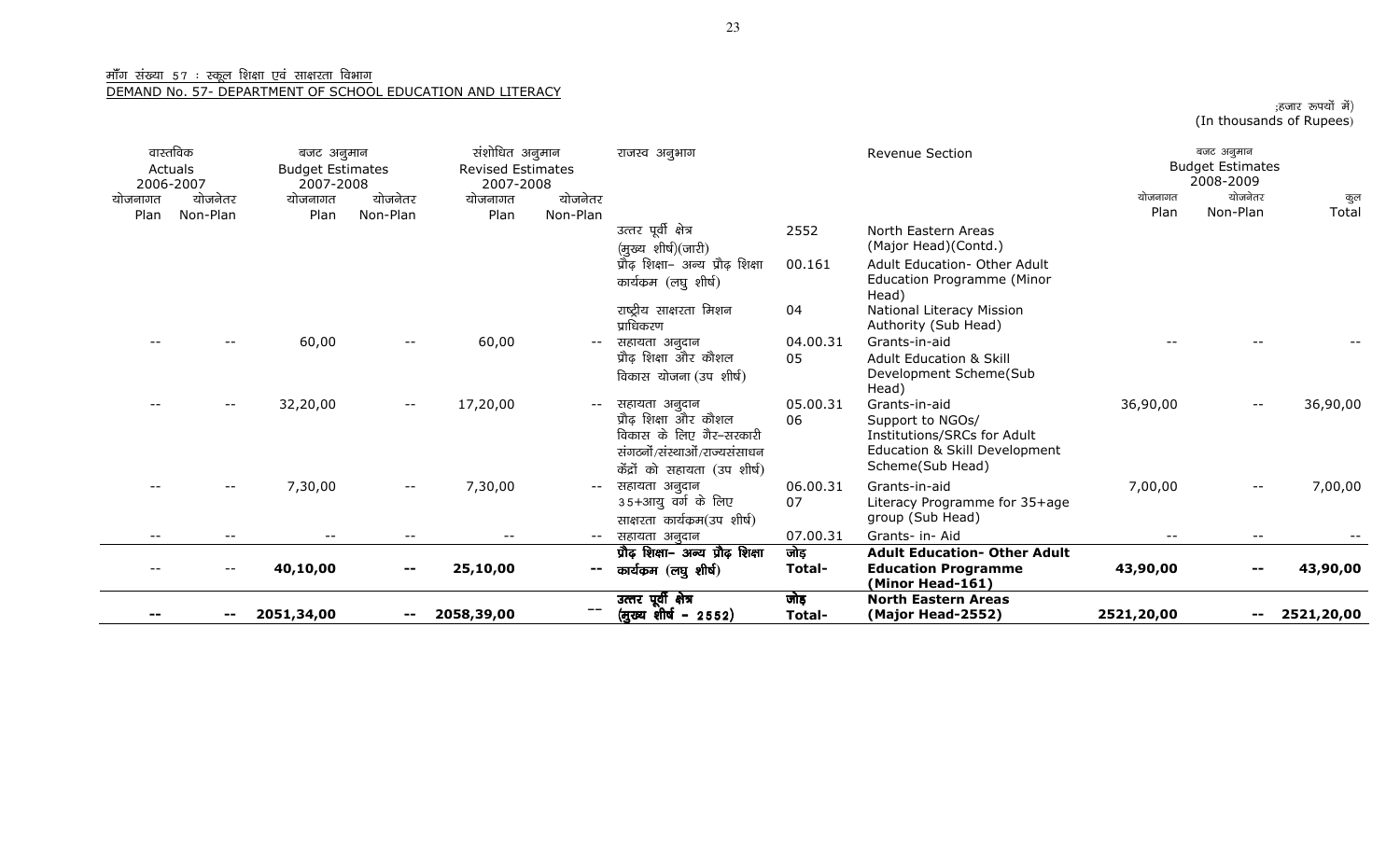## अनुदानों की मांगें 2008&2009<br><u>DEMANDS FOR GRANTS 2008-2009</u><br>(हंस क्रिपयें में)

| वास्तविक<br>Actuals<br>2006-2007<br>योजनागत<br>Plan | योजनेतर<br>Non-Plan      | बजट अनुमान<br><b>Budget Estimates</b><br>2007-2008<br>योजनागत<br>Plan | योजनेतर<br>Non-Plan        | संशोधित अनुमान<br><b>Revised Estimates</b><br>2007-2008<br>योजनागत<br>Plan Non-Plan | योजनेतर | राजस्व अनुभाग                                        |                | <b>Revenue Section</b>                                                                  | योजनागत<br>Plan | (In thousands of Rupees)<br>बजट अनुमान<br><b>Budget Estimates</b><br>2008-2009<br>योजनेतर<br>Non-Plan | कुल<br>Total |
|-----------------------------------------------------|--------------------------|-----------------------------------------------------------------------|----------------------------|-------------------------------------------------------------------------------------|---------|------------------------------------------------------|----------------|-----------------------------------------------------------------------------------------|-----------------|-------------------------------------------------------------------------------------------------------|--------------|
|                                                     |                          |                                                                       |                            |                                                                                     |         | राज्य सरकारों को सहायता<br>अनुदान (मुख्य शीर्ष)      | 3601           | Grants-in -aid to State Govt.<br>(Major Head)                                           |                 |                                                                                                       |              |
|                                                     |                          |                                                                       |                            |                                                                                     |         | केन्द्रीय आयोजना स्कीमों को                          | 03             | Grants to Central Plan Schemes<br>(Sub Major Head)                                      |                 |                                                                                                       |              |
|                                                     |                          |                                                                       |                            |                                                                                     |         | अनुदान (उप मुख्य शीर्ष)                              |                |                                                                                         |                 |                                                                                                       |              |
|                                                     |                          |                                                                       |                            |                                                                                     |         | सामान्य (सामान्य शिक्षा) अन्य<br>अनुदान              | 171            | General (General Education)<br>other Grants (Minor Head)                                |                 |                                                                                                       |              |
|                                                     |                          |                                                                       |                            |                                                                                     |         | विशेष नवोदय विद्यालय(उप शीर्ष)                       | 05             | Special Navodaya Vidyalayas<br>(Sub Head)                                               |                 |                                                                                                       |              |
| $-$                                                 | $- -$                    | 1,00                                                                  | $-\,-$                     | 1,00                                                                                | $--$    | सहायता अनुदान                                        | 05.00.31       | Grants-in-aid                                                                           | $- -$           | $- -$                                                                                                 |              |
|                                                     |                          |                                                                       |                            |                                                                                     |         | केन्द्रीय आयोजना स्कीमों को                          | जोड़           | <b>Grants to Central Plan</b>                                                           |                 |                                                                                                       |              |
| $\overline{\phantom{m}}$                            | $\sim$ $-$               | 1,00                                                                  | --                         | 1,00                                                                                |         | अनुदान (उप मुख्य शीर्ष 03)                           | <b>Total-</b>  | <b>Scheme(Sub Major Head -03)</b>                                                       | --              | --                                                                                                    |              |
|                                                     |                          |                                                                       |                            |                                                                                     |         | केन्द्रीय प्रायोजित आयोजना स्कीमों                   | 04             | <b>Grants for Centrally Sponsored</b>                                                   |                 |                                                                                                       |              |
|                                                     |                          |                                                                       |                            |                                                                                     |         | के लिए अनुदान(उप मुख्य शीर्ष)                        |                | Plan Schemes(Sub-Major Head)                                                            |                 |                                                                                                       |              |
|                                                     |                          |                                                                       |                            |                                                                                     |         | प्रारंभिक शिक्षा अन्य अनुदान                         | 165            | Elementary Education Other<br>Grants (Minor Head)                                       |                 |                                                                                                       |              |
|                                                     |                          |                                                                       |                            |                                                                                     |         | सरकारी/स्थानीय निकाय के स्कूलों                      | 09             | Support to One Year Pre-Primary                                                         |                 |                                                                                                       |              |
|                                                     |                          |                                                                       |                            |                                                                                     |         | में एक वर्ष अवधि की प्राथमिकपूर्व                    |                | in Government local body                                                                |                 |                                                                                                       |              |
|                                                     |                          |                                                                       |                            |                                                                                     |         | कक्षा हेतु सहायता                                    |                | Schools(Sub-Head)                                                                       |                 |                                                                                                       |              |
| $\qquad \qquad -$                                   |                          |                                                                       |                            | $ -$                                                                                | $--$    | सहायता अनुदान                                        | 09.00.31       | Grants-in-aid                                                                           | 1,00            | $\overline{\phantom{a}}$ .                                                                            | 1,00         |
|                                                     |                          |                                                                       |                            |                                                                                     |         | प्रारंभिक शिक्षा अन्य अनुदान                         | जोड़           | <b>Elementary Education Other</b>                                                       |                 |                                                                                                       |              |
| $\overline{\phantom{m}}$                            | $\overline{\phantom{m}}$ | $\overline{\phantom{m}}$                                              | $\overline{\phantom{m}}$ . | $\overline{\phantom{m}}$                                                            | $-$     |                                                      | <b>Total-</b>  | <b>Grants (Minor Head-165)</b>                                                          | 1,00            | $\sim$ $-$                                                                                            | 1,00         |
|                                                     |                          |                                                                       |                            |                                                                                     |         | माध्यमिक शिक्षा– अनुसंधान और<br>प्रशिक्षण(लघुशीर्ष)  | 172            | Secondary Education Research<br>and Training (Minor Head)                               |                 |                                                                                                       |              |
|                                                     |                          |                                                                       |                            |                                                                                     |         | स्कूलों में सूचना तथा संचार                          | 02             | <b>Information &amp; Communication</b>                                                  |                 |                                                                                                       |              |
|                                                     |                          |                                                                       |                            |                                                                                     |         | प्रौद्योगिकियाँ(उप शीर्ष)                            |                | Technologies in School(Sub<br>Head)                                                     |                 |                                                                                                       |              |
| $- -$                                               |                          | 190,80,00                                                             |                            | 213,80,00                                                                           | $--$    | सहायता अनुदान                                        | 02.00.31       | Grants-in-aid                                                                           | 244,00,00       | $- -$                                                                                                 | 244,00,00    |
| $- -$                                               |                          | 190,80,00                                                             | $\overline{\phantom{m}}$   | 213,80,00                                                                           | $--$    | माध्यमिक शिक्षा– अनुसंधान और<br>प्रशिक्षण (लघुशीर्ष) | जोड़<br>Total- | <b>Secondary Education</b><br><b>Research &amp; Training (Minor</b><br><b>Head-172)</b> | 244,00,00       | --                                                                                                    | 244,00,00    |
|                                                     |                          |                                                                       |                            |                                                                                     |         | माध्यमिक शिक्षा– छात्रवृत्ति (लघु<br>शीर्ष)          | 173            | Secondary Education-<br>Scholarships(Minor Head)                                        |                 |                                                                                                       |              |
|                                                     |                          |                                                                       |                            |                                                                                     |         | राष्ट्रीय योग्यता छात्रवृत्ति योजना (उप<br>शीर्ष)    | 01             | National Merit Scholarship<br>Scheme(OSC) (Sub Head)                                    |                 |                                                                                                       |              |
|                                                     |                          | 106,00,00                                                             | $\overline{\phantom{a}}$   | 106,00,00                                                                           | $--$    | सहायता अनुदान                                        | 01.00.31       | Grants-in-aid                                                                           |                 |                                                                                                       |              |
|                                                     |                          |                                                                       |                            |                                                                                     |         |                                                      |                |                                                                                         |                 |                                                                                                       |              |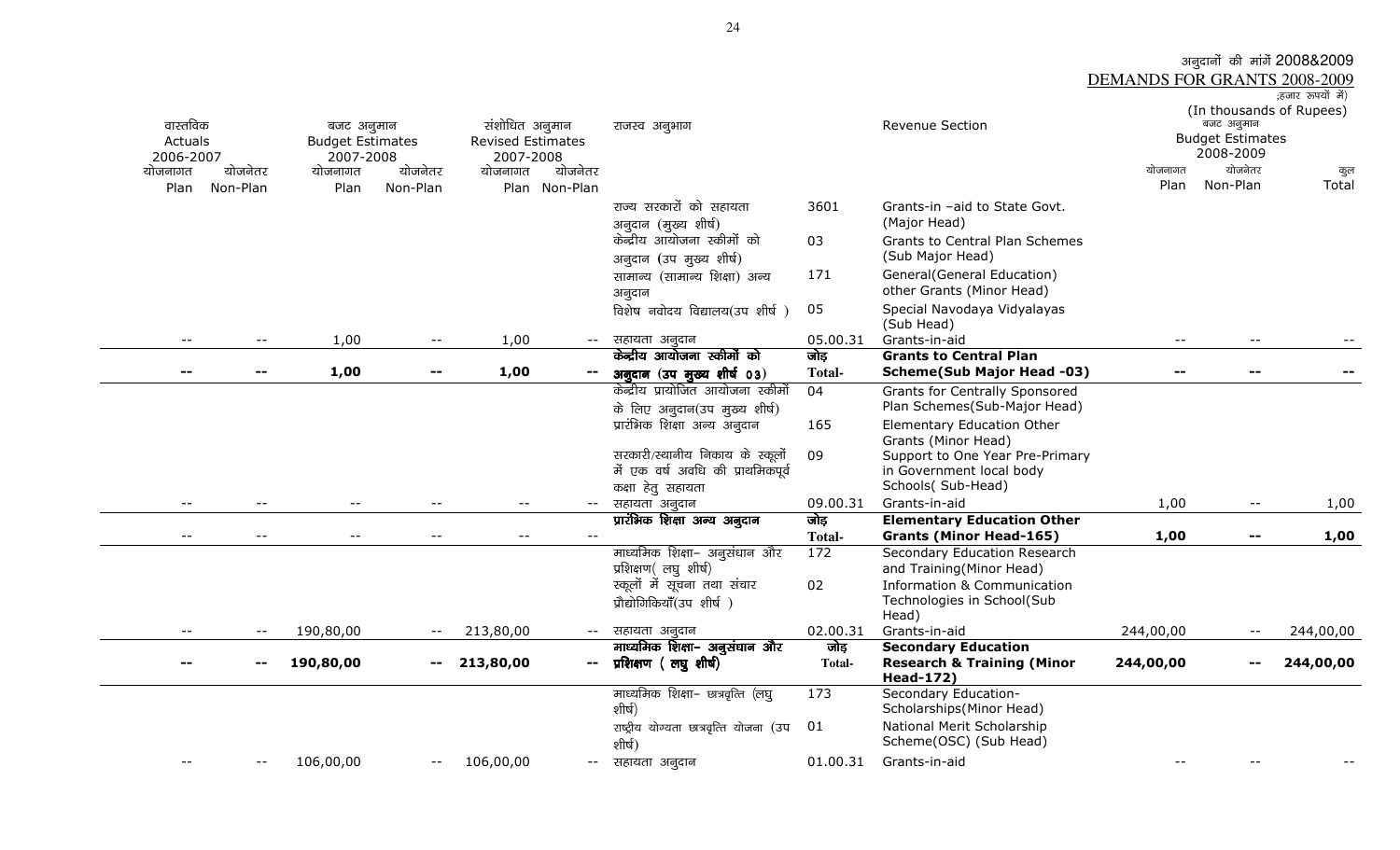| वास्तविक<br>Actuals |          | बजट अनुमान<br><b>Budget Estimates</b> |          | संशोधित अनुमान<br><b>Revised Estimates</b> |                          | राजस्व अनुभाग                                                                                                                               |                       | <b>Revenue Section</b>                                                                                           |            | ctV vuqeku<br><b>Budget Estimates</b> | ;हजार रूपयों में)<br>(In thousands of Rupees) |
|---------------------|----------|---------------------------------------|----------|--------------------------------------------|--------------------------|---------------------------------------------------------------------------------------------------------------------------------------------|-----------------------|------------------------------------------------------------------------------------------------------------------|------------|---------------------------------------|-----------------------------------------------|
| 2006-2007           |          | 2007-2008                             |          | 2007-2008                                  |                          |                                                                                                                                             |                       |                                                                                                                  |            | 2008-2009                             |                                               |
| योजनागत             | योजनेतर  | योजनागत                               | योजनेतर  | योजनागत                                    | योजनेतर                  |                                                                                                                                             |                       |                                                                                                                  | योजनागत    | योजनेतर                               | कुल                                           |
| Plan                | Non-Plan | Plan                                  | Non-Plan | Plan                                       | Non-Plan                 | राज्य सरकारों को सहायता अनुदान<br>(मुख्य शीर्ष) (जारी)                                                                                      | 3601                  | Grants-in -aid to State Govt.<br>(Major Head)(Contd.)                                                            | Plan       | Non-Plan                              | Total                                         |
|                     |          |                                       |          |                                            |                          | केन्द्रीय प्रायोजित आयोजना स्कीमों<br>के लिए अनुदान(उप मुख्य शीर्ष)                                                                         | 04                    | Grants for Centrally Sponsored<br>Plan Schemes(Sub-MajorHead)                                                    |            |                                       |                                               |
|                     |          |                                       |          |                                            |                          | माध्यमिक शिक्षा– उपस्कर<br>लघु शीर्ष)                                                                                                       | 179                   | Secondary Education-<br>Equipment (Minor Head)                                                                   |            |                                       |                                               |
|                     |          |                                       |          |                                            |                          | विकलांग बच्चों के लिए समेकित<br>शिक्षा (उप शीर्ष)                                                                                           | 03                    | Integrated Education for<br>Disabled Children (Sub Head)                                                         |            |                                       |                                               |
|                     | $- -$    | 100,00,00                             | $- -$    | 50,00,00                                   | $\overline{\phantom{m}}$ | सहायता अनुदान<br>माध्यमिक शिक्षा– अन्य अनुदान (लघु<br>शीर्ष)                                                                                | 03.00.31<br>180       | Grants - in-aid<br>Secondary Education -Other<br>Grants (Minor Head)                                             | 60,00,00   | $- -$                                 | 60,00,00                                      |
|                     |          |                                       |          |                                            |                          | शिक्षा का व्यावसायीकरण (उप शीर्ष)                                                                                                           | 01                    | Vocationalisation of Education<br>(Sub Head)                                                                     |            |                                       |                                               |
|                     |          | 14,00,00                              |          |                                            |                          | सहायता अनुदान<br>माध्यमिक स्तर पर सर्वसूलभ पहुँच                                                                                            | 01.00.31<br>02        | Grants-in-aid<br>Scheme for Universal Access &                                                                   | 25,00,00   | $- -$                                 | 25,00,00                                      |
|                     |          |                                       |          |                                            |                          | और गुणवत्ता की योजना (सक्सेस)<br>(उप शीर्ष)                                                                                                 |                       | Quality at the Secondary Stage<br>(SUCCESS) (Sub Head)                                                           |            |                                       |                                               |
|                     |          | 1149,10,00                            |          |                                            |                          | स्हायता अनुदान<br>माध्यमिक शिक्षा के लिएबालिका शिशु<br>को प्रोत्साहन के लिए राष्ट्रीय स्कीम                                                 | 02.00.31<br>03        | Grants-in-aid<br>National Scheme for Incentive<br>to the Girl Child for Secondary<br>Education SUCCESS)(SubHead) | 1927,50,00 |                                       | 1927,50,00                                    |
|                     |          | 85,00                                 |          | 85,00                                      | $--$                     | (सक्सेस) (उप शीर्ष)<br>सहायता अनुदान                                                                                                        | 03.00.31              | Grants-in-aid                                                                                                    | 42,50,00   | $\overline{\phantom{m}}$              | 42,50,00                                      |
|                     |          |                                       |          |                                            |                          | नए आदर्श विद्यालय (उप शीर्ष)                                                                                                                | 04                    | New Model Schools<br>(Sub Head)                                                                                  |            |                                       |                                               |
|                     |          |                                       |          |                                            |                          | सहायता अनुदान<br>2000 कस्तूरबा गांधी बालिका विद्यालयों<br>के आवासीय छात्रावासों/ छात्राओं के लिए<br>छात्रावासों को स्तरोन्नत करना(उप शीर्ष) | 04.00.31<br>05        | Grants-in-aid<br>Upgrading 2000 KGBVs<br>(Residential Schools, Hostels/<br>Girls Hostels(Sub-Head)               | 1,00       |                                       | 1,00                                          |
| $- -$               |          |                                       |          |                                            | $- -$ .                  | सहायता अनुदान                                                                                                                               | 05.00.31              | Grants-in-aid                                                                                                    | 1,00       | $- -$                                 | 1,00                                          |
|                     |          |                                       |          |                                            |                          | माध्यमिक शिक्षा- अन्य अनुदान (लघु                                                                                                           | जोड़                  | <b>Secondary Education -Other</b>                                                                                |            |                                       |                                               |
|                     | --       | 1163,95,00                            |          | 85,00                                      | $\qquad \qquad -$        | शीर्ष.180)                                                                                                                                  | Total-                | <b>Grants (Minor Head-180)</b>                                                                                   | 1995,02,00 | --                                    | 1995,02,00                                    |
|                     |          |                                       |          |                                            |                          | प्रौढ़ शिक्षा – अन्य प्रौढ़ शिक्षा<br>कार्यक्रम ( लघु शीर्ष)                                                                                | 184                   | Adult Education- Others Adult<br><b>Education Programme (Minor</b><br>Head)                                      |            |                                       |                                               |
|                     |          |                                       |          |                                            |                          | 35+आयु वर्ग के लिए साक्षरता कार्यक्रम<br>(उप शीर्ष)                                                                                         | 07                    | Literacy Programme for<br>35+age group (Sub Head)                                                                |            |                                       |                                               |
| $ -$                | $- -$    |                                       |          | $ -$                                       | $--$                     | सहायता अनुदान                                                                                                                               | 07.00.31              | Grants- in- Aid                                                                                                  | 1,00       | $\sim$ $-$                            | 1,00                                          |
| --                  |          |                                       |          |                                            |                          | प्रौढ़ शिक्षा – अन्य प्रौढ़ शिक्षा<br>-- कार्यकम( लघु शीर्षदृ184)                                                                           | जोड़<br><b>Total-</b> | <b>Adult Education- Others</b><br><b>Adult Education Programme</b><br>(Minor Head-184)                           | 1,00       |                                       | 1,00                                          |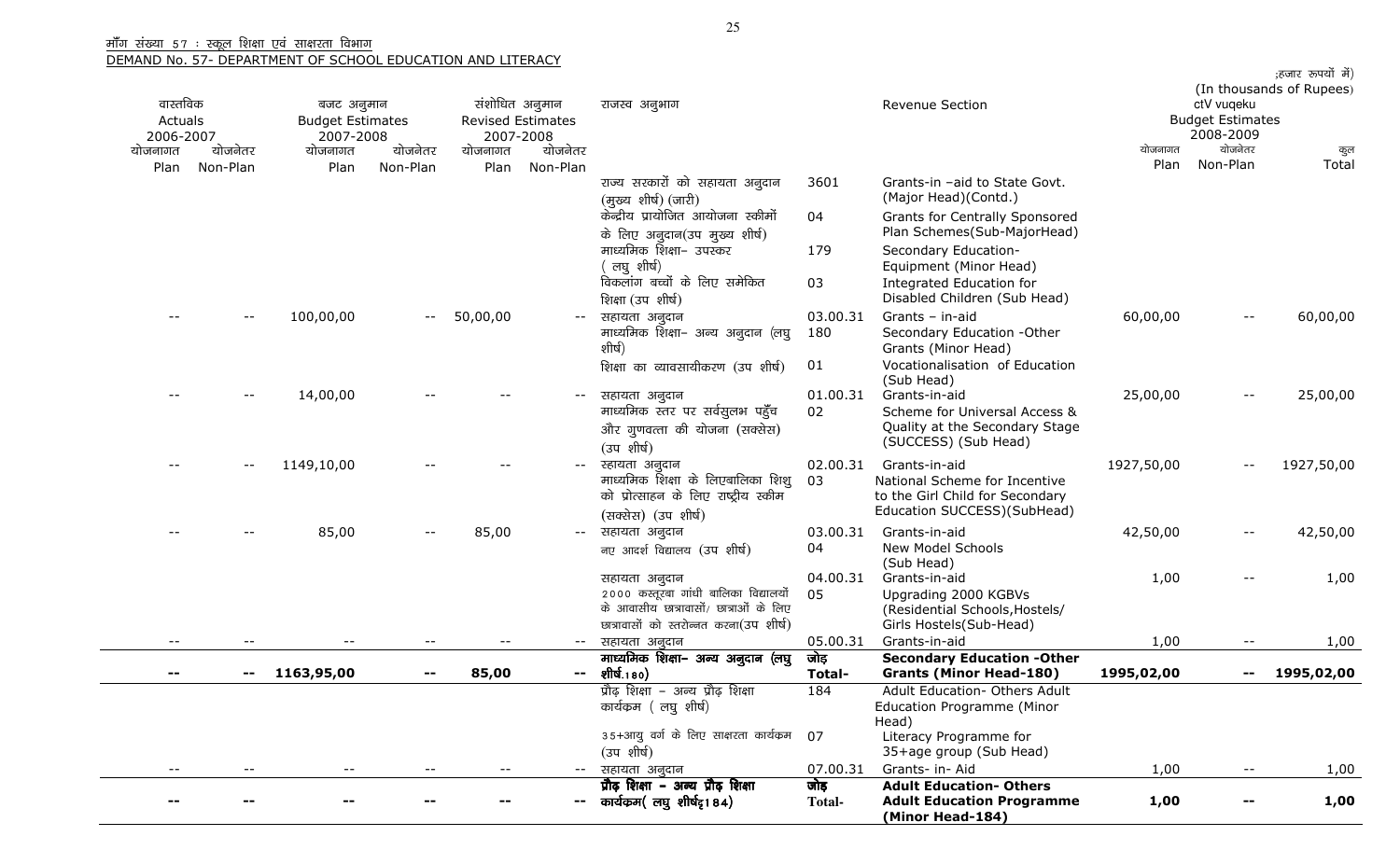|                              |                          |                                       |                          |                                            |                          |                                                                                     |                       |                                                                                        | DEMANDS FOR GRANTS 2008-2009 | अनुदानों की मांगें 2008&2009                                                   |                   |
|------------------------------|--------------------------|---------------------------------------|--------------------------|--------------------------------------------|--------------------------|-------------------------------------------------------------------------------------|-----------------------|----------------------------------------------------------------------------------------|------------------------------|--------------------------------------------------------------------------------|-------------------|
| वास्तविक<br>Actuals          |                          | बजट अनुमान<br><b>Budget Estimates</b> |                          | संशोधित अनुमान<br><b>Revised Estimates</b> |                          | राजस्व अनुभाग                                                                       |                       | Revenue Section                                                                        |                              | (In thousands of Rupees)<br>बजट अनुमान<br><b>Budget Estimates</b><br>2008-2009 | :हजार रूपयों में) |
| 2006-2007<br>योजनागत<br>Plan | योजनेतर<br>Non-Plan      | 2007-2008<br>योजनागत<br>Plan          | योजनेतर<br>Non-Plan      | 2007-2008<br>योजनागत<br>Plan               | योजनेतर<br>Non-Plan      |                                                                                     |                       |                                                                                        | योजनागत<br>Plan              | योजनेतर<br>Non-<br>Plan                                                        | कुल<br>Total      |
|                              |                          |                                       |                          |                                            |                          | राज्य सरकारों को सहायता<br>अनुदान (मुख्य शीर्ष) (जारी)                              | 3601                  | Grants-in -aid to State Govt.<br>(Major Head)(Contd.)                                  |                              |                                                                                |                   |
|                              |                          |                                       |                          |                                            |                          | केन्द्रीय प्रायोजित आयोजना स्कीमों<br>के लिए अनुदान(उप मुख्य शीर्ष)                 | 04                    | Grants for Centrally Sponsored<br>Plan Schemes(Sub-Major Head)                         |                              |                                                                                |                   |
|                              |                          |                                       |                          |                                            |                          | प्रारम्भिक शिक्षा – सर्व शिक्षा<br>अभियान(लघुशीर्ष)                                 | 186                   | Elementary Education- Sarva<br>Shiksha Abhiyan (Minor Head)                            |                              |                                                                                |                   |
|                              |                          |                                       |                          |                                            |                          | सामान्य घटक                                                                         | 01                    | General Component(Sub Head)                                                            |                              |                                                                                |                   |
| $- -$                        |                          | 1,00                                  | $\overline{\phantom{m}}$ | 1,00                                       | $--$                     | सहायता अनुदान                                                                       | 01.00.31              | Grants-in-aid                                                                          | 1,00                         | $- -$                                                                          | 1,00              |
|                              |                          | 1,00                                  |                          | 1,00                                       |                          | प्रौढ़ शिक्षा – अन्य प्रौढ़ शिक्षा<br>कार्यकम(लघु शीर्षद्र186)                      | जोड़<br><b>Total-</b> | <b>Elementary Education- Sarva</b><br>Shiksha Abhiyan (Minor Head-<br>186)             | 1,00                         | --                                                                             | 1,00              |
|                              |                          |                                       |                          |                                            |                          | प्रारम्भिक शिक्षा – स्कूलो मे<br>मध्याहन भोजन का राष्ट्रीय<br>कार्यक्रम (लघु शीर्ष) | 187                   | Elementary Education- National<br>Programme of Mid Day Meals in<br>Schools (MinorHead) |                              |                                                                                |                   |
|                              |                          |                                       |                          |                                            |                          | भोजन पकाने की लागत हेतु<br>सहायत                                                    | 01                    | Assistance for Meeting Cooking<br>Cost (Sub Head)                                      |                              |                                                                                |                   |
|                              |                          |                                       |                          |                                            |                          | राशि सकल बजटीय सहायता से<br>ली जानी है                                              | 01.01                 | Amount to be met from Gross<br>BudgetarySupport(DetailedHead)                          |                              |                                                                                |                   |
| 1223,74,32                   | $--$                     | 2444,75,00                            | $- -$                    | 2444,75,00                                 | $--$                     | सहायता अनुदान<br>राशि प्रारंभिक शिक्षा कोष से ली<br>जानी है                         | 01.01.31<br>01.02     | Grants-in-aid<br>Amount to be met fromPrarambhik<br>Shiksha Kosh (Detailed Head)       |                              |                                                                                |                   |
| 1225,39,00                   | $- -$                    | 2000,25,00                            | $\overline{\phantom{m}}$ | 698,73,00                                  | $--$                     | सहायता अनुदान                                                                       | 01.02.31              | Grants-in-aid                                                                          | --                           | $- -$                                                                          |                   |
|                              |                          |                                       |                          |                                            |                          | भोजन पकाने की लागत हेतु                                                             | जोड़                  | <b>Assistance for Meeting</b>                                                          |                              |                                                                                |                   |
| 2449,13,32                   |                          | $-4445,00,00$                         | $--$                     | 3143,48,00                                 | $\overline{\phantom{m}}$ | सहायत(उप शीर्ष.01)                                                                  | Total-                | CookingCost(SubHead-01)                                                                | --                           | --                                                                             |                   |
|                              |                          |                                       |                          |                                            |                          | प्रबंधन, मॉनिटरिंग, मूल्यांकन                                                       | 02                    | Management, Monitoring and<br>Evaluation (Sub Head)                                    |                              |                                                                                |                   |
|                              |                          |                                       |                          |                                            |                          | राशि सकल बजटीय सहायता से<br>ली जानी है                                              | 02.01                 | Amount to be met from Gross<br>BudgetarySupport(Detailed Head)                         |                              |                                                                                |                   |
| 26,18,03                     | $--$                     | 61,60,00                              | $\overline{\phantom{m}}$ | 61,60,00                                   | $--$                     | सहायता अनुदान                                                                       | 02.01.31              | Grants-in-aid                                                                          |                              |                                                                                |                   |
|                              |                          |                                       |                          |                                            |                          | प्रबंधन, मॉनिटरिंग, मूल्यांकन                                                       | 02                    | Management, Monitoring and<br>Evaluation (Sub Head)                                    |                              |                                                                                |                   |
|                              |                          |                                       |                          |                                            |                          | राशि प्रारंभिक शिक्षा कोष से ली<br>जानी है                                          | 02.02                 | Amount to be met fromPrarambhik<br>Shiksha Kosh (Detailed Head)                        |                              |                                                                                |                   |
| 12,81,33                     | $\overline{\phantom{m}}$ | 50,40,00                              | $- -$                    | 4,26,15                                    | $--$                     | सहायता अनुदान                                                                       | 02.02.31              | Grants-in-aid                                                                          | --                           | $\qquad \qquad -$                                                              | --                |
| 38,99,36                     | $\sim$                   | 112,00,00                             | $\overline{\phantom{m}}$ | 65,86,15                                   | $\overline{\phantom{m}}$ | प्रबंधन, मॉनिटरिंग, मूल्यांकन<br>$(34 \text{ m})$                                   | जोड़<br>Total-        | <b>Management, Monitoring and</b><br><b>Evaluation(SubHead-02)</b>                     | --                           | $\qquad \qquad \blacksquare$                                                   | −−                |

26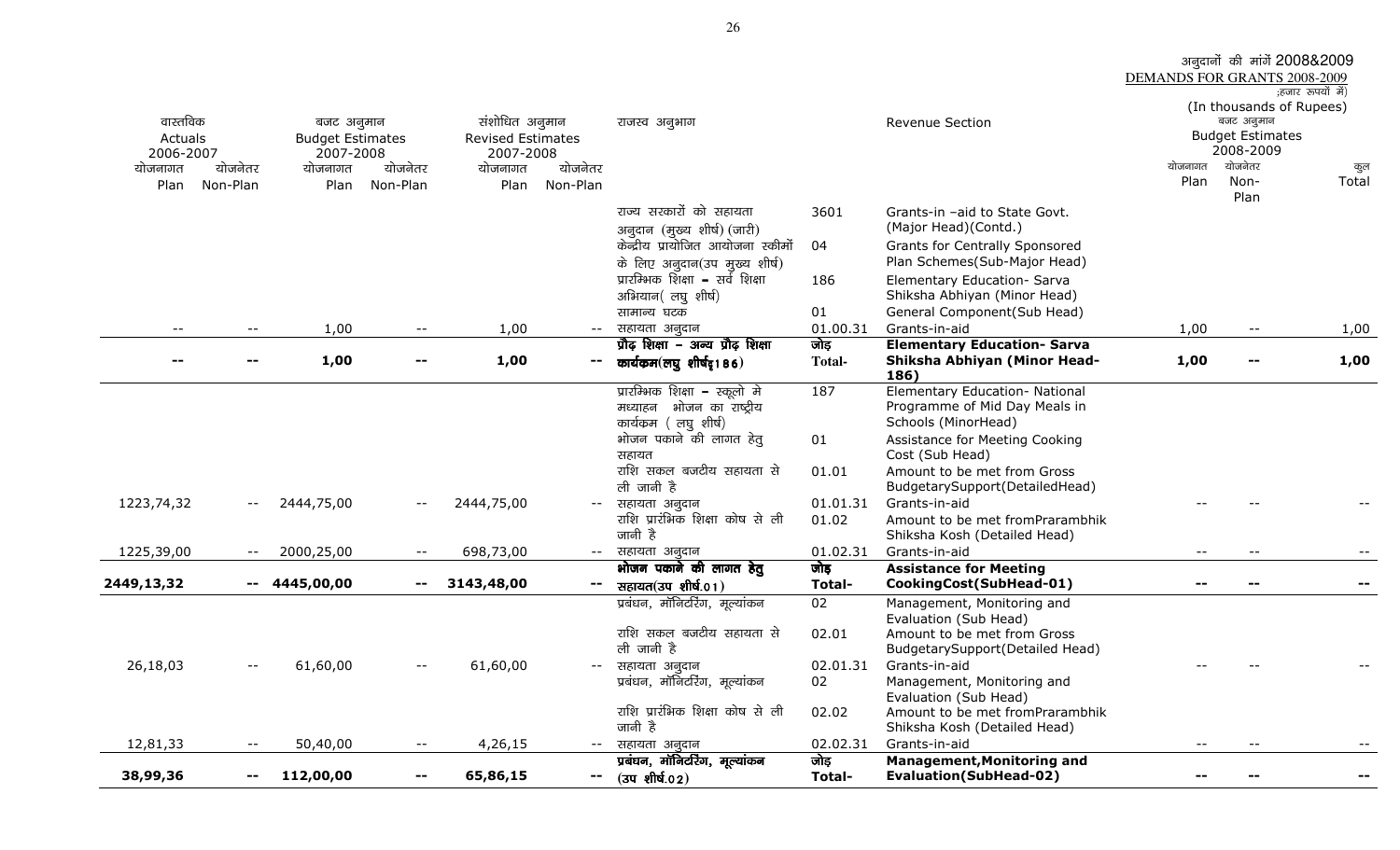| वास्तविक<br>Actuals<br>2006-2007 |                          | बजट अनुमान<br><b>Budget Estimates</b><br>2007-2008 |                                               | संशोधित अनुमान<br><b>Revised Estimates</b><br>2007-2008 |                     | राजस्व अनुभाग                                                                               |                       | <b>Revenue Section</b>                                                                    | योजनागत | (In thousands of Rupees)<br>बजट अनुमान<br><b>Budget Estimates</b><br>2008-2009<br>योजनेतर |              |
|----------------------------------|--------------------------|----------------------------------------------------|-----------------------------------------------|---------------------------------------------------------|---------------------|---------------------------------------------------------------------------------------------|-----------------------|-------------------------------------------------------------------------------------------|---------|-------------------------------------------------------------------------------------------|--------------|
| योजनागत<br>Plan                  | योजनेतर<br>Non-Plan      | योजनागत<br>Plan                                    | योजनेतर<br>Non-Plan                           | योजनागत<br>Plan                                         | योजनेतर<br>Non-Plan |                                                                                             |                       |                                                                                           | Plan    | NonPlan                                                                                   | कुल<br>Total |
|                                  |                          |                                                    |                                               |                                                         |                     | राज्य सरकारों को सहायता<br>अनूदान (मुख्य शीर्ष) (जारी)                                      | 3601                  | Grants-in -aid to State Govt.<br>(Major Head)(Contd.)                                     |         |                                                                                           |              |
|                                  |                          |                                                    |                                               |                                                         |                     | केन्द्रीय प्रायोजित आयोजनास्कीमों<br>के लिए अनुदान(उप मुख्य शीर्ष)                          | 04                    | Grants for Centrally Sponsored<br>Plan Schemes(Sub-Major Head)                            |         |                                                                                           |              |
|                                  |                          |                                                    |                                               |                                                         |                     | प्रारम्भिक शिक्षा – स्कूलो मे<br>मध्याहन भोजन का राष्ट्रीय<br>कार्यक्रम                     | 187                   | Elementary Education- National<br>Programme of Mid Day Meals in<br>Schools (Minor-Head)   |         |                                                                                           |              |
|                                  |                          |                                                    |                                               |                                                         |                     | भोजन पकाने के उपकरणों /<br>रसोई के साधन आदि के लिए<br>सहायता                                | 03                    | Assistance for Cooking<br>Equipments / Kitchen Devices etc.<br>(Sub Head)                 |         |                                                                                           |              |
|                                  |                          |                                                    |                                               |                                                         |                     | राशि सकल बजटीय सहायता से<br>ली जानी है                                                      | 03.01                 | Amount to be met from Gross<br><b>Budgetary Support</b><br>(DetailedHead)                 |         |                                                                                           |              |
| 55,00,00                         | $- -$                    | 6,60,00                                            | $ -$                                          | 29,56,48                                                |                     | सहायता अनुदान<br>राशि प्रारंभिक शिक्षा कोष से ली<br>जानी है                                 | 03.01.31<br>03.02     | Grants-in-aid<br>Amount to be met from<br>Prarambhik Shiksha Kosh<br>(Detailed Head)      |         |                                                                                           |              |
| 204,04,67                        | $- -$                    | 5,40,00                                            | $- -$                                         | 67,43,52                                                | $- -$               | सहायता अनूदान                                                                               | 03.02.31              | Grants-in-aid                                                                             | $- -$   | $ -$                                                                                      |              |
| 259,04,67                        | $\overline{\phantom{a}}$ | 12,00,00                                           | --                                            | 97,00,00                                                |                     | भोजन पकाने के उपकरणों/ रसोई<br>के साधन आदि के लिए सहायता<br>$(34 \text{ m})$                | जोड़<br>Total-        | <b>Assistance for Cooking</b><br><b>Equipments/ Kitchen Devices</b><br>etc. (Sub Head-03) |         |                                                                                           |              |
|                                  |                          |                                                    |                                               |                                                         |                     | विधायिका रहित संघराज्य क्षेत्रों<br>को रसोई–सह–भंडार के निर्माणार्थ<br>सहायता               | 04                    | Assistance for Construction of<br>Kitchen cum store(Sub Head)                             |         |                                                                                           |              |
|                                  |                          |                                                    |                                               |                                                         |                     | राशि सकल बजटीय सहायता से<br>ली जानी है                                                      | 04.01                 | Amount to be met from Gross<br>Budgetary Support(DetailedHead)                            |         |                                                                                           |              |
| 479,22,80                        | $ -$                     | 43,35,00                                           | $-$                                           | 43,35,00                                                |                     | सहायता अनुदान<br>राशि प्रारंभिक शिक्षा कोष से ली<br>जानी है                                 | 04.01.31<br>04.02     | Grants-in-aid<br>Amount to be met from<br>Prarambhik Shiksha Kosh<br>(Detailed Head)      |         |                                                                                           |              |
| 846,25,00                        | $- -$                    | 36,65,00                                           |                                               | 1288,15,59                                              | $- -$               | सहायता अनुदान                                                                               | 04.02.31              | Grants-in-aid                                                                             | $- -$   | $- -$                                                                                     |              |
| 1325,47,80                       | --                       | 80,00,00                                           | $\mathord{\hspace{1pt}\text{--}\hspace{1pt}}$ | 1331,50,59                                              |                     | विधायिका रहित संघ राज्य क्षेत्रों<br>को रसोई–सह–भंडार के निर्माणार्थ<br>सहायता(उप शीर्ष.04) | जोड़<br><b>Total-</b> | <b>Assistance for Construction of</b><br>Kitchen cum store<br>(SubHead-04)                |         |                                                                                           |              |
|                                  |                          |                                                    |                                               |                                                         |                     | अनाज की दुलाई के लिए<br>सहायता (उप शीर्ष)                                                   | 05                    | Assistance for Movement of Food<br>Grains (Sub Head)                                      |         |                                                                                           |              |
|                                  |                          |                                                    |                                               |                                                         |                     | राशि सकल बजटीय सहायता से<br>ली जानी है                                                      | 05.01                 | Amount to be met from Gross<br>Budgetary Support (DetailedHead)                           |         |                                                                                           |              |
|                                  |                          |                                                    |                                               |                                                         |                     | सहायता अनुदान                                                                               | 05.01.31              | Grants-in-aid                                                                             |         |                                                                                           |              |

(हजार रूपयों में)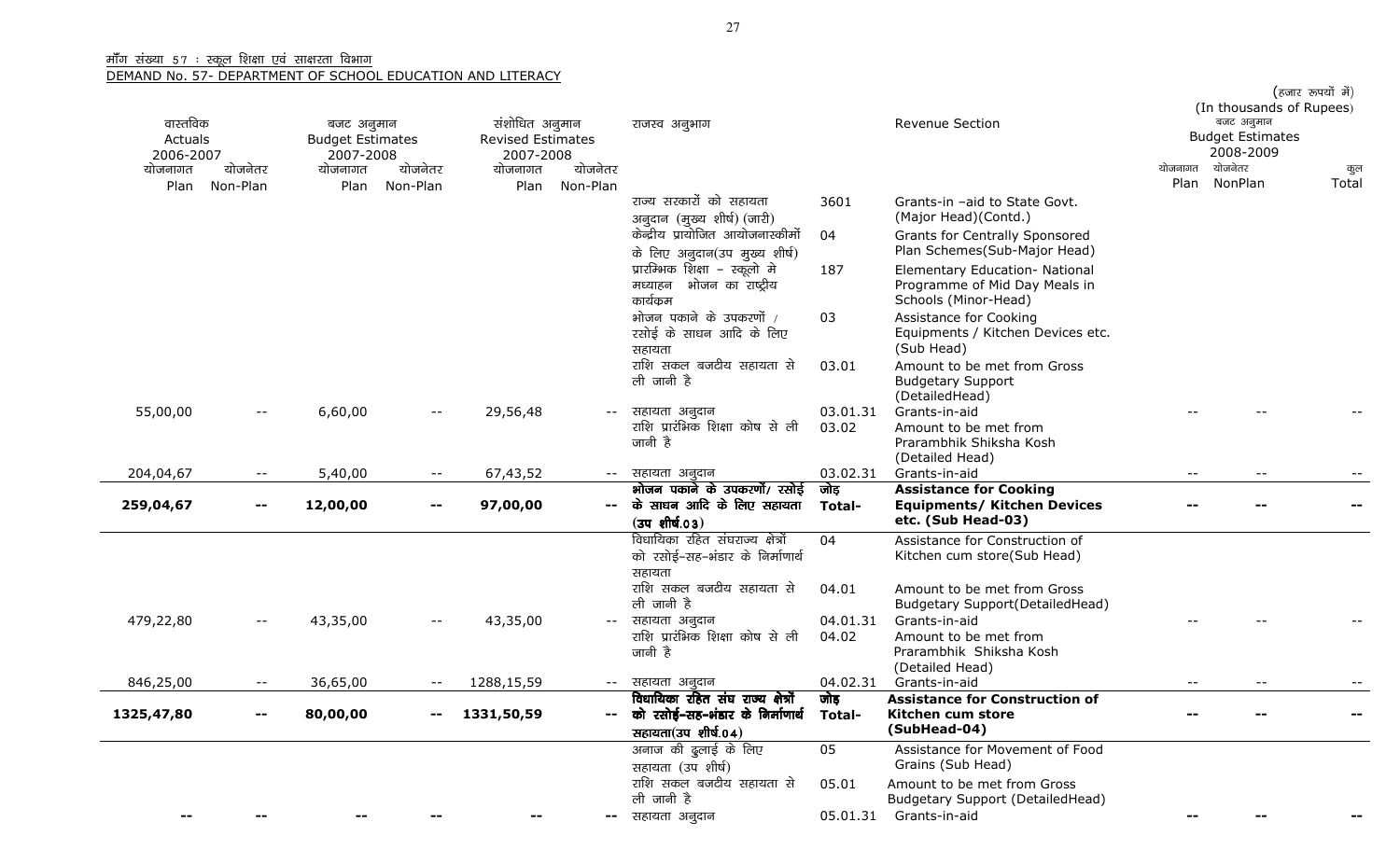|            |                                               |                                       |                   |                          |          |                                                  |                   |                                                  | DEMANDS FOR GRANTS 2008-2009 |                          | अनुदानों की मांगें 2008&2009 |
|------------|-----------------------------------------------|---------------------------------------|-------------------|--------------------------|----------|--------------------------------------------------|-------------------|--------------------------------------------------|------------------------------|--------------------------|------------------------------|
|            |                                               |                                       |                   |                          |          |                                                  |                   |                                                  |                              |                          | ;हजार रूपयों में)            |
| वास्तविक   |                                               |                                       |                   | संशोधित अनुमान           |          |                                                  |                   | Revenue Section                                  |                              | बजट अनुमान               | (In thousands of Rupees)     |
| Actuals    |                                               | बजट अनुमान<br><b>Budget Estimates</b> |                   | <b>Revised Estimates</b> |          | राजस्व अनुभाग                                    |                   |                                                  |                              | <b>Budget Estimates</b>  |                              |
| 2006-2007  |                                               | 2007-2008                             |                   | 2007-2008                |          |                                                  |                   |                                                  |                              | 2008-2009                |                              |
| योजनागत    | योजनेतर                                       | योजनागत                               | योजनेतर           | योजनागत                  | योजनेतर  |                                                  |                   |                                                  | योजनागत                      | योजनेतर                  | योजनागत                      |
| Plan       | Non-Plan                                      | Plan                                  | Non-Plan          | Plan                     | Non-Plan |                                                  |                   |                                                  |                              | Plan Non-Plan            | Plan                         |
|            |                                               |                                       |                   |                          |          | राज्य सरकारों को सहायता                          | 3601              | Grants-in -aid to State Govt.                    |                              |                          |                              |
|            |                                               |                                       |                   |                          |          | अनुदान (मुख्य शीर्ष) (जारी)                      |                   | (Major Head)(Contd.)                             |                              |                          |                              |
|            |                                               |                                       |                   |                          |          | केन्द्रीय प्रायोजित आयोजनास्कीमों                | 04                | Grants for Centrally Sponsored                   |                              |                          |                              |
|            |                                               |                                       |                   |                          |          | के लिए अनुदान(उप मुख्य शीर्ष)                    |                   | Plan Schemes(Sub-Major Head)                     |                              |                          |                              |
|            |                                               |                                       |                   |                          |          | प्रारम्भिक शिक्षा – स्कूलो मे                    | 187               | Elementary Education- National                   |                              |                          |                              |
|            |                                               |                                       |                   |                          |          | मध्याहन भोजन का राष्ट्रीय                        |                   | Programme of Mid Day Meals in                    |                              |                          |                              |
|            |                                               |                                       |                   |                          |          | कार्यक्रम                                        |                   | Schools (MinorHead)                              |                              |                          |                              |
|            |                                               |                                       |                   |                          |          | अनाज की दुलाई के लिए                             | 05                | Assistance for Movement of                       |                              |                          |                              |
|            |                                               |                                       |                   |                          |          | सहायता (उप शीर्ष)                                |                   | Food Grains (Sub Head)                           |                              |                          |                              |
|            |                                               |                                       |                   |                          |          | राशि प्रारंभिक शिक्षा कोष से ली                  | 05.02             | Amount to be met from                            |                              |                          |                              |
|            |                                               |                                       |                   |                          |          | जानी है                                          |                   | Prarambhik Shiksha Kosh                          |                              |                          |                              |
|            |                                               |                                       |                   |                          |          |                                                  |                   | (Detailed Head)                                  |                              |                          |                              |
| $- -$      |                                               | $\qquad \qquad -$                     | $--$              | 23,50,00                 | $--$     | सहायता अनुदान                                    | 05.02.31          | Grants-in-aid                                    | $--$                         | $- -$                    |                              |
|            |                                               |                                       |                   |                          |          | अनाज की ढुलाई के लिए                             | जोड़              | <b>Assistance for Movement of</b>                |                              |                          |                              |
| --         |                                               |                                       |                   | 23,50,00                 |          | सहायता (उप शीर्ष.05)                             | Total-            | Food Grains (Sub Head-05)                        |                              |                          |                              |
|            |                                               |                                       |                   |                          |          | राज्यों को सहायता (उप शीर्ष)                     | 06                | Assistance to States (Sub Head)                  |                              |                          |                              |
|            |                                               |                                       |                   |                          |          | राशि सकल बजटीय सहायता से                         | 06.01             | Amount to be met from Gross                      |                              |                          |                              |
|            |                                               |                                       |                   |                          |          | ली जानी है                                       |                   | <b>Budgetary Support(Detailed Head)</b>          |                              |                          |                              |
|            |                                               |                                       |                   |                          | --       | सहायता अनुदान<br>राशि प्रारंभिक शिक्षा कोष से ली | 06.01.31<br>06.02 | Grants-in-aid                                    | 574,00,00                    | $- -$                    | 574,00,00                    |
|            |                                               |                                       |                   |                          |          | जानी है                                          |                   | Amount to be met from<br>Prarambhik Shiksha Kosh |                              |                          |                              |
|            |                                               |                                       |                   |                          |          |                                                  |                   | (Detailed Head)                                  |                              |                          |                              |
|            |                                               |                                       |                   |                          | −−       | सहायता अनुदान                                    | 06.02.31          | Grants-in-aid                                    | 5127,00,00                   | $- -$                    | 5127,00,00                   |
|            |                                               |                                       |                   |                          |          | राज्यों को सहायता(उप शीर्ष.06)                   | जोड़              | <b>Assistance to States (Sub</b>                 |                              |                          |                              |
|            |                                               |                                       |                   |                          |          |                                                  | Total-            | <b>Head-06)</b>                                  | 5701,00,00                   | $\qquad \qquad -$        | 5701,00,00                   |
|            |                                               |                                       |                   |                          |          | प्रारम्भिक शिक्षा – स्कूलो मे                    | जोड़              | <b>Elementary Education-</b>                     |                              |                          |                              |
| 4072,65,15 | $\qquad \qquad -$                             | 4649,00,00                            | $\qquad \qquad -$ | 4661,34,74               | н.       | भोजन का राष्ट्रीय<br>मध्याहन                     | <b>Total-</b>     | <b>National Programme of Mid</b>                 | 5701,00,00                   |                          | $-5701,00,00$                |
|            |                                               |                                       |                   |                          |          | कार्यक्रम                                        |                   | <b>Day Meals in Schools</b>                      |                              |                          |                              |
|            |                                               |                                       |                   |                          |          | प्रारंभिक शिक्षा शिक्षक प्रशिक्षण                |                   | (MinorHead-187)                                  |                              |                          |                              |
|            |                                               |                                       |                   |                          |          |                                                  | 188               | Elementary Education- Teachers<br>Training       |                              |                          |                              |
|            |                                               |                                       |                   |                          |          | शिक्षक प्रशिक्षण संस्थाओं का                     | 01                | Strengtheing of Teachers                         |                              |                          |                              |
|            |                                               |                                       |                   |                          |          | सुदृढ़ीकरण                                       |                   | Training Institutions (SubHead)                  |                              |                          |                              |
| 173,66,74  | $\overline{\phantom{m}}$ .                    | 428,70,00                             | $--$              | 260,00,00                | $- -$    | सहायता अनुदान                                    | 01.00.31          | Grants-in-aid                                    | 428,70,00                    | $\overline{\phantom{m}}$ | 428,70,00                    |
|            |                                               |                                       |                   |                          |          | केन्द्रीय प्रायोजित आयोजना                       | जोड़              | <b>Grants for Centrally</b>                      |                              |                          |                              |
|            |                                               |                                       |                   |                          |          | स्कीमों के लिए अनुदान                            | Total-            | <b>Sponsored Plan Schemes</b>                    | 8428,75,00                   | --                       | 8428,75,00                   |
| 4246,31,89 | $\mathord{\hspace{1pt}\text{--}\hspace{1pt}}$ | 6638,46,00                            | $\sim$ $-$        | 5292,00,74               | --       | $(34 \text{ g}$ स्र्ख्य शीर्ष – 04)              |                   | (Sub-Major Head-04)                              |                              |                          |                              |
|            |                                               |                                       |                   |                          |          | मुख्य शीर्ष "3601" राज्य                         | जोड़              | Major Head "3601" Grants-                        |                              |                          |                              |
| 4246,31,89 | $\overline{\phantom{m}}$                      | 6638,47,00                            | $\qquad \qquad -$ | 5292,01,74               | −−.      | सरकारों को सहायता अनुदान                         | Total-            | in-aid to State Govt.                            | 8428,75,00                   | $--$                     | 8428,75,00                   |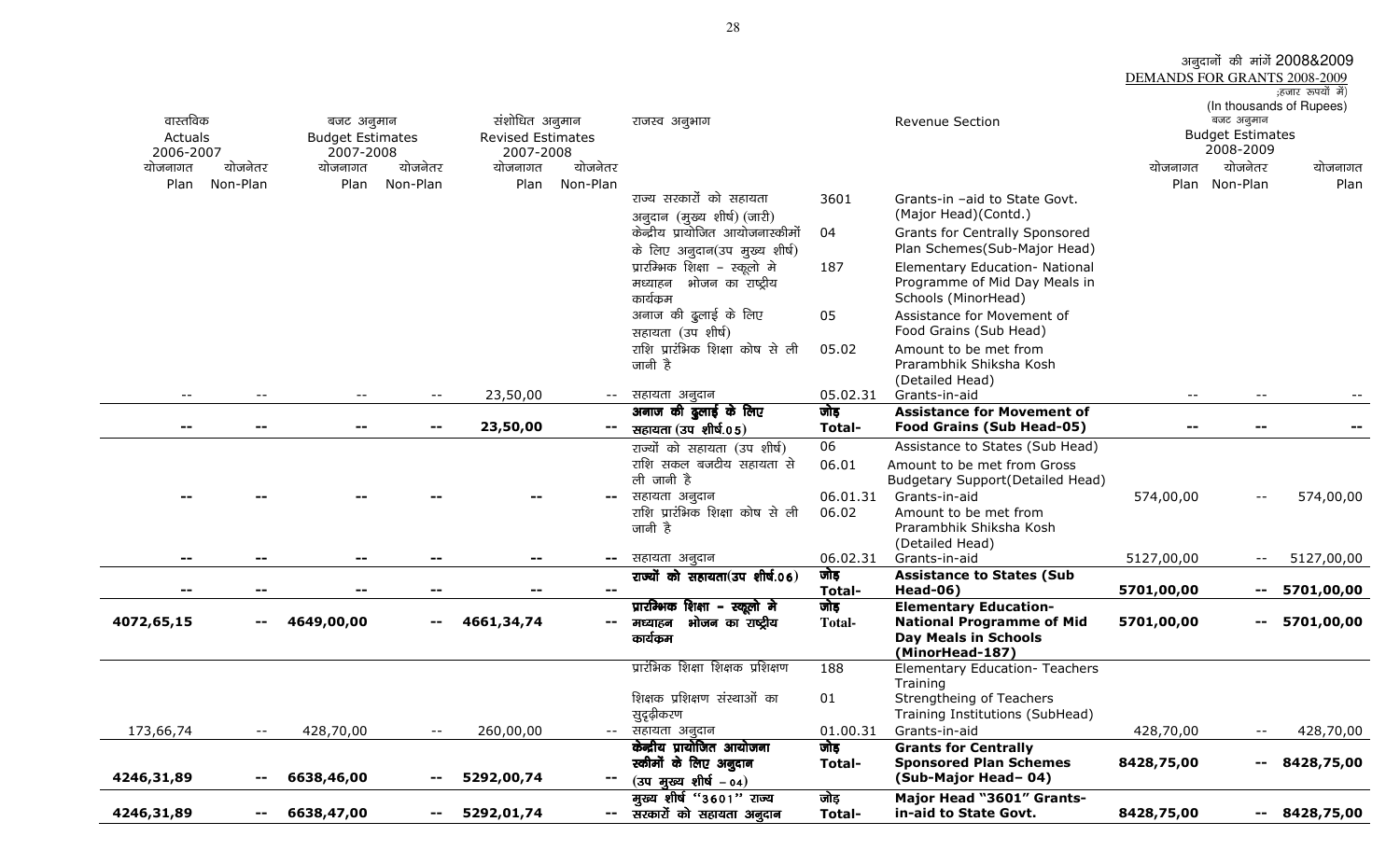| वास्तविक<br>Actuals<br>2006-2007 |          | बजट अनुमान<br><b>Budget Estimates</b><br>2007-2008 |            | संशोधित अनुमान<br>Revised Estimates<br>2007-2008 |                                               | राजस्व अनुभाग                                                        |               | Revenue Section                                             |                          | बजट अनुमान<br><b>Budget Estimates</b><br>2008-2009 | ;हजार रूपयों में)<br>(In thousands of Rupees) |
|----------------------------------|----------|----------------------------------------------------|------------|--------------------------------------------------|-----------------------------------------------|----------------------------------------------------------------------|---------------|-------------------------------------------------------------|--------------------------|----------------------------------------------------|-----------------------------------------------|
| योजनागत                          | योजनेतर  | योजनागत                                            | योजनेतर    | योजनागत                                          | योजनेतर                                       |                                                                      |               |                                                             | योजनागत                  | योजनेतर                                            | योजनागत                                       |
| Plan                             | Non-Plan | Plan                                               | Non-Plan   | Plan                                             | Non-Plan                                      | संघ शासित राज्य सरकारोंको                                            | 3602          | Grants-in -aid to UnionTerritory                            | Plan                     | Non-Plan                                           | Plan                                          |
|                                  |          |                                                    |            |                                                  |                                               | सहायता अनुदान (मुख्य शीर्ष)<br>केन्द्रीय आयोजना स्कीमों को           | 03            | Governments. (Major Head)<br>Grants to Central Plan Scheme  |                          |                                                    |                                               |
|                                  |          |                                                    |            |                                                  |                                               | अनुदान (उप मुख्य शीर्ष)<br>सामान्य शिक्षा.अन्य अनुदान (लघु           | 171           | (Sub Major Head)<br><b>General Education-other Grants</b>   |                          |                                                    |                                               |
|                                  |          |                                                    |            |                                                  |                                               | शीर्ष)<br>विशेष नवोदय विद्यालय (उप शीर्ष)                            | 03            | (Minor Head)<br>Special Navodaya Vidyalayas                 |                          |                                                    |                                               |
|                                  | $- -$    | 1,00                                               |            | 1,00                                             | $--$                                          | स्हायता अनुदान                                                       | 03.00.31      | (Sub Head)<br>Grants-in-aid                                 | $- -$                    |                                                    |                                               |
|                                  |          |                                                    |            |                                                  |                                               | केन्द्रीय आयोजना स्कीमों को                                          | जोड़          | <b>Grants to Central Plan Scheme</b>                        |                          |                                                    |                                               |
| --                               | --       | 1,00                                               |            | 1,00                                             |                                               | अनुदान (उप मुख्य शीर्ष 03)<br>केन्द्रीय प्रायोजित आयोजनास्कीमों      | <b>Total-</b> | (Sub Major Head 03)                                         | $\overline{\phantom{a}}$ |                                                    |                                               |
|                                  |          |                                                    |            |                                                  |                                               | के लिए अनुदान(उप मुख्य शीर्ष)                                        | 04            | Grants to Central Plan Schemes<br>(Sub Major Head)          |                          |                                                    |                                               |
|                                  |          |                                                    |            |                                                  |                                               | सामान्य शिक्षा. छात्रवृत्ति (लघु<br>शीर्ष)                           | 173           | Secondary Education-<br>Scholarships (Minor Head)           |                          |                                                    |                                               |
|                                  |          |                                                    |            |                                                  |                                               | राष्ट्रीय योग्यता छात्रवृत्ति योजना<br>(उपशीर्ष)                     | 01            | National Merit Scholarship<br>Scheme (OSC) (Sub Head)       |                          |                                                    |                                               |
|                                  | $--$     | 80,00                                              |            | 80,00                                            | $---$                                         | स्हायता अनुदान                                                       | 01.00.31      | Grants-in-aid                                               | $-$                      |                                                    |                                               |
| $- -$                            | --       | 80,00                                              | $\sim$ $-$ | 80,00                                            | $\sim$ $\sim$                                 | सामान्य शिक्षा. छात्रवृत्ति (लघु शीर्ष                               | जोड़          | <b>Secondary Education-Scholar</b>                          |                          |                                                    |                                               |
|                                  |          |                                                    |            |                                                  |                                               | 173)                                                                 | <b>Total-</b> | ships (Minor Head 173)                                      |                          |                                                    |                                               |
|                                  |          |                                                    |            |                                                  |                                               | प्रारंभिक शिक्षा – अन्य<br>अनुदान(लघु शीर्ष)                         | 178           | Elementary Education Other<br>Grants (Minor Head)           |                          |                                                    |                                               |
|                                  |          |                                                    |            |                                                  |                                               | सरकारी/स्थानीय निकाय के स्कूलों<br>में एक वर्ष अवधि की प्राथमिकपूर्व | 10            | Support to One Year Pre-Primary<br>in Government local body |                          |                                                    |                                               |
|                                  |          |                                                    |            |                                                  |                                               | कक्षा हेतु सहायता                                                    |               | Schools( Sub-Head)                                          |                          |                                                    |                                               |
|                                  |          |                                                    |            |                                                  | $--$                                          | सहायता अनुदान                                                        | 10.00.31      | Grants-in-aid                                               | 1,00                     | $\overline{\phantom{m}}$                           | 1,00                                          |
|                                  |          |                                                    |            |                                                  |                                               | प्रारंभिक शिक्षा – अन्य                                              | जोड़          | <b>Elementary Education Other</b>                           |                          |                                                    |                                               |
| --                               | --       |                                                    | --         | $-$                                              | $\mathord{\hspace{1pt}\text{--}\hspace{1pt}}$ | अनुदान(लघुशीर्ष 178)                                                 | <b>Total-</b> | <b>Grants (Minor Head178)</b>                               | 1,00                     | $\sim$                                             | 1,00                                          |
|                                  |          |                                                    |            |                                                  |                                               | माध्यमिक शिक्षा<br>उपस्कर (लघु शीर्ष)                                | 179           | Equipment-Secondary Education<br>(Minor Head)               |                          |                                                    |                                               |
|                                  |          |                                                    |            |                                                  |                                               | स्कूलों में सूचना तथा संचार                                          | 02            | Information & Comm-unication                                |                          |                                                    |                                               |
|                                  |          |                                                    |            |                                                  |                                               | प्रौद्योगिकियाँ(उप शीर्ष)                                            |               | Technologies in Schools(Sub<br>Head)                        |                          |                                                    |                                               |
| $\overline{\phantom{m}}$         | --       | 2,80,00                                            |            | 2,80,00                                          |                                               | -- सहायता अनुदान                                                     | 02.00.31      | Grants-in-aid                                               | 4,00,00                  |                                                    | 4,00,00                                       |
|                                  |          |                                                    |            |                                                  |                                               | माध्यमिक शिक्षा                                                      | जोड़          | <b>Equipment-Secondary</b>                                  |                          |                                                    |                                               |
| --                               | −−       | 2,80,00                                            | н.         | 2,80,00                                          | $--$                                          | उपस्कर (लघुशीर्ष 179)                                                | <b>Total-</b> | <b>Education (Minor Head 179)</b>                           | 4,00,00                  |                                                    | 4,00,00                                       |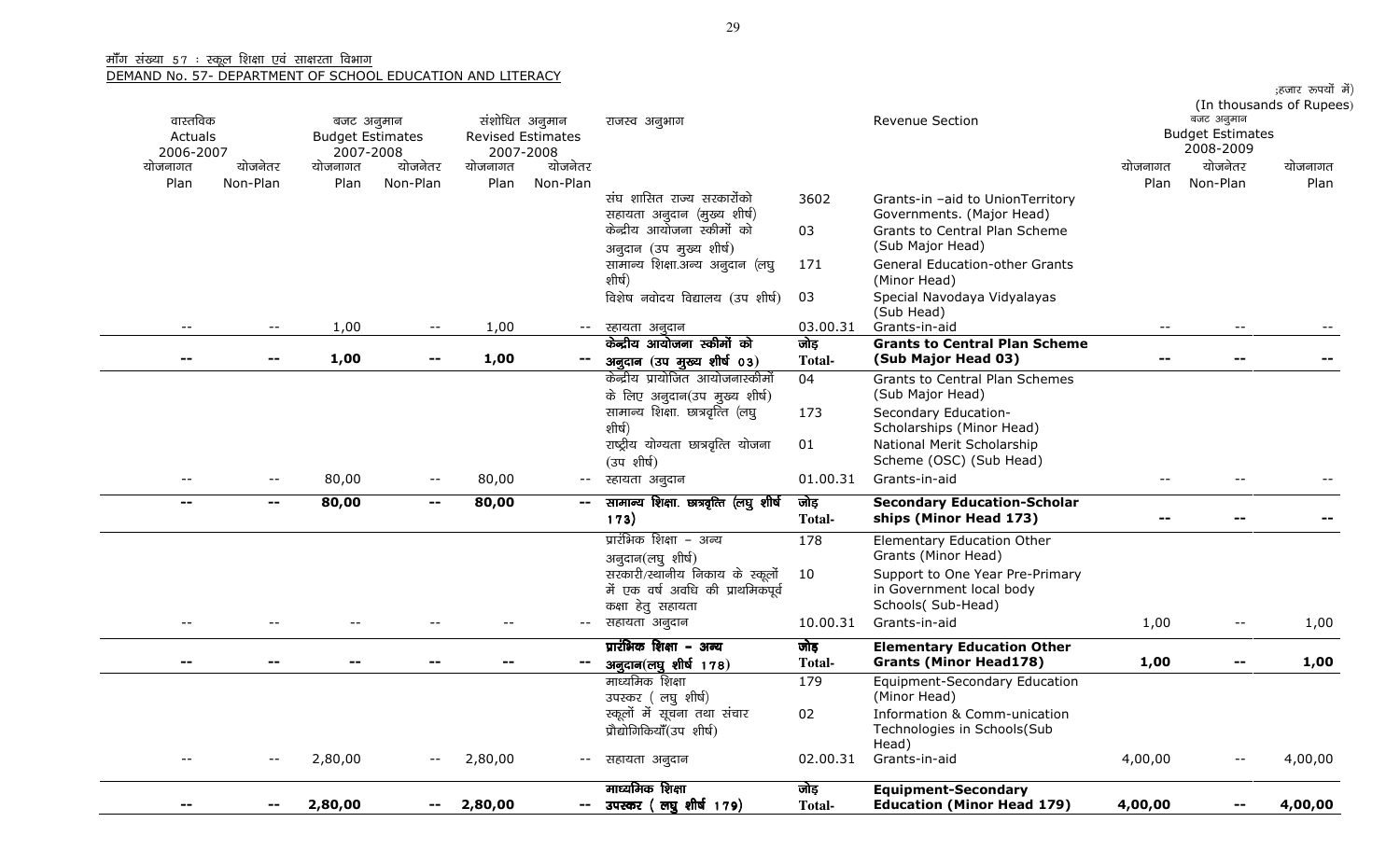|                              | अनुदानों की मांगें 2008&2009 |  |                   |  |
|------------------------------|------------------------------|--|-------------------|--|
| DEMANDS FOR GRANTS 2008-2009 |                              |  |                   |  |
|                              |                              |  | ;हजार रूपयों में) |  |
|                              | (In thousands of Rupees)     |  |                   |  |

| वास्तविक             |                          | बजट अनुमान                           |                          | संशोधित अनुमान                        |                          | राजस्व अनुभाग                                                                                                                                    |                | Revenue Section                                                                                                        |          | बजट अनुमान                           | (In thousands of Rupees |
|----------------------|--------------------------|--------------------------------------|--------------------------|---------------------------------------|--------------------------|--------------------------------------------------------------------------------------------------------------------------------------------------|----------------|------------------------------------------------------------------------------------------------------------------------|----------|--------------------------------------|-------------------------|
| Actuals<br>2006-2007 |                          | <b>Budget Estimates</b><br>2007-2008 |                          | <b>Revised Estimates</b><br>2007-2008 |                          |                                                                                                                                                  |                |                                                                                                                        |          | <b>Budget Estimates</b><br>2008-2009 |                         |
| योजनागत              | योजनेतर                  | योजनागत                              | योजनेतर                  | योजनागत                               | योजनेतर                  |                                                                                                                                                  |                |                                                                                                                        | योजनागत  | योजनेतर                              | योजनागत                 |
| Plan                 | Non-Plan                 | Plan                                 | Non-Plan                 | Plan                                  | Non-Plan                 |                                                                                                                                                  |                |                                                                                                                        | Plan     | Non-Plan                             | Plan                    |
|                      |                          |                                      |                          |                                       |                          | संघ शासित राज्य सरकारों<br>को सहायता अनुदान (मुख्य<br>शीर्ष) (जारी)                                                                              | 3602           | Grants-in -aid to Union<br>Territory Governments. (Major<br>Head)(Contd.)                                              |          |                                      |                         |
|                      |                          |                                      |                          |                                       |                          | केन्द्रीय प्रायोजित आयोजना<br>स्कीमों के लिए अनुदान(उप<br>मुख्य शीर्ष)                                                                           | 04             | <b>Grants for Centrally Sponsored</b><br>Plan Schemes(Sub-Major<br>Head)                                               |          |                                      |                         |
|                      |                          |                                      |                          |                                       |                          | माध्यमिक शिक्षा- अन्य<br>अनुदान (लघु शीर्ष)                                                                                                      | 180            | Secondary Education- Other<br>Grants(Minor Head)                                                                       |          |                                      |                         |
|                      |                          |                                      |                          |                                       |                          | शिक्षा का व्यावसायीकरण<br>(उपशीर्ष)                                                                                                              | 01             | Vocationalisation of Education<br>(Sub Head)                                                                           |          |                                      |                         |
|                      |                          | 80,00                                |                          |                                       | $- -$                    | सहायता अनुदान<br>विकलांग बच्चों के लिए<br>समेकित शिक्षा (उप शीर्ष)                                                                               | 01.00.31<br>02 | Grants-in-aid<br>Integrated Education for<br>Disabled Children (SubHead)                                               | 2,30,00  |                                      | 2,30,00                 |
|                      | $\overline{\phantom{m}}$ | 4,00,00                              | $\overline{\phantom{m}}$ | 1,50,00                               | $--$                     | सहायता अनुदान<br>अक्ससेस एण्ड इक्विटी<br>(उपशीर्ष)                                                                                               | 02.00.31<br>03 | Grants-in-aid<br>Access & Equity(SubHead)                                                                              | 1,50,00  | $-$                                  | 1,50,00                 |
|                      |                          |                                      |                          |                                       |                          | सहायता अनुदान<br>माध्यमिक स्तर पर सर्व<br>सुलभ पहुँच और गुणवत्ता<br>की योजना(उप शीर्ष)                                                           | 03.00.31<br>05 | Grants in aid<br>Scheme for Universal Access &<br>Quality at the Secondary<br>Stage (SUCCESS) (Sub Head)               |          |                                      |                         |
|                      | $-\,-$                   | 22,00,00                             |                          |                                       |                          | स्हायता अनुदान<br>माध्यमिक शिक्षा के लिए<br>बालिका शिशु को प्रोत्साहन<br>के लिए<br>राष्ट्रीयस्कीम(सक्सेस)                                        | 05.00.31<br>06 | Grants in aid<br>National Scheme for Incentive<br>to the Girl Child for Secondary<br>Education (SUCCESS) (Sub<br>Head) | 35,00,00 | $-$                                  | 35,00,00                |
|                      |                          | 3,00                                 | $- -$                    | 3,00                                  | $\overline{\phantom{m}}$ | सहायता अनुदान<br>नए आदर्श विद्यालय (उप<br>शीर्ष)                                                                                                 | 06.00.31<br>07 | Grants in aid<br>New Model Schools<br>(Sub Head)                                                                       | 1,50,00  | $\overline{\phantom{a}}$             | 1,50,00                 |
|                      |                          |                                      |                          |                                       |                          | सहायता अनुदान<br>२०००कस्तूरबा गांधीबालिका<br>विद्यालयों के आवासीय<br>छात्रावासों/ छात्राओं के लिए<br>छात्रावासों को स्तरोन्नत<br>करना (उप शीर्ष) | 07.00.31<br>08 | Grants-in-aid<br>Upgrading 2000 KGBVs<br>(Residential Schools, Hostels/<br>Girls Hostels(Sub-Head)                     | 1,00     |                                      | 1,00                    |
| $- -$                |                          |                                      |                          |                                       | $--$                     | सहायता अनुदान                                                                                                                                    | 08.00.31       | Grants-in-aid                                                                                                          | 1,00     | $\overline{\phantom{m}}$             | 1,00                    |
|                      |                          |                                      |                          |                                       |                          | माध्यमिक शिक्षा- अन्य                                                                                                                            | जोड़           | <b>Secondary Education-Other</b>                                                                                       |          |                                      |                         |
|                      | $\sim$ $-$               | 26,83,00                             | --                       | 1,53,00                               | --                       | अनुदान (लघुशीर्ष180)                                                                                                                             | Total-         | <b>Grants(Minor Head-180)</b>                                                                                          | 40,32,00 | $\sim$ $-$                           | 40,32,00                |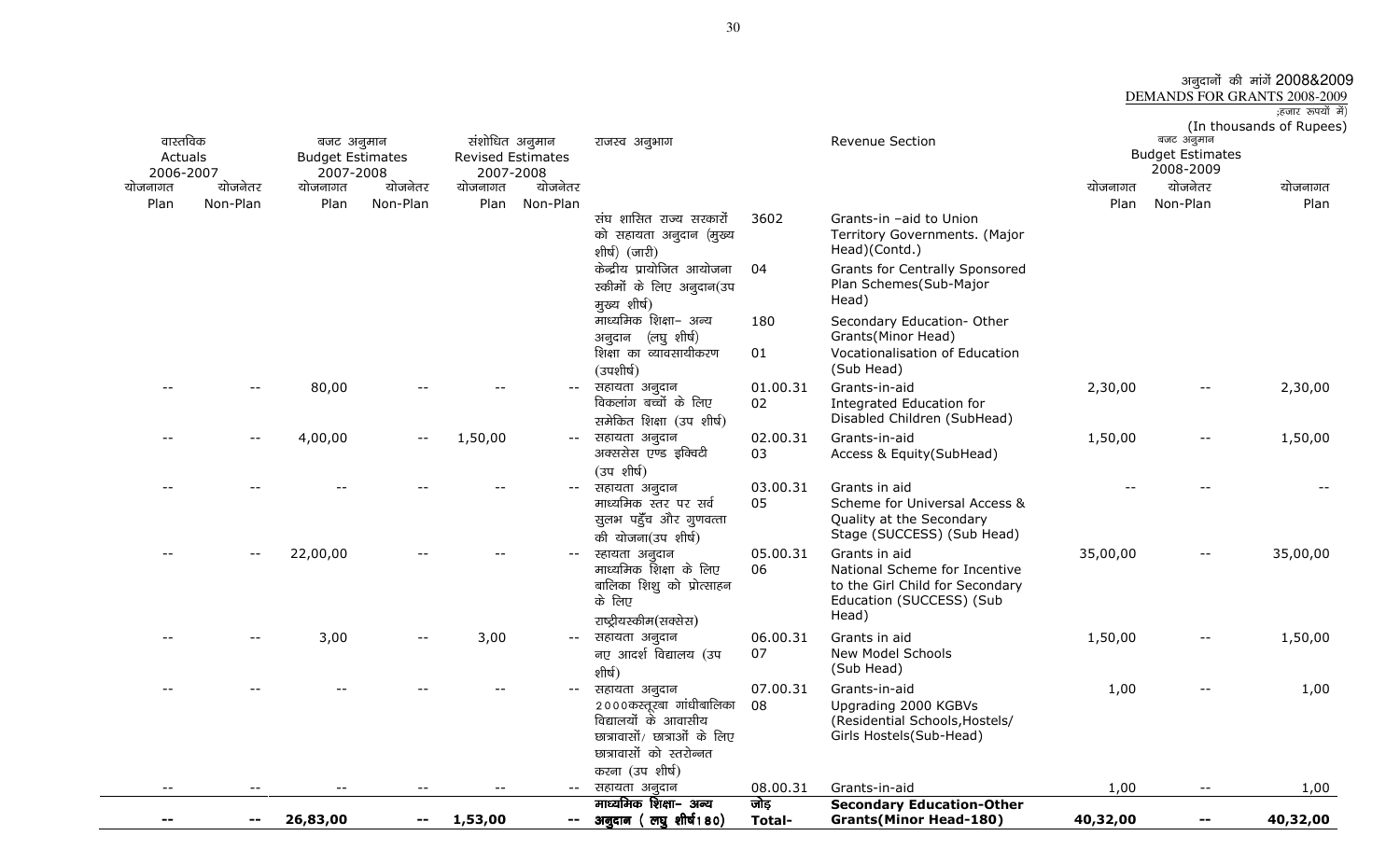|         | वास्तविक<br>Actuals<br>2006-2007 |          | बजट अनुमान<br><b>Budget Estimates</b><br>2007-2008 |          | संशोधित अनुमान<br><b>Revised Estimates</b><br>2007-2008 | राजस्व अनुभाग                                                                                                                                  |                             | <b>Revenue Section</b>                                                                                                                                                      |         | (In thousands of Rupees)<br><b>Budget Estimates</b> |         |
|---------|----------------------------------|----------|----------------------------------------------------|----------|---------------------------------------------------------|------------------------------------------------------------------------------------------------------------------------------------------------|-----------------------------|-----------------------------------------------------------------------------------------------------------------------------------------------------------------------------|---------|-----------------------------------------------------|---------|
| योजनागत | योजनेतर                          | योजनागत  | योजनेतर                                            | योजनागत  | योजनेतर                                                 |                                                                                                                                                |                             |                                                                                                                                                                             | योजनागत | योजनेतर                                             | योजनागत |
| Plan    | Non-Plan                         | Plan     | Non-Plan                                           | Plan     | Non-Plan                                                | संघशासित राज्य सरकारों को<br>सहायता अनुदान(मुख्य शीर्ष)(जारी)                                                                                  | 3602                        | Grants-in -aid to Union Territory<br>Governments (Major Head)(Contd.)                                                                                                       | Plan    | Non-Plan                                            | Plan    |
|         |                                  |          |                                                    |          |                                                         | केन्द्रीय प्रायोजित आयोजना<br>स्कीमों के लिए अनुदान(उप<br>मुख्य शीर्ष)                                                                         | 04                          | Grants for Centrally Sponsored Plan<br>Schemes(Sub-Major Head)                                                                                                              |         |                                                     |         |
|         |                                  |          |                                                    |          |                                                         | प्रौढ़ शिक्षा - अन्य प्रौढ़ शिक्षा<br>कार्यक्रम(लघू शीर्ष)                                                                                     | 184                         | <b>Adult Education- Others Adult</b><br>Education Programme(Minor Head)                                                                                                     |         |                                                     |         |
|         |                                  |          |                                                    |          |                                                         | 35+आयू वर्ग के लिए साक्षरता<br>कार्यक्रम                                                                                                       | 02                          | Literacy Programme for 35+age<br>group (Sub Head)                                                                                                                           |         |                                                     |         |
|         |                                  |          |                                                    |          |                                                         | सहायता अनुदान<br>प्रारम्भिक शिक्षा – सर्व शिक्षा<br>अभियान(लघु शीर्ष)                                                                          | 02.00.31<br>186             | Grants- in- Aid<br>Elementary Education- Sarva<br>Shiksha Abhiyan(MinorHead)                                                                                                | 1,00    | $\qquad \qquad -$                                   | 1,00    |
|         |                                  | 1,00     |                                                    | 1,00     |                                                         | सामान्य घटक<br>सहायता अनुदान<br>प्रारम्भिक शिक्षा – स्कूलो मे<br>मध्याहन भोजन का राष्ट्रीय<br>कार्यक्रम (लघु शीर्ष)<br>भोजन पकाने की लागत हेतू | 01<br>01.00.31<br>187<br>01 | GeneralComponent(SubHead)<br>Grants-in-aid<br>Elementary Education- National<br>Programme of Mid Day Meals in<br>Schools (MinorHead)<br>Assistance for Meeting Cooking Cost | 1,00    | $- -$                                               | 1,00    |
|         |                                  |          |                                                    |          |                                                         | सहायता<br>राशि सकल बजटीय सहायता<br>से ली जानी है                                                                                               | 01.01                       | (Sub Head)<br>Amount to be met from Gross<br>BudgetarySupport(DetailHead)                                                                                                   |         |                                                     |         |
| 1,26,68 |                                  | 44,50,00 |                                                    | 22,36,32 | $--$                                                    | सहायता अनुदान                                                                                                                                  | 01.01.31                    | Grants-in-aid                                                                                                                                                               |         |                                                     |         |
|         |                                  |          |                                                    |          |                                                         | राशि प्रारंभिक शिक्षा कोष से<br>ली जानी है                                                                                                     | 01.02                       | Amount to be met from Prarambhik<br>Shiksha Kosh (Detailed Head)                                                                                                            |         |                                                     |         |
|         |                                  |          |                                                    |          | $- -$                                                   | सहायता अनुदान                                                                                                                                  | 01.02.31                    | Grants-in-aid                                                                                                                                                               |         |                                                     |         |
| 1,26,68 |                                  | 44,50,00 |                                                    | 22,36,32 | $- -$                                                   | भोजन पकाने की लागत हेतु<br>सहायता(उपशीर्ष.01)                                                                                                  | जोड़<br>Total-              | <b>Assistance for Meeting</b><br>CookingCost(SubHead-01)                                                                                                                    |         |                                                     |         |
|         |                                  |          |                                                    |          |                                                         | प्रबंधन, मॉनिटरिंग, मूल्यांकन                                                                                                                  | 02                          | Management, Monitoring &<br>Evaluation (Sub Head)                                                                                                                           |         |                                                     |         |
|         |                                  |          |                                                    |          |                                                         | राशि सकल बजटीय सहायता<br>से ली जानी है                                                                                                         | 02.01                       | Amount to be met from Gross<br>Budgetary Support (DetailedHead)                                                                                                             |         |                                                     |         |
| 10,94   | --                               | 1,00,00  |                                                    | 32,95    |                                                         | -- सहायता अनुदान                                                                                                                               | 02.01.31                    | Grants-in-aid                                                                                                                                                               |         |                                                     |         |

;हजार रूपयों में)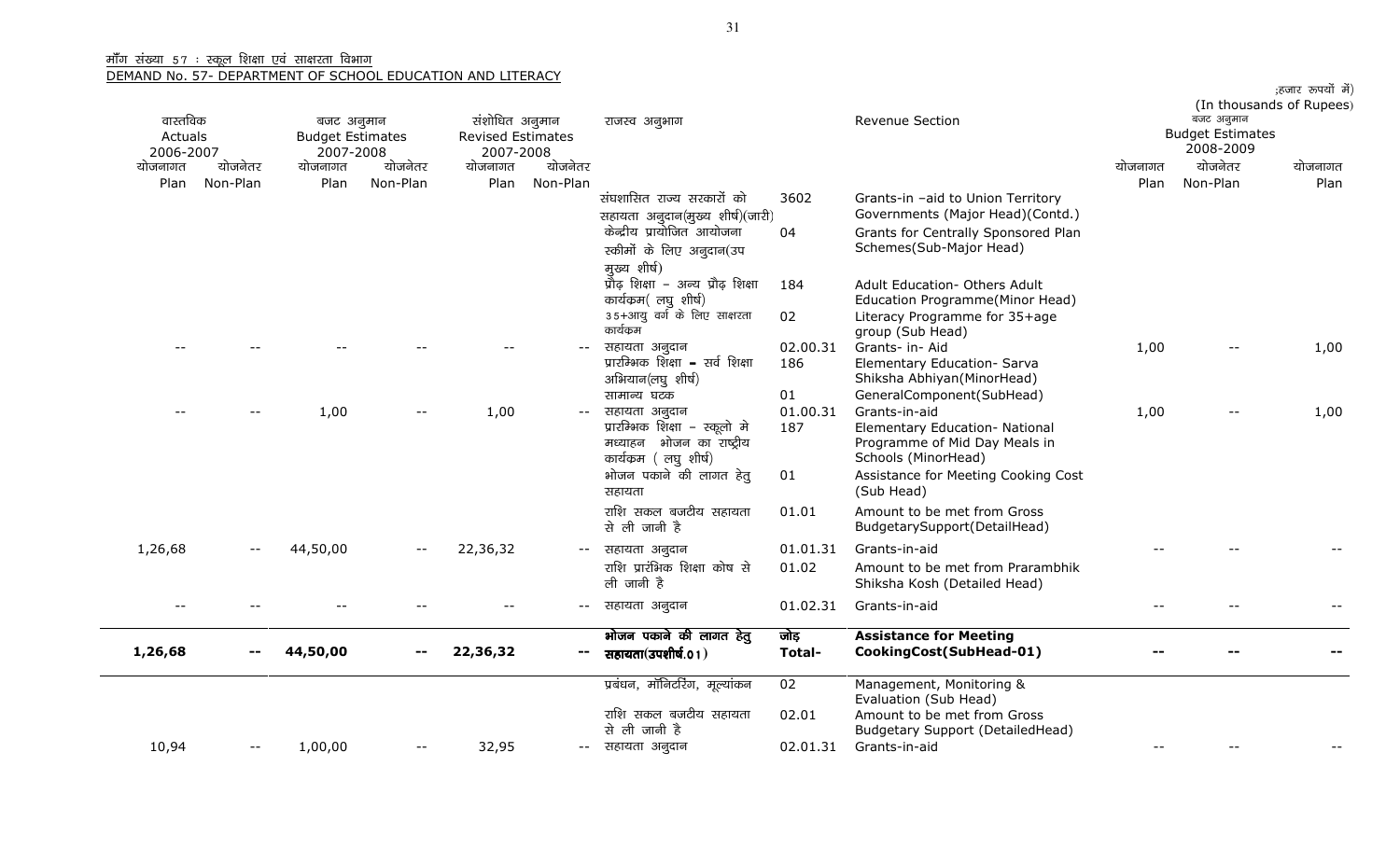अनुदानों की मांगें 2008–2009<br>DEMANDS FOR GRANTS 2008-2009

| वास्तविक<br>Actuals<br>2006-2007<br>योजनागत<br>Plan | योजनेतर<br>Non-<br>Plan | बजट अनुमान<br><b>Budget Estimates</b><br>2007-2008<br>योजनागत<br>Plan | योजनेतर<br>Non-<br>Plan  | संशोधित अनुमान<br><b>Revised Estimates</b><br>2007-2008<br>योजनेतर<br>योजनागत<br>Non-Plan<br>Plan | राजस्व अनुभाग<br>संघ शासित राज्य सरकारों को<br>सहायता अनुदान (मुख्य शीर्ष)<br>$(\overline{\text{unfl}})$<br>केन्द्रीय प्रायोजित आयोजना<br>स्कीमों के लिए अनुदान(उप<br>मुख्य शीर्ष)<br>प्रारम्भिक शिक्षा – स्कूलो मे<br>भोजन का राष्ट्रीय<br>मध्याहन<br>कार्यक्रम (लघु शीर्ष)<br>प्रबंधन, मॉनिटरिंग, मूल्यांकन | 3602<br>04<br>187<br>02<br>02.02 | Revenue Section<br>Grants-in -aid to Union<br><b>Territory Governments (Major</b><br>Head)(Contd.)<br>Grants for Centrally Sponsored<br>Plan Schemes(Sub-Major<br>Head)<br>Elementary Education- National<br>Programme of Mid Day Meals<br>in Schools (MinorHead)<br>Management, Monitoring &<br>Evaluation (Sub Head)<br>Amount to be met<br>fromPraramb- - hik Shiksha | योजनागत<br>Plan          | (In thousands of Rupees)<br>बजट अनुमान<br><b>Budget Estimates</b><br>2008-2009<br>योजनेतर<br>Non-Plan | ;हजार रूपयों में)<br>योजनागत<br>Plan |
|-----------------------------------------------------|-------------------------|-----------------------------------------------------------------------|--------------------------|---------------------------------------------------------------------------------------------------|---------------------------------------------------------------------------------------------------------------------------------------------------------------------------------------------------------------------------------------------------------------------------------------------------------------|----------------------------------|--------------------------------------------------------------------------------------------------------------------------------------------------------------------------------------------------------------------------------------------------------------------------------------------------------------------------------------------------------------------------|--------------------------|-------------------------------------------------------------------------------------------------------|--------------------------------------|
| $\overline{\phantom{a}}$                            | $- -$                   | $\overline{\phantom{a}}$                                              | $\overline{\phantom{a}}$ | $- -$<br>$- -$                                                                                    | सहायता अनुदान                                                                                                                                                                                                                                                                                                 | 02.02.31                         | Kosh (DetailedHead)<br>Grants-in-aid                                                                                                                                                                                                                                                                                                                                     | $\overline{\phantom{m}}$ | $- -$                                                                                                 |                                      |
| 10,94                                               | $\sim$ $-$              | 1,00,00                                                               | $\mathbf{u}$             | 32,95<br>−−.                                                                                      | प्रबंधन, मॉनिटरिंग, मूल्यांकन<br>$(34 \text{ m})$                                                                                                                                                                                                                                                             | जोड़<br><b>Total-</b>            | <b>Management, Monitoring &amp;</b><br><b>Evaluation (Sub Head-02)</b>                                                                                                                                                                                                                                                                                                   | $\overline{\phantom{a}}$ | --                                                                                                    |                                      |
| 1,27,50                                             |                         |                                                                       |                          |                                                                                                   | भोजन पकाने के उपकरणों/<br>रसोई केसाधन के लिएसहायता<br>सहायता अनुदान<br>अनाज की दुलाई के लिए<br>सहायता (उप शीर्ष)                                                                                                                                                                                              | 03<br>03.00.31<br>05             | Assistance forCooking<br>Equipments / Kitchen Devices<br>etc. (Sub Head)<br>Grants-in-aid<br>Assistance for Movement of<br>Food Grains (Sub Head)                                                                                                                                                                                                                        |                          |                                                                                                       |                                      |
|                                                     |                         |                                                                       |                          |                                                                                                   | राशि सकल बजटीय सहायता से<br>ली जानी है<br>सहायता अनुदान<br>राशि प्रारंभिक शिक्षा कोष से ली<br>जानी है                                                                                                                                                                                                         | 05.01<br>05.01.31<br>05.02       | Amount to be met from Gross<br><b>Budgetary Support</b><br>(DetailedHead)<br>Grants-in-aid<br>Amount to be met from<br>Prarambhik Shiksha Kosh<br>(Detailed Head)                                                                                                                                                                                                        |                          |                                                                                                       |                                      |
| $ -$                                                |                         |                                                                       |                          | $ -$<br>$- -$                                                                                     | सहायता अनुदान<br>अनाज की दुलाई के लिए                                                                                                                                                                                                                                                                         | 05.02.31<br>जोड़                 | Grants-in-aid<br><b>Assistance for Movement of</b>                                                                                                                                                                                                                                                                                                                       | $ -$                     | $ -$                                                                                                  |                                      |
|                                                     |                         |                                                                       |                          |                                                                                                   | सहायता (उप शीर्ष.05)                                                                                                                                                                                                                                                                                          | <b>Total-</b>                    | <b>Food Grains (Sub Head-05)</b>                                                                                                                                                                                                                                                                                                                                         |                          |                                                                                                       |                                      |

 $\overline{\phantom{0}}$ 

 $\sim$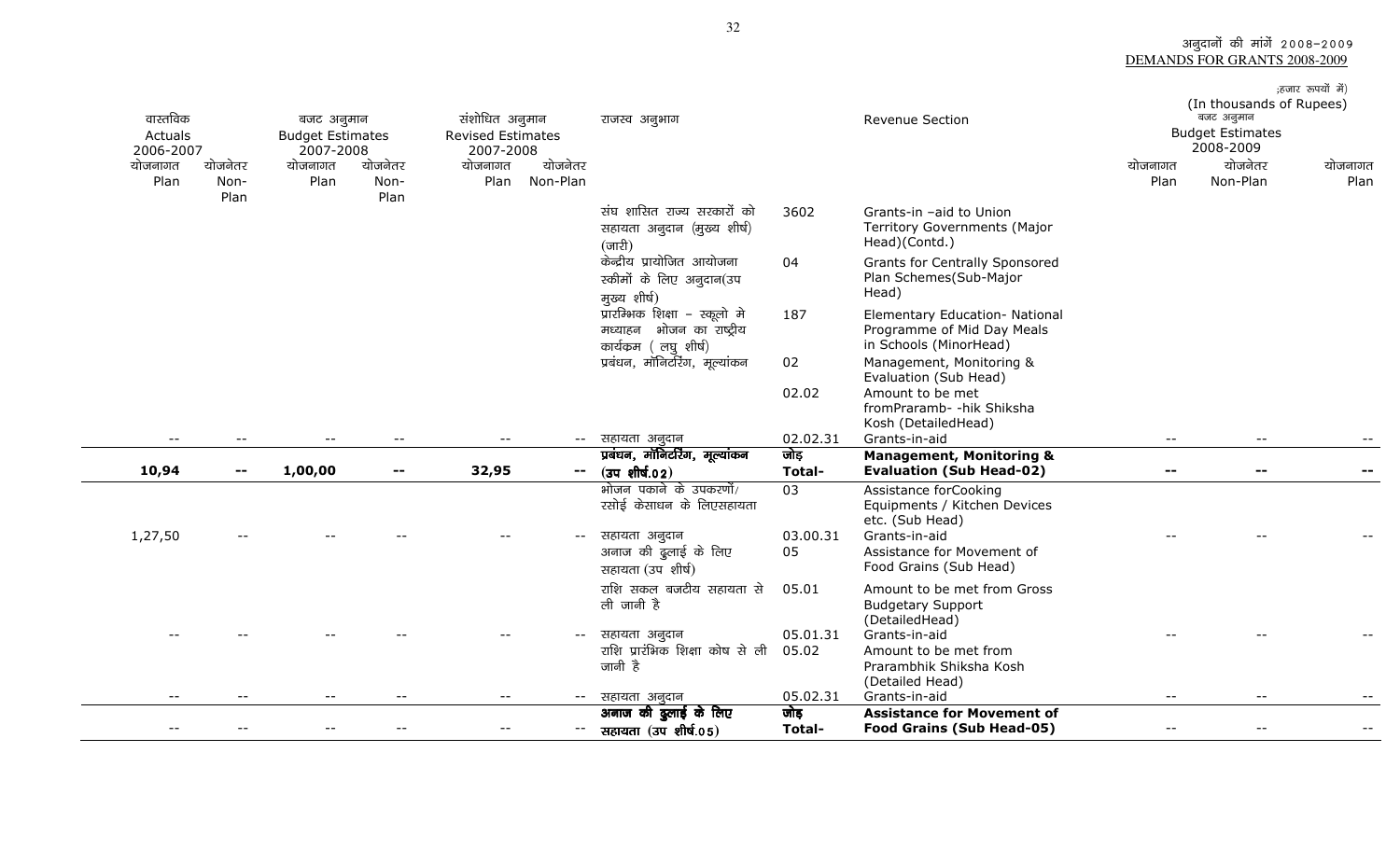| वास्तविक<br>Actuals<br>2006-2007 |                          | बजट अनुमान<br><b>Budget Estimates</b><br>2007-2008 |                          | संशोधित अनुमान<br><b>Revised Estimates</b><br>2007-2008 |              | राजस्व अनुभाग                                                                                                         |                      | <b>Revenue Section</b>                                                                                              |             | (In thousands of Rupees)<br>बजट अनुमान<br><b>Budget Estimates</b><br>2008-2009 | ;हजार रुपयों में)      |
|----------------------------------|--------------------------|----------------------------------------------------|--------------------------|---------------------------------------------------------|--------------|-----------------------------------------------------------------------------------------------------------------------|----------------------|---------------------------------------------------------------------------------------------------------------------|-------------|--------------------------------------------------------------------------------|------------------------|
| योजनागत                          | योजनेतर                  | योजनागत                                            | योजनेतर                  | योजनागत                                                 | योजनेतर      |                                                                                                                       |                      |                                                                                                                     | योजनागत     | योजनेतर                                                                        | कुल                    |
| Plan                             | Non-Plan                 | Plan                                               | Non-Plan                 | Plan                                                    | Non-Plan     | संघ शासित राज्य सरकारों को<br>सहायता अनुदान (मुख्य शीर्ष)<br>$(\overline{\text{unfl}})$<br>केन्द्रीय प्रायोजित आयोजना | 3602<br>04           | Grants-in -aid to Union<br>Territory Governments (Major<br>Head)(Contd.)<br><b>Grants for Centrally Sponsored</b>   | Plan        | Non-Plan                                                                       | Total                  |
|                                  |                          |                                                    |                          |                                                         |              | स्कीमों के लिए अनुदान(उप<br>मुख्य शीर्ष)                                                                              |                      | Plan Schemes(Sub-Major<br>Head)                                                                                     |             |                                                                                |                        |
|                                  |                          |                                                    |                          |                                                         |              | प्रारम्भिक शिक्षा - स्कूलो मे<br>भोजन का राष्ट्रीय<br>मध्याहन<br>कार्यक्रम (लघु शीर्ष)                                | 187                  | Elementary Education- National<br>Programme of Mid Day Meals<br>in Schools (MinorHead)                              |             |                                                                                |                        |
|                                  |                          |                                                    |                          |                                                         |              | संघ शासित राज्य सरकारों को<br>सहायता (उप शीर्ष)                                                                       | 06                   | Assistance to Union Territory<br>Governments (Sub Head)                                                             |             |                                                                                |                        |
|                                  |                          |                                                    |                          |                                                         |              | राशि सकल बजटीय सहायता से<br>ली जानी है                                                                                | 06.01                | Amount to be met from Gross<br><b>Budgetary Support</b><br>(DetailedHead)                                           |             |                                                                                |                        |
|                                  |                          |                                                    |                          |                                                         | $-$          | सहायता अनूदान<br>राशि प्रारंभिक शिक्षा कोष से ली<br>जानी है                                                           | 06.01.31<br>06.02    | Grants-in-aid<br>Amount to be met from Pra.<br>Shiksha Kosh (DetailedHead)                                          | 75,00,00    | $ -$                                                                           | 75,00,00               |
|                                  |                          | $\qquad \qquad -$                                  | $\overline{\phantom{a}}$ | $- -$                                                   | $- -$        | सहायता अनुदान                                                                                                         | 06.02.31             | Grants-in-aid                                                                                                       | $- -$       | $\overline{\phantom{m}}$                                                       |                        |
|                                  |                          |                                                    |                          |                                                         | $-\,-$       | संघ शासित राज्य सरकारों को<br>सहायता(उप शीर्ष.06)                                                                     | जोड़<br>Total-       | <b>Assistance to Union</b><br><b>Territory Governments (Sub</b><br><b>Head-06)</b>                                  | 75,00,00    | $-$                                                                            | 75,00,00               |
| 2,65,12                          | $\sim$ $-$               | 45,50,00                                           | --                       | 22,69,27                                                | $\sim$       | प्रारम्भिक शिक्षा – स्कूलो मे<br>भोजन का राष्ट्रीय<br>मध्याहन<br>कार्यकम (लघु शीर्ष.187)                              | जोड़<br>Total-       | <b>Elementary Education-</b><br><b>National Programme of Mid</b><br><b>Day Meals in Schools</b><br>(Minor Head-187) | 75,00,00    | $\sim$ $-$                                                                     | 75,00,00               |
|                                  |                          |                                                    |                          |                                                         |              | प्रारंभिक शिक्षा(शिक्षकप्रशिक्षण)<br>(लघुशीर्ष)                                                                       | 188                  | Elementary Education (Teacher<br>Training)(Minor Head)                                                              |             |                                                                                |                        |
|                                  |                          |                                                    |                          |                                                         |              | शिक्षक प्रशिक्षण संस्थाओं का<br>सुदृढ़ीकरण(उप शीर्ष)                                                                  | 01                   | Strengthening of Teachers<br>Training Institutions(Sub Head)                                                        |             |                                                                                |                        |
| 6,00,00                          | $- -$                    | 20,00,00                                           | $\overline{\phantom{a}}$ | 6,00,00                                                 | $--$         | सहायता अनुदान                                                                                                         | 01.00.31             | Grants-in-aid                                                                                                       | 20,00,00    |                                                                                | 20,00,00               |
| 8,65,12                          |                          | 95,94,00                                           |                          | 33,83,27                                                |              | केन्द्रीय प्रायोजितआयोजना<br>-- स्कीमों के लिए अनुदान<br>$(30 \frac{1}{2})$ अर्थि $(0.4)$                             | जोड़<br>Total-       | <b>Grants for Centrally</b><br><b>Sponsored Plan Schemes</b><br>(SubMajor Head-04)                                  | 139,35,00   |                                                                                | 139,35,00              |
| 8,65,12                          | $\overline{\phantom{a}}$ | 95,95,00                                           | $\overline{\phantom{a}}$ | 33,84,27                                                | $\mathbf{m}$ | मुख्य शीर्ष "3602" संघ<br>शासित राज्य सरकारों को<br>सहायता अनुदान (मुख्यशीर्ष)                                        | जोड़<br>Total-       | Major Head "3602" Grants-<br>in -aid to Union Territory<br><b>Governments. (Major Head)</b>                         | 139,35,00   | $\sim$ $-$                                                                     | 139,35,00              |
| 25690,25,51                      |                          | 4,56,60 32584,00,00 951,22,00                      |                          | 33319,00,00 1000,35,00 स्वीकृत                          |              | प्रभारित                                                                                                              |                      | <b>Charged</b><br><b>Voted</b>                                                                                      | 39617,00,00 |                                                                                | 1050,00,00 40667,00,00 |
| 25690,25,51                      |                          | 4,56,60 32584,00,00951,22,00                       |                          |                                                         |              | 33319,00,00 1000,35,00 राजस्व अनुदान                                                                                  | जोड़<br><b>Total</b> | <b>Revenue Section</b>                                                                                              | 39617,00,00 |                                                                                | 1050,00,00 40667,00,00 |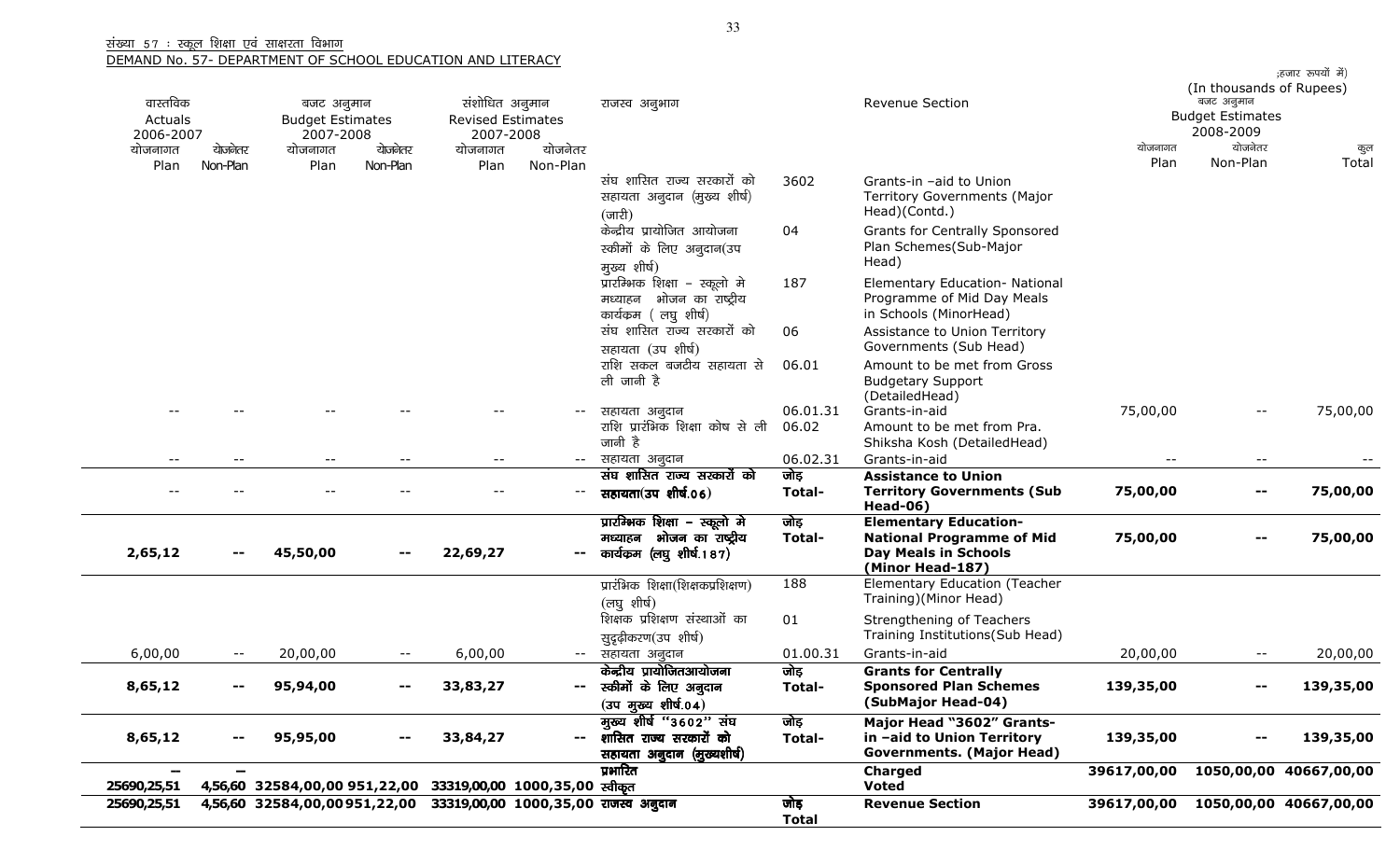अनुदानों की मांगें 2008&2009 DEMANDS FOR GRANTS 2008-2009;हजार रुपयों में) (In thousands of Rupees) वास्तविक Actuals 2006-2007 योजनेतर बजट अनुमान Budget Estimates 2007-2008 योजनेतर संशोधित अनुमान Revised Estimates 2007-2008 योजनेतर jktLo vuqHkkx Revenue Section ctV vuqeku Budget Estimates 2008-2009 योजनागत Plan Non-Planयोजनागत Plan Non-Planयोजनागत Plan Non-Planयोजनागत Planयोजनेतर Non-Planयोजनागत Planव्यय में कमी से खातों में समायोजित पुनर्वसूलियों का ब्यौरा<br>' Details of Recoveries Adjusted in Accounts in Reduction of **Expenditure** राजस्व अनुभाग सारा पार्टी के पार्टी पर्वता पर Revenue Section 2202 GeneralEducation(MajorHead) सामान्य शिक्षा (मुख्य शीर्ष) प्रारम्भिक शिक्षा (उप–मुख्य शीर्ष) 01 Elementary Education (Sub Major Head) 906 Deduct Amount met from सर्व शिक्षा अभियान के लिए प्रारंभिक शिक्षा कोष से ली गई राशि को घटाना( लघु शीर्ष) Prarambhik ShikshaKosh forSarva ShikshaAbhiyan(MinorHead) lkekU; ?kVd 01 GeneralComponent(SubHead) -5830,67,27 -6993,00,00 -- -8315,60,00 -- iquo Zlwfy;ksa dks ?kVkuk 01.00.70 Deduct Recoveries -7690,00,00 -- -7690,00,00 -5830,67,27 -- -6993,00,00 -- -8315,60,00 -- सर्व शिक्षा अभियान के लिए प्रारंभिक शिक्षा कोष से ली गई राशि को घटाना लघु शीर्ष.906) जोड Total-Deduct Amount met from<br>Prarambhik Shiksha Kosh for SarvaShiksha Abhiyan (Minor Head-906) 907 Deduct Amount met from -7690,00,00 -- -7690,00,00 स्कूलो मे मध्याहन भोजन का राष्ट्रीय कार्यक्रम हेतू प्रारंभिक शिक्षा कोष से ली गई राशि को घटाना( लघु शीर्ष) अनाज की लागत $(\bar{\mathsf{v}}\mathsf{u}$  शीर्ष) Prarambhik ShikshaKosh for National Programme of Mid Day Meals in Schools (MinorHead) 01 Cost ofFoodGrains(SubHead)<br>01.00.70 Deduct Recoveries -565,15,000 -- -1145,52,90 -- -592,04,64 -- पुनर्वसूलियों को घटाना - 01.00.70 Deduct Recoveries -- -- -- -- -- -- -- --<br>असा की उससे की साथ (एक 92) - Gost of Movement of Eood Grains अनाज की ढूलाई की लागत (उप গীর্ঘ) पुनर्वसुलियों को घटाना 02 Cost of Movement of Food Grains (Sub Head) -57,35,00 -- -149,68,80 -- -126,18,80 -- iquo Zlwfy;ksa dks ?kVkuk 02.00.70 Deduct Recoveries -- -- -- बिना कानन बनाए संघराज्य क्षेत्रों को भोजनपकाने हेतु सहायता प्रदान करना(उप शीर्ष) पूनर्वसूलियों को घटाना 03 Assistance forMeetingCooking Cost I outs without legislature Cost Iouts without legislature --

> $\overline{u}$ रामर्श/विशेषज्ञों और मुल्यांकन/ अध्ययन केलिए फीस का भूगतान(उप शीर्ष) पुनर्वसुलियों को घटाना

Ldwyks es e Ldwyks es eks es e/;kgu Hkkstu dk राष्ट्रीय कार्यक्रम हेतु प्रारंभिक शिक्षा कोष से ली गई राशि को जोड Total-

?kVkuk y?kq 'kh"kZ ?kVkuk y?kq **)-**907½

Evaluation/Studies(Sub Head) --

-- iquo Zlwfy;ksa dks ?kVkuk 03.00.70 Deduct Recoveries -- -- --

-- iquo Zlwfy;ksa dks ?kVkuk 04.00.70 Deduct Recoveries -- -- --

 Consultancy/ Experts and Evaluation/Studies(Sub Head)

Deduct Amount met from<br>Prarambhik Shiksha Kosh for National Programme of Mid Day Meals in Schools (Minor

04 Payment towards fee for

Head-907) **Major Head 2202** 

 $-3,46,50$  --  $-4,00,50$ 

-1307,30,00 -- -730,31,74

 $-8,61,80$   $-8,07,80$ 

-622,50,00

-6453,17,27 -- -8300,30,00 -- -9045,91,74 -- eq[; 'kh"kZ ^2202\* ^2202\* tksM+ Total Major Head 2202 -7690,00,00 -- -7690,00,00

-- --

--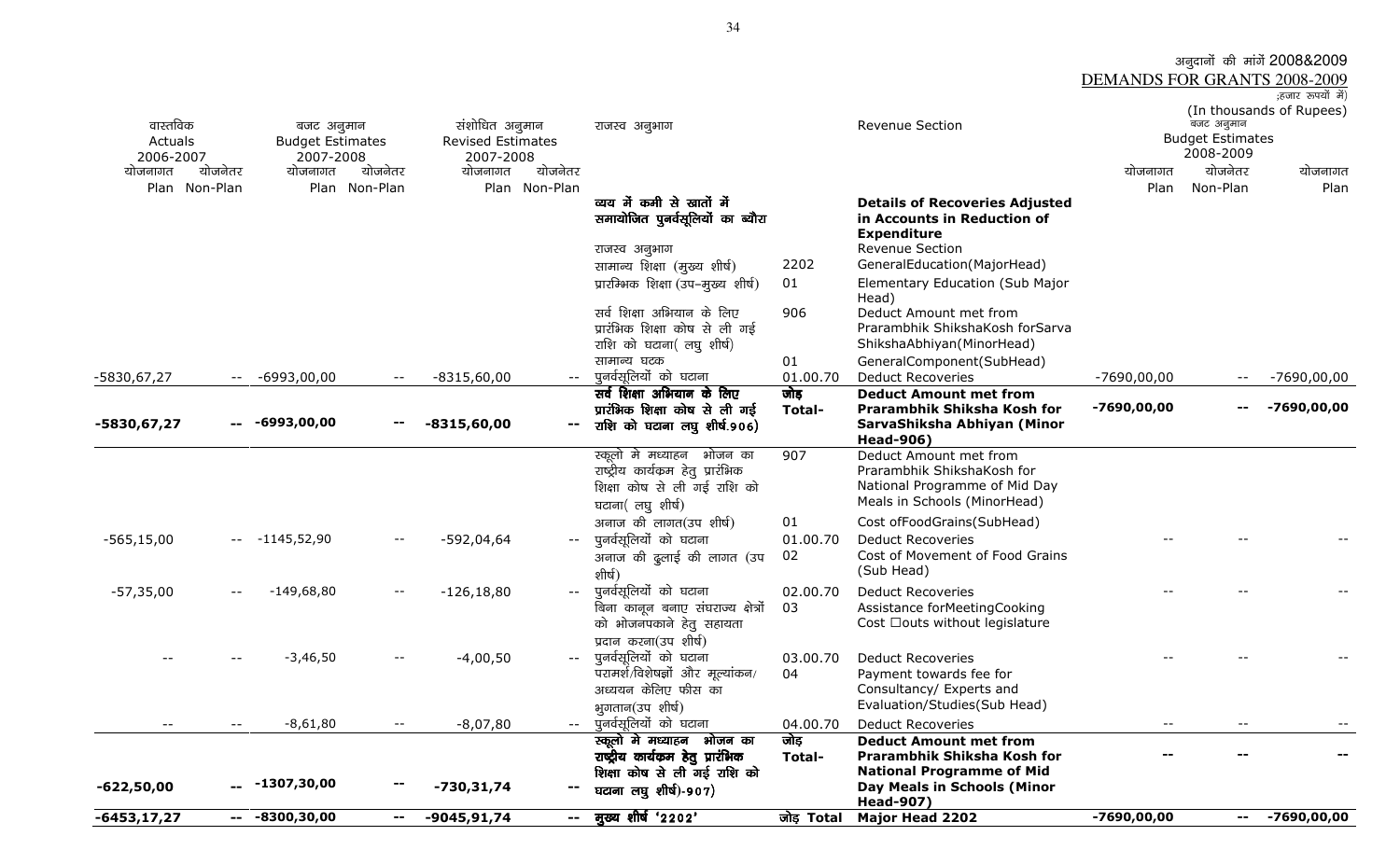| 16948,58,24                      | 4,56,60             | 22191,00,00                                        | 951,22,00                |                                                         |                                               | 22191,00,001000,35,00 राजस्व अनुदान(कूल योग)                                                                                                                                          | जोड़ <b>Total-</b>       | <b>Revenue Section(Net)</b>                                                                                                                                                                               | 26800,00,00 1050,00,00 27850,00,00 |                                                    |                  |
|----------------------------------|---------------------|----------------------------------------------------|--------------------------|---------------------------------------------------------|-----------------------------------------------|---------------------------------------------------------------------------------------------------------------------------------------------------------------------------------------|--------------------------|-----------------------------------------------------------------------------------------------------------------------------------------------------------------------------------------------------------|------------------------------------|----------------------------------------------------|------------------|
| -8741,67,27                      | $-$                 | $-10393,00,00$                                     | $\mathbf{u}$             | $-11128,00,00$                                          | $\sim$                                        | पुनर्वसूलियों का जोड़                                                                                                                                                                 | जोड़Total-               | <b>Total Recoveries</b>                                                                                                                                                                                   | $-12817,00,00$                     | $\overline{\phantom{a}}$                           | 12817,00,00      |
| $-2288,50,00$                    | --                  | $-2092,70,00$                                      | $\overline{\phantom{m}}$ | $-2082,08,26$                                           | $\sim$                                        | मुख्य शीर्ष '3601'                                                                                                                                                                    | जोड़ <b>Total-</b>       | <b>Major Head 3601</b>                                                                                                                                                                                    | $-5127,00,00$                      | $\mathbf{u}$                                       | 5127,00,00       |
| $-2288,50,00$                    |                     | -2092,70,00                                        | --                       | $-2082,08,26$                                           | $\mathord{\hspace{1pt}\text{--}\hspace{1pt}}$ | स्कूलो मे मध्याहन भोजन का<br>राष्ट्रीय कार्यक्रम हेतु प्रारंभिक<br>शिक्षा कोष से ली गई राशि<br>को घटाना लघु शीर्ष.907)                                                                | जोड़<br>Total-           | <b>Deduct Amount met from</b><br>Prarambhik Shiksha Kosh<br>for National Programme<br>of Mid Day Meals in<br><b>Schools(Minor Head-907)</b>                                                               | -5127,00,00                        |                                                    | $-- -5127,00,00$ |
| $-$                              | --                  | $- -$                                              | $\overline{\phantom{m}}$ | $\sim$ $-$                                              | $  \,$                                        | पूनर्वसूलियों को घटाना                                                                                                                                                                | 06.00.70                 | <b>Deduct Recoveries</b>                                                                                                                                                                                  | $-5127,00,00$                      |                                                    | $-- -5127,00,00$ |
|                                  |                     |                                                    |                          | $-23,50,00$                                             | $- -$ .                                       | पुनर्वसूलियों को घटाना<br>राज्यों को सहायता (उप शीर्ष)                                                                                                                                | 05.00.70<br>06           | <b>Deduct Recoveries</b><br>Assistance to StateSubHead                                                                                                                                                    |                                    |                                                    |                  |
| $-846, 25, 00$                   |                     | $-36,65,00$                                        |                          | $-1288, 15, 59$                                         |                                               | निर्माणार्थ सहायता(उप शीर्ष)<br>पूनर्वसूलियों को घटाना<br>अनाज की दुलाई की लागत<br>(उप शीर्ष)                                                                                         | 04.00.70<br>05           | Deduct Recoveries<br>Cost of Movement of Food<br>Grains (Sub Head)                                                                                                                                        |                                    |                                                    |                  |
| $-204,04,67$                     |                     | $-5,40,00$                                         | $-$                      | $-67,43,52$                                             | $- -$                                         | पुनर्वसूलियों को घटाना<br>विधायिका रहित संघ राज्य<br>क्षेत्रों को रसोई-सह-भंडार के                                                                                                    | 03.00.70<br>04           | <b>Deduct Recoveries</b><br>Assistance of Construction<br>of Kitchen cum Store (Sub<br>Head)                                                                                                              |                                    |                                                    |                  |
| $-12,81,33$                      | $--$                | $-50,40,00$                                        |                          | $-4,26,15$                                              | $\sim$ $\sim$                                 | पूनर्वसूलियों को घटाना<br>भोजन पकाने के उपकरणों /<br>रसोई के साधन आदि के लिए<br>सहायता(उप शीर्ष)                                                                                      | 02.00.70<br>03           | <b>Deduct Recoveries</b><br>Assistance for Cooking<br>Equipments/ Kitchen<br>Devices etc. (Sub Head)                                                                                                      |                                    |                                                    |                  |
| $-1225,39,00$                    | $\qquad \qquad -$   | $-2000, 25, 00$                                    |                          | $-698,73,00$                                            |                                               | पूनर्वसूलियों को घटाना<br>प्रबंधन, अनुवीक्षण एवं<br>मूल्यांकन(उप शीर्ष)                                                                                                               | 01.00.70<br>02           | <b>Deduct Recoveries</b><br>Management, Monitoring<br>and Evaluation(Sub Head)                                                                                                                            |                                    |                                                    |                  |
|                                  |                     |                                                    |                          |                                                         |                                               | (उप मुख्यशीर्ष<br>स्कूलो मे मध्याहन भोजन का<br>राष्ट्रीय कार्यक्रम हेतू प्रारंभिक<br>शिक्षा कोष से ली गई राशि<br>को घटाना (लघु शीर्ष)<br>भोजन पकाने की लागत हेतु<br>सहायता (उप शीर्ष) | 907<br>01                | (Sub Major Head)<br>Deduct Amount met from<br>Prarambhik ShikshaKosh<br>for National Programme of<br>Mid Day Meals in Schools<br>(Minor Head)<br><b>Assistance for Meeting</b><br>Cooking Cost (Sub Head) |                                    |                                                    |                  |
|                                  |                     |                                                    |                          |                                                         |                                               | राज्य सरकारों को सहायता<br>अनुदान (मुख्यशीर्ष)<br>केन्द्रीय प्रायोजित आयोजना<br>स्कीमों के लिए अनुदान                                                                                 | 3601<br>04               | Grants-in-aid to State<br>Governments (Major Head)<br><b>Grants for Centrally</b><br>Sponsored Plan Schemes                                                                                               |                                    |                                                    |                  |
| योजनागत<br>Plan                  | योजनेतर<br>Non-Plan | योजनागत<br>Plan                                    | योजनेतर<br>Non-Plan      | योजनागत<br>Plan                                         | योजनेतर<br>Non-Plan                           |                                                                                                                                                                                       |                          |                                                                                                                                                                                                           | योजनागत<br>Plan                    | योजनेतर<br>Non-Plan                                | योजनागत<br>Plan  |
| वास्तविक<br>ाबजनंसे<br>2006-2007 |                     | बजट अनुमान<br><b>Budget Estimates</b><br>2007-2008 |                          | संशोधित अनुमान<br><b>Revised Estimates</b><br>2007-2008 |                                               | राजस्व अनुभाग                                                                                                                                                                         |                          | <b>Revenue Section</b>                                                                                                                                                                                    |                                    | बजट अनुमान<br><b>Budget Estimates</b><br>2008-2009 |                  |
|                                  |                     |                                                    |                          |                                                         |                                               |                                                                                                                                                                                       | (In thousands of Rupees) |                                                                                                                                                                                                           |                                    |                                                    |                  |

;हजार रूपयों में)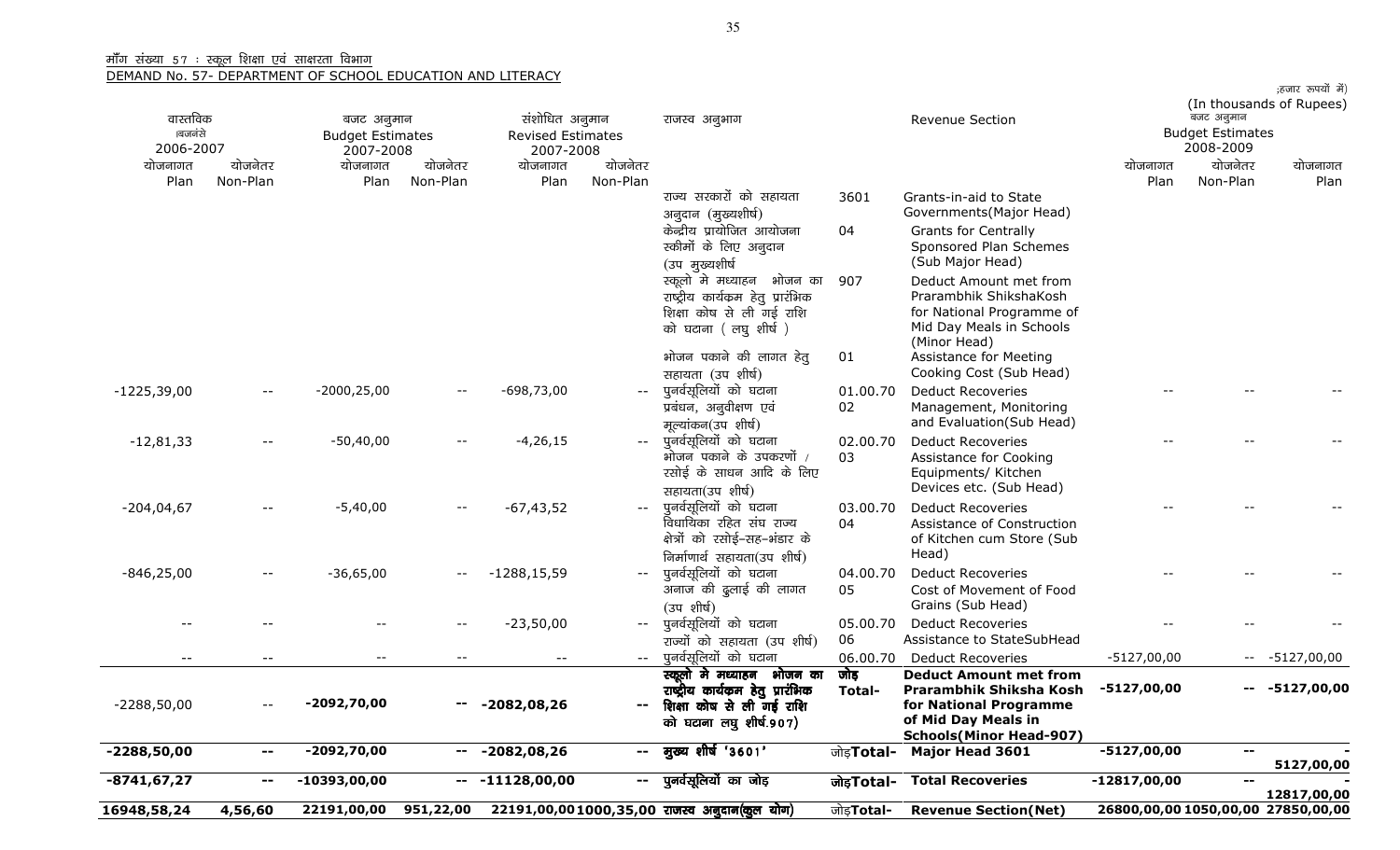|                      |                            |                                      |         |                                                                 |               |                                                        | Grand<br><b>Total</b> |                                                                                           |                              |                                      |                                    |
|----------------------|----------------------------|--------------------------------------|---------|-----------------------------------------------------------------|---------------|--------------------------------------------------------|-----------------------|-------------------------------------------------------------------------------------------|------------------------------|--------------------------------------|------------------------------------|
|                      |                            |                                      |         | 16948,58,24 4,56,60 22191,00,00951,22,00 22191,00,00 1000,35,00 |               |                                                        | जोड़                  |                                                                                           |                              |                                      | 26800,00,00 1050,00,00 27850,00,00 |
| $-$                  | $\sim$ $\sim$              | $\overline{\phantom{m}}$             | --      | --                                                              | $\mathbf{m}$  | पूंजी अनुदान (कुल योग)                                 | जोड़<br>Total-        | <b>Capital Section(Net)</b>                                                               | $\mathbf{u}$                 | $\sim$ $\sim$                        |                                    |
|                      |                            |                                      |         |                                                                 |               | प्रभारित<br>स्वीकृत                                    |                       | Charged<br><b>Voted</b>                                                                   | --                           | $\overline{\phantom{a}}$             |                                    |
|                      |                            | $ -$                                 | $- -$   | $-750,00,00$                                                    |               |                                                        |                       | Object Head                                                                               | $- -$                        | $- -$                                |                                    |
|                      |                            |                                      |         |                                                                 |               |                                                        |                       | dropout ratio beyond class VIII<br>(Sub Head)                                             |                              |                                      |                                    |
|                      |                            |                                      |         |                                                                 |               |                                                        |                       | Scholarship Scheme to arrest                                                              |                              |                                      |                                    |
|                      |                            |                                      |         |                                                                 |               |                                                        | 01                    | National Means cum Merit                                                                  |                              |                                      |                                    |
|                      |                            |                                      |         |                                                                 |               |                                                        |                       | Minor Head                                                                                |                              |                                      |                                    |
|                      |                            |                                      |         |                                                                 |               |                                                        |                       | (Sub Major Head)                                                                          |                              |                                      |                                    |
|                      |                            |                                      |         |                                                                 |               | सामान्य शिक्षा                                         | 01                    | and Culture(Major Head)<br><b>General Education</b>                                       |                              |                                      |                                    |
|                      |                            |                                      |         |                                                                 |               |                                                        | 6202                  | <b>Loans to Education, Sports, Art</b>                                                    |                              |                                      |                                    |
|                      |                            |                                      |         |                                                                 |               | पूंजी अनुभाग                                           |                       | <b>Capital Section</b>                                                                    |                              |                                      |                                    |
|                      |                            |                                      |         |                                                                 |               | ब्यौरा                                                 |                       | <b>Expenditure</b>                                                                        |                              |                                      |                                    |
|                      |                            |                                      |         |                                                                 |               | व्यय में कमी से खातों में<br>समायोजित पुनर्वसूलियों का |                       | <b>Details of Recoveries Adjusted</b><br>in Accounts in Reduction of                      |                              |                                      |                                    |
|                      |                            |                                      |         |                                                                 |               |                                                        |                       |                                                                                           |                              |                                      |                                    |
|                      |                            |                                      |         |                                                                 |               |                                                        | <b>Total-</b>         |                                                                                           |                              |                                      |                                    |
|                      | $\overline{\phantom{a}}$ . | $- -$                                | $- -$   | 750,00,00                                                       | $\sim$ $\sim$ | मुख्य शीर्ष '6202'                                     | जोड                   | Major Head 6202                                                                           | $-1$                         | $\mathbf{u}$                         |                                    |
| $- -$                | $ -$                       | $- -$                                | $- -$   | 750,00,00                                                       |               |                                                        |                       | dropout ratio beyond class VIII<br>(Sub Head)<br>01.00.55 Loans and Advances(Object Head) | $--$                         | $- -$                                |                                    |
|                      |                            |                                      |         |                                                                 |               |                                                        |                       | Scholarship Scheme to arrest                                                              |                              |                                      |                                    |
|                      |                            |                                      |         |                                                                 |               |                                                        | 01                    | National Means cum Merit                                                                  |                              |                                      |                                    |
|                      |                            |                                      |         |                                                                 |               |                                                        | 202                   | (Sub Major Head)<br>Secondary Education(Minor Head)                                       |                              |                                      |                                    |
|                      |                            |                                      |         |                                                                 |               | सामान्य शिक्षा                                         | 01                    | <b>General Education</b>                                                                  |                              |                                      |                                    |
|                      |                            |                                      |         |                                                                 |               |                                                        |                       | and Culture(Major Head)                                                                   |                              |                                      |                                    |
|                      | Plan                       |                                      | Plan    |                                                                 |               |                                                        | 6202                  | Loans to Education, Sports, Art                                                           |                              |                                      |                                    |
| Plan                 | Non-                       | Plan                                 | Non-    | Plan                                                            | Non-Plan      |                                                        |                       |                                                                                           | Plan                         | Non-Plan                             | Plan                               |
| योजनागत              | योजनेतर                    | योजनागत                              | योजनेतर | योजनागत                                                         | योजनेतर       |                                                        |                       |                                                                                           | योजनागत                      | योजनेतर                              | योजनागत                            |
| ।बजनंसे<br>2006-2007 |                            | <b>Budget Estimates</b><br>2007-2008 |         | <b>Revised Estimates</b><br>2007-2008                           |               |                                                        |                       |                                                                                           |                              | <b>Budget Estimates</b><br>2008-2009 |                                    |
| वास्तविक             |                            | बजट अनुमान                           |         | संशोधित अनुमान                                                  |               | राजस्व अनुभाग                                          |                       | <b>Revenue Section</b>                                                                    |                              | .<br>बजट अनुमान                      |                                    |
|                      |                            |                                      |         |                                                                 |               |                                                        |                       |                                                                                           |                              |                                      | (In thousands of Rupees)           |
|                      |                            |                                      |         |                                                                 |               |                                                        |                       |                                                                                           | DEMANDS FOR GRANTS 2008-2009 |                                      | ;हजार रूपयों में)                  |

अनुदानों की मांगें 2008&2009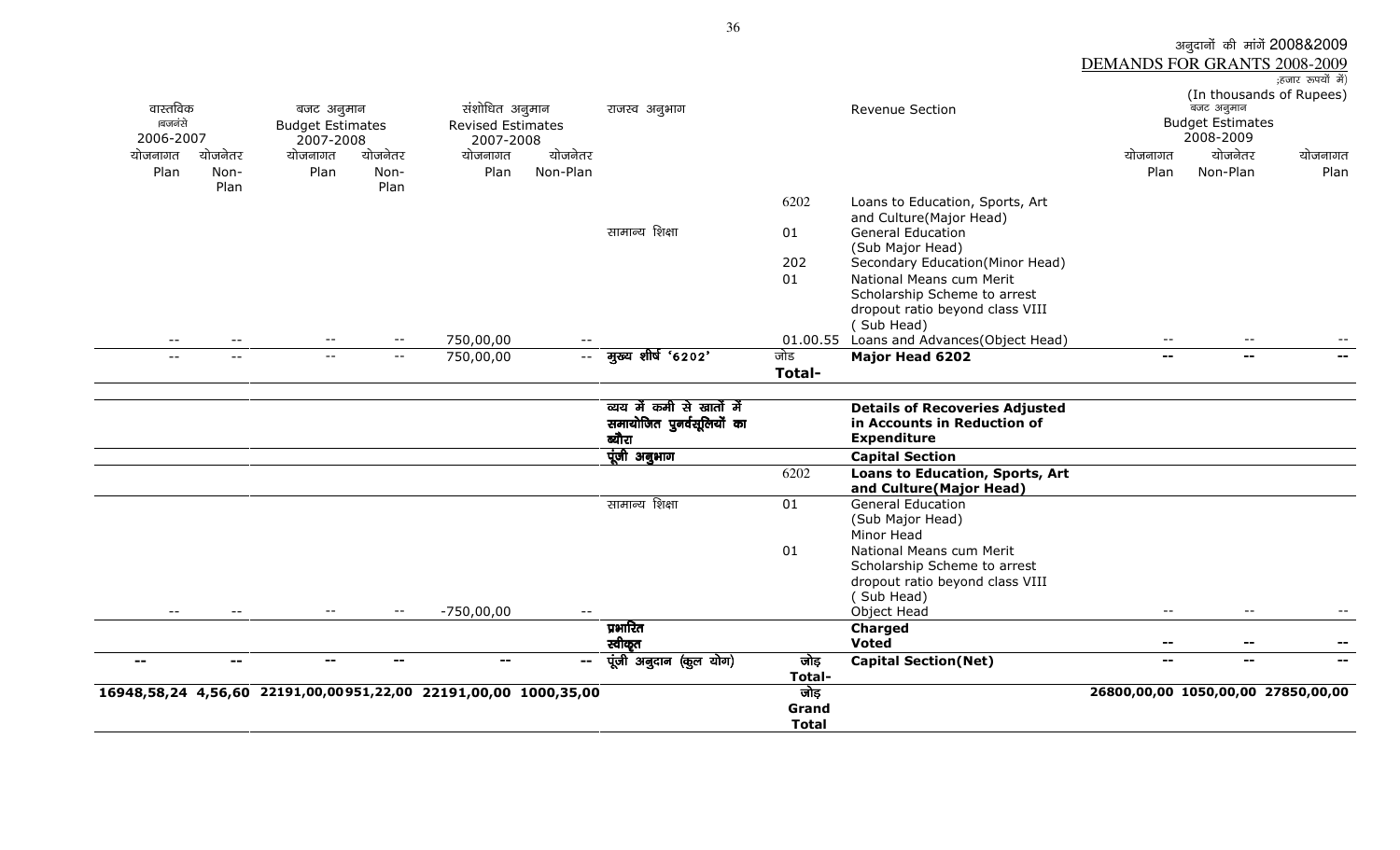## परिशिष्ट $IX$  – क

### **DETAILED DEMANDS FOR GRANTS 2008-2009**

### **APPENDIX-IX - A**

# स्कूल शिक्षा और साक्षरता विभाग<br>Imant of Sobool Educatio

## **Department of School Education & Literacy**

### ekax la[;k & 57 ekax la[;k 57 57 **(** dk;kZy;**) DEMAND NO.57 (Department Proper)**

स्थापना की अनुमानित कर्मचारी संख्या और उसके लिए प्रावधान

**Estimated Strength of Establishment and Provisions therefor** 

# 1 मार्च 2007 के अनुसार कर्मचारी संख्या<br>Strength as on 1st March 2007

**Strength as on 1st March 2007** 

|                                                                               |                                              |                                                       |                             |                                           |                                                                |                                                                                          |                                                                                               |                                                             |                                                |                                                     | . н.                                           |
|-------------------------------------------------------------------------------|----------------------------------------------|-------------------------------------------------------|-----------------------------|-------------------------------------------|----------------------------------------------------------------|------------------------------------------------------------------------------------------|-----------------------------------------------------------------------------------------------|-------------------------------------------------------------|------------------------------------------------|-----------------------------------------------------|------------------------------------------------|
|                                                                               |                                              | 2007                                                  |                             |                                           |                                                                | 2008अनुमा<br>नत स्वीकृत<br>कर्मचारी संख्या<br>2008<br>estimate<br>sanctioned<br>strength | 2009<br>अनुमानित<br>स्वीकृत कर्मचारी<br>संख्या<br>2009<br>estimated<br>sanctioned<br>strength | वास्तविक<br>2006.<br>2007<br><b>Actual</b><br>2006-<br>2007 | बजट<br>2007.2008<br><b>Budget</b><br>2007-2008 | संशोधित<br>2007.2008<br><b>Revised</b><br>2007-2008 | बजट<br>2008.2009<br><b>Budget</b><br>2008-2009 |
| वेतनवृद्धि सहित पूर्ण<br>वेतनमान<br>Scale of Pay in<br>full with<br>increment |                                              | पदों की रिथति<br><b>Status of Post</b>                | पद समूह<br>Group<br>of Post | कुल पद<br>संख्या<br>Total No.<br>Of Posts | पदस्थ कर्मचारी<br>संख्या<br>No. Of<br>Employees<br>in position |                                                                                          |                                                                                               |                                                             |                                                |                                                     |                                                |
|                                                                               | राजपत्रित /<br>अराजपत्रित<br>Gaz./Non<br>Gaz | नियमित / अस्थाई /<br>तदर्थ<br>Regular/Temp./<br>Adhoc |                             |                                           |                                                                |                                                                                          |                                                                                               |                                                             |                                                |                                                     |                                                |
| $(\overline{\mathfrak{a}})$<br>(a)                                            | ख<br>(b)                                     | ग<br>(c)                                              | घ<br>(d)                    | इ<br>(e)                                  | च<br>(f)                                                       | ত<br>(g)                                                                                 | ज<br>(h)                                                                                      | इा<br>(i)                                                   | न्न<br>(j)                                     | ट<br>(k)                                            | ਨ<br>(1)                                       |
| 26000(fixed)                                                                  | राजपत्रित<br>Gazetted                        | अस्थाई<br>Temp.                                       | क<br>A                      | $\blacktriangleleft$                      | $\overline{1}$                                                 | $\mathbf{1}$                                                                             | $\mathbf{1}$                                                                                  | 3,12                                                        | 3,12                                           | 3,12                                                | 4.12                                           |
| 18400-500-<br>22400                                                           | राजपत्रित<br>Gazetted                        | स्थाई / अस्थाई<br>Regular/Temp.                       | क<br>Α                      | 5                                         | $\sqrt{5}$                                                     | 5                                                                                        | 5                                                                                             | 11,50                                                       | 12,24                                          | 12,24                                               | 14,04                                          |
| 15100-400-<br>18300                                                           | राजपत्रित<br>Gazetted                        | स्थाई /<br>Regular                                    | क<br>Α                      | 15                                        | 15                                                             | 15                                                                                       | 15                                                                                            | 23,78                                                       | 38,08                                          | 38,08                                               | 43,10                                          |
| 14300-400-<br>18300                                                           | राजपत्रित<br>Gazetted                        | रथाई /<br>Regular                                     | क<br>A                      | 3                                         | $\ensuremath{\mathsf{3}}$                                      | 3                                                                                        | 3                                                                                             | 5,75                                                        | 5,87                                           | 5,87                                                | 6,38                                           |
| 12000-375-<br>16500                                                           | –वही–<br>-do-                                | स्थाई /<br>Regular                                    | क<br>Α                      | 5                                         | $\overline{5}$                                                 | 5                                                                                        | 5                                                                                             | 8,12                                                        | 11,71                                          | 11,71                                               | 12,60                                          |
| ;कद्ध<br>(a)                                                                  | ख<br>(b)                                     | ग<br>(c)                                              | घ<br>(d)                    | ड़<br>(e)                                 | च<br>(f)                                                       | छ<br>(g)                                                                                 | ज<br>(h)                                                                                      | इा<br>(i)                                                   | न्न<br>(j)                                     | ट<br>(k)                                            | $\sigma$<br>(1)                                |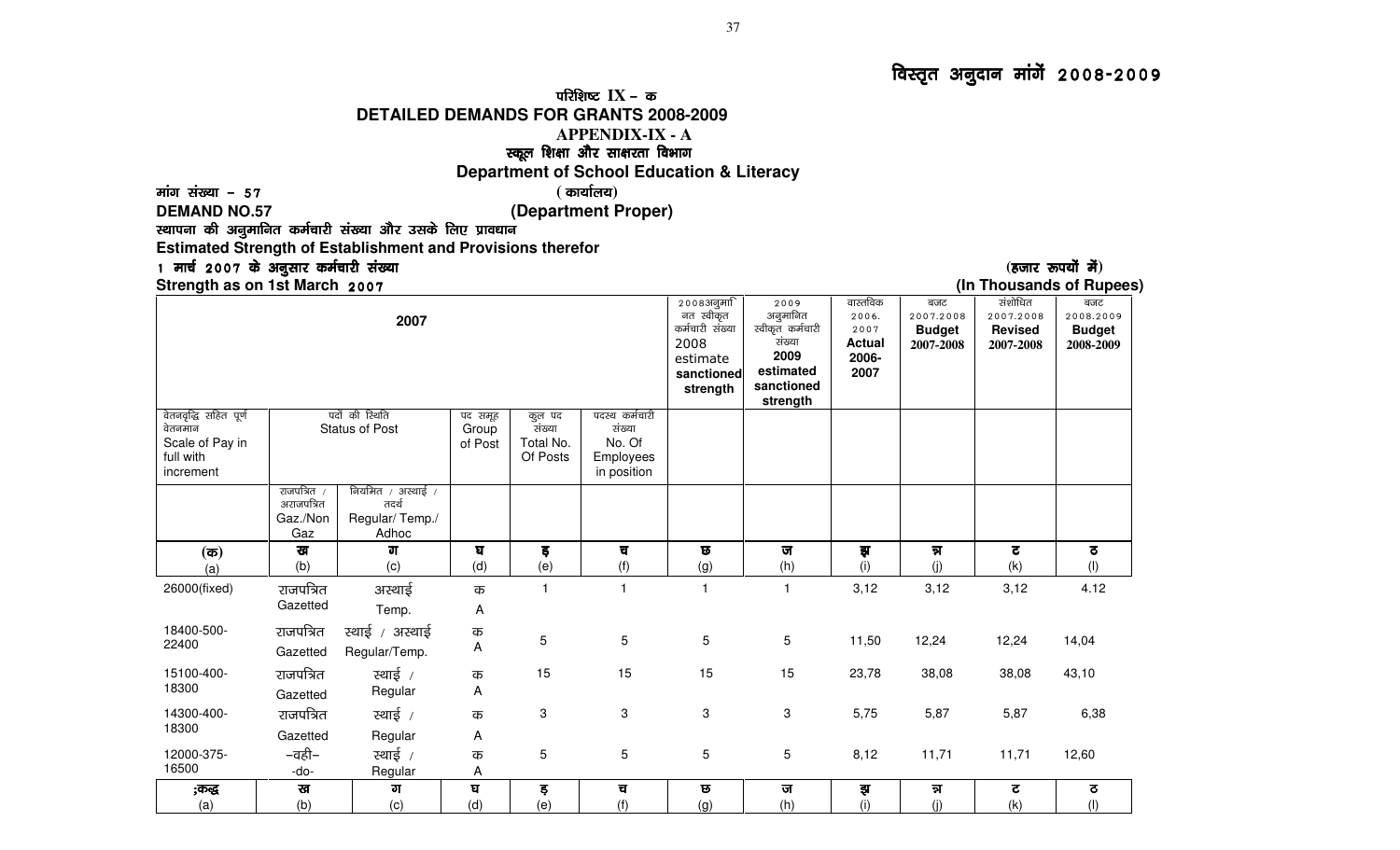|                                       |                                                   |                                                   |                   |              |           | 38           |              |         |         |         |         |
|---------------------------------------|---------------------------------------------------|---------------------------------------------------|-------------------|--------------|-----------|--------------|--------------|---------|---------|---------|---------|
| 10000-325-<br>15200                   | –वही–<br>-do-                                     | स्थाई /<br>Regular                                | क<br>A            | 25           | 24        | 27           | 27           | 19,68   | 33,79   | 33,79   | 41,55   |
| 8000-275-<br>13500                    | –वही–<br>-do-                                     | स्थाई/अस्थाई<br>Regular/Temp                      | क<br>$\mathsf{A}$ | 47           | 41        | 48           | 48           | 23,95   | 50 63   | 50,63   | 64,16   |
| 7500-250-<br>12000                    | –वही–<br>-do-                                     | अस्थाई<br>Temp                                    | ख<br>B            | $\mathbf{1}$ | $\pmb{0}$ | $\mathbf{1}$ | $\mathbf{1}$ | 2,15    | 2,17    | 2,17    | 3,17    |
| 6500-200-<br>10500                    | - अराजपत्रित<br>Non-gaz.<br>राजपत्रित<br>Gazetted | स्थाई<br>Regular                                  | ख<br>$\sf B$      | 96           | 96        | 96           | 96           | 78,59   | 94,88   | 94,88   | 96,42   |
| 4000-100-6000                         | अराजपत्रित<br>Non-gaz.                            | स्थाई<br>Regular<br>अस्थाई<br>Temp तदर्थ<br>Adhoc | ग<br>$\mathsf C$  | 24           | 12        | 24           | 24           | 15,11   | 21,40   | 21,40   | 21,60   |
| 3050-75-3950-<br>80-4590              | –वही–<br>-do-                                     | स्थाई<br>Regular<br>अस्थाई<br>temp                | ग<br>$\mathsf C$  | 29           | 14        | 29           | 29           | 10,20   | 10,29   | 10,29   | 11,90   |
| *2610-60-<br>2910-65-3300-<br>70-4000 | –वही–<br>-do-                                     | स्थाई<br>Regular                                  | $\mathsf D$       | 16           | 15        | 16           | 16           | 6,30    | 6,35    | 6,35    | 7,35    |
| 2550-55-2660-<br>60-3200              | –वही–<br>-do-                                     | –वही–<br>-do-                                     | $\mathsf D$       | 34           | 31        | 34           | 34           | 11,70   | 11,73   | 11,73   | 12,73   |
| जोड़<br><b>Total</b>                  |                                                   |                                                   |                   | 301          | 262       | 304          | 304          | 2,19,95 | 3,02,26 | 3,02,26 | 3,35,00 |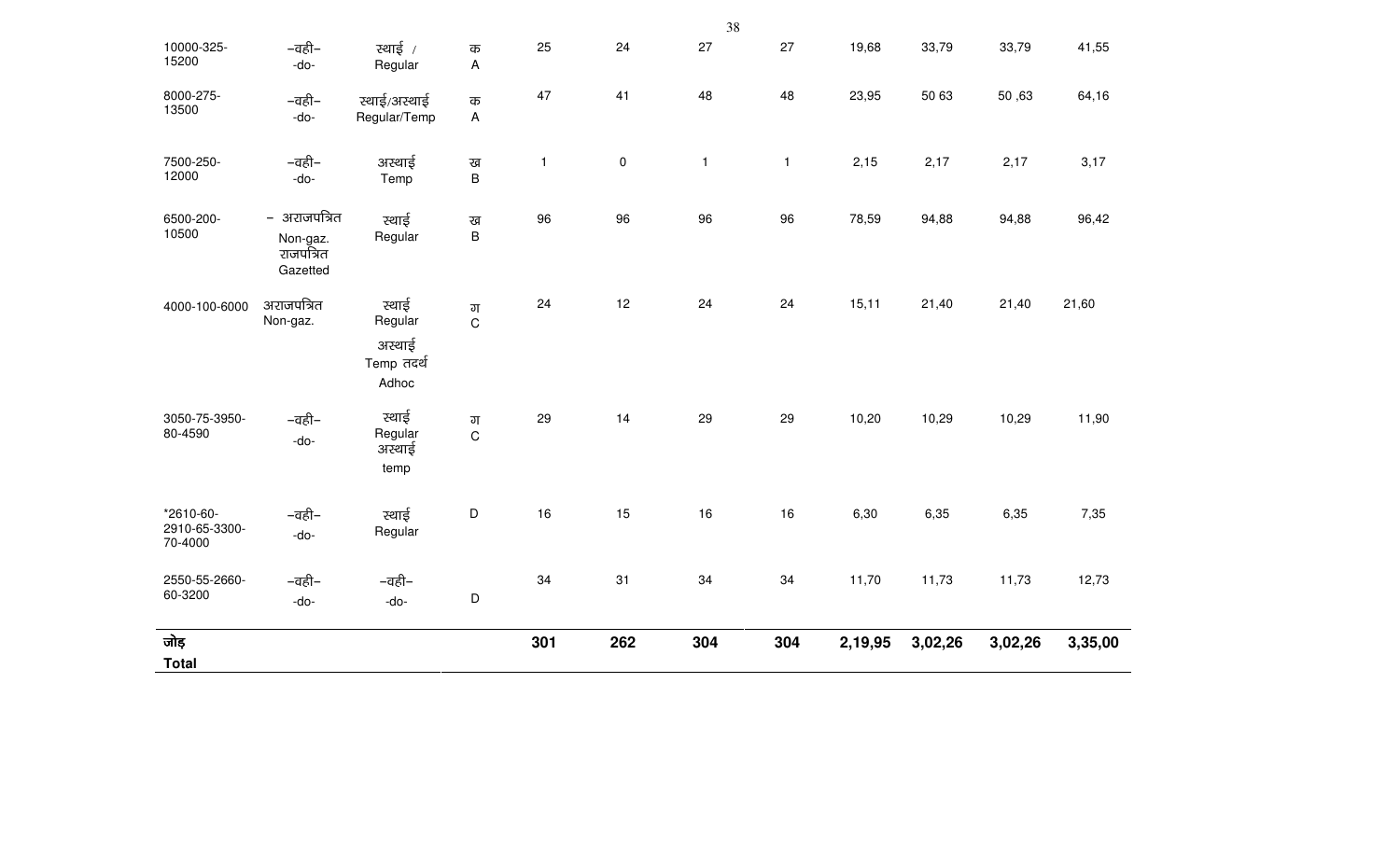|                                                                                                             | वास्तविक 2006-2007<br><b>Actual 2006-2007</b> | बजट 2007-2008<br><b>Budget 2007-2008</b> | संशोधित 2007-2008<br><b>Revised 2007-2008</b> | बजट 2008-2009<br><b>Budget 2008-2009</b> |
|-------------------------------------------------------------------------------------------------------------|-----------------------------------------------|------------------------------------------|-----------------------------------------------|------------------------------------------|
| 1. वेतन<br>1. Salary                                                                                        |                                               |                                          |                                               |                                          |
| अधिकारी<br>क.<br>a) Officers                                                                                | 1,03,81                                       | 1,77,95                                  | 1,77,95                                       | 1,85,00                                  |
| कर्मचारी<br>ख<br>b) Staff                                                                                   | 1,16,34                                       | 1,24,31                                  | 1,24,31                                       | 1,50,00                                  |
| जोड़<br><b>Total</b>                                                                                        | 2,19,95                                       | 3,02,26                                  | 3,02,26                                       | 2,35,00                                  |
| 2. भत्ते (समयोपरि भत्ता व यात्रा व्यय से<br>भिन्न)<br>2. Allowances (other than OTA and Travel<br>Expenses) |                                               | 49,24                                    | 49,24                                         | 65,00                                    |
| 3. मजदूरी<br>3. Wages                                                                                       | н.                                            | --                                       | $\mathbf{H}$                                  | --                                       |
| 4. समयोपरिभत्ता                                                                                             | 4,48                                          | 10,00                                    | 10,00                                         | 10,00                                    |
| Overtime Allowances<br>4.<br>चिकित्सीय उपचार<br>5<br><b>Medical Treatment</b><br>5.                         | 13,93                                         | 13,50                                    | 13,50                                         | 13,00                                    |
| 6. घरेलू यात्रा व्यय<br>6. Domestic Travel Expenses                                                         | 59,20                                         | 70,00                                    | 70,00                                         | 72,00                                    |
| 7. विदेश यात्रा व्यय<br>7. Foreign Travel Expenses                                                          | 23,66                                         | 85,00                                    | 85,00                                         | 85,00                                    |
| जोड़                                                                                                        | 1,01,27                                       | 2,27,74                                  | 2,27,74                                       | 2,45,00                                  |
| <b>Total</b><br><b>Grand Total</b>                                                                          | 3,21,22                                       | 5,30,00                                  | 5,30,00                                       | 5,80,00                                  |

 **(**gtkj :i;ksa esa gtkj esa**) (In Thousands of Rupees)**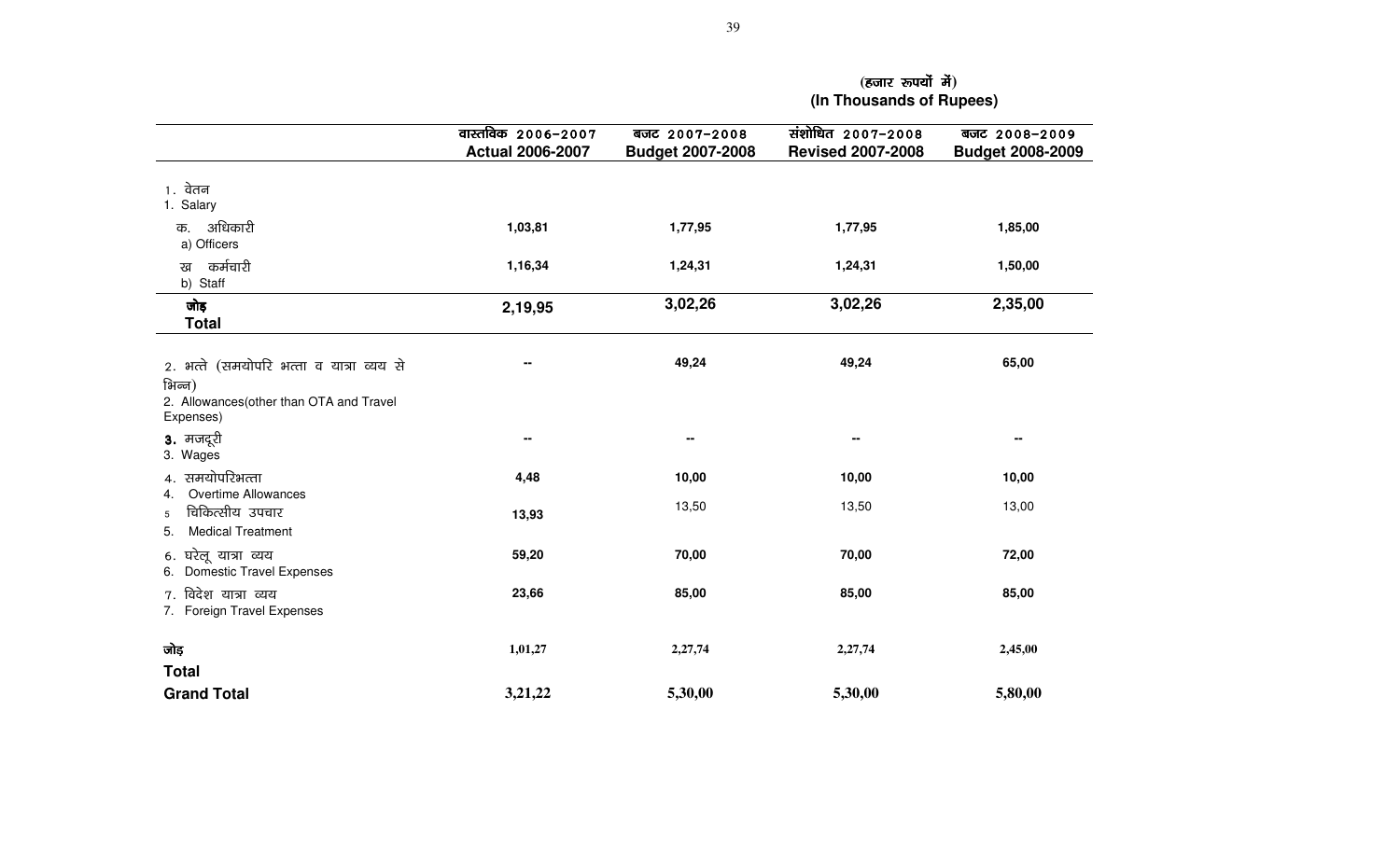### विस्तृत अनुदान मांगें 2008-2009 DETAILED DEMANDS FOR GRANTS 2008-2009

#### **परिशिष्ट IX** - क  **APPENDIX-IX - A**

स्कूल शिक्षा और साक्षरता विभाग

**Department of School Education and Literacy r** (अन्य कार्यालय) । (अन्य कार्यालय) । (अन्य कार्यालय) । (अन्य कार्यालय) । (अन्य कार्यालय)

मांग संख्या  $-57$ 

**DEMAND NO. 57 (Other Offices)** 

स्थापना की अनुमानित कर्मचारी संख्या और उसके लिए प्रावधान

Gazetted

Regular

A

**Estimated Strength of Establishment and Provisions therefor** 1 ekp Z 2006 d s vuqlkj deZpkjh la[;k d vuqlkj la[;k (gtkj :i;ksa esa) (gtkj esa)esa) **Strength as on 1st March 2007 2007** 2008अनुमानि त स्वीकृत कर्मचारी संख्या 2008 estimated **sanctioned strength** 2009 अनुमानित ''उ<br>स्वीकृत कर्मचारी संख्या **2009 estimated sanctione d strength** वास्तविक 2006-2007 **Actual 2006-2007** बजट 2007-2008 **Budget**  2007-2008संशोधित 2007-2008 **Revised**  2007-2008बजट 2008-2009 **Budget**  2008-2009वेतनवृद्धि सहित पूर्ण वेतनमान Scale of Pay in full with increment पदों की रिथति Status of Post पद समूह Group of Post कुल पद संख्या Total No. Of Posts पदस्थ कर्मचारी संख्या No. Of Employees in position वेतनवृद्धि सहित पूर्ण वेतनमान Scale of Pay in full with increment पदों की रिथति Status of Post पद समूह Group of Post कूल पद संख्या Total No. Of Posts राजपत्रित $\sqrt{}$ अराजपत्रित Gaz./Non Gaz नियमित $\,$  /  $\,$ अस्थाई *।* तदर्थ Regular/ Temp./ Adhoc राजपत्रित $\;$  / अराजपत्रित Gaz./Non Gaz नियमित $\,$  /  $\,$ अस्थाई *।* तदर्थ Regular/ Temp./ Adhoc **(**d**)** (a) ख (b)  $\overline{d}$  (c) ?k (d)  $\overline{5}$ (e) च (f)  $\overline{\mathbf{e}}$  (g) ज (h) इा (i) ™k (j)  $\overline{\mathbf{c}}$  (k) **(**d**)** (a) 14300-400-18300 राजपत्रित Gazetted स्थाई / अस्थाई Regular/Temp क A 3 1 3 3 6,75 6,90 7,88 9,92 25,000 (Consolidated)  $-\overline{a}\overline{b}$ न -do-अस्थाई Temp,क<br>A <sub>西</sub> 6 4 6 6 97 2,50 3,02 5,30<br>A 12000-375-16500 राजपत्रित रथाई / क 3 -- 3 3 3,57 4,55 5,52 7,55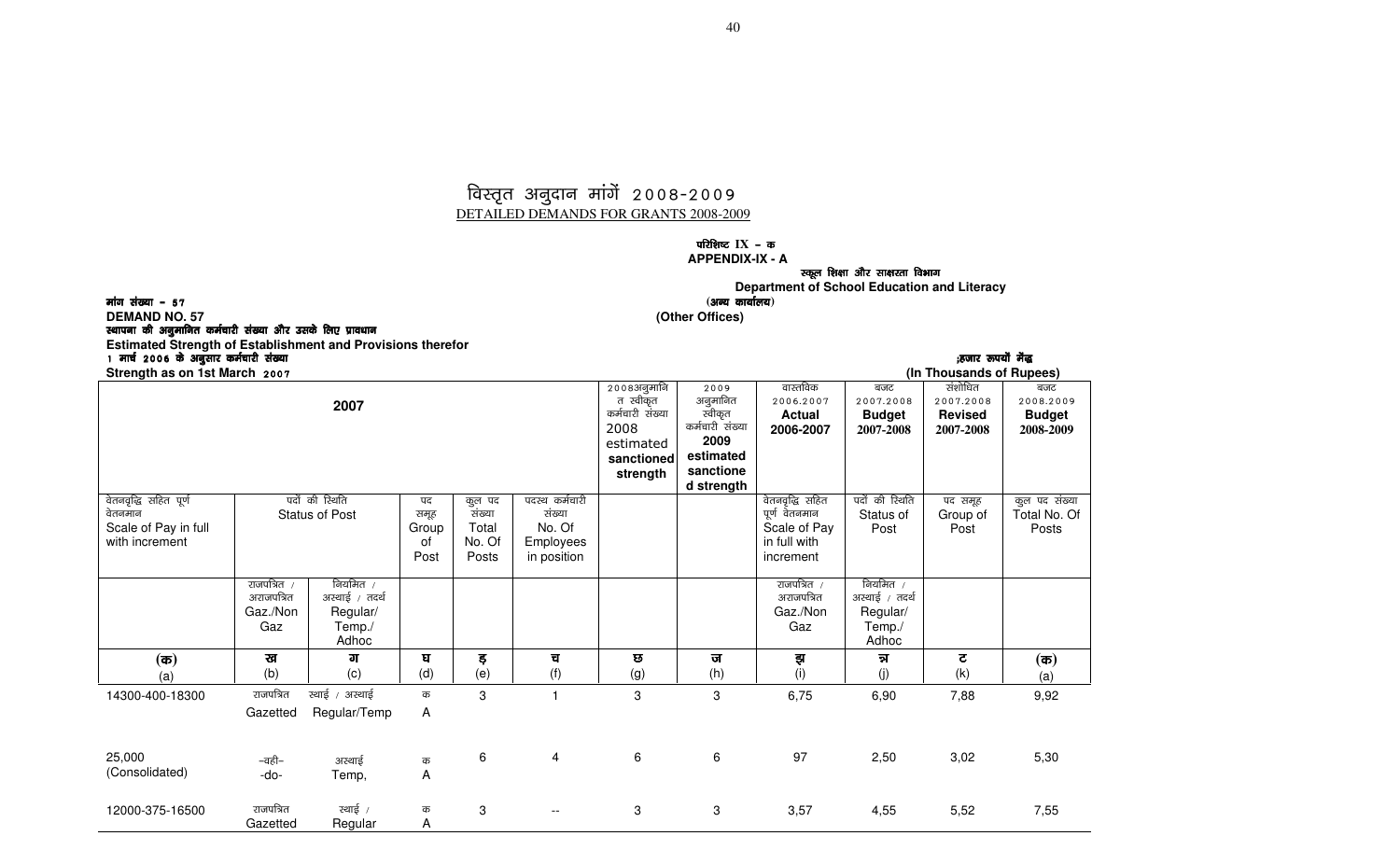| $(\overline{\mathfrak{a}})$ | ख                            | $\overline{\text{d} \text{d}}$ | $\mathbf{g}$                   | ड़           | च                         | $\pmb{\overline{\omega}}$ | ज                | झ       | न्न     | $\overline{\mathbf{c}}$ | $(\overline{\mathbf{a}})$ |
|-----------------------------|------------------------------|--------------------------------|--------------------------------|--------------|---------------------------|---------------------------|------------------|---------|---------|-------------------------|---------------------------|
| (a)                         | (b)                          | (c)                            | (d)                            | (e)          | (f)                       | (g)                       | (h)              | (i)     | (j)     | (k)                     | (a)                       |
| 10000-325-15200             | –वही–<br>-do-                | स्थाई /<br>Regular             | क<br>Α                         | 8            | $\overline{\mathbf{4}}$   | $\bf 8$                   | $\, 8$           | 15,42   | 14,49   | 15,62                   | 17,75                     |
| 8000-275-13500              | –वही–<br>-do-                | स्थाई<br>Regular               | क<br>A                         | 9            | 6                         | $\boldsymbol{9}$          | $\boldsymbol{9}$ | 15,35   | 14,10   | 15,00                   | 17,40                     |
| 6500-200-10500              | अराजपत्रित<br>G/Non-<br>gaz, | स्थाई<br>Regular               | ख<br>$\sf B$                   | 3            | $\mathbf{1}$              | $\sqrt{3}$                | 3                | 5,64    | 5,95    | 8,05                    | 10,25                     |
| 5500-175-9000               | –वही–<br>-do-                | स्थाई ६ अस्थाई<br>Regular/Temp | ख/ग<br>$\mathsf{B}/\mathsf{C}$ | 17           | 14                        | 17                        | 17               | 21,30   | 22,15   | 23,25                   | 25,03                     |
| 5000-150-8000               | –वही–<br>-do-                | स्थाई<br>Regular               | ग<br>$\mathbf C$               | 10           | 9                         | $10$                      | $10$             | 13,97   | 12,85   | 13,75                   | 15,83                     |
| 4500-125-7000               | –वही–<br>-do-                | स्थाई ६ अस्थाई<br>Regular/Temp | ग<br>$\mathsf C$               | 5            | 4                         | $5\phantom{.0}$           | 5                | 4,52    | 5,09    | 6,49                    | 8,10                      |
| 4000-100-6000               | अराजपत्रित<br>Non-gaz,       | स्थाई<br>Regular               | ग<br>$\mathsf C$               | 6            | 6                         | 6                         | 6                | 16,46   | 15,40   | 16,00                   | 19,95                     |
| 3050-75-3950-80-<br>4590    | –वही–<br>-do-                | स्थाई ६ अस्थाई<br>Regular/Temp | ग<br>$\mathsf{C}$              | 13           | 9                         | 13                        | 13               | 10,33   | 10,88   | 10,86                   | 13,08                     |
| 2750-70-3800-75-<br>4400    | –वही–<br>-do-                | स्थाई<br>Regular               | ग $/$ घ<br>C/D                 | 3            | $\ensuremath{\mathsf{3}}$ | $\sqrt{3}$                | 3                | 1,77    | 1,77    | 2,29                    | 4,05                      |
| 2650-65-3300-70-<br>4000    | –वही–<br>-do-                | स्थाई<br>Regular               | घ<br>D                         | $\mathbf{1}$ | $\mathbf{1}$              | $\mathbf{1}$              | $\mathbf{1}$     | 73      | 1,73    | 2,27                    | 3,50                      |
| 2610-60-3150-65-<br>3540    | –वही–<br>-do-                | स्थाई<br>Regular               | घ<br>D                         | 3            | $\overline{c}$            | $\sqrt{3}$                | 3                | 1,94    | 2,50    | 3,90                    | 4,05                      |
| 2550-55-2660-60-<br>3200    | –वही–<br>-do-                | –वही–<br>-do-                  | घ<br>D                         | 25           | 24                        | 25                        | 25               | 15,27   | 15,14   | 16,10                   | 18,24                     |
| जोड़<br><b>Total</b>        |                              |                                |                                | 115          | 88                        | 115                       | 115              | 1,34,00 | 1,37,00 | 1,50,00                 | 1,80,00                   |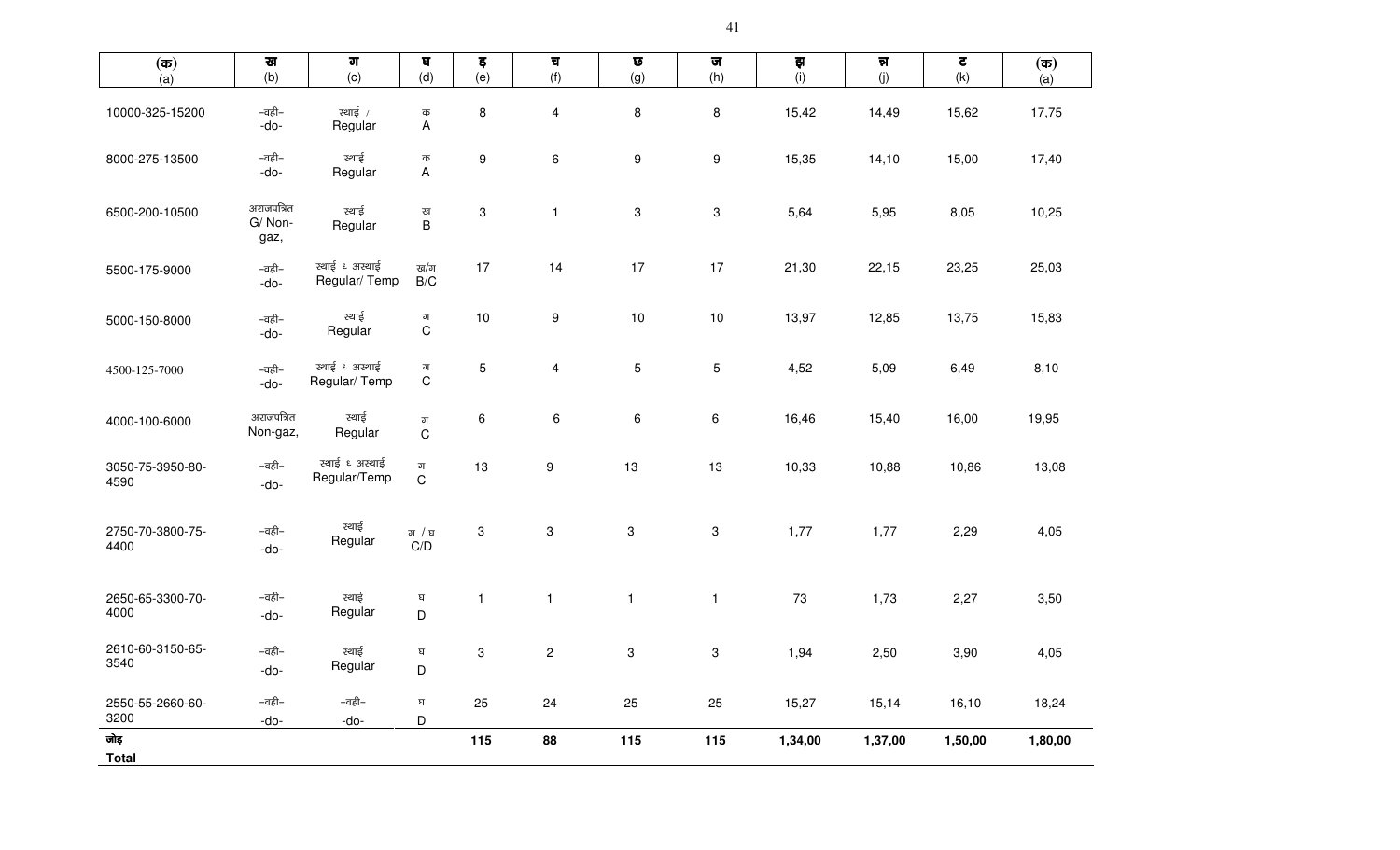**(**gtkj :i;ksa esa gtkj :i;ksa **) (In Thousands of Rupees)** 

|                                                                                                         | वास्तविक 200-2007<br><b>Actual 2006-2007</b> | बजट<br>2007-2008<br><b>Budget 2007-2008</b> | संशोधित 2007-2008<br>Revised 2007-<br>2008 | बजट<br>2008-2009<br><b>Budget 2008-2009</b> |
|---------------------------------------------------------------------------------------------------------|----------------------------------------------|---------------------------------------------|--------------------------------------------|---------------------------------------------|
| 1. वेतन<br>1, Salary                                                                                    |                                              |                                             |                                            |                                             |
| अधिकारी<br>क.<br>a) Officers                                                                            | 46,79                                        | 48,49                                       | 51,29                                      | 62,17                                       |
| कर्मचारी<br>ख<br>b) Staff                                                                               | 87,21                                        | 88,51                                       | 98,71                                      | 1,17,83                                     |
| जोड़<br><b>Total</b>                                                                                    | 1,34,00                                      | 1,37,00                                     | 1,50,00                                    | 1,80,00                                     |
| 2. भत्ते ;समयोपरि भत्ता व यात्रा व्यय से भिन्नद्ध<br>2, Allowances (other than OTA and Travel Expenses) | 23,89                                        | 21,30                                       | 21,33                                      | 23,00                                       |
| 3. मजदूरी<br>3, Wages                                                                                   | 2,09                                         | $\blacksquare$                              | 3,00                                       | 3,00                                        |
| 4. समयोपरिभत्ता<br>4, Overtime Allowances                                                               | 2,48                                         | 2,10                                        | 3,10                                       | 4,10                                        |
| 5 चिकित्सीय उपचार                                                                                       | 1,17                                         | 3,10                                        | 3,10                                       | 3,00                                        |
| Medical Treatment                                                                                       |                                              |                                             |                                            |                                             |
| 5. घरेलू यात्रा व्यय<br>5, Domestic Travel Expenses                                                     | 13,23                                        | 7,90                                        | 16,30                                      | 48,30                                       |
| 6. विदेश यात्रा व्यय<br>6, Foreign Travel Expenses                                                      | --                                           | --                                          | --                                         | $\blacksquare$                              |
| जोड़<br><b>Total</b>                                                                                    | 42,86                                        | 34,40                                       | 46,83                                      | 81,40                                       |
| कुल जोड़<br><b>Grand Total</b>                                                                          | 1,76,86                                      | 1,71,40                                     | 1,96,83                                    | 2,61,40                                     |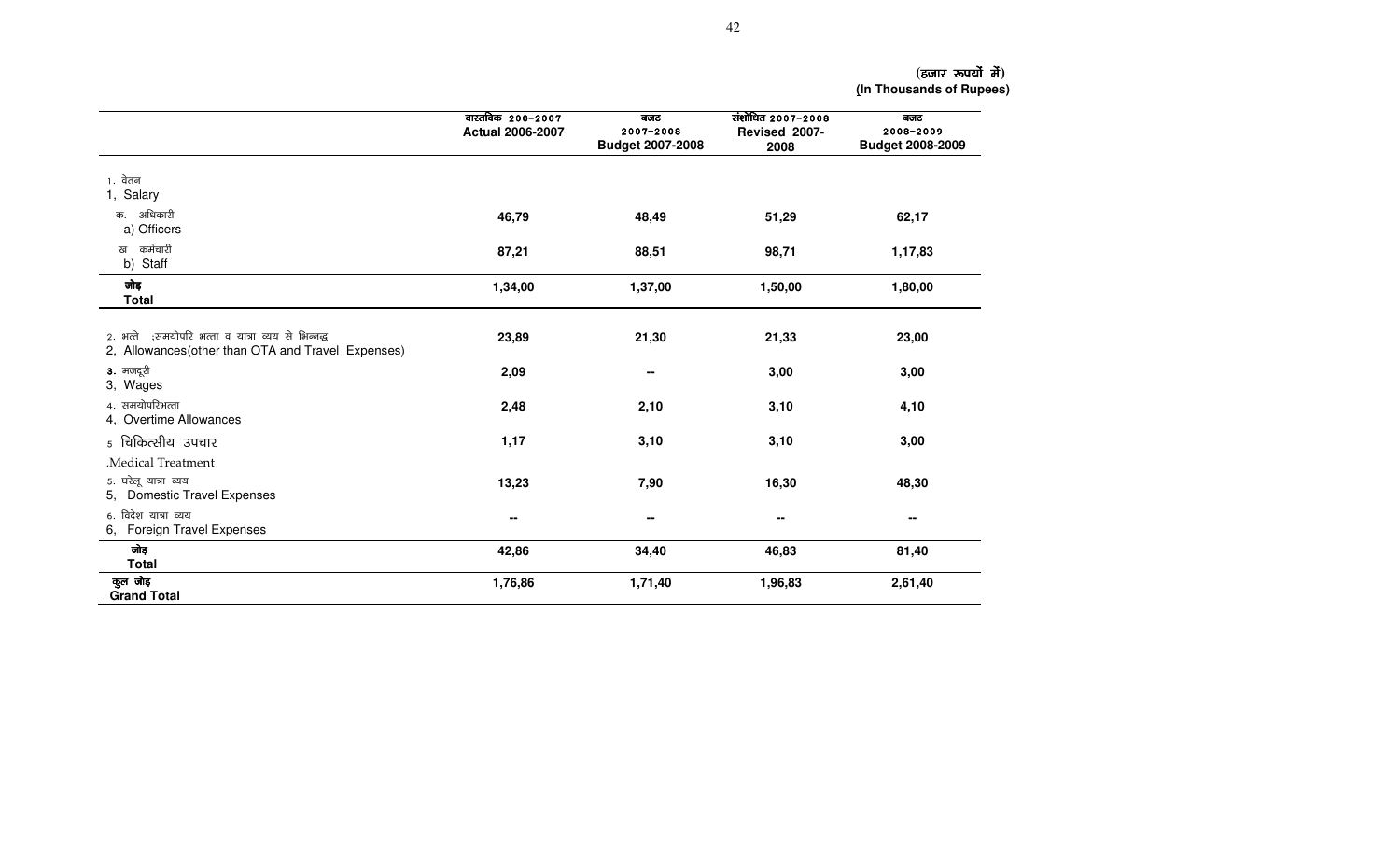#### <u>परिशिष्ट -IXख</u>

# <u>APPENDIX-IX-B</u><br>केन्द्रीय आयोजना में विदेशी सहायता प्राप्त परियोजनाओं पर व्यय के लिए परियोजनावार प्रावधान<br>Project- wise Provision for expenditure on Externally Aided Project in the Central Plan

|                           |                                                                               |                                          |                                                                                                    |                                          |                                                                                             | (रु. हजार में)                    | (in thousands of Rupees)                                                                           |
|---------------------------|-------------------------------------------------------------------------------|------------------------------------------|----------------------------------------------------------------------------------------------------|------------------------------------------|---------------------------------------------------------------------------------------------|-----------------------------------|----------------------------------------------------------------------------------------------------|
| Major Head<br>मुख्य शीर्ष | Name of the Project<br>परियोजना काा नाम                                       |                                          | Actuals<br>2006-2007<br>वास्तविक                                                                   | <b>RE</b><br>2007-2008<br>संशोधित अनुदान |                                                                                             |                                   | <b>BE</b><br>2008-2009<br>बजट अनुमान                                                               |
|                           |                                                                               | बजटीय सहायता<br><b>Budget</b><br>Support | जिसका बजट के<br>माध्यम से विदेशी<br>सहायता<br>Of which<br>external aid<br>through<br><b>Budget</b> | बजटीय सहायता<br>Budget<br>Support        | जिसका बजट के<br>माध्यम से विदेशी<br>सहायता<br>Of which<br>external aid<br>through<br>Budget | बजटीय सहायता<br>Budget<br>Support | जिसका बजट के<br>माध्यम से विदेशी<br>सहायता<br>Of which<br>external aid<br>through<br><b>Budget</b> |
|                           | 2                                                                             | 3                                        | 4                                                                                                  | 5                                        | 6                                                                                           |                                   | 8                                                                                                  |
| 2202                      | जिला प्राथमिक शिक्षा कार्यक्रम<br><b>District Primary Education Programme</b> | 100,00,00                                | 100,00,00                                                                                          | 100,00,00                                | 100,00,00                                                                                   | 50,00,00                          | 50,00,00                                                                                           |
| 2202                      | महिला समाख्या<br>Mahila Samakhya                                              | 25,75,00                                 | 25,75,00                                                                                           | 34,00,00                                 | 30,60,00                                                                                    | 38,00,00                          | 34,00,00                                                                                           |
| 2202                      | सर्व शिक्षा अभियान<br>Sarva Shiksha Abhiyan                                   | 11104,00,00                              | 1521,00,00                                                                                         | 13171,00,00                              | 1567,00,00                                                                                  | 13100,00,00                       | 1500,00,00                                                                                         |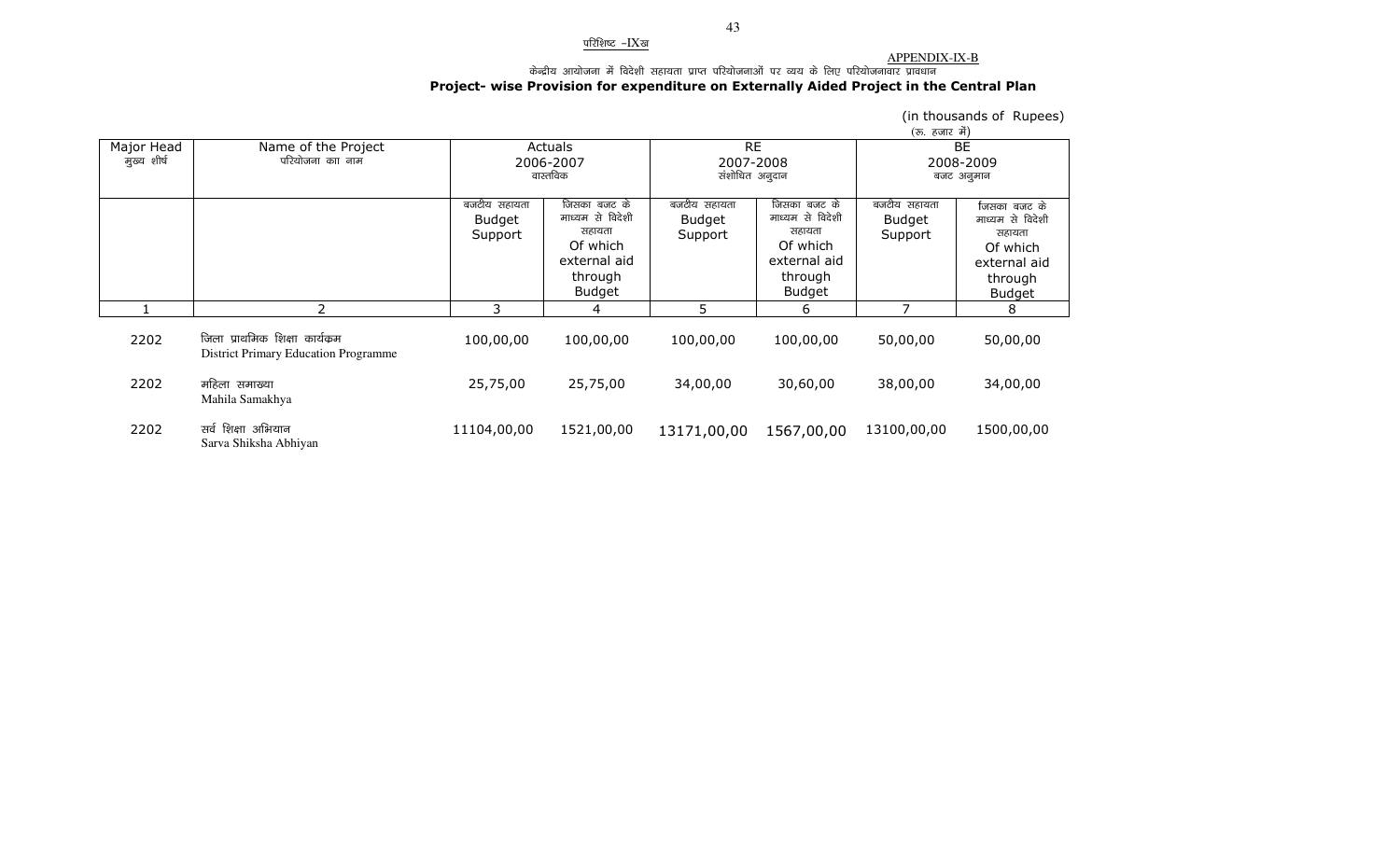# <u>परिशिष्ट- IX.ज</u><br>APPENDIX-IX-C

# बजट प्रावधान 2008–2009 में 25 लाख रूपये तथा इससे उपर की लागत वाले योजनेतर व्यय को दर्शाने वाला विवरण

**STATEMENT SHOWING BROAD DETAILS OF NON-PLAN EXPENDITURE PROVISIONS COSTING RS. 25 LAKH AND ABOVE BE IN 2008-2009** 

(In thousand of Rupees)  $(\overline{\mathbf{r}}$ , हजार में)

| क0सं0<br>Sl. No. | मांग सं0 तथा उप-शीर्ष<br>Demand No. and Sub-Head               | योजना का संक्षिप्त ब्यौरा<br>Brief Particulars of the Scheme                | बजट अनुमान में प्रावधान<br>Provisions in Budget Estimates<br>2008-2009 |
|------------------|----------------------------------------------------------------|-----------------------------------------------------------------------------|------------------------------------------------------------------------|
|                  | 2                                                              | 3                                                                           | $\overline{4}$                                                         |
|                  | मांग सं0 57 - स्कूल शिक्षा और साक्षरता विभाग                   | DEMAND NO. 57-DEPTT. OF SCHOOL EDUCATION<br><b>AND LITERACY</b>             |                                                                        |
|                  | राष्ट्रीय बाल भवन राष्ट्रीय बाल संग्रहालय ;बाल<br>भवन समितिद्ध | National Bal Bhawan National Children Museum<br>(Bal Bhawan Society)        | 3,20,00                                                                |
|                  | प्रौढ शिक्षा निदेशालय                                          | Directorate of Adult Education                                              | 1,92,00                                                                |
|                  | जनशिक्षण संस्थान पोलीवलन्त प्रौढ शिक्षा केन्द्र,<br>दिल्ली     | Grants to Jan Shikshan Sansthan<br>Polyvalent Adult Education Centre, Delhi | 41,00                                                                  |
|                  | राष्ट्रीय शैक्षिक अनुसंधान और प्रशिक्षण परिषद                  | National Council of Educational Research & Training                         | 65,05,00                                                               |
|                  | केन्द्रीय विद्यालय संगठन                                       | Kendriya Vidyalaya Sangathan                                                | 749,00,00                                                              |
|                  | नवोदय विद्यालय समिति                                           | Navodaya Vidyalaya Samiti                                                   | 204,25,00                                                              |
|                  | केन्द्रीय तिब्बती विद्यालय प्रशासन                             | Central Tibetan Schools Society Administration                              | 20,40,00                                                               |
|                  | (शिक्षकों को राष्ट्रीय पुरस्कार)<br>अन्य कार्यक्रम             | Other Programmes (National Award to Teachers)                               | 2,40,00                                                                |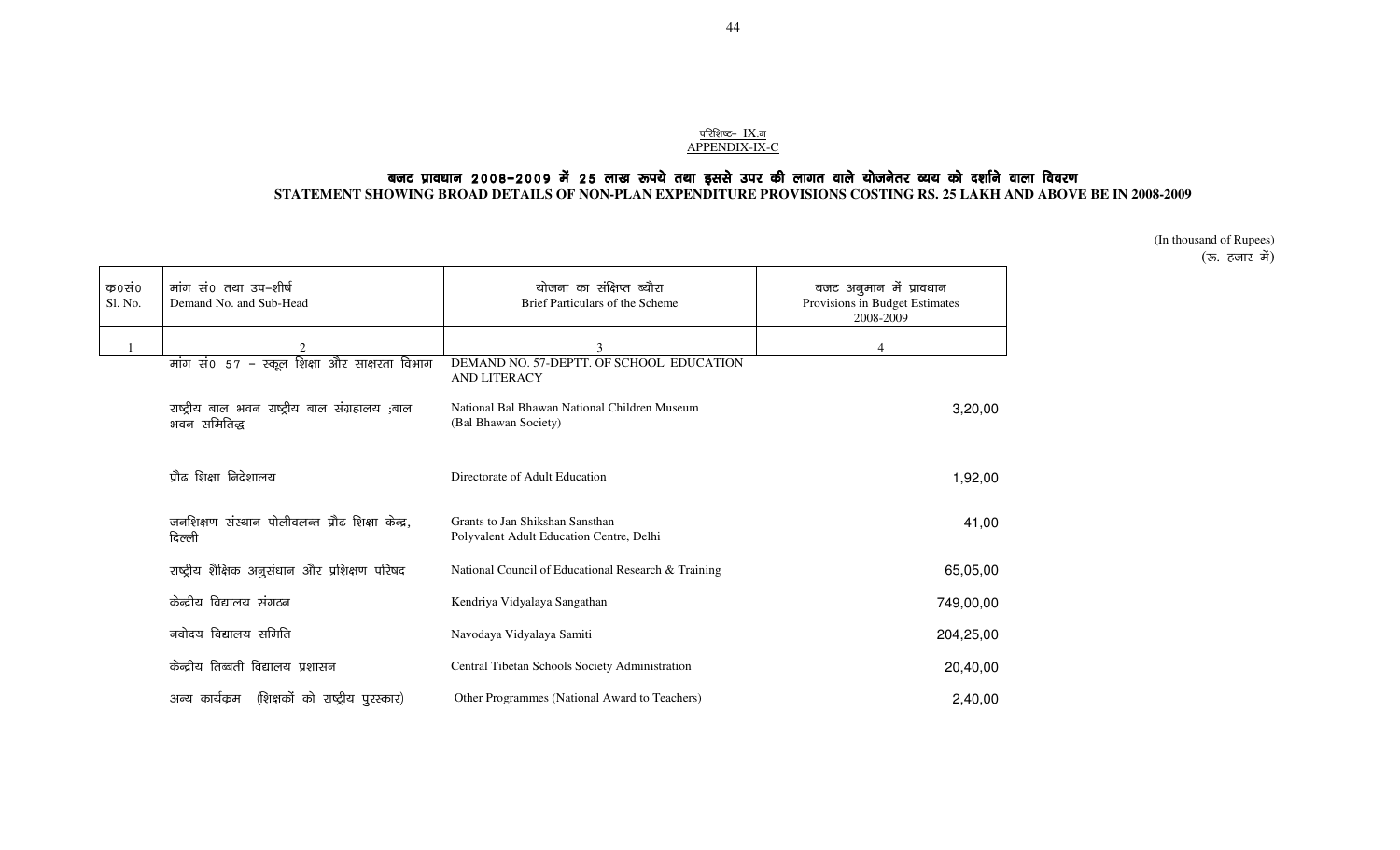# **परिशिष्ट- IX** घ APPENDIX-IX-D<br>DETAILS OF PROVISIONS IN BE 2008-2009 FOR PAYMENTS OF GRANTS IN AID TO NON-GOVERNMENT BODIES<br>DETAILS OF PROVISIONS IN BE 2008-2009 FOR PAYMENTS OF GRANTS IN AID TO NON-GOVERNMENT BODIES

(In thousands of Rupees)

(रु. हजार में)

| मां<br>ग<br>संख<br>या<br>57 | क<br>$\mathbf 0$<br>ਬਂ0 | सहायता प्राप्त करने<br>वाले संगठन                                                                       | सहायता का मुख्य<br>उद्देश्य                                                       | आवर्ती या<br>अनावर्ती | योजनागत<br>या<br>योजनेतर | टि<br>प्प<br>णी | Gra-<br>nt<br>No.<br>57 | SI.<br>No | Organisation<br>receiving<br>assistance                              | <b>Broad</b><br>purpose of<br>assistance                                               | Whether<br>Recurr-<br>ing(R)/<br>Non-Rec<br>urring<br>(NR) | Wheth<br>er<br>Plan<br>or<br>Non-<br>Plan | Provision in<br>BE 2008-<br>2009 | Re<br>ma<br>rks |
|-----------------------------|-------------------------|---------------------------------------------------------------------------------------------------------|-----------------------------------------------------------------------------------|-----------------------|--------------------------|-----------------|-------------------------|-----------|----------------------------------------------------------------------|----------------------------------------------------------------------------------------|------------------------------------------------------------|-------------------------------------------|----------------------------------|-----------------|
| $\mathbf{1}$                | 2                       | 3                                                                                                       | 4                                                                                 | 5                     | 6                        | $\overline{7}$  | 8                       | 9         | 10                                                                   | 11                                                                                     | 12                                                         | 13                                        | 14                               | 15              |
|                             |                         | मांग सं0 57 - स्कूल शिक्षा और साक्षरता विभाग                                                            |                                                                                   |                       |                          |                 |                         |           | DEMAND NO. 57-DEPTT. OF SCHOOL EDUCATION AND LITERACY                |                                                                                        |                                                            |                                           |                                  |                 |
|                             | 1.                      | राष्ट्रीय बाल भवन<br>तथा राष्ट्रीय बाल<br>संग्रहालय                                                     | विकास और अनुरक्षण विभाग                                                           | आवर्ती/<br>अनावर्ती   | योजनागत<br>योजनोतर       |                 |                         | 1.        | <b>National Bal</b><br>Bhawan and<br>National Children               | Develop-ment<br>and<br>Maintenance                                                     | R/NR<br>R/NR                                               | Plan<br>Non-                              | 7,00,00                          |                 |
|                             |                         |                                                                                                         |                                                                                   |                       |                          |                 |                         |           | Museum                                                               | Grant                                                                                  |                                                            | Plan                                      | 3,20,00                          |                 |
|                             | 2.                      | महिला समाख्या                                                                                           | विकास और अनुरक्षण विभाग                                                           | आवर्ती/<br>अनावर्ती   | योजनागत                  |                 |                         | 2.        | Mahila<br>Samakhya                                                   | Develop-ment<br>and<br>Maintenance<br>Grant                                            | R/NR                                                       | Plan                                      | 38,00,00                         |                 |
|                             | 3.                      | सर्व शिक्षा<br>अभियान                                                                                   | शिक्षा के क्षेत्र में स्वयंसेवी<br>संगठनों ६ समिति को<br>सहायता                   | आवर्ती/<br>अनावर्ती   | योजनागत                  |                 |                         | 3.        | Sarva Shiksha<br>Abhiyan                                             | Assistance to<br>Societies/<br>NGOs in the<br>field of<br>Education                    | R/NR                                                       | Plan                                      | 13100,00,00                      |                 |
|                             | 4.                      | सरकारी/ स्थानीय<br>निकाय के स्कूलों<br>में एक वर्ष<br>अवधि की<br>प्राथमिक पूर्व<br>कक्षा हेतु<br>सहायता | सरकारी/ स्थानीय निकाय<br>के स्कूलों में एक<br>प्राथमिक पूर्व कक्षा हेतू<br>सहायता | आवर्ती/<br>अनावर्ती   | योजनागत                  |                 |                         | 4.        | Support to one<br>year pre-primary<br>in Govt. local<br>body schools | Assistance for<br>starting pr-<br>primary<br>classes in<br>Govt. local<br>body schools | R/NR                                                       | Plan                                      | 100,00,00                        |                 |
|                             | 5.                      | जिला प्राथमिक<br>शिक्षा कार्यक्रम<br>(एस०ओ०पी०)                                                         | जिला प्राथमिक शिक्षा<br>कार्यक्रम के कार्यान्वयन और<br>प्रबधन के लिए              | आवर्ती/<br>अनावर्ती   | योजनागत                  |                 |                         | 5.        | <b>District Primary</b><br>Education<br>Programme<br>(S.O.P.)        | For implem-<br>entation and<br>management<br>of District<br>Primary<br>Education       | R/NR                                                       | Plan                                      | 50,00,00                         |                 |
|                             | 6.                      | प्रौढ शिक्षा और<br>कौशल विकास<br>योजना                                                                  | नव-साक्षरों के लिए सतत<br>शिक्षा                                                  | आवर्ती/<br>अनावर्ती   | योजनागत                  |                 |                         | 6.        | <b>Adult Education</b><br>& Skill<br>Development<br>Scheme           | Continuing<br>Education for<br>Neo Literates                                           | R/NR                                                       | Plan                                      | 354,00,00                        |                 |
|                             | 7.                      | प्रौढ़ शिक्षा और<br>कौशल विकास<br>के लिए गैर-                                                           | 15-35 वर्ष आयु-वर्ग के<br>प्रौढ नव–साक्षरों को<br>साक्षरता प्रदान करने के         | आवर्ती/<br>अनावर्ती   | योजनागत                  |                 |                         | 7.        | Support to<br>NGOs/<br>Institutions/                                 | Financial sup-<br>port to NGOs<br>for imparting                                        | R/NR                                                       | Plan                                      | 70,00,00                         |                 |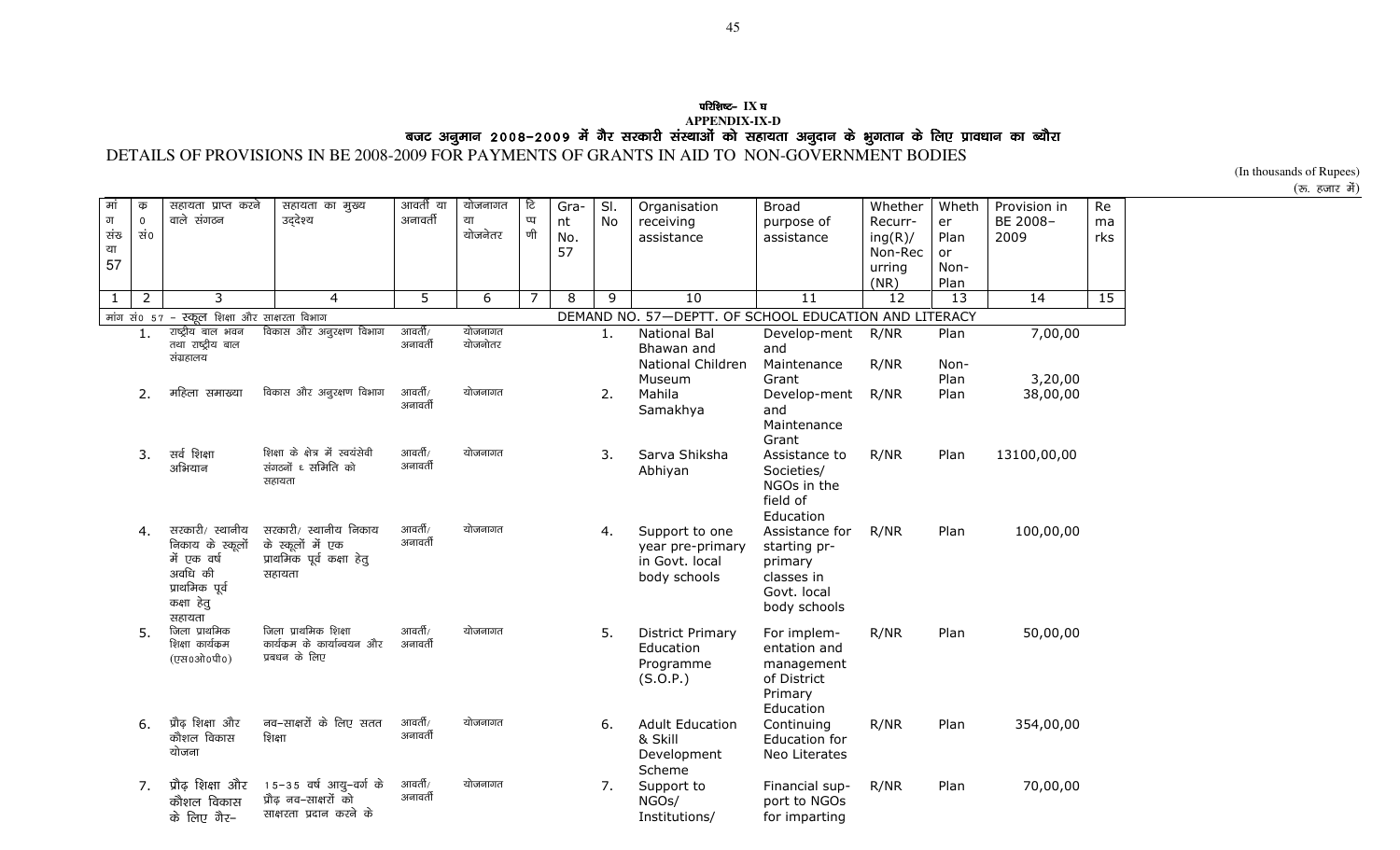| मां<br>ग<br>संख<br>या<br>57 | क<br>$\mathsf{O}\xspace$<br>ਬਂ0 | सहायता प्राप्त करने<br>वाले संगठन                                   | सहायता का मुख्य<br>उद्देश्य                                                                                                                           | आवर्ती या<br>अनावर्ती | योजनागत<br>या<br>योजनेतर | टि<br>प्प<br>णी | Gra-<br>nt<br>No.<br>57 | SI.<br>No | Organisation<br>receiving<br>assistance                               | <b>Broad</b><br>purpose of<br>assistance                                                                                 | Whether<br>Recurr-<br>ing(R)/<br>Non-Rec<br>urring<br>(NR) | Wheth<br>er<br>Plan<br>or<br>Non-<br>Plan | Provision in<br>BE 2008-<br>2009 | Re<br>ma<br>rks |
|-----------------------------|---------------------------------|---------------------------------------------------------------------|-------------------------------------------------------------------------------------------------------------------------------------------------------|-----------------------|--------------------------|-----------------|-------------------------|-----------|-----------------------------------------------------------------------|--------------------------------------------------------------------------------------------------------------------------|------------------------------------------------------------|-------------------------------------------|----------------------------------|-----------------|
| $\mathbf{1}$                | $\overline{2}$                  | 3                                                                   | $\overline{4}$                                                                                                                                        | 5                     | 6                        | $\overline{7}$  | 8                       | 9         | 10                                                                    | 11                                                                                                                       | 12                                                         | 13                                        | 14                               | 15              |
|                             |                                 | सरकारीसंगठनों/<br>संस्थाओं/राज्य<br>संसाधन केंद्रों<br>को सहायता    | लिए गैर-<br>सरकारीसंगठनों को<br>वित्तीय सहायता                                                                                                        |                       |                          |                 |                         |           | <b>SRCs for Adult</b><br><b>Education &amp; Skill</b><br>Development  | literacy to<br>adult non-<br>literates inthe<br>age group of<br>15-35 years.                                             |                                                            |                                           |                                  |                 |
|                             | 8.                              | राष्ट्रीय शैक्षिक<br>अनुसंधान और<br>प्रशिक्षण परिषद                 | विकास अनुदान                                                                                                                                          | आवर्ती/<br>अनावर्ती   | योजनागत<br>योजनेत्तर     |                 |                         | 8         | <b>National Council</b><br>of Educational<br>Research and<br>Training | Development<br>Grants                                                                                                    | R/NR<br>R/NR                                               | Plan<br>Non-<br>Plan                      | 40,00,00<br>65,05,00             |                 |
|                             | 9.                              | केन्द्रीय<br>विद्यालय<br>संगठन                                      | केन्द्रीय विद्यालयों की<br>स्थापना और अनुरक्षण                                                                                                        | आवर्ती/<br>अनावर्ती   | योजनागत<br>योजनेत्तर     |                 |                         | 9         | Kendriya<br>Vidyalaya<br>Sangathan                                    | Establish-<br>ment and<br>Maintenance<br>of central<br>schools                                                           | R/NR                                                       | Plan<br>Non-<br>Plan                      | 300,00,00<br>749,00,00           |                 |
|                             | 10                              | मॉडल स्कूलों<br>(नवोदय<br>विद्यालय) की<br>स्थापना                   | मॉडल स्कूलों की स्थापना                                                                                                                               | आवर्ती/<br>अनावर्ती   | योजनागत<br>योजनेत्तर     |                 |                         | 10        | Setting up of<br>Model Schools<br>(Navodaya<br>Vidyalayas)            | Establish-<br>ment of<br>Model<br>Schools                                                                                | R/NR<br>R/NR                                               | Plan<br>Non-<br>Plan                      | 700,00,00<br>204,25,00           |                 |
|                             | 11                              | राष्ट्रीय मुक्त<br>विद्यालयीय<br>संस्थान                            | शिक्षा के विकास के लिए<br>सहायता                                                                                                                      | आवर्ती/<br>अनावर्ती   | योजनागत                  |                 |                         | 11        | National Institute<br>of Open<br>Schooling                            | Assistance for<br>Development<br>of Education                                                                            | R/NR                                                       | Plan                                      | 15,00,00                         |                 |
|                             | 12                              | केन्द्रीय तिब्बती<br>विद्यालय प्रशासन                               | विकास अनुदान                                                                                                                                          | आवर्ती/<br>अनावर्ती   | योजनागत<br>योजनेत्तर     |                 |                         | 12        | Central Tibetan<br><b>Schools Society</b><br>Administration           | Development<br>Grants                                                                                                    | R/NR<br>R/NR                                               | Plan<br>Non-<br>Plan                      | 6,00,00<br>20,40,00              |                 |
|                             | 13                              | उलानबटोर,<br>मंगोलिया में<br>संयुक्त भारत<br>मंगोलियायी<br>विद्यालय | विकास और अनुरक्षण                                                                                                                                     | आवर्ती /<br>अनावर्ती  | योजनागत                  |                 |                         | 13        | Joint-Indo<br>Mongolian School                                        | Development<br>and<br>Maintenance                                                                                        | R/NR                                                       | Plan                                      | 1,00,00                          |                 |
|                             | 14                              | इनसेट सैल तथा<br>विशेषज्ञ संस्थाओं<br>को सहायता                     | सह शिक्षा संस्थाओं को<br>बढ़ावा देने के लिए                                                                                                           | आवर्ती /<br>अनावर्ती  | योजनागत                  |                 |                         | 14        | Information<br>Communication<br>Technologies in<br>Schools            | To promote<br>coeducational<br>institutions                                                                              | R/NR                                                       | Plan                                      | 300,00,00                        |                 |
|                             | 15                              | विकलांग बच्चों<br>के लिए समेकित<br>शिक्षा                           | सह शिक्षा संस्थाओं को<br>बढ़ावा देने के लिए                                                                                                           | आवर्ती /<br>अनावर्ती  | योजनागत                  |                 |                         | 15        | Integrated<br>Education for<br>Disabled Children                      | To promote<br>coeducational<br>institutions                                                                              | R/NR                                                       | Plan                                      | 70,00,00                         |                 |
|                             | 16                              | अक्ससेस एण्ड<br>इक्विटी                                             | माध्यमिक/उच्चतर<br>माध्यमिक स्कूलों की<br>छात्राओं के लिए<br>बोर्डिगं/हॉस्टल सुविधाओं<br>के सुदृढ़ीकरण हेतु गैर<br>सरकारी संगठनों की<br>सहायता के लिए | आवर्ती/<br>अनावर्ती   | योजनागत                  |                 |                         | 16        | Access & Equity                                                       | For assistance<br>to NGO in<br>strengthening<br>boarding/<br>hostel<br>facilities for<br>girl students<br>of secondary / | R/NR                                                       | Plan                                      | 0,00                             |                 |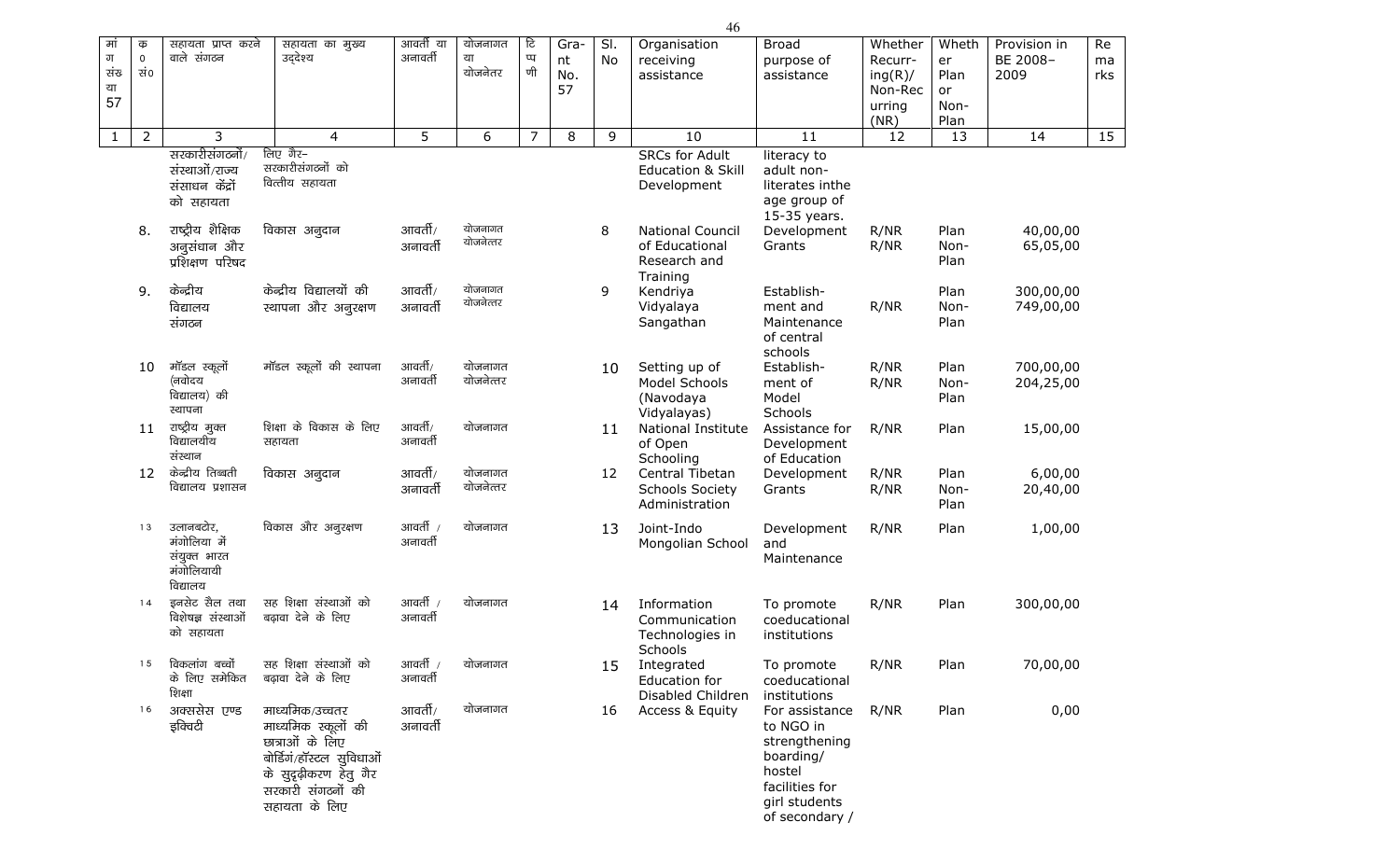| मां<br>ग<br>संख<br>या<br>57 | क<br>$\mathsf{O}\xspace$<br>ਬਂ0 | सहायता प्राप्त करने<br>वाले संगठन                                                                                                     | सहायता का मुख्य<br>उद्देश्य                                                                                                                                                    | आवर्ती या<br>अनावर्ती | योजनागत<br>या<br>योजनेतर | टि<br>प्प<br>णी | Gra-<br>nt<br>No.<br>57 | SI.<br>No | Organisation<br>receiving<br>assistance                                             | <b>Broad</b><br>purpose of<br>assistance                                                                                                | Whether<br>Recurr-<br>ing(R)/<br>Non-Rec<br>urring<br>(NR) | Wheth<br>er<br>Plan<br>or<br>Non-<br>Plan | Provision in<br>BE 2008-<br>2009 | Re<br>ma<br>rks |
|-----------------------------|---------------------------------|---------------------------------------------------------------------------------------------------------------------------------------|--------------------------------------------------------------------------------------------------------------------------------------------------------------------------------|-----------------------|--------------------------|-----------------|-------------------------|-----------|-------------------------------------------------------------------------------------|-----------------------------------------------------------------------------------------------------------------------------------------|------------------------------------------------------------|-------------------------------------------|----------------------------------|-----------------|
| $\mathbf{1}$                | $\overline{2}$                  | 3                                                                                                                                     | $\overline{4}$                                                                                                                                                                 | 5                     | 6                        | $\overline{7}$  | 8                       | 9         | 10                                                                                  | 11                                                                                                                                      | 12                                                         | 13                                        | 14                               | 15              |
|                             | 17                              | शिक्षा का<br>व्यावसायीकरण                                                                                                             | सह शिक्षा संस्थाओं को<br>बढ़ावा देने के लिए                                                                                                                                    | आवर्ती /<br>अनावर्ती  | योजनागत                  |                 |                         | 17        | Vocationalisation<br>of Education                                                   | higher<br>secondary<br>education<br>To promote<br>coeducational<br>institutions                                                         | R/NR                                                       | Plan                                      | 37,00,00                         |                 |
|                             | 18                              | माध्यमिक स्तर<br>पर सर्वसुलभ<br>पहुँच और<br>गुणवत्ता की<br>योजना (सक्सेस)                                                             | माध्यमिक शिक्षा तक<br>पहुँच की माँग में वृद्धि<br>का सामना                                                                                                                     | आवर्ती /<br>अनावर्ती  | योजनागत                  |                 |                         | 18        | Scheme for<br>Universal Access<br>and Quality at<br>the Secondary<br>Stage(SUCCESS) | To meet the<br>increased<br>demand for<br>access to<br>Secondary<br>Education                                                           | R/NR                                                       | Plan                                      | 2185,00,00                       |                 |
|                             | 19                              | माध्यमिक शिक्षा के<br>लिए बालिका शिशू को<br>प्रोत्साहन के लिए<br>राष्ट्रीय ख्रीम                                                      | माध्यमिक शिक्षा के लिए<br>बालिकाओं को प्रोत्साहन प्रदान<br>करने के लिए                                                                                                         | आवर्ती /<br>अनावती    | येाजनागत                 |                 |                         | 19        | National Scheme for<br>Incentive to Girls for<br>Secondary Education<br>(SUCCESS)   | For providing<br>incentives to girls<br>for Secondary<br>Education                                                                      | R/NR                                                       | Plan                                      | 50,00                            |                 |
|                             | 20                              | नए आर्द्श विद्यालय                                                                                                                    | मॉडल स्कूलों की स्थापना                                                                                                                                                        | आवती /<br>अनावर्ती    | योजनागत                  |                 |                         | 20        | New Model<br>Schools                                                                | Assistance for<br>Setting up of<br>6000 high<br>Quality<br>Schools in<br>every block of<br>the country                                  | R/NR                                                       | Plan                                      | 650,00,00                        |                 |
|                             | 21                              | राष्ट्रीय योग्यता<br>छात्रवृत्ति योजना                                                                                                | अनुसूचित जाति /<br>अनुसूचित जनजाति, अन्य<br>पिछड़ावर्गो तथा आर्थिकरूप<br>से पिछड़े वर्ग के कक्षा प्र<br>से ग्प्प के 100,000<br>छात्रों के लिए राष्ट्रीय<br>योग्यता छात्रवृत्ति | आवर्ती /<br>अनावर्ती  | योजनागत                  |                 |                         | 21        | <b>National Merit</b><br>Scholarship<br>Scheme (OSC)                                | For National<br>Merit Scholarship<br>to 100,000 SC/<br>ST, OBC and<br>economically<br>backward dass<br>students through<br>Class IX-XII | R/NR                                                       | Plan                                      | 120,00,00                        |                 |
|                             | 22                              | 2000<br>कस्तूरबा गांधी<br>बालिका<br>विद्यालयों के<br>आवासीय<br>छात्रावासों/<br>छात्राओं के<br>लिए छात्रावासों<br>को स्तरोन्नत<br>करना | २००० आवासीय<br>छात्रावासों/ छात्राओं के<br>लिए छात्रावासों को<br>स्तरोन्नत करने को<br>सहायता                                                                                   | आवती /<br>अनावर्ती    | येाजनागत                 |                 |                         | 22        | Upgrading 2000<br>KGBV's                                                            | Assistance for<br>establishment<br>of 2000 Girls<br>Hostels                                                                             | R/NR                                                       | Plan                                      | 80,00,00                         |                 |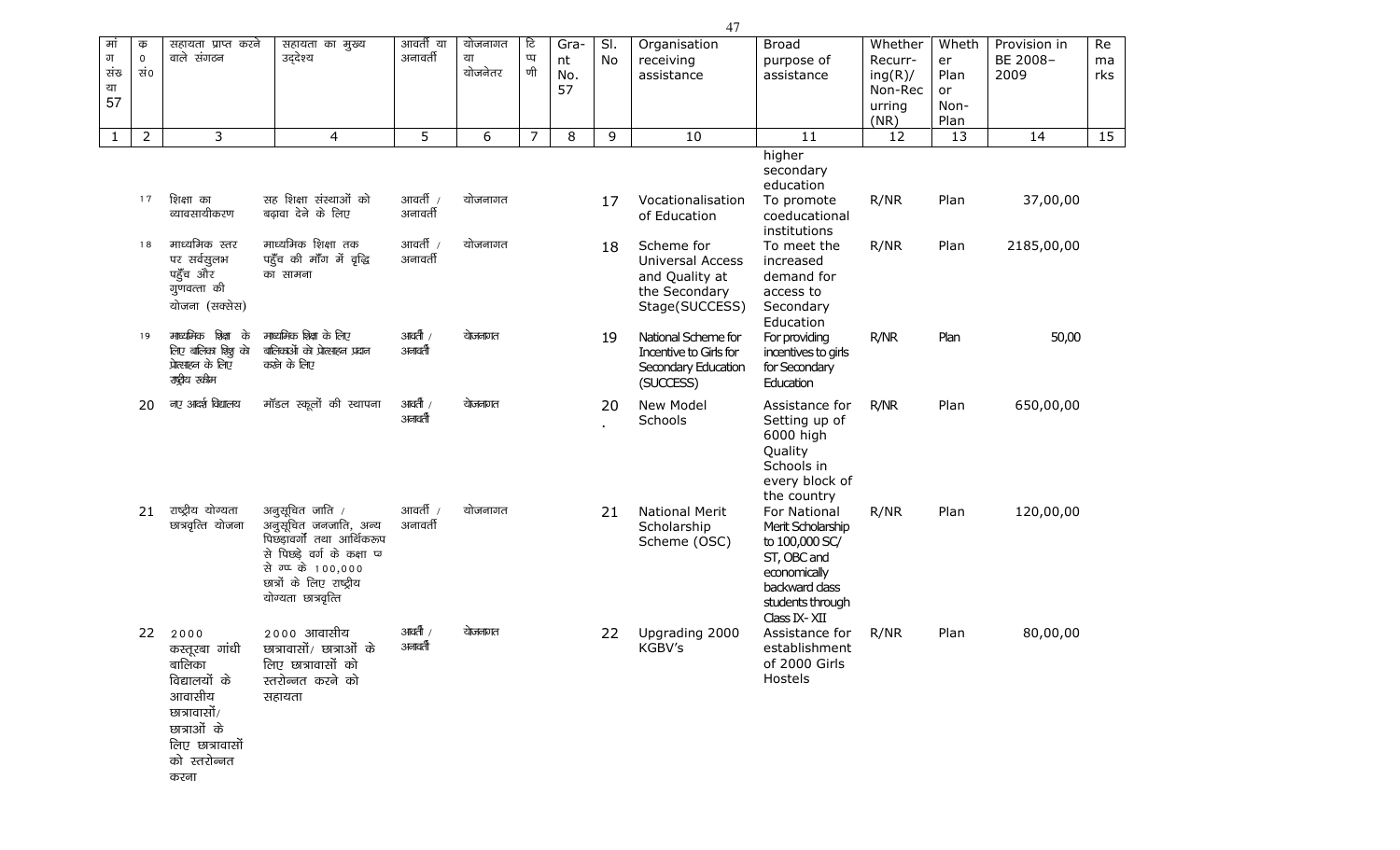| मां | क           | सहायता प्राप्त करने | सहायता का मुख्य       | आवर्ती या | योजनागत | टि | Gra- | SI. | Organisation  | <b>Broad</b>   | Whether | Wheth | Provision in | Re  |
|-----|-------------|---------------------|-----------------------|-----------|---------|----|------|-----|---------------|----------------|---------|-------|--------------|-----|
| ग   | $\mathbf 0$ | वाले संगठन          | उद्देश्य              | अनावर्ती  | या      | π  | nt   | No  | receiving     | purpose of     | Recurr- | er    | BE 2008-     | ma  |
| संख | सं0         |                     |                       |           | योजनेतर | णी | No.  |     | assistance    | assistance     | ing(R)/ | Plan  | 2009         | rks |
| या  |             |                     |                       |           |         |    | 57   |     |               |                | Non-Rec | or    |              |     |
| 57  |             |                     |                       |           |         |    |      |     |               |                | urring  | Non-  |              |     |
|     |             |                     |                       |           |         |    |      |     |               |                | (NR)    | Plan  |              |     |
|     |             |                     |                       |           | 6       |    | 8    | Q   | 10            | 11             | 12      | 13    | 14           | 15  |
|     | 23          | ३५+आयु वर्ग         | ३५+आयु वर्ग के लिए    | आवती ,    | योजनागत |    |      | 23  | Literacy      | Assistance for | R/NR    | Plan  | 15,00,00     |     |
|     |             | के लिए              | साक्षरता कार्यक्रम को | अनावर्ती  |         |    |      |     | Programme for | literacy       |         |       |              |     |
|     |             | साक्षरता            | सहायता                |           |         |    |      |     | $35+$ age Gp  | programme      |         |       |              |     |
|     |             | कार्यक्रम           |                       |           |         |    |      |     |               | for $35+age$   |         |       |              |     |
|     |             |                     |                       |           |         |    |      |     |               | gp.            |         |       |              |     |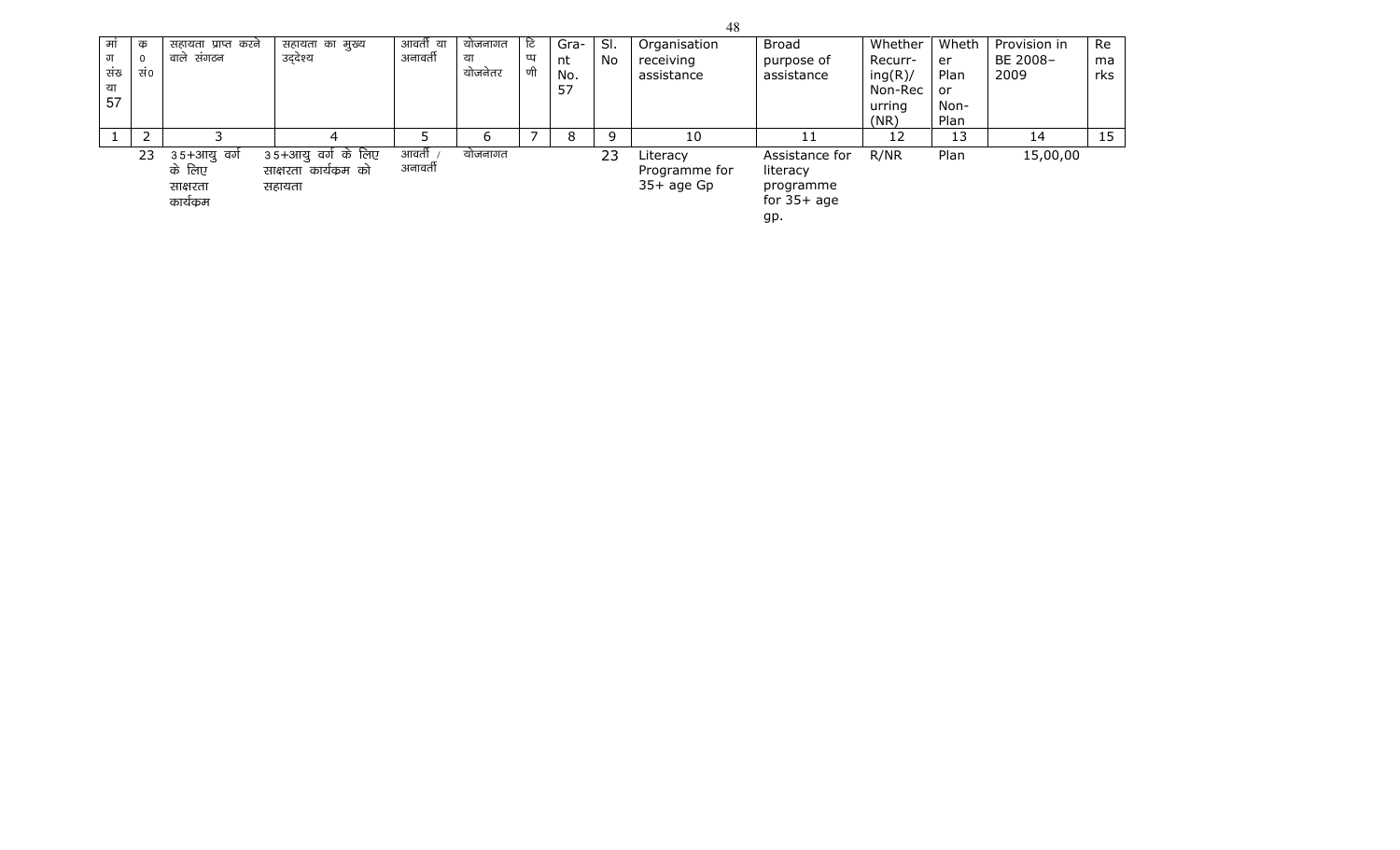### परिशिष्ट- IX-ड **APPENDIX-IX-E**

# कार्य संलग्नक<br><u>.</u>

# Works Annexure<br><mark>5 करोड़ रू. या इससे अधिक की</mark> लागत वाले कार्यो का व्यौरा

**Details of Individual works costing Rs. 5 crores or above** 

मॉॅंग संख्या ः ५७

Demand No. 57

(In thousands of Rupees) (:- gtkj esa)

| क्ये का ब्यौरा          | कार्य की अनुमानित | 2006–2007 के अंत में  | 2007–2008 के दौरान   | कॉलम ३ और ४ का    | बजट 2008-2009 में   |
|-------------------------|-------------------|-----------------------|----------------------|-------------------|---------------------|
|                         | लागत              | वास्तविक व्यय         | संभावित व्यय         | जोड               | प्रावधान            |
| Particulars of the work | Estimated cost of | Actual Expenditure to | Probable Expenditure | Total of Column 3 | Provision in Budget |
|                         | the work          | the end of 2006-2007  | during 2007-2008     | & 4               | 2008-2009           |
|                         |                   |                       |                      |                   |                     |

---- शूल्य ----------NIL------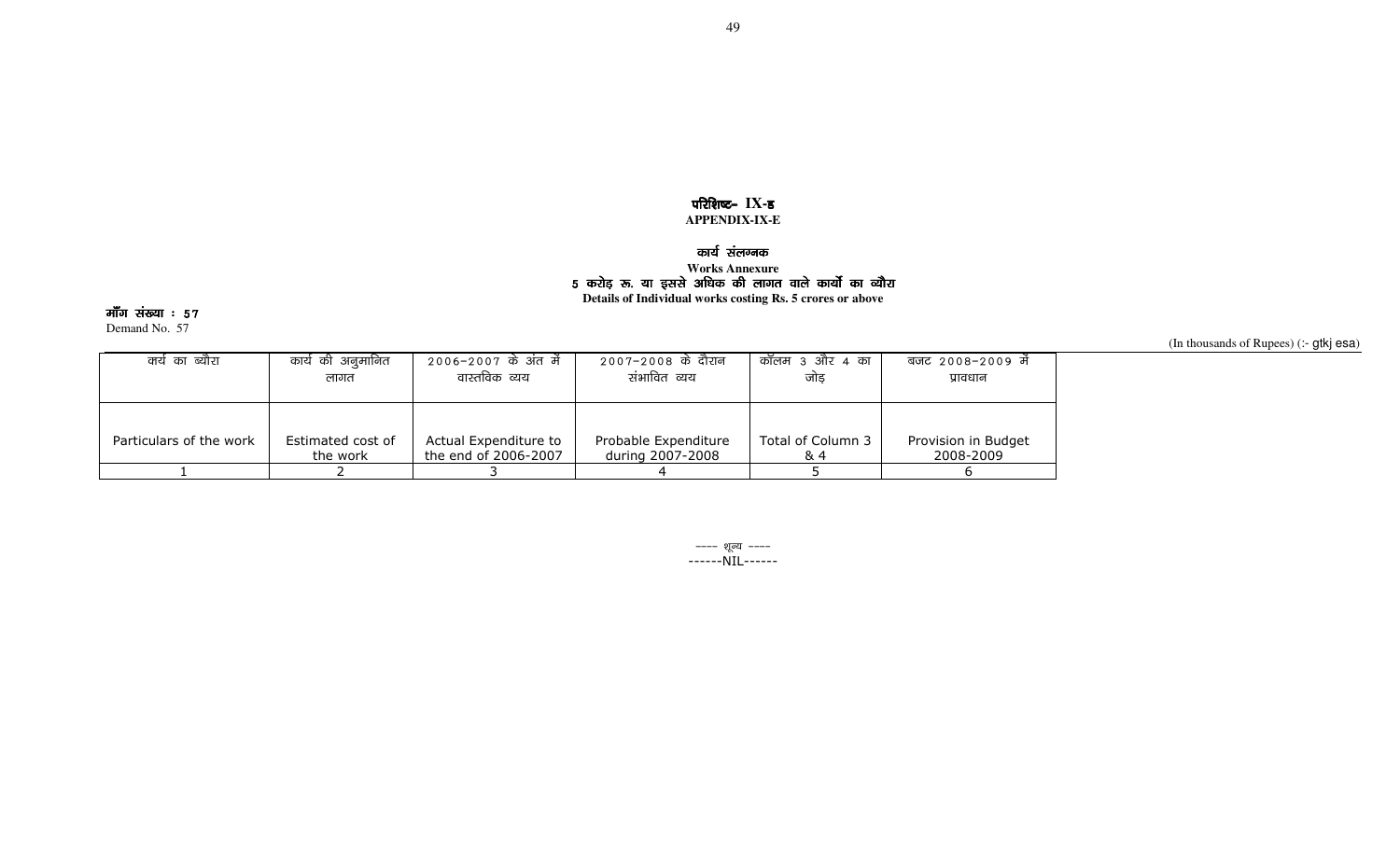### परिशिष्ट –**IX** - च **APPENDIX-IX-F**

### परियोजना क्षेत्र के उपकर्मो तथा विभागिय उपकर्मो की परियोजनाओं के संशोधित लागत प्राक्कलनों को दर्शाने वाला विवरण

**Statement showing Revised Cost Estimates of Projects of Public Sector Undertakings and Departmental Undertaking** 

### (क) सार्वजनिक क्षेत्र के उपक्रम

**(A) Public Sector Undertaking** 

मॉॅंग संख्या ः ५७ Demand No. 57 2008-2009

(कॉलम 3 और 5 में आंकड़े करोड़ रू. में) (Figures in column (3) and (5) in crores of Rupees)

| उपकम        | परियोजना | स्वीकृत      | दबजपवदमक   | संशोधित      | Revised    | कारण    |  |
|-------------|----------|--------------|------------|--------------|------------|---------|--|
| Undertaking | Project  | लागत<br>Cost | qu<br>Year | लागत<br>Cost | वष<br>Year | Reasons |  |
|             |          |              |            |              |            |         |  |

---- शून्य ------------NIL---------

(ख) विभागीय उपक्रम (B) Department Undertaking

| उपकुम       | परियोजना |              | स्वीकृत | Sanctioned | संशोधित      | Revised | कारण    |  |
|-------------|----------|--------------|---------|------------|--------------|---------|---------|--|
| Undertaking | Project  | लागर<br>Cost |         | Year       | लागत<br>Cost | Year    | Reasons |  |
|             |          |              |         |            |              |         |         |  |

---- शूल्य ----<br>--------NIL--------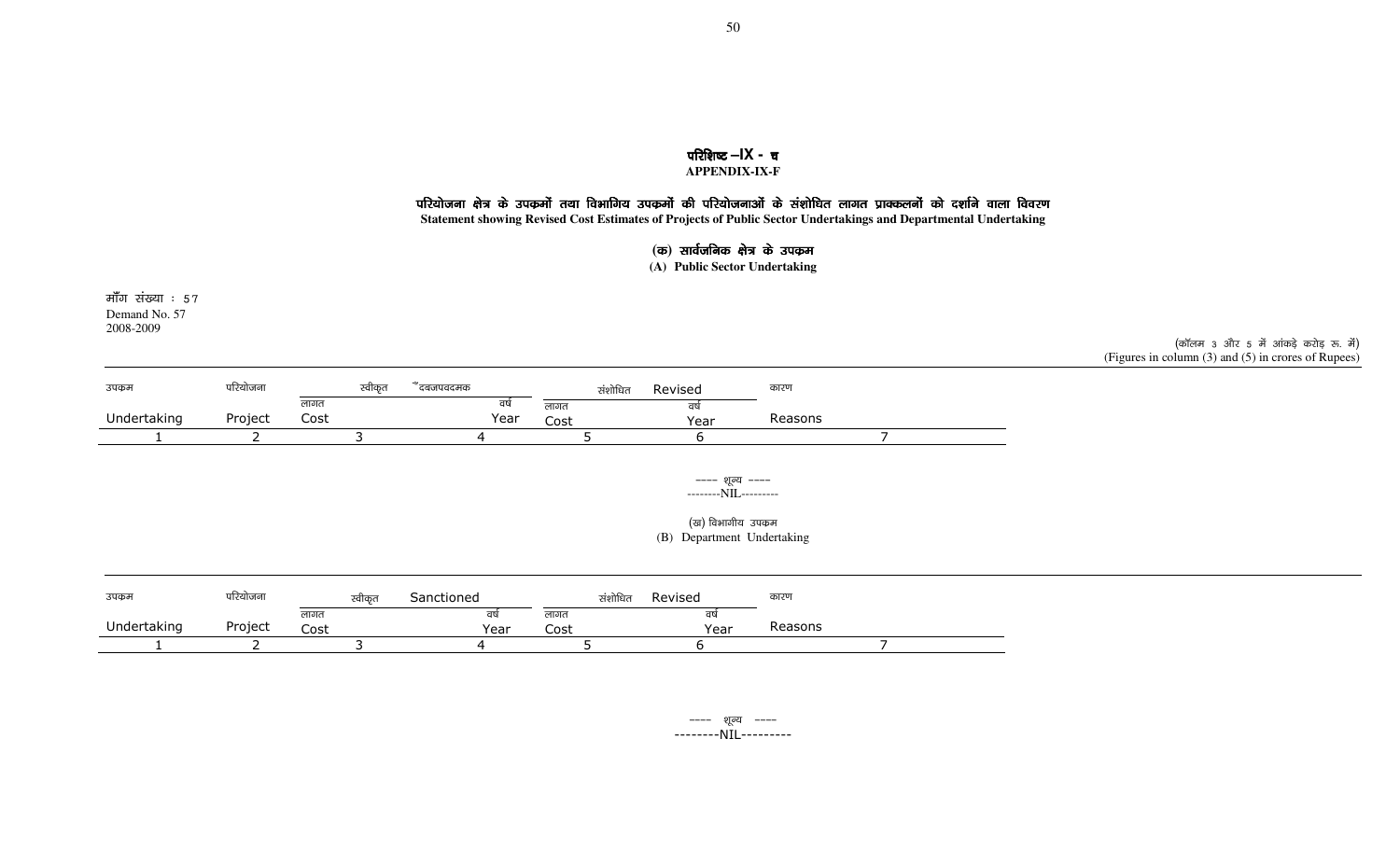### **ufterive –IX - N APPENDIX-IX-G**

# मॉॅंग संख्या 57: स्कूल शिक्षा एवं साक्षरता विभाग<br>DEPARTMENT OF SCHOOL EDUCATION AND LITERACY

## वष 2008–2009 में गैर सरकारी निकायों को सीानांतरित/उपहार स्वरूप प्रदान की जाने वाली 5 लाख रू. से अधिक की सरकारी संपत्ति का विवरण

**Particulars of Government property of value exceeding Rupees five lakhs proposed to be transferred/gifted to non-government bodies in 2008-2009** 

मॉॅंग संख्या ः ५७ Demand No. 57

2007-2008

| कमाक       | सीनितरित अथवा उपहार स्वरूप दी ! | ओकेत मूल्य | किसे सीीनांतरित या उपहार          | सीोनांतरण या उपहार का | कैफियत  |
|------------|---------------------------------|------------|-----------------------------------|-----------------------|---------|
|            | जाने वाली संपत्ति का ब्यौरा     |            | स्वरूप प्रदान करने का प्रस्ताव है | उददेश्य               |         |
|            |                                 |            |                                   |                       |         |
|            | Details of property proposed    | Book Value | To whom proposed to be            | Purpose of transfer   | Remarks |
| Serial No. | to be transferred or gifted     |            | transferred or gifted             | or gift               |         |
|            |                                 |            |                                   |                       |         |

&&&& 'kwU; &&&& ------NIL-------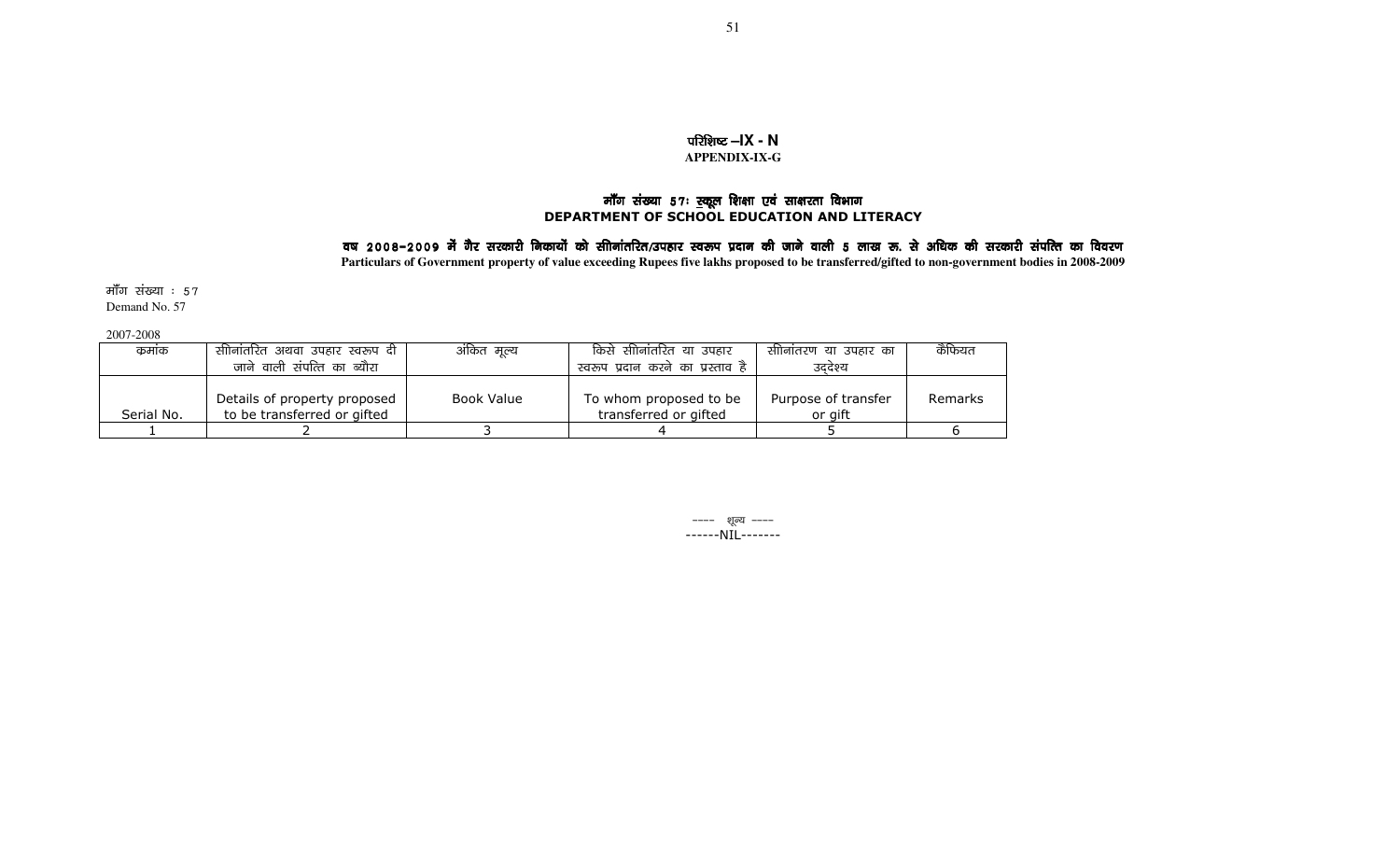### अनुदान के लिए विस्तृत मांगे 2008-2009 **DETAILED DEMAND FOR GRANTS 2008-2009**

### परिशिष्ट –IX- ज

#### **APPENDIX-IX-H**

### वष 2008–2009 के बजट प्राक्कलनों में उपबंधित अंतराष्ट्रीय निकायों को अंशदान दर्शाने वाला विवरण

### **STATEMENT SHOWING CONTRIBUTION TO INTERNATIONAL BODIES PROVIDED FOR IN THE BUDGET ESTIMATES FOR 2008-2009**

मॉॅंग संख्या  $:57$ Demand No. 57

(Amount in thousands of Rupees) (रू. हजार में)

| सगठन का नाम              | अशदान का स्वरूप तथा प्रयोजन        | वास्तविक             | बजट                        | संशोधित              | ब्जट                       |
|--------------------------|------------------------------------|----------------------|----------------------------|----------------------|----------------------------|
| Name of the Organisation | Nature and purpose of contribution | Actuals<br>2006-2007 | <b>Budget</b><br>2007-2008 | Revised<br>2007-2008 | <b>Budget</b><br>2008-2009 |
|                          |                                    |                      |                            |                      |                            |

स्कूल शिक्षा एवं साक्षरता विभाग

---- शूल्य ----

DEPARTMENT OF SCHOOL EDUCATION AND LITERACY

-----NIL------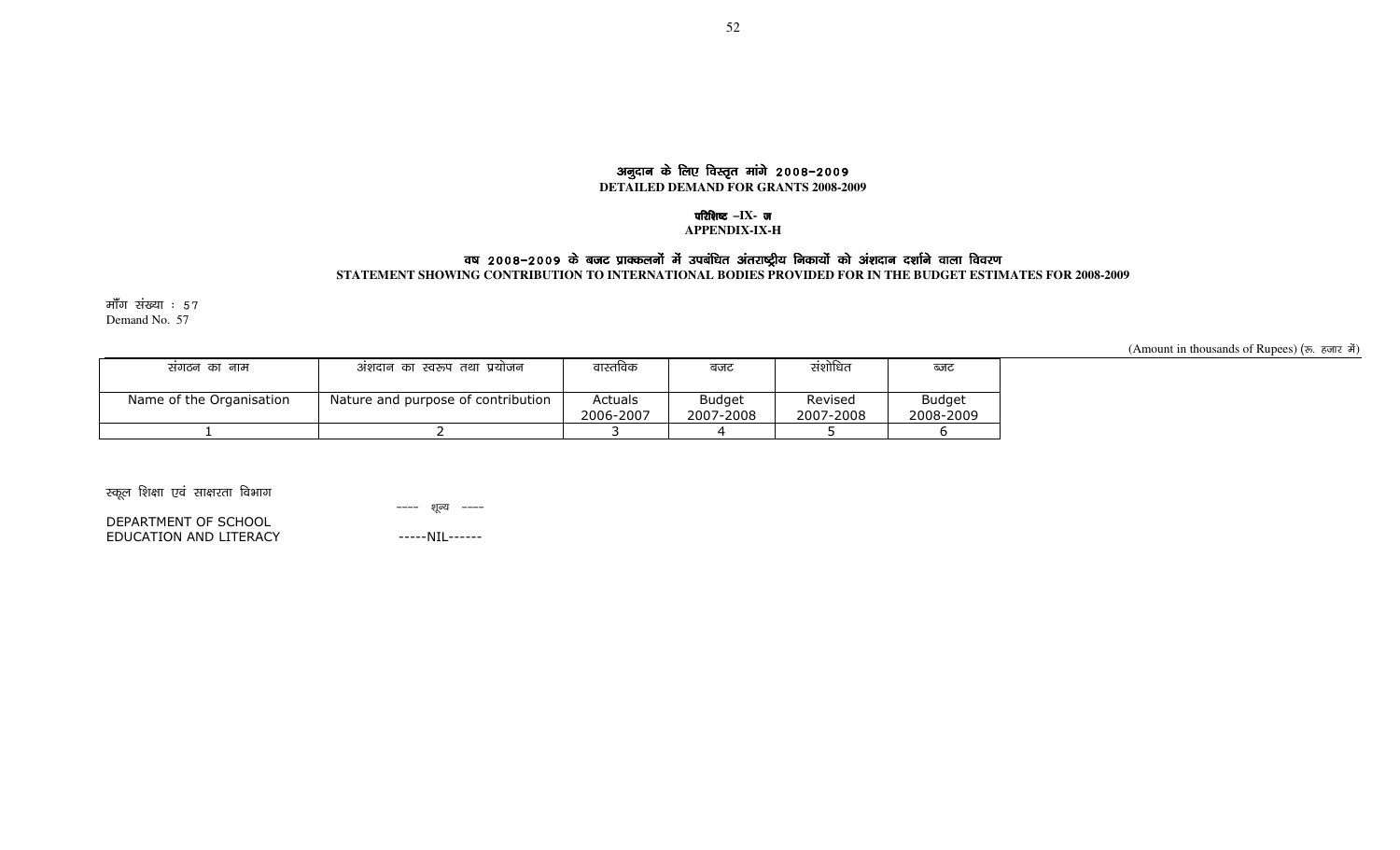---------------------------------------------------------------------------------------------------------------------------------------------------------

## परिशिष्ट –IX. ज

**APPENDIX-IX-I** 

# कॉॅंग संख्या : <u>स्</u>कूल शिक्षा एवं साक्षरता विभाग<br>DEPARTMENT OF SCHOOL EDUCATION AND LITERACY

### केन्द्रीय सरकार द्वारा दी गई प्रतिभूति तथा 31 मार्च, 2007 को बकाया राशि को दर्शाने वाला विवरण

**STATEMENT SHOWING GUARANTEES GIVEN BY THE CENTRAL GOVERNMENT AND OUTSTANDING AS ON 31ST MARCH, 2007** 

मॉॅंग संख्या :  $57$ Demand No. 57

(All Amount in thousands of Rupees) (रू. हजार में)

| कुम<br>संख्या | उस संस्थान का नाम<br>जिसको प्रतिभूति दी<br>गई है                   | प्रतिभूति को प्रहार तथा<br>कब तक दी गई है (नए<br>मद के मामले में संख्या<br>तथा दिनांक सहित)      | ब्याज की दर<br>यदि कोई हो तो<br>(प्रतिशत प्रति<br>वर्ष)          | प्रतिभूति की अधिकतम<br>राशि जिसके लिए<br>सरकार ने करार दिया                    | प्रतिभूति की राशि<br>तथा 31.3.2007<br>को बकाया राशि                | प्रतिभूति के लिए स्वयं<br>के रूप में राज्य<br>सरकार को जमानत<br>का कोई वचन दिया<br>गया है | प्रतिभूति के<br>अनुसरण में<br>सरकार ने<br>यदि कोई<br>भगतान<br>किया है         | कैफियत |
|---------------|--------------------------------------------------------------------|--------------------------------------------------------------------------------------------------|------------------------------------------------------------------|--------------------------------------------------------------------------------|--------------------------------------------------------------------|-------------------------------------------------------------------------------------------|-------------------------------------------------------------------------------|--------|
| SI.<br>No     | Name of the<br>Institution for<br>whom guarantee<br>has been given | Nature and extent of<br>Guarantee (with no.<br>& date of the<br>sanction in case of<br>New items | Rate of<br>interest<br>involved if<br>any (percent<br>per annum) | Maximum amount<br>of quarantee for<br>which Govt, have<br>entered<br>agreement | <b>Sums</b><br>quaranteed<br>and<br>outstanding as<br>on 31-3-2007 | Whether any<br>securities are<br>pledged to Govt.<br>as a set off against<br>Guarantee    | Payment,<br>if anv<br>made by<br>Govt. in<br>pursuance<br>of the<br>quarantee | Remark |

---- शूल्य ----

-----NIL-----

Note: 1. Amount of guarantee should be in Rupees and not in foreign currency.

2. The total number of items in the statement and the total of the amounts in columns 5 & 6 should also be worked out and shown in the statement.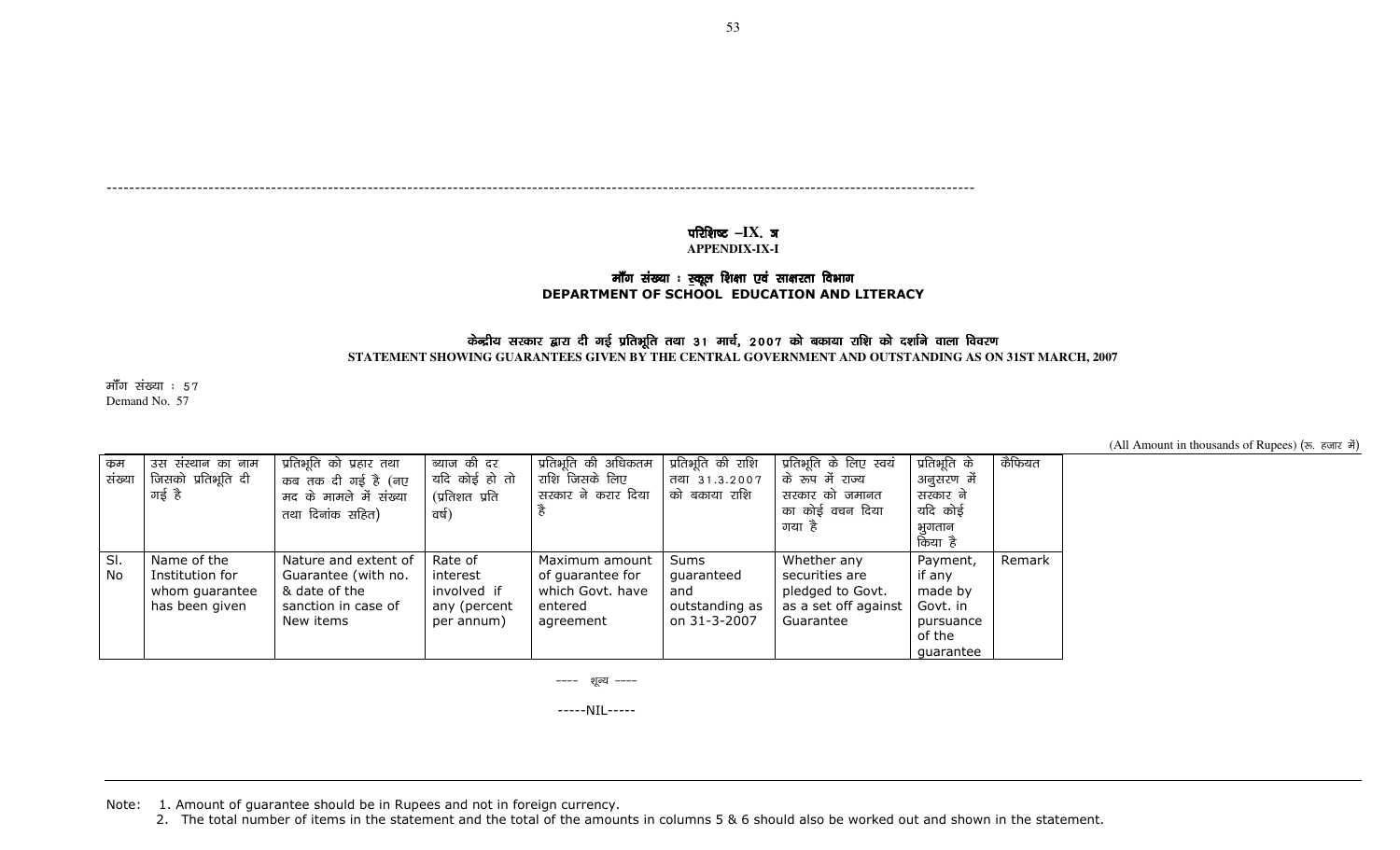### परिशिष्ट IX-जे **APPENDIX IX-J**

अनुदानों की विस्तृत मॉॅंगें **2008&09 DETAILED DEMANDS FOR GRANTS 2008-09** 

स्कूल शिक्षा और साक्षरता विभाग से संबंधित प्राइवेट संस्थाओं/संगठनों/व्यक्तियों को वर्ष 2006–07 के दौरान संस्वीकृत किए गए<br>5.00 लाख रूपए (आवर्ती) अथवा 10.00 लाख रूपए (अनावर्ती) से अधिक सहायता अनुदान को दर्शाने वाला विवरण STATEMENT SHOWING GRANTS-IN-AID EXCEEDING Rs.5.00 LAKHS (RECURRING) OR Rs.10.00 LAKHS (NON-RECURRING) SANCTIONED TO PRIVATE INSTITUTIONS/ORGANISATION/INDIVIDUALS DURING THE YEAR 2006-2007 IN RESPECT OF DEPARTMENT OF SCHOOL EDUCATION & LITERACY.

<u>राज्य संसाधन केन्द्र/गैर सरकारी संगठन</u> SRCs/NGOs

| क.सं. | संस्था /संगठन का नाम                   | अनुदान प्रदान करने वाले        | आवर्ती           | अनावर्ती             | अनुदान का उद्देश्य              |
|-------|----------------------------------------|--------------------------------|------------------|----------------------|---------------------------------|
| S.No. | Name of the Institution/Organisation   | मंत्रालय/विभाग का नाम          | Recurring        | <b>Non-Recurring</b> | Purpose of the grant            |
|       |                                        | <b>Ministry/Department</b>     |                  |                      |                                 |
|       |                                        | giving the grant               |                  |                      |                                 |
| ı.    | भगवतुल्ला धर्मार्थ न्यास, आंध्र प्रदेश | मानव संसाधन विकास मंत्रालय,    | कुछ नहीं         | 1,56,54              | आई और ई परियोजना का कार्यान्वयन |
|       | Bhagavatula Charitable Trust, Andhra   | स्कूल शिक्षा और साक्षरता विभाग | N <sub>i</sub> l |                      | Implementation of the I&E       |
|       | Pradesh                                | Ministry of HRD Dept. of       |                  |                      | project                         |
|       |                                        | School Education &             |                  |                      |                                 |
|       |                                        | Literacy                       |                  |                      |                                 |
| 2.    | प्रथम मुम्बई बिहार परियोजना            | –वही–                          | कुछ नहीं         | 1,55,93              | –वही–                           |
|       | PRATHAM Mumbai for Bihar Project       | $-do-$                         | Nil              |                      | -do-                            |
| 3.    | ,कलव्य, भोपाल                          | –वही–                          | कुछ नहीं         | 32,73                | –वही–                           |
|       | Ekalavya, Bhopal                       | -do-                           | Nil              |                      | -do-                            |
| 4.    | उत्थान, भोपाल                          | –वही–                          | कुछ नहीं         | 37,20                | –वही–                           |
|       | Utthan, Bhopal                         | -do-                           | <b>Nil</b>       |                      | -do-                            |
| 5.    | प्रथम, मुम्बई-उत्तर प्रदेश परियोजना    | –वही–                          | कुछ नहीं         | 1,86,09              | –वही–                           |
|       | PRATHAM Mumbai for Uttar Pradesh       | -do-                           | <b>Nil</b>       |                      | $-do-$                          |
|       | Project                                |                                |                  |                      |                                 |

(रूपए हजार में) (Rupees in thousands)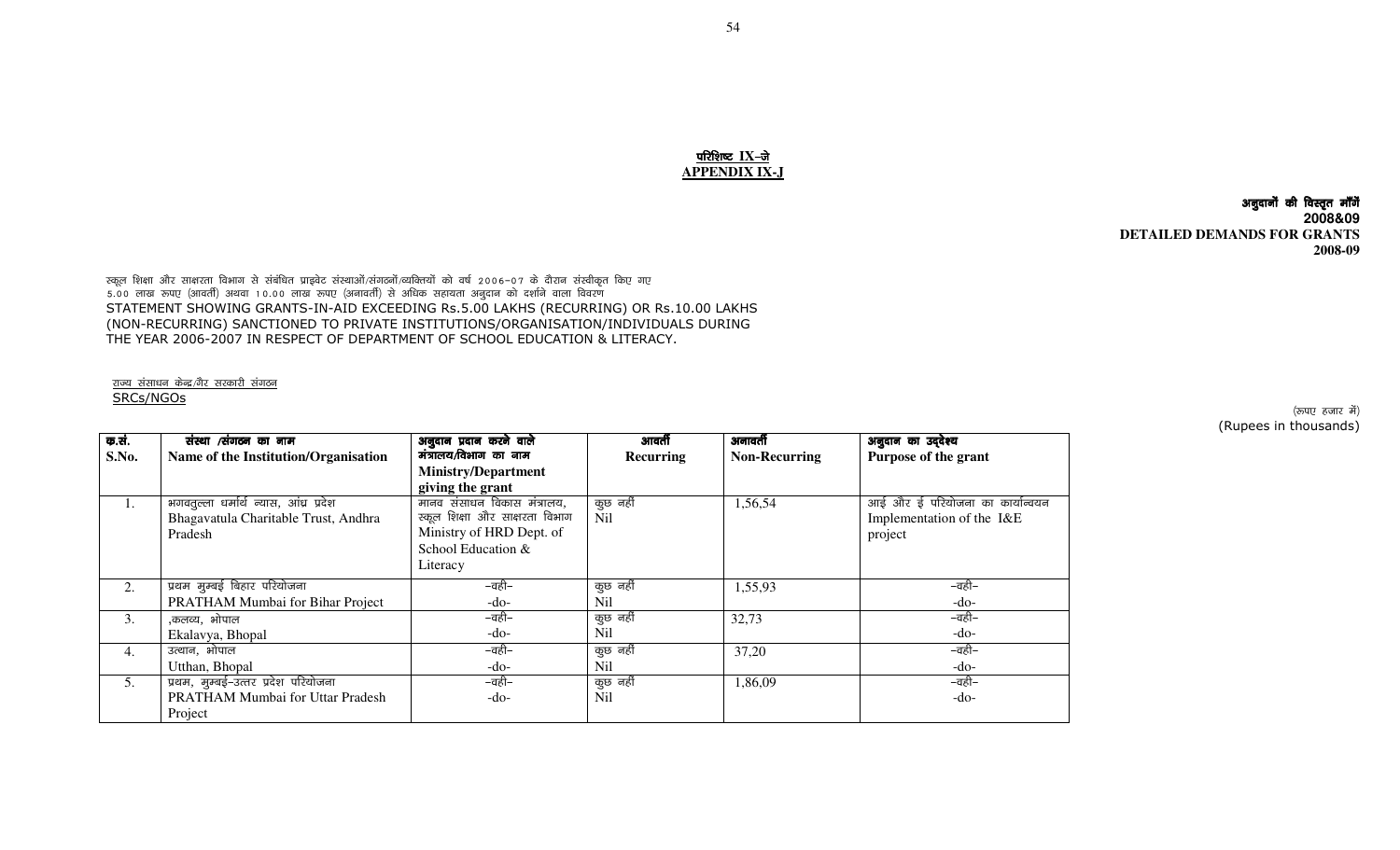| क.सं.<br>S.No. | संस्था ⁄संगठन का नाम<br>Name of the Institution/Organisation                                                  | अनुदान प्रदान करने वाले<br>मंत्रालय/विभाग का नाम<br><b>Ministry/Department</b><br>giving the grant | आवर्ती<br>Recurring | अनावर्ती<br><b>Non-Recurring</b> | अनुदान का उद्देश्य<br>Purpose of the grant                                         |
|----------------|---------------------------------------------------------------------------------------------------------------|----------------------------------------------------------------------------------------------------|---------------------|----------------------------------|------------------------------------------------------------------------------------|
| 6.             | कांति शिक्षा समिति, आन्ध्र प्रदेश<br>Kranti Education Society, A.P                                            | स्कूल शिक्षा और साक्षरता विभाग<br>Department of SE&L                                               | 78,01               | कुछ नहीं<br><b>Nil</b>           | विकलांग बच्चों के लिए एकीकृत शिक्षा<br>की केन्द्रीय प्रायोजित स्कीम<br>CSS of IEDC |
| 7.             | हीलर्स समिति, आन्ध्र प्रदेश<br>Healors Society, A.P                                                           | स्कूल शिक्षा और साक्षरता विभाग<br>Department of SE&L                                               | 12,42               | कुछ नहीं<br><b>Nil</b>           | विकलांग बच्चों के लिए एकीकृत शिक्षा<br>की केन्द्रीय प्रायोजित स्कीम<br>CSS of IEDC |
| 8.             | धूला क्षेत्रीय विकलांग विकास समिति, असम<br>Dhula Regional Physically Handicapped<br>Development Society Assam | स्कूल शिक्षा और साक्षरता विभाग<br>Department of SE&L                                               | 7,08                | कुछ नहीं<br><b>Nil</b>           | विकलांग बच्चों के लिए एकीकृत शिक्षा<br>की केन्द्रीय प्रायोजित स्कीम<br>CSS of IEDC |
| 9.             | अरुसी, छत्तीसगढ़<br>Arushi, Chattisgarh                                                                       | स्कूल शिक्षा और साक्षरता विभाग<br>Department of SE&L                                               | 15,62               | कुछ नहीं<br>Nil                  | विकलांग बच्चों के लिए एकीकृत शिक्षा<br>की केन्द्रीय प्रायोजित स्कीम<br>CSS of IEDC |
| 10.            | एन.ए.बी., आर.के. पुरम<br>NAB, R. K. Puram                                                                     | स्कूल शिक्षा और साक्षरता विभाग<br>Department of SE&L                                               | 25,93               | कुछ नहीं<br>N <sub>i</sub>       | विकलांग बच्चों के लिए एकीकृत शिक्षा<br>की केन्द्रीय प्रायोजित स्कीम<br>CSS of IEDC |
| 11.            | जन समिति कर्मचारी, नई दिल्ली<br>Servants of the People Society, New<br>Delhi                                  | स्कूल शिक्षा और साक्षरता विभाग<br>Department of SE&L                                               | 48,86               | कुछ नहीं<br>Nil                  | विकलांग बच्चों के लिए एकीकृत शिक्षा<br>की केन्द्रीय प्रायोजित स्कीम<br>CSS of IEDC |
| 12.            | उड़ीसा दृष्टिहीन संघ, उड़ीसा<br>Orissa Association for the Blind, Orissa                                      | स्कूल शिक्षा और साक्षरता विभाग<br>Department of SE&L                                               | 39,67               | कुछ नहीं<br>N <sub>i</sub>       | विकलांग बच्चों के लिए एकीकृत शिक्षा<br>की केन्द्रीय प्रायोजित स्कीम<br>CSS of IEDC |
| 13.            | सत्य साई जनसेवा, कटक<br>Stya Sai Janaseva, Cuittack                                                           | स्कूल शिक्षा और साक्षरता विभाग<br>Department of SE&L                                               | 9,99                | कुछ नहीं<br>N <sub>i</sub>       | विकलांग बच्चों के लिए एकीकृत शिक्षा<br>की केन्द्रीय प्रायोजित स्कीम<br>CSS of IEDC |
| 14.            | जगत बंधु विश्व भारती, उड़ीसा<br>Jagat Bandhu Biswa Bharati, Orissa                                            | स्कूल शिक्षा और साक्षरता विभाग<br>Department of SE&L                                               | 46,62               | कुछ नहीं<br><b>Nil</b>           | विकलांग बच्चों के लिए एकीकृत शिक्षा<br>की केन्द्रीय प्रायोजित स्कीम<br>CSS of IEDC |
| 15.            | भारतीय देखभाल केन्द्र, उड़ीसा<br>Indian Institute of Care, Orissa                                             | स्कूल शिक्षा और साक्षरता विभाग<br>Department of SE&L                                               | 17,82               | कुछ नहीं<br>N <sub>il</sub>      | विकलांग बच्चों के लिए एकीकृत शिक्षा<br>की केन्द्रीय प्रायोजित स्कीम<br>CSS of IEDC |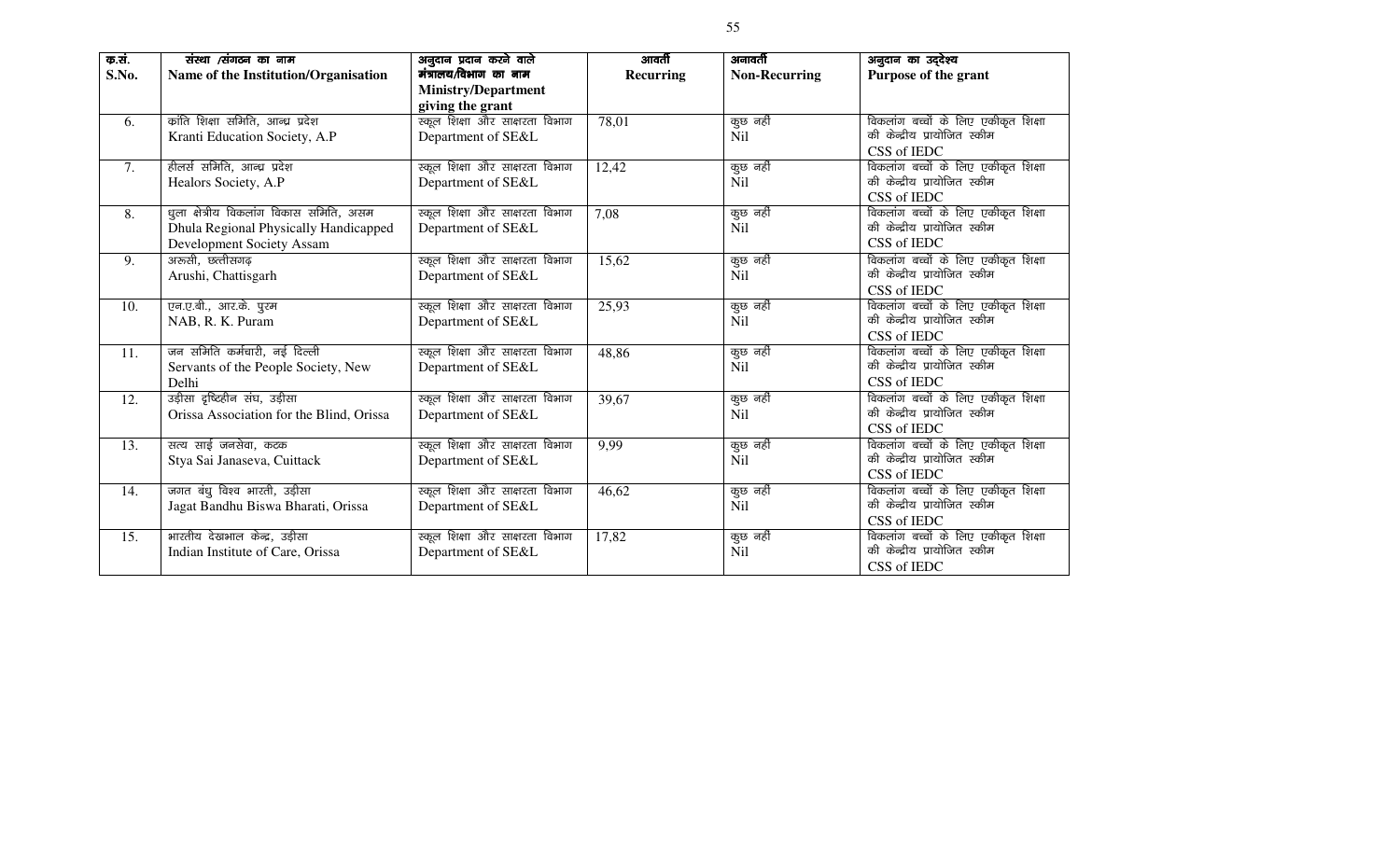| क.सं. | संस्था ⁄संगठन का नाम                         | अनुदान प्रदान करने वाले        | आवर्ती           | अनावर्ती             | अनुदान का उद्देश्य                  |
|-------|----------------------------------------------|--------------------------------|------------------|----------------------|-------------------------------------|
| S.No. | Name of the Institution/Organisation         | मंत्रालय/विभाग का नाम          | <b>Recurring</b> | <b>Non-Recurring</b> | Purpose of the grant                |
|       |                                              | <b>Ministry/Department</b>     |                  |                      |                                     |
|       |                                              | giving the grant               |                  |                      |                                     |
| 16.   | शहीद युवा संघ, उड़ीसा                        | स्कूल शिक्षा और साक्षरता विभाग | 5,53             | कुछ नहीं             | विकलांग बच्चों के लिए एकीकृत शिक्षा |
|       | Sheed Yuba Sangha, Orissa                    | Department of SE&L             |                  | <b>Nil</b>           | की केन्द्रीय प्रायोजित स्कीम        |
|       |                                              |                                |                  |                      | CSS of IEDC                         |
| 17.   | आर.ओ.एस.ई., उड़ीसा                           | स्कूल शिक्षा और साक्षरता विभाग | 5,41             | कुछ नहीं             | विकलांग बच्चों के लिए एकीकृत शिक्षा |
|       | ROSE, Orissa                                 | Department of SE&L             |                  | N <sub>i</sub>       | की केन्द्रीय प्रायोजित स्कीम        |
|       |                                              |                                |                  |                      | CSS of IEDC                         |
| 18.   | प्रगति स्वैच्छिक संगठन, उड़ीसा               | स्कूल शिक्षा और साक्षरता विभाग | 24,17            | कुछ नहीं             | विकलांग बच्चों के लिए एकीकृत शिक्षा |
|       | Pragati Voluntary Organisation, Orissa       | Department of SE&L             |                  | N <sub>il</sub>      | की केन्द्रीय प्रायोजित स्कीम        |
|       |                                              |                                |                  |                      | CSS of IEDC                         |
| 19.   | एकीकृत शिक्षा परिषद् कुड्डालोर, तमिलनाडु     | स्कूल शिक्षा और साक्षरता विभाग | 16,14            | कुछ नहीं             | विकलांग बच्चों के लिए एकीकृत शिक्षा |
|       | Integrated Education Council, Cuddalore,     | Department of SE&L             |                  | N <sub>il</sub>      | की केन्द्रीय प्रायोजित स्कीम        |
|       | Tamil Nadu                                   |                                |                  |                      | CSS of IEDC                         |
| 20.   | एकीकृत शिक्षा कार्यान्वयन समिति, तमिलनाडु    | स्कूल शिक्षा और साक्षरता विभाग | 31,86            | कुछ नहीं             | विकलांग बच्चों के लिए एकीकृत शिक्षा |
|       | <b>Integrated Education Implementation</b>   | Department of SE&L             |                  | <b>Nil</b>           | की केन्द्रीय प्रायोजित स्कीम        |
|       | Committee                                    |                                |                  |                      | CSS of IEDC                         |
|       | <b>Tamil Nadu</b>                            |                                |                  |                      |                                     |
| 21.   | पल्लव एकीकृत शिक्षा परिषद् वेल्लोर, तमिलनाडु | स्कूल शिक्षा और साक्षरता विभाग | 6,55             | कुछ नहीं             | विकलांग बच्चों के लिए एकीकृत शिक्षा |
|       | Pallava Council for Integrated Education,    | Department of SE&L             |                  | N <sub>il</sub>      | की केन्द्रीय प्रायोजित स्कीम        |
|       | Vellore, Tamil Nadu                          |                                |                  |                      | CSS of IEDC                         |
| 22.   | कीलोट्टी वक्कम ग्राम संगम, तमिलनाडू          | स्कूल शिक्षा और साक्षरता विभाग | 7,97             | कुछ नहीं             | विकलांग बच्चों के लिए एकीकृत शिक्षा |
|       | Keelottivakkom Grama Sangam, Tamil           | Department of SE&L             |                  | N <sub>il</sub>      | की केन्द्रीय प्रायोजित स्कीम        |
|       | Nadu                                         |                                |                  |                      | CSS of IEDC                         |
| 23.   | थ्वमार्थ शिक्षा और ग्रामीण विकास समिति,      | स्कूल शिक्षा और साक्षरता विभाग | 6,10             | कुछ नहीं             | विकलांग बच्चों के लिए एकीकृत शिक्षा |
|       | तमिलनाड                                      | Department of SE&L             |                  | <b>Nil</b>           | की केन्द्रीय प्रायोजित स्कीम        |
|       | Vimathee Educational & Rural                 |                                |                  |                      | CSS of IEDC                         |
|       | Development Society, T.N.                    |                                |                  |                      |                                     |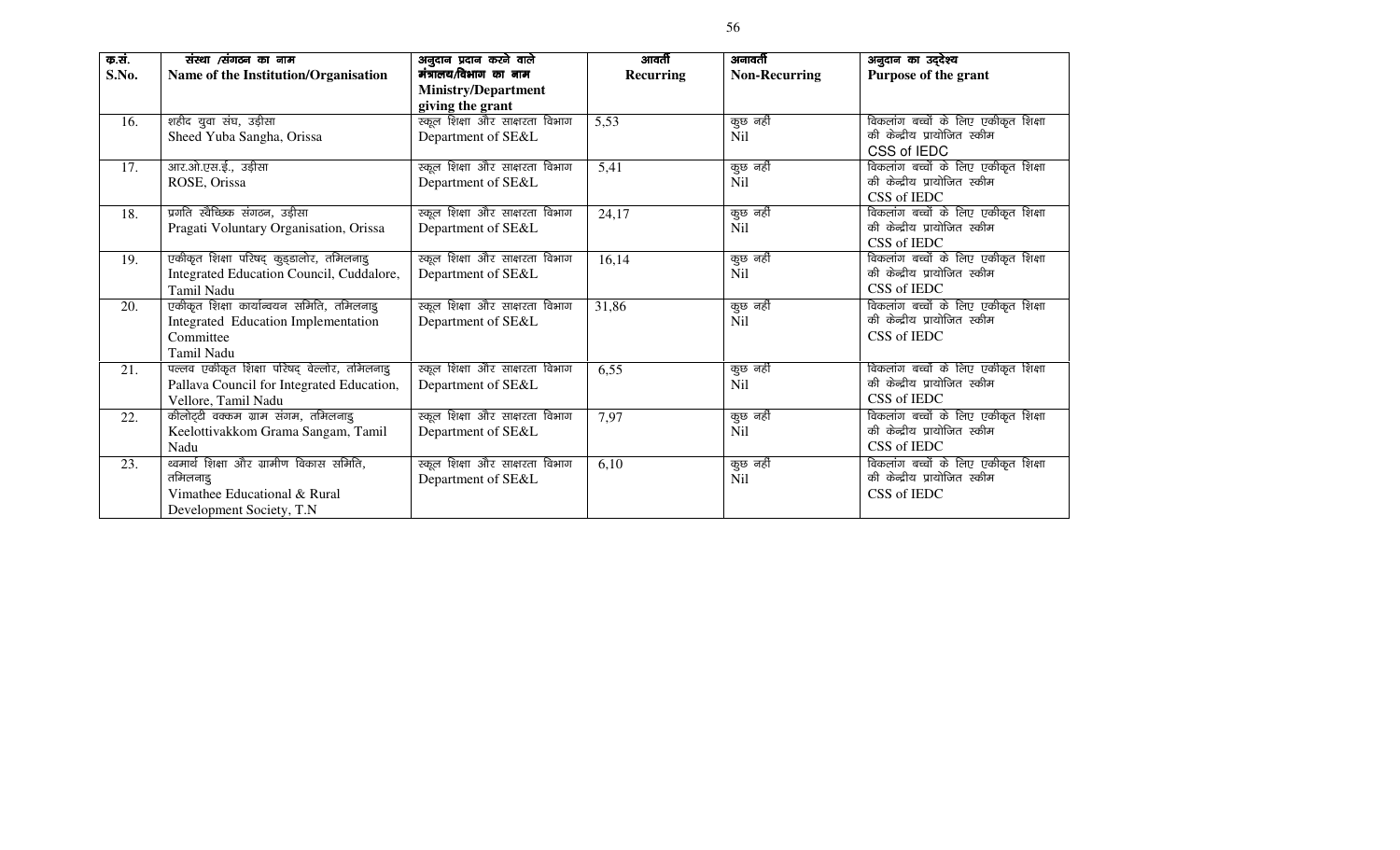| क.सं. | संस्था /संगठन का नाम                            | अनुदान प्रदान करने वाले        | आवर्ती           | अनावर्ती             | अनुदान का उद्देश्य                                                                |
|-------|-------------------------------------------------|--------------------------------|------------------|----------------------|-----------------------------------------------------------------------------------|
| S.No. | Name of the Institution/Organisation            | मंत्रालय/विभाग का नाम          | <b>Recurring</b> | <b>Non-Recurring</b> | <b>Purpose of the grant</b>                                                       |
|       |                                                 | <b>Ministry/Department</b>     |                  |                      |                                                                                   |
|       |                                                 | giving the grant               |                  |                      |                                                                                   |
| 24.   | चरण क्षेत्रीय ईसाई विकलांग समिति, सी.बी.आर.     | स्कूल शिक्षा और साक्षरता विभाग | 29,99            | कुछ नहीं             | विकलांग बच्चों के लिए एकीकृत शिक्षा की                                            |
|       | तमिलनाडू                                        | Department of SE&L             |                  | N <sub>i</sub> l     | केन्द्रीय प्रायोजित स्कीम                                                         |
|       |                                                 |                                |                  |                      | CSS of IEDC                                                                       |
|       | Cheran Region Christian Society for             |                                |                  |                      |                                                                                   |
|       | Disabled, CBR, Tamil Nadu                       |                                |                  |                      |                                                                                   |
| 25.   | एकीकृत शिक्षा सुधार परि"ाद, तमिलनाडु            | स्कूल शिक्षा और साक्षरता विभाग | 15,05            | कुछ नहीं             | विकलांग बच्चों के लिए एकीकृत शिक्षा की<br>केन्द्रीय प्रायोजित स्कीम               |
|       | <b>Integrated Education Improvement</b>         | Department of SE&L             |                  | <b>Nil</b>           | CSS of IEDC                                                                       |
|       | Council, TN                                     |                                |                  |                      |                                                                                   |
| 26.   | एन.ए.बी., उत्तर प्रदेश                          | स्कूल शिक्षा और साक्षरता विभाग | 16,22            | कुछ नहीं             | विकलांग बच्चों के लिए एकीकृत शिक्षा की                                            |
|       | NAB, UP                                         | Department of SE&L             |                  | N <sub>il</sub>      | केन्द्रीय प्रायोजित स्कीम                                                         |
|       |                                                 |                                |                  |                      | CSS of IEDC                                                                       |
| 27    | वे.एस.आर. स्मृति ग्रामीण विकास न्यास, रेंज.     | MHRD, Deptt. Of                | 18,30            | .नहीं.               | मध्यमिक और उच्चतर माध्यमिक विद्यालयों                                             |
|       | रेड्डी<br>जिला–आन्ध्र प्रदेश                    | Secondary Education and        |                  |                      | की बालिकाओं के लिए भोजन और छात्रावास<br>सम्बन्धी सुविधाओं को सुदृढ़ करने की स्कीम |
|       | <b>KSR</b><br>Memorial<br>Trust<br>Rural<br>for | Literacy                       |                  |                      | के तहत बालिका छात्रावास संचालिक करने                                              |
|       | Development, Range Reddy District, A.P.         |                                |                  |                      | के लिए।                                                                           |
|       |                                                 |                                |                  |                      | For running of Girls Hostel under the                                             |
|       |                                                 |                                |                  |                      | Scheme for Strengthening<br>of                                                    |
|       |                                                 |                                |                  |                      | Boarding and Hostel facilities for                                                |
|       |                                                 |                                |                  |                      | Girl Students of Secondary and                                                    |
|       |                                                 |                                |                  |                      | <b>Higher Secondary Schools</b>                                                   |
| 28.   | नवोदय एकीकृत संस्कृति समाज शिक्षा और            |                                | 6,00             | –वही–                | –वही–                                                                             |
|       | खेच्छिक कार्य द्वार सं. 3-92-31 शिक्षक          | –वही–                          |                  | $-do-$               | $-do-$                                                                            |
|       | कालोनी, धोन-518222, आन्ध्र प्रदेश               | -do-                           |                  |                      |                                                                                   |
|       | Navodaya Integration Culture Social Edu.        |                                |                  |                      |                                                                                   |
|       | And Voluntary ActionDoor No.3-92-31             |                                |                  |                      |                                                                                   |
|       | Teacher's Colony, Dhone-518222, A.P.            |                                |                  |                      |                                                                                   |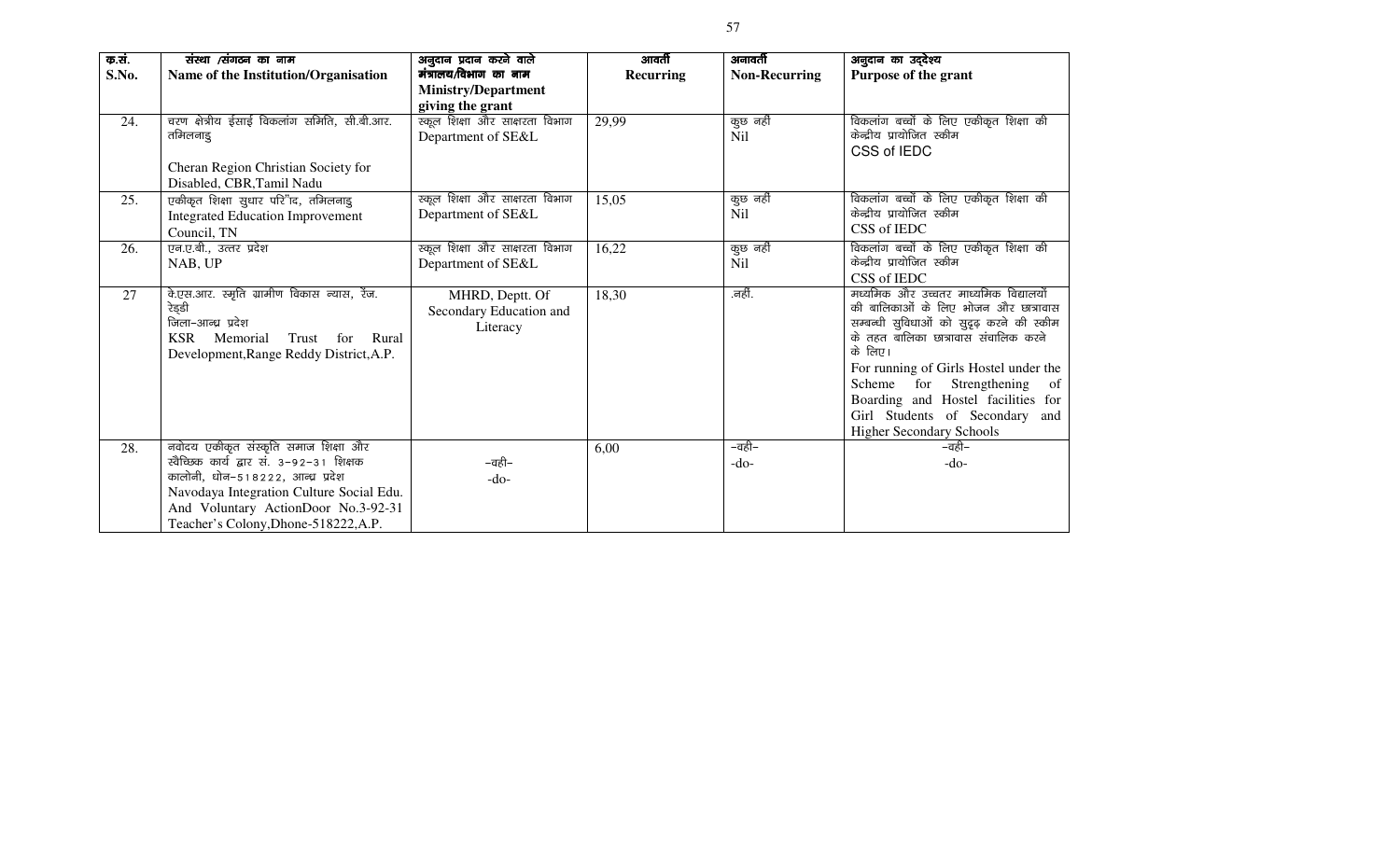| क.सं.<br>S.No. | संस्था /संगठन का नाम<br>Name of the Institution/Organisation                        | अनुदान प्रदान करने वाले<br>मंत्रालय/विभाग का नाम<br><b>Ministry/Department</b> | आवर्ती<br>Recurring | अनावर्ती<br><b>Non-Recurring</b> | अनुदान का उद्देश्य<br>Purpose of the grant |
|----------------|-------------------------------------------------------------------------------------|--------------------------------------------------------------------------------|---------------------|----------------------------------|--------------------------------------------|
|                |                                                                                     | giving the grant                                                               |                     |                                  |                                            |
| 29.            | जीसेस मेरी और जोसेफ समिति, राजीव नगर<br>रामोजेनीपुरम, डाकखाना-कुट्डाह-516002,       | –वही–                                                                          | 10,00               | –वही–                            | –वही–                                      |
|                | आन्ध्र प्रदेश।                                                                      | $-do-$                                                                         |                     | $-do-$                           | $-do-$                                     |
|                | Society of Jesus Mary & Josph, Rajiv                                                |                                                                                |                     |                                  |                                            |
|                | Ramonjaneyapuram<br>Nagar,<br>Post                                                  |                                                                                |                     |                                  |                                            |
|                | Cuddapah-516002, A.P.                                                               |                                                                                |                     |                                  |                                            |
| 30.            | सोसाईटी,<br>डी.सं.49-1-10<br>विज्ञान                                                | –वही–                                                                          |                     | –वही–                            | –वही–                                      |
|                | एजू.<br>मामीडीपल्लीवरी,<br>स्ट्रीट<br>चर्चा<br>रक्वायर,                             | $-do-$                                                                         | 5,54                | $-do-$                           | $-do-$                                     |
|                | काकीनाडा–2, पूर्वी<br>गोदावरी<br>जिला, आन्ध्र                                       |                                                                                |                     |                                  |                                            |
|                | प्रदेश–533002.                                                                      |                                                                                |                     |                                  |                                            |
|                | Vignan Edu.<br>Society,<br>D.No.49-1-                                               |                                                                                |                     |                                  |                                            |
|                | Street, Church<br>10, Mamidipallivari                                               |                                                                                |                     |                                  |                                            |
|                | square, Kakinada-2, East<br>Godavari                                                |                                                                                |                     |                                  |                                            |
|                | District, Andhra Pradesh-533002.                                                    |                                                                                |                     |                                  |                                            |
| 31             | वसन्त शिक्षण संस्थान, "रूपमहल" चिखलवाडी,<br>नान्देड़, महाराष्ट्र-431601             | –वही–<br>$-do-$                                                                | 8,90                | –वही–<br>$-do-$                  | –वही–<br>$-do-$                            |
|                | Vasant Shikshan Sansthan, "Roop Mahal"                                              |                                                                                |                     |                                  |                                            |
|                | Chikhalwadi, Nanded, Mahasashtra-                                                   |                                                                                |                     |                                  |                                            |
|                | 431601.                                                                             |                                                                                |                     |                                  |                                            |
| 32.            | सामाजिक कल्याण कार्य तथा शोध संस्थान,                                               | –वही–                                                                          | 7,00                | –वही–                            | –वही–                                      |
|                | धांडी–बाबज बादू, डाक.–अहियास–जिला–जजपुर,                                            | $-do-$                                                                         |                     | $-do-$                           | $-do-$                                     |
|                | (उड़ीसा)                                                                            |                                                                                |                     |                                  |                                            |
|                | Institute of Social Welfare Action and                                              |                                                                                |                     |                                  |                                            |
|                | ,At.Dhandi-babaj<br>Badu,<br>Research                                               |                                                                                |                     |                                  |                                            |
| 33.            | P.O.Ahiyas-Distt.Jajpur, (Orissa)<br>मातृशक्ति क्लब, कुरनशाही, डाक-नारंगच्छा द्वारा | –वही–                                                                          | 6,60                | –वही–                            | –वही–                                      |
|                | अहियास जिला-कटक, उड़ीसा                                                             | $-do-$                                                                         |                     | $-do-$                           | $-do-$                                     |
|                | Matrusakti Club, AT-Kuran<br>Sahi, PO-                                              |                                                                                |                     |                                  |                                            |
|                | Gachha, Via-Ahiyas, Distt-<br>Naran                                                 |                                                                                |                     |                                  |                                            |
|                | Cuttack(Orissa)                                                                     |                                                                                |                     |                                  |                                            |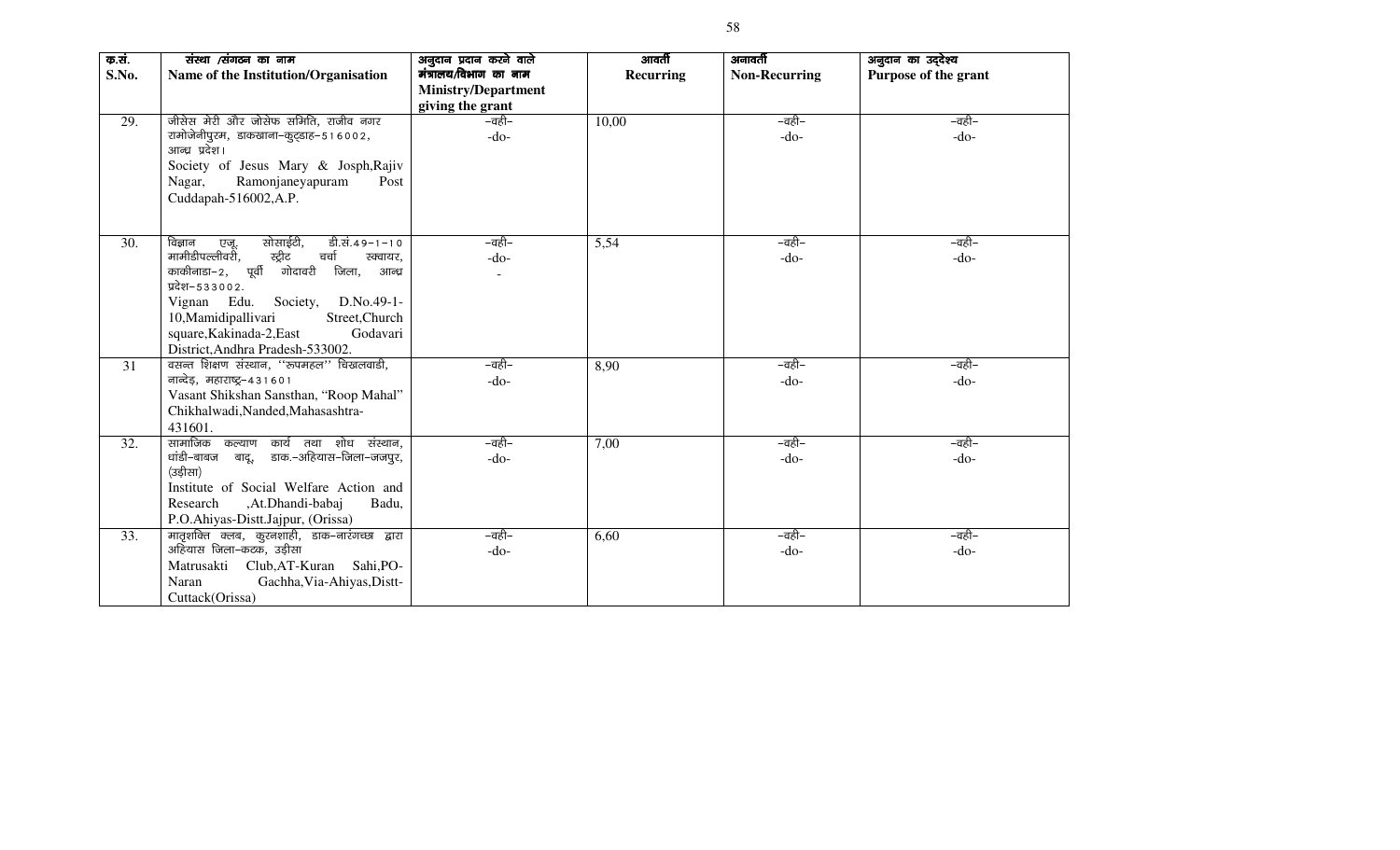| क.सं. | संस्था /संगठन का नाम                           | अनुदान प्रदान करने वाले    | आवर्ती           | अनावर्ती             | अनुदान का उद्देश्य                   |
|-------|------------------------------------------------|----------------------------|------------------|----------------------|--------------------------------------|
| S.No. | Name of the Institution/Organisation           | मंत्रालय/विभाग का नाम      | <b>Recurring</b> | <b>Non-Recurring</b> | Purpose of the grant                 |
|       |                                                | <b>Ministry/Department</b> |                  |                      |                                      |
|       |                                                | giving the grant           |                  |                      |                                      |
| 34.   | डिप्रेस्ड पीपल्स वेलफेयर एसोशिएशन, प्लॉट सं.   | –वही–                      | 6,00             | –वही–                | –वही–                                |
|       | -25, अन्ना नगर, पोचन्दर,<br>डाक.–कोईल,         | $-do-$                     |                  | $-do-$               | $-do-$                               |
|       | पिन-621216 जिला त्रिची तमिलनाडु                |                            |                  |                      |                                      |
|       | Depressed Peoples Welfare Association          |                            |                  |                      |                                      |
|       | Plot No.25, Anna Nagar, Potchandar, Koil,      |                            |                  |                      |                                      |
|       | P.O.Pin-621216, Trichy Distt. T.N.             |                            |                  |                      |                                      |
| 35.   | पारख थरविलार, पिंडी, करछना, इलाहाबाद(उ०प्र०)   | –वही–                      | 8,50             | –वही–                | –वही–                                |
|       | Parakh<br>Tharbilar, Pindi, Karchhana          | $-do-$                     |                  | $-do-$               | $-do-$                               |
|       | Allahabad(U.P)                                 |                            |                  |                      |                                      |
|       |                                                |                            |                  |                      |                                      |
| 36.   | चिल्डून एसोशिएशन, आवास शिक्षा सेवा समिति,      | –वही–                      | .5,36            | –वही–                | –वही–                                |
|       | डी.सं. 127/ए, उपरी माला, टीपी एरिया, (श्री     | $-do-$                     |                  | $-do-$               | $-do-$                               |
|       | वेंकटेश्वर बस स्टैण्ड के समीप) चित्तूर जिला,   |                            |                  |                      |                                      |
|       | तिरुपति-517501 आन्ध्र प्रदेश।                  |                            |                  |                      |                                      |
|       | Children<br>Association,<br>residence          |                            |                  |                      |                                      |
|       | D.No127/A<br>Education Seva Samiti,            |                            |                  |                      |                                      |
|       | Shri<br>TP<br>Upstair,<br>Area<br>(Near)       |                            |                  |                      |                                      |
|       | Venkateshwara<br><b>Bus</b><br>Stand)          |                            |                  |                      |                                      |
|       | Chittoor, Distee, Tirupati-517501, A.P.        |                            |                  |                      |                                      |
| 37.   | श्री परमेश्वरी शिक्षा सोसाईटी, आत्माकुर, करनूल | –वही–                      | 14,82            | –वही–                | –वही–                                |
|       | जिला,                                          | $-do-$                     |                  | $-do-$               | $-do-$                               |
|       | आन्ध्र प्रदेश।                                 |                            |                  |                      |                                      |
|       | Parmeshwari<br>Sh.<br>Education                |                            |                  |                      |                                      |
|       | Society, Atmakur, Karnool Distt, AP            |                            |                  |                      |                                      |
| 38.   | समारत्नम निशक्त ट्रस्ट कर्नाटक                 | –वही–                      | 6,20             | –वही–                | –वही–                                |
|       | Samarathanam Trust for Disabled,               | $-do-$                     |                  | $-do-$               | $-do-$                               |
|       | Karnataka.                                     |                            |                  |                      |                                      |
| 39.   | कल्याणिका केन्द्रीय शिक्षा निकेतन,<br>अमरकंटक, |                            |                  | 66,98                | प्रायोगिक परियोजना के रूप में बालिका |
|       | मध्य प्रदेश                                    |                            |                  |                      | छात्रावास निर्माण हेतु               |
|       | Kalayanika<br>Shikhsa<br>Kendriya              |                            |                  |                      | For construction of girls hostel as  |
|       | Niketan, Amarkantak, MP                        |                            |                  |                      | a pilot project                      |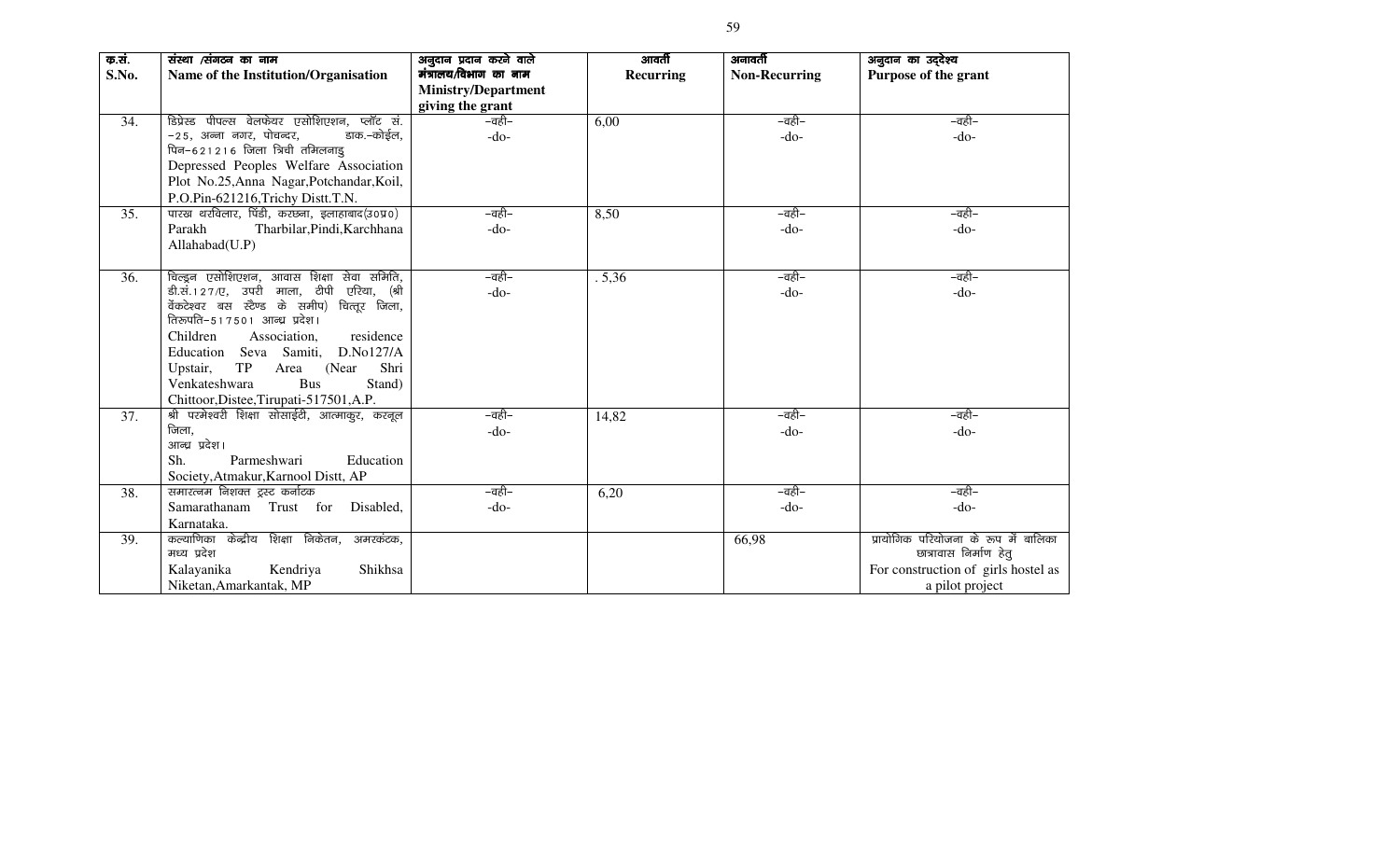| क.सं. | संस्था /संगठन का नाम                              | अनुदान प्रदान करने वाले        | आवर्ती         | अनावर्ती             | अनुदान का उद्देश्य                     |
|-------|---------------------------------------------------|--------------------------------|----------------|----------------------|----------------------------------------|
| S.No. | Name of the Institution/Organisation              | मंत्रालय/विभाग का नाम          | Recurring      | <b>Non-Recurring</b> | Purpose of the grant                   |
|       |                                                   | <b>Ministry/Department</b>     |                |                      |                                        |
|       |                                                   | giving the grant               |                |                      |                                        |
| 40.   | राज्य प्रौढ़ शिक्षा संसाधन केन्द्र लिट्रेसी हाउस, | स्कूल शिक्षा और साक्षरता विभाग | 62,98          | $\blacksquare$       | अनुरक्षण अनुदान                        |
|       | आन्ध्र महिला सभा कॉलेज कैम्पस, उस्मानिया          | Department of School           |                |                      | <b>Maintenance Grant</b>               |
|       | विश्वविद्यालय रोड, हैदराबाद-7                     | Education & Literacy           |                |                      |                                        |
|       | State Resource Centre for Adult Edu,              |                                |                |                      |                                        |
|       | Literacy House, Andhra Mahila Sabha,              |                                |                |                      |                                        |
|       | College Campus, Osmania University                |                                |                |                      |                                        |
|       | Road Hyderabad-7                                  |                                |                |                      |                                        |
|       |                                                   |                                |                |                      |                                        |
| 41.   | राज्य संसाधन केन्द्र, असम मंडूवी अपार्टमेंटस      | –वही–                          | 43,33          |                      | –वही–                                  |
|       | यूनिट सी एण्ड डी, प्रथम तल, जीएनबी रोड,           | $-do-$                         |                |                      | $-do-$                                 |
|       | अम्बारी, गुवाहाटी-781001.                         |                                |                |                      |                                        |
|       | SRC, Assam Mandovi Apartments Unit                |                                |                |                      |                                        |
|       | C&D, 1 <sup>st</sup> floor GNB Road Ambari,       |                                |                |                      |                                        |
|       | Guwahati-781001.                                  |                                |                |                      |                                        |
| 42.   | राज्य संसाधन केन्द्र (एडीआर आई) बीएसआईडीसी        | –वही–                          | 66,90          |                      | साक्षरता कार्यक्रमों के कार्यान्वयन के |
|       | कालोनी,                                           | $-do-$                         |                |                      | लिए                                    |
|       | पटना, बिहार                                       |                                |                |                      | For implementation of literacy         |
|       | SRC, (ADRI) BSIDC Colony, Patna,                  |                                |                |                      | programmes                             |
|       | Bihar                                             |                                |                |                      |                                        |
| 43.   | राज्य संसाधन केन्द्र, दीपायतन, बुधा कालोनी,       | –वही–                          | 70,38          | $\blacksquare$       | अनुरक्षण अनुदान                        |
|       | पटना                                              | $-do-$                         |                |                      | Maintenance Grant                      |
|       | SRC, Deepayatan, Budhha Colony, Patna.            |                                |                |                      |                                        |
| 44.   | एशियाई विकास शोध संस्थान,                         | –वही–                          | $\blacksquare$ | 15,60                | पत्रिका का प्रकाशन                     |
|       | (एडीआरआई), पटना                                   | $-do-$                         |                |                      | Publication of Magazine                |
|       | Asian Development Research Institute              |                                |                |                      |                                        |
|       | (ADRI), Patna                                     |                                |                |                      |                                        |
| 45.   | जनार्द्धन मीडिया सेंटर, देशबंधु काम्पलेक्स,       | –वही–                          | 10,00          |                      |                                        |
|       | रामसागरपाड़ा, रायपुर                              | $-do-$                         |                |                      |                                        |
|       | Jandarshan Media Centre,                          |                                |                |                      |                                        |
|       | Deshbandhu Complex, Ramsagarpara,                 |                                |                |                      |                                        |
|       | Raipur                                            |                                |                |                      |                                        |
| 46.   | राज्य संसाधन केन्द्र,                             | –वही–                          | 53,47          |                      | अनुरक्षण अनुदान                        |
|       | जामिया मिलिया इस्लामिया,                          | $-do-$                         |                |                      | Maintenance grant                      |
|       | नई दिल्लीSRC, Jamia Millia Islamia                |                                |                |                      |                                        |
|       | New Delhi                                         |                                |                |                      |                                        |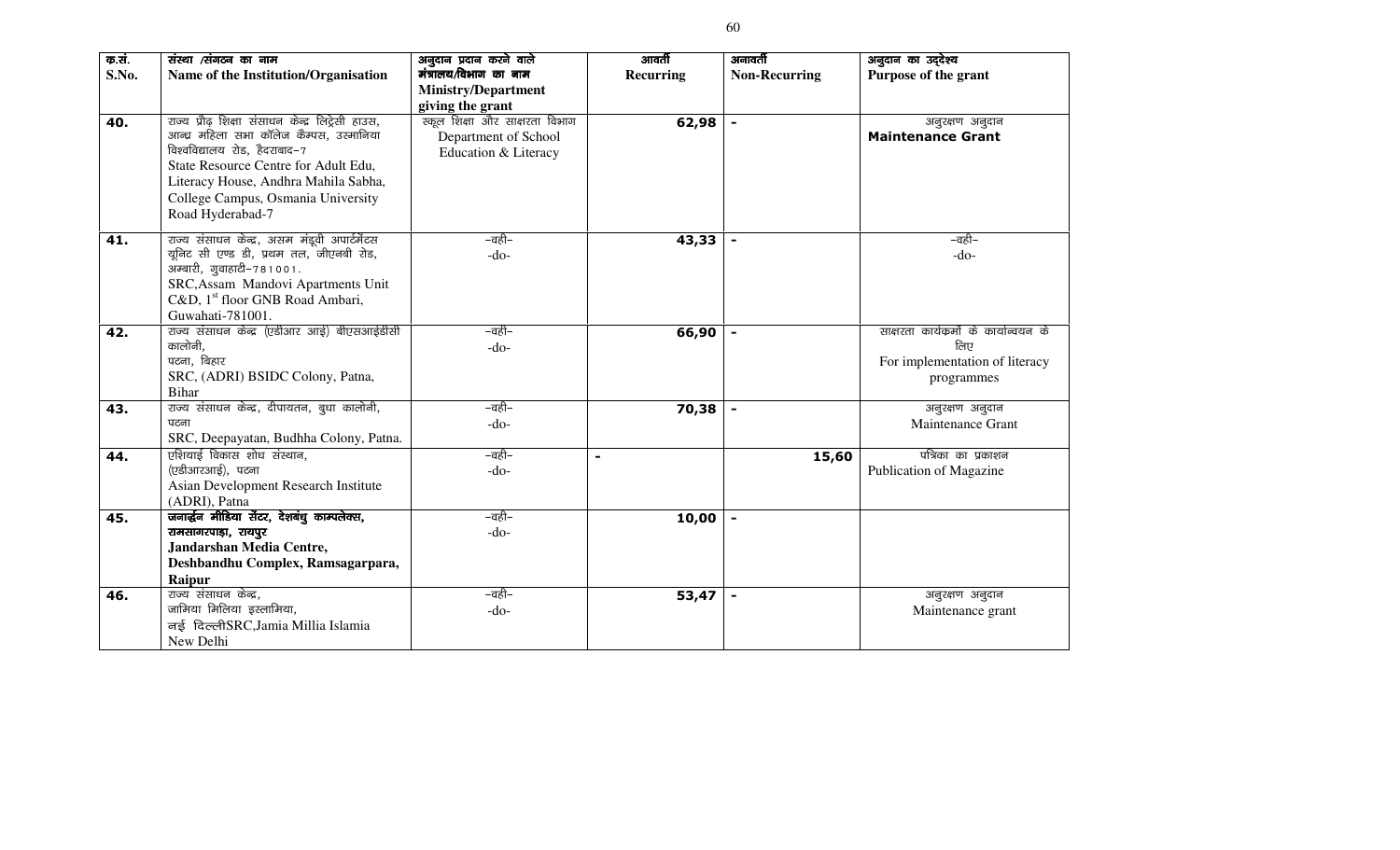| क.सं. | संस्था /संगठन का नाम                               | अनुदान प्रदान करने वाले    | आवर्ती    | अनावर्ती             | अनुदान का उद्देश्य                       |
|-------|----------------------------------------------------|----------------------------|-----------|----------------------|------------------------------------------|
| SNo.  | Name of the Institution/Organisation               | मंत्रालय/विभाग का नाम      | Recurring | <b>Non-Recurring</b> | Purpose of the grant                     |
|       |                                                    | <b>Ministry/Department</b> |           |                      |                                          |
|       |                                                    | giving the grant           |           |                      |                                          |
| 47.   | राज्य प्रौढ़ शिक्षा संसाधन केन्द्र                 | –वही–                      | 40,67     |                      | –वही–                                    |
|       | गुजरात विद्यापीठ, अहमदाबाद                         | $-do-$                     |           |                      | $-do-$                                   |
|       | SRC for Adult Edu. Gujarat Vidyapeeth,             |                            |           |                      |                                          |
|       | Ahmedabad                                          |                            |           |                      |                                          |
| 48.   | राज्य संसाधन केन्द्र, 42/29, चाणक्यपुरी, रोहतक     | –वही–                      | 40,71     |                      | –वही–                                    |
|       | SRC, SEARCH, 42/29, Chanakya Puri,                 | $-do-$                     |           |                      | $-do-$                                   |
|       | Rohtak                                             |                            |           |                      |                                          |
| 49.   | राज्य संसाधन केन्द्र, राज्य ज्ञान विज्ञान केन्द्र, | –वही–                      | 30,69     |                      | साक्षरता कार्यक्रम के कार्यान्वयन के लिए |
|       | शिवालिक सदन,                                       | $-do-$                     |           |                      | For implementation of literacy           |
|       | इंजिन घर, शंलौली, शिमला-171006(हि0प्र0)            |                            |           |                      | programmes                               |
|       | State Resource Centre, Rajya Gyan                  |                            |           |                      |                                          |
|       | Vigyan Kendra, Shiwalik Sadan, Engine              |                            |           |                      |                                          |
|       | Ghar,                                              |                            |           |                      |                                          |
|       | Sanjauli, Shimla-171006(H.P)                       |                            |           |                      |                                          |
| 50.   | राज्य संसाधन केन्द्र,                              | –वही–                      | 38,99     |                      | अनुरक्षण अनुदान                          |
|       | कश्मीर विश्वविद्यालय, श्रीनगर                      | -do-                       |           |                      | Maintenance Grant                        |
|       | SRC, University of Kashmir, Srinagar               |                            |           |                      |                                          |
| 51.   | ,शियन डेवलेपमेंट रिसर्च इंस्टीट्यूट (एडीआरआई),     | –वही–                      | 44,49     |                      | –वही–                                    |
|       | 219-सी/रोड सं.-2रु अशोक नगर, रांची                 | $, -do-$                   |           |                      | $-do-$                                   |
|       | Asian Development Research Institute               |                            |           |                      |                                          |
|       | (ADRI), 219-C/Road No.2, Ashok Nagar,              |                            |           |                      |                                          |
|       | Ranchi                                             |                            |           |                      |                                          |
| 52.   | राज्य संसाधन केन्द्र, कर्नाटक राज्य प्रौढ़ शिक्षा  | –वही–                      | 51,24     | 16,15                | –वही–                                    |
|       | परिषद, पी.ओ. बॉक्स-301, ओल्ड एच.डी. कोटे           | -do-                       |           |                      | $-do-$                                   |
|       | रोड, मैसूर-570008(कर्नाटक)                         |                            |           |                      |                                          |
|       | State Resource Centre, Karnataka State             |                            |           |                      |                                          |
|       | Adult Edu. Council , P.O.Box 301, Old              |                            |           |                      |                                          |
|       | H.D. Kote Road, Mysore-570008                      |                            |           |                      |                                          |
|       | (Karnataka)                                        |                            |           |                      |                                          |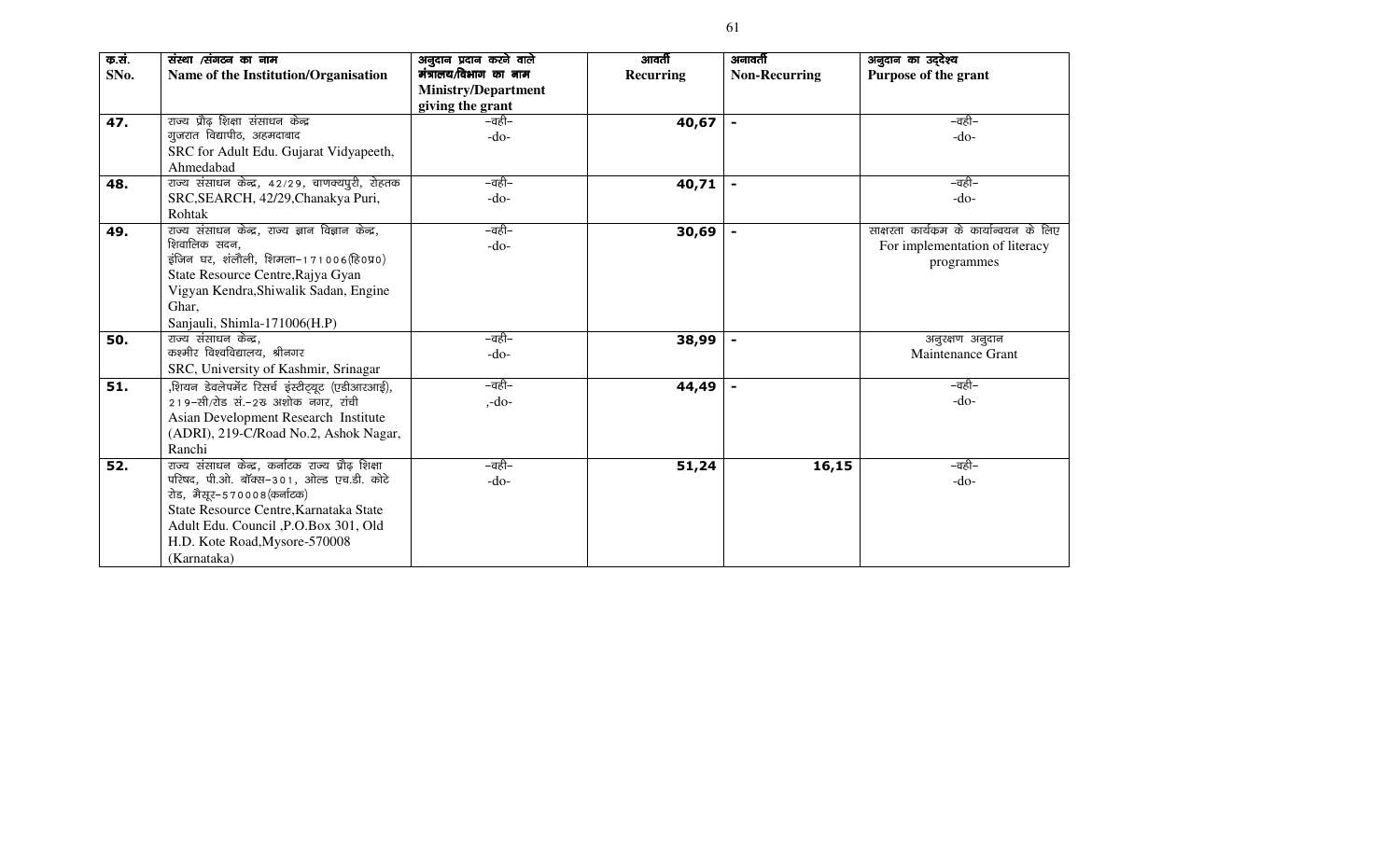| क.सं.<br>S.No. | संस्था /संगठन का नाम<br>Name of the Institution/Organisation | अनुदान प्रदान करने वाले<br>मंत्रालय/विभाग का नाम<br><b>Ministry/Department</b> | आवर्ती<br>Recurring | अनावर्ती<br><b>Non-Recurring</b> | अनुदान का उद्देश्य<br>Purpose of the grant |
|----------------|--------------------------------------------------------------|--------------------------------------------------------------------------------|---------------------|----------------------------------|--------------------------------------------|
|                |                                                              | giving the grant                                                               |                     |                                  |                                            |
| 53.            | राज्य संसाधन केन्द्र, पट्टम                                  | –वही–                                                                          | 52,76               | $\blacksquare$                   | –वही–                                      |
|                | डाकघर,                                                       | $-do-$                                                                         |                     |                                  | $-do-$                                     |
|                | तिरुवनन्तपुरम-695004                                         |                                                                                |                     |                                  |                                            |
|                | केरल                                                         |                                                                                |                     |                                  |                                            |
|                | State Resource Centre, Pattom P.O.,                          |                                                                                |                     |                                  |                                            |
|                | Thiruvananthapuram-695004, Kerala.                           |                                                                                |                     |                                  |                                            |
| 54.            | ए.ई. के लिए राज्य संसाधन केन्द्र,                            | –वही–                                                                          | 62,57               | $\blacksquare$                   | –वही–<br>$\blacksquare$                    |
|                | भारतीय ग्रामीण महिला संघ,                                    | $-do-$                                                                         |                     |                                  | $-do-$                                     |
|                | सैक्टर-आर, महालक्ष्मीनगर,                                    |                                                                                |                     |                                  |                                            |
|                | इन्दौर।                                                      |                                                                                |                     |                                  |                                            |
|                | state Resource Centre for AE,                                |                                                                                |                     |                                  |                                            |
|                | Bhartiya Grameen Mahila Sangh,                               |                                                                                |                     |                                  |                                            |
|                | Sector-R, Mahalaxmi Nagar, Indore                            |                                                                                |                     |                                  |                                            |
| 55.            | राज्य संसाधन केन्द्र,                                        | –वही–                                                                          | 46,42               |                                  | –वही–                                      |
|                | अभिव्यक्तिई-8,/195, त्रिलंगा, भोपाल                          | -do-                                                                           |                     |                                  | $-do-$                                     |
|                | State Resource Centre, Abhivyakti,                           |                                                                                |                     |                                  |                                            |
|                | E-8/195, Trilanga, Bhopal                                    |                                                                                |                     |                                  |                                            |
| 56.            | कैरियर सोसाईटी, भोपाल                                        | –वही–                                                                          | $\blacksquare$      | 42,00                            | if=dk dk izdk'ku                           |
|                | Career Society, Bhopal                                       | $-do-$                                                                         |                     |                                  | Publication of Magazine                    |
| 57.            | राज्य संसाधन केन्द्र,                                        | –वही–                                                                          | 43,67               |                                  | vuqj{k.k vuqnku                            |
|                | पुणे, राष्ट्र सेवा दल,                                       | $-do-$                                                                         |                     |                                  | Maintenance Grant                          |
|                | सेन गुरुजी स्मारक, एस.एम. जोशी, कला कूदा                     |                                                                                |                     |                                  |                                            |
|                | संकुल, पुणे                                                  |                                                                                |                     |                                  |                                            |
|                | SRC, Pune, Rashtra Sewa Dal, Sane                            |                                                                                |                     |                                  |                                            |
|                | Guruji Smarak, S.M. Joshi Kala Krida                         |                                                                                |                     |                                  |                                            |
|                | Sankul, Pune                                                 |                                                                                |                     |                                  |                                            |
| 58.            | राज्य संसाधन केन्द्र,                                        | –वही–                                                                          | 48,21               |                                  | –वही–                                      |
|                | महाराष्ट्र राज्य प्रौढ़ शिक्षा संस्थान, औरंगाबाद             | -do-                                                                           |                     |                                  | $-do-$                                     |
|                | SRC, Maharashtra State Institute of Adult                    |                                                                                |                     |                                  |                                            |
|                | Education, Aurangabad                                        |                                                                                |                     |                                  |                                            |
| 59.            | राज्य संसाधन केन्द्र,                                        | –वही–                                                                          | 47,56               |                                  | –वही–                                      |
|                | पूर्वोत्तर हिल्स, विश्वविद्यालय, शिलॉॅंग                     | $-do-$                                                                         |                     |                                  | $-do-$                                     |
|                | SRC, North Eastern Hill University,                          |                                                                                |                     |                                  |                                            |
|                | Shillong                                                     |                                                                                |                     |                                  |                                            |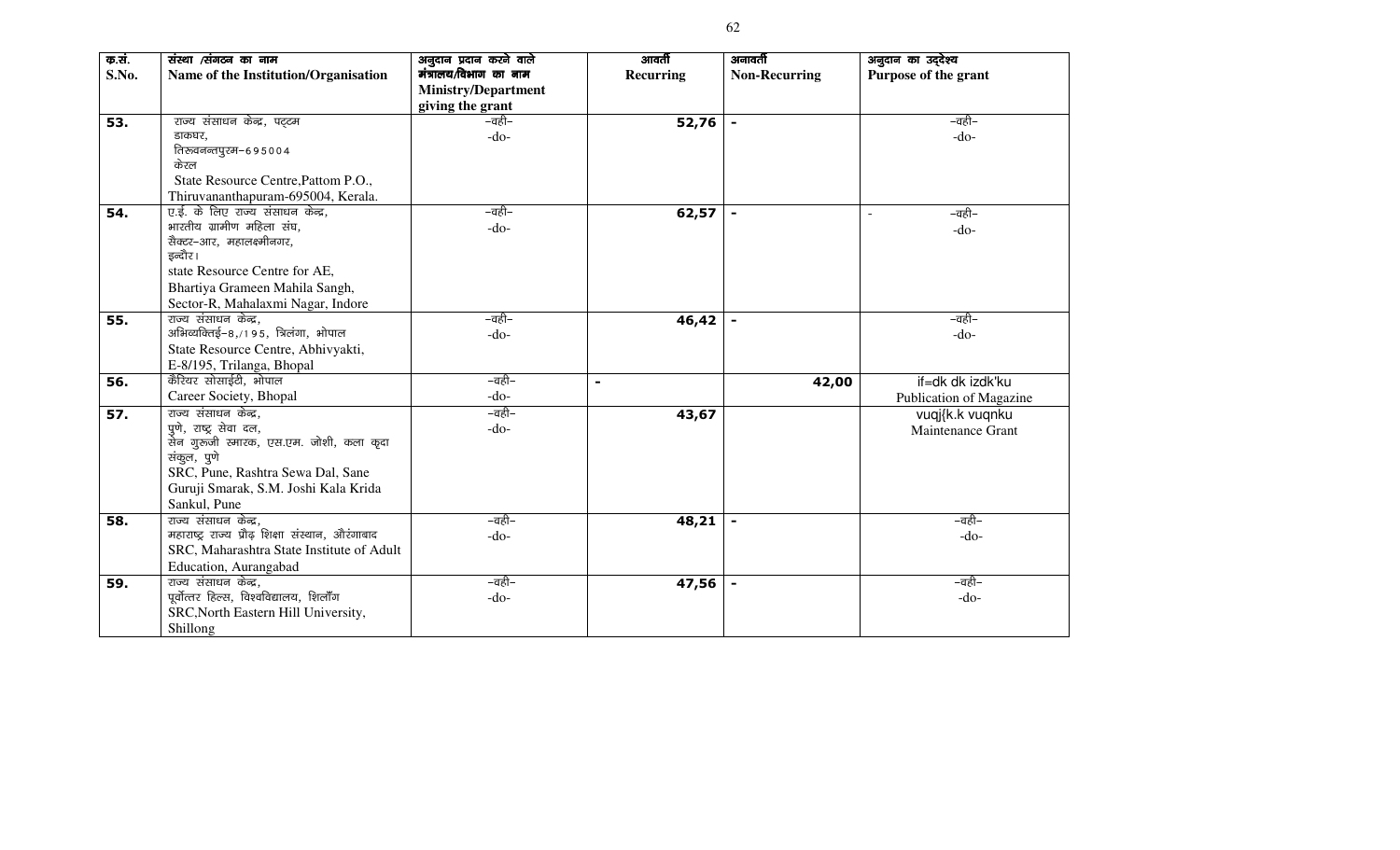| क.सं.<br>S.No. | संस्था /संगठन का नाम<br>Name of the Institution/Organisation                                                                                                                                                                                                                                                            | अनुदान प्रदान करने वाले<br>मंत्रालय/विभाग का नाम<br><b>Ministry/Department</b> | आवर्ती<br>Recurring | अनावर्ती<br><b>Non-Recurring</b> | अनुदान का उद्देश्य<br>Purpose of the grant |
|----------------|-------------------------------------------------------------------------------------------------------------------------------------------------------------------------------------------------------------------------------------------------------------------------------------------------------------------------|--------------------------------------------------------------------------------|---------------------|----------------------------------|--------------------------------------------|
|                |                                                                                                                                                                                                                                                                                                                         | giving the grant                                                               |                     |                                  |                                            |
| 60.            | प्रौढ़ शिक्षा के लिए<br>राज्य संसाधन केन्द्र, जन शिक्षा भवन, इकाई-टए<br>भुवनेश्वर-751001 (उड़ीसा)<br>State Resource Centre for AE,<br>Janasiksha Bhawn, unit-V<br>Bhubaneswar-751001 (Orissa)                                                                                                                           | –वही–<br>$-do-$                                                                | 41,24               |                                  | –वही–<br>$-do-$                            |
| 61.            | प्रौढ़ और निरंतर शिक्षा के लिए राज्य संसाधन<br>केन्द्र,<br>पंजाब विश्वविद्यालय,चंडीगढ़<br>SRC for Adult & Continuing Education,<br>Punjab University, Chandigarh                                                                                                                                                        | –वही–<br>$-do-$                                                                | 35,56               | $\blacksquare$                   | –वही–<br>$-do-$                            |
| 62.            | राज्य संसाधन केन्द्र,<br>राजस्थान प्रौढ़ शिक्षा संघ, 7-ए, झलाना इंगरी<br>इंस्टीट्यूशनल एरिया, जयपुर-302004<br>State Resource Centre, Rajasthan Adult<br>Education Association, 7-A, Jhalana<br>Doongri Institutional Area, Jaipur-302004.                                                                               | –वही–<br>$-do-$                                                                | 74,53               |                                  | –वही–<br>$-do-$                            |
| 63.            | राज्य संसाधन केन्द्र, संख्या-20,<br>प्रथम गली, वेंकटरत्नम नगर,<br>एक्सटेंशन अडियार,<br>चेन्नई-600020.<br>State Resource Centre , No. 20, First<br>Street, Venkatratnam Nagar<br>Extension, Adyar, Chennai-600020                                                                                                        | –वही–<br>$-do-$                                                                | 70,57               |                                  | –वही–<br>$-do-$                            |
| 64.            | राज्य संसाधन केन्द्र,<br>भारत ज्ञान विज्ञान समिति–त्रिपुरा, गाना शिक्षा<br>भवन, मेलरमठ, नजरुल छात्रावास के<br>समीप,अगरतला-799001.<br>(त्रिपुरा पश्चिम)<br>State Resource Centre, Bharat Gyan<br>Vigyan Samiti - Tripura, Gana Siksha<br>Bhawan, Melarmath, Near Najrul<br>Chhatrabash, Agartala-799001(Tripura<br>West) | –वही–<br>$-do-$                                                                | 18,50               |                                  | –वही–<br>$-do-$                            |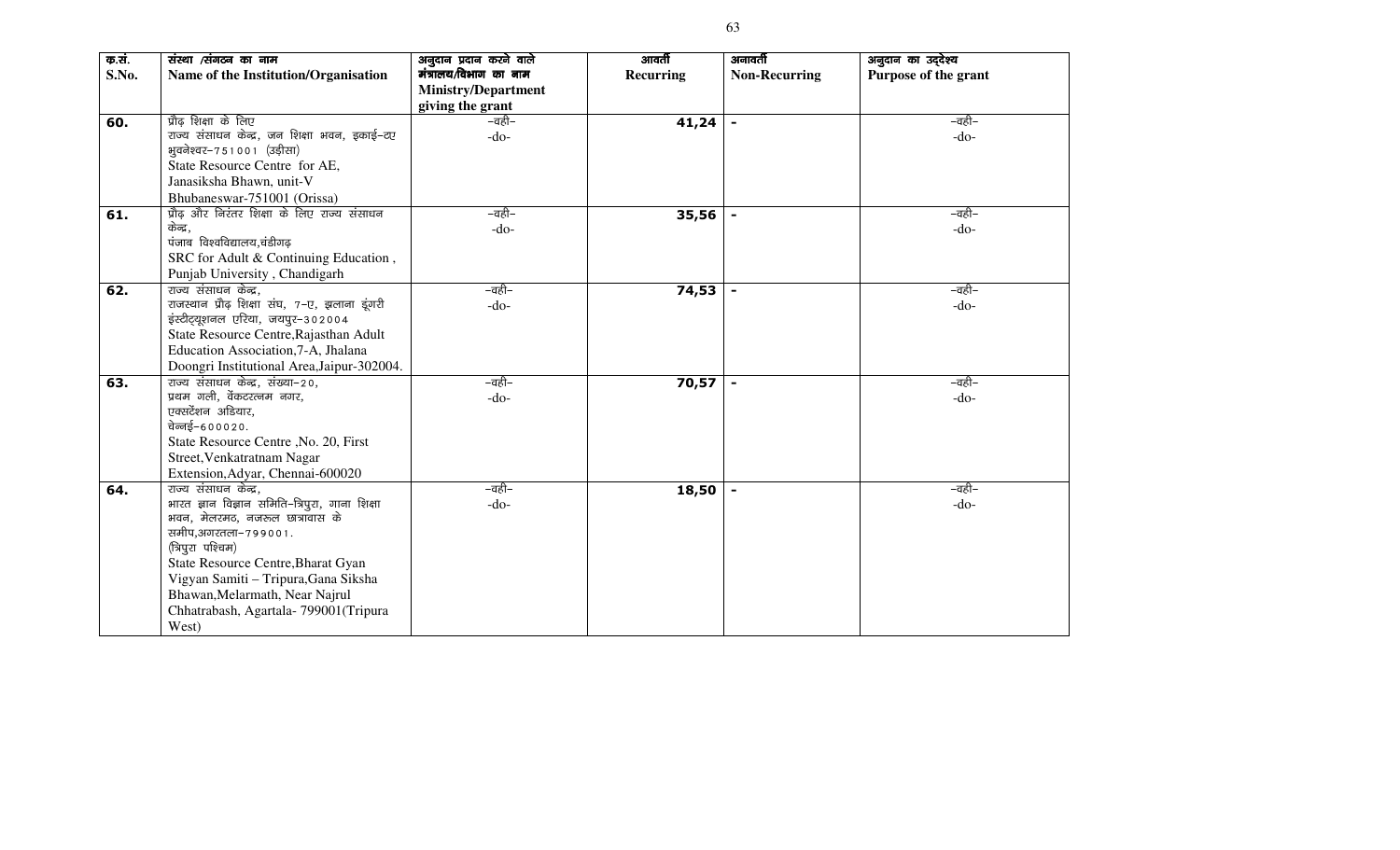| क.सं.<br>S.No. | संस्था /संगठन का नाम<br>Name of the Institution/Organisation                                                                                                                                                                                         | अनुदान प्रदान करने वाले<br>मंत्रालय/विभाग का नाम | आवर्ती<br><b>Recurring</b> | अनावर्ती<br><b>Non-Recurring</b> | अनुदान का उद्देश्य<br>Purpose of the grant                                                      |
|----------------|------------------------------------------------------------------------------------------------------------------------------------------------------------------------------------------------------------------------------------------------------|--------------------------------------------------|----------------------------|----------------------------------|-------------------------------------------------------------------------------------------------|
|                |                                                                                                                                                                                                                                                      | <b>Ministry/Department</b><br>giving the grant   |                            |                                  |                                                                                                 |
| 65.            | राज्य संसाधन केन्द्र, साक्षरता गृह, पोस्ट मानस<br>नगर, कानपुर रोड,लखनऊ-226023.<br>state Resource Centre ,Literacy House,<br>Post Manas Nagar, Kanpur Road,<br>Lucknow-226023                                                                         | –वही–<br>$-do-$                                  | 45,44                      | $\blacksquare$                   | –वही–<br>$-do-$                                                                                 |
| 66.            | न्यू पब्लिक स्कूल समिति, लखनऊ<br>New Public School Samiti, Lucknow                                                                                                                                                                                   | –वही–<br>$-do-$                                  | $\blacksquare$             | 36,62                            | पत्रिका और नवाचारी कार्यक्रम का<br>प्रकाशन<br>Publication of Magazine &<br>Innovative Programme |
| 67             | प्रौढ़ शिक्षा के लिए राज्य संसाधन<br>केन्द्र,68/1,<br>सूर्यलोक कालोनी,राजपुर रोड,<br>देहरादून-248001<br>उत्तराखण्ड ।<br><b>State Resource Centre for Adult</b><br>Education, 68/1, Suryalok Colony,<br>Rajpur Road, Dehradun -248001,<br>Uttarakhand | –वही–<br>$-do-$                                  | 42,89                      |                                  | अनुरक्षण अनुदान<br>Maintenance Grant                                                            |
| 68             | ग्रामीण विकास एवं पात्रता केन्द्र, देहरादून<br>Rural Litigation & Entitlement<br>Kendra, Dehradun                                                                                                                                                    | –वही–<br>$-do-$                                  | $\blacksquare$             | 30,00                            | नवाचारी कार्यक्रम<br>Innovative Programme                                                       |
| 69             | प्रौढ़ शिक्षा के लिए राज्य संसाधन केन्द्र, पश्चिम बंगाल,<br>50, बेलियाघाट, मेनरोड,<br>कोलकाता-700010<br><b>State Resource Centre for Adult</b><br>Education, West Bengal, 50,<br>Beliaghata Main Road,                                               | –वही–<br>$-do-$                                  | 1,00,40                    | $\blacksquare$                   | अनुरक्षण अनुदान<br>Maintenance Grant                                                            |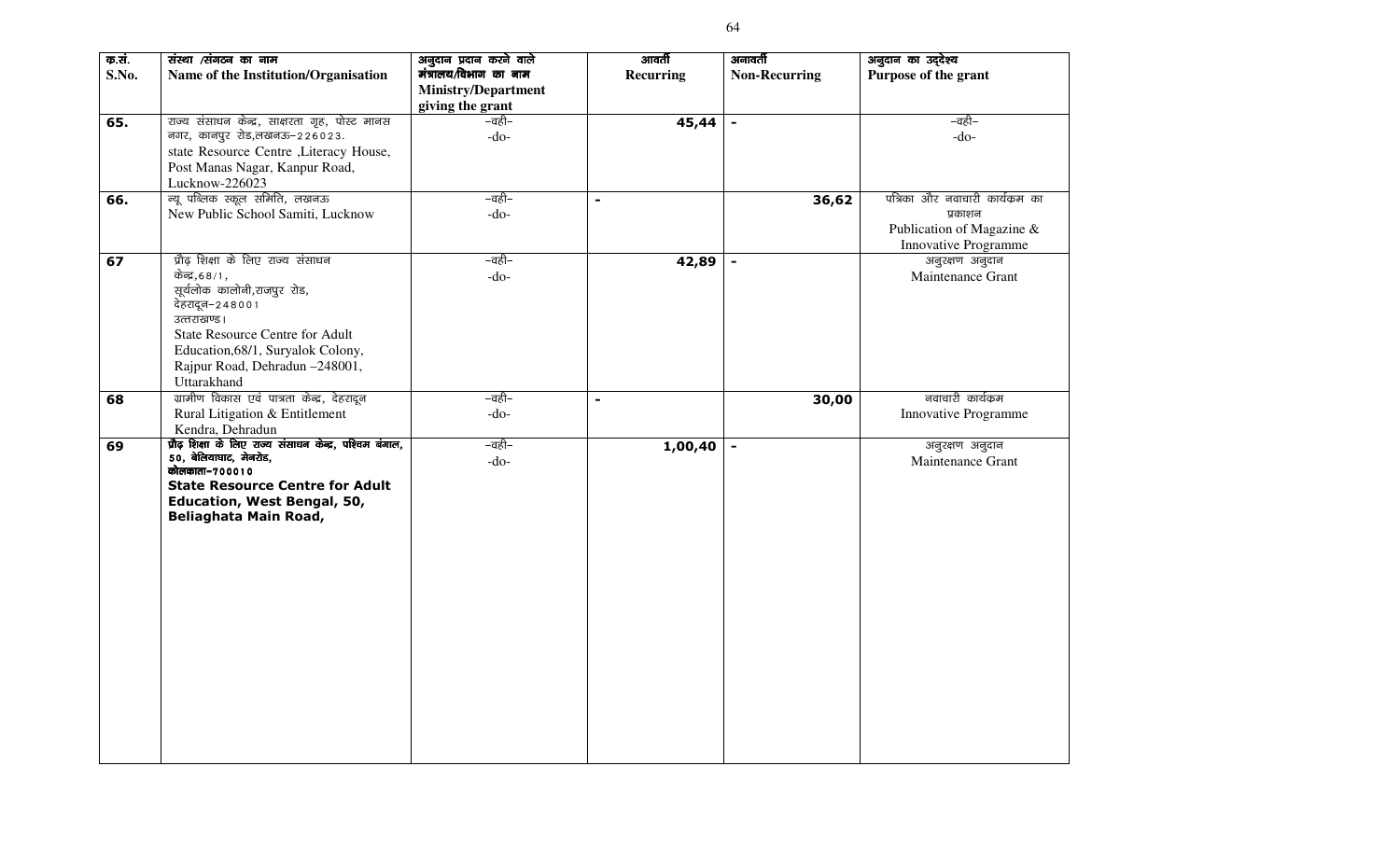जन शिक्षण संस्थान **Jan Shikshan Sansthan**

| क.सं. | संस्था /संगठन का नाम                 | अनुदान प्रदान करने वाले    | आवर्ती    | अनावर्ती             | अनुदान का उद्देश्य   |
|-------|--------------------------------------|----------------------------|-----------|----------------------|----------------------|
| S.No. | Name of the Institution/Organisation | मंत्रालय/विभाग का नाम      | Recurring | <b>Non-Recurring</b> | Purpose of the grant |
|       |                                      | <b>Ministry/Department</b> |           |                      |                      |
|       |                                      | giving the grant           |           |                      |                      |
| 70    | जन शिक्षण संस्थान, हैदराबाद          | –वही–                      | 33,02     |                      | –वही–                |
|       | Jan Shikshan Sansthan, Hyderabad     | $-do-$                     |           |                      | $-do-$               |
|       |                                      |                            |           |                      |                      |
| 71    | जन शिक्षण संस्थान, गुटूर             | –वही–                      |           | $\blacksquare$       | –वही–                |
|       | Jan Shikshan Sansthan, Guntur        | $-do-$                     |           |                      | $-do-$               |
|       |                                      |                            | 29,05     |                      |                      |
| 72    | जन शिक्षण संस्थान, विशाखापटनम        | –वही–                      |           | $\blacksquare$       | –वही–                |
|       | Jan Shikshan Sansthan, Visakhapatnam | $-do-$                     |           |                      | $-do-$               |
|       |                                      |                            | 29,91     |                      |                      |
| 73    | जन शिक्षण संस्थान, विजयवाडा          | –वही–                      |           | $\blacksquare$       | –वही–                |
|       | Jan Shikshan Sansthan, Vijayawada    | $-do-$                     |           |                      | $-do-$               |
|       |                                      |                            | 29,95     |                      |                      |
| 74    | जन शिक्षण संस्थान, रंगारेड्डी        | –वही–                      |           |                      | –वही–                |
|       | Jan Shikshan Sansthan, Rangareddy    | $-do-$                     |           |                      | $-do-$               |
|       |                                      |                            | 30,00     |                      |                      |
| 75    | जन शिक्षण संस्थान, काकीनाडा          | –वही–                      |           | $\blacksquare$       | –वही–                |
|       | Jan Shikshan Sansthan, Kakinada      | $-do-$                     |           |                      | $-do-$               |
|       |                                      |                            | 10,00     |                      |                      |
| 76    | जन शिक्षण संस्थान, ओंगोल             | –वही–                      |           |                      | –वही–                |
|       | Jan Shikshan Sansthan, Ongole        | $-do-$                     |           |                      | $-do-$               |
|       |                                      |                            | 24,96     |                      |                      |
| 77    | जन शिक्षण संस्थान, हिन्दूपुर         | –वही–                      |           |                      | –वही–                |
|       | Jan Shikshan Sansthan, Hindupur      | -do                        | 10,00     |                      | $-do-$               |
| 78    | जन शिक्षण संस्थान, तिरूपति           | –वही–                      | 24,86     | $\blacksquare$       | –वही–                |
|       | Jan Shikshan Sansthan, Tirupati      | $-do-$                     |           |                      | $-do-$               |
| 79    | जन शिक्षण संस्थान, पश्चिम गोदावरी    | –वही–                      | 8,75      |                      | –वही–                |
|       | Jan Shikshan Sansthan, West Godavari | $-do-$                     |           |                      | $-do-$               |
|       |                                      |                            |           |                      |                      |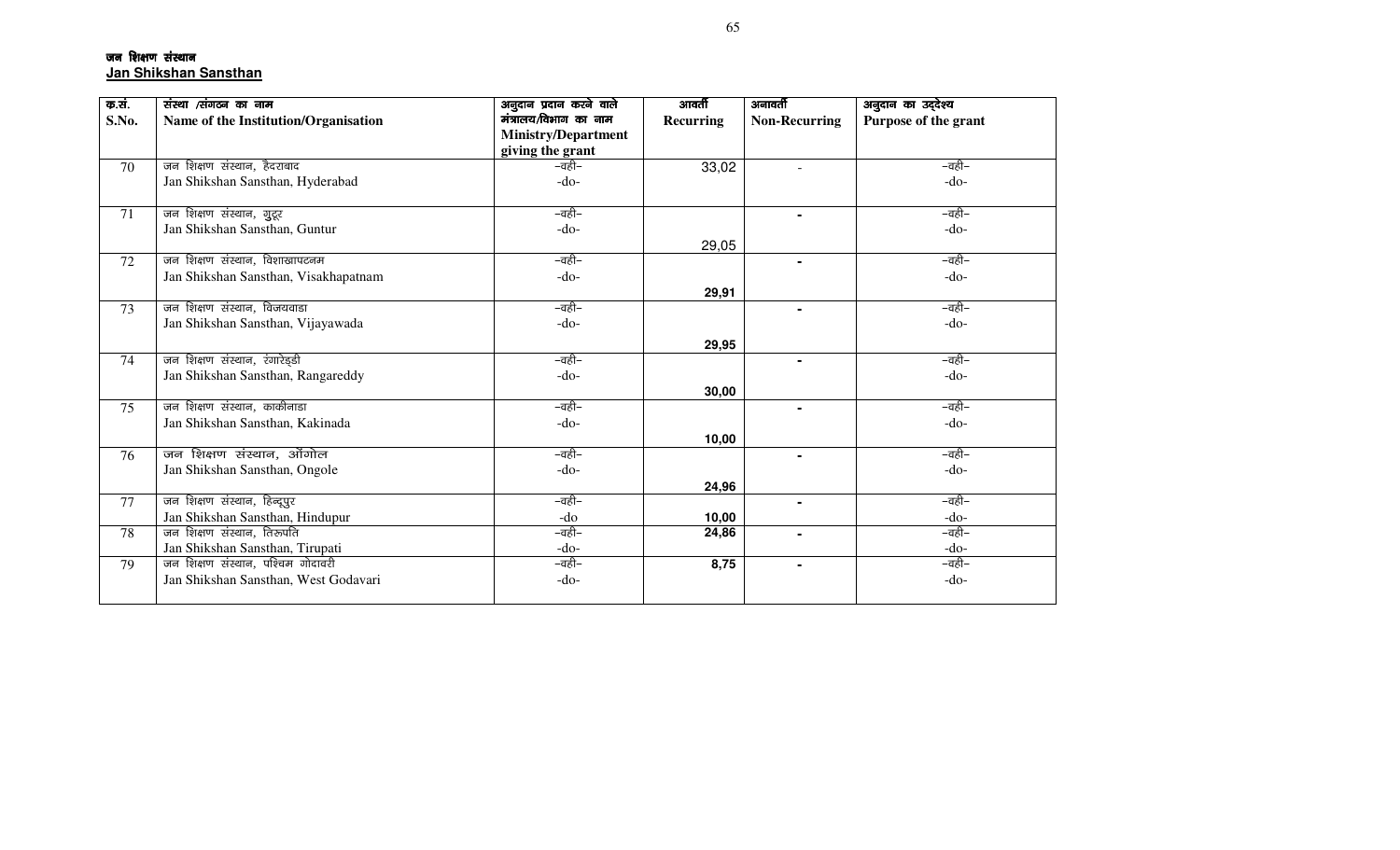| क.सं.<br>S.No. | संस्था /संगठन का नाम<br>Name of the Institution/Organisation | अनुदान प्रदान करने वाले<br>मंत्रालय/विभाग का नाम<br><b>Ministry/Department</b><br>giving the grant | आवर्ती<br><b>Recurring</b> | अनावर्ती<br><b>Non-Recurring</b> | अनुदान का उद्देश्य<br>Purpose of the grant |
|----------------|--------------------------------------------------------------|----------------------------------------------------------------------------------------------------|----------------------------|----------------------------------|--------------------------------------------|
| 80             | जन शिक्षण संस्थान, नालरलंगून                                 | –वही–                                                                                              | 22,80                      | $\blacksquare$                   | –वही–                                      |
|                | Jan Shikshan Sansthan, Nalarlangun                           | $-do-$                                                                                             |                            |                                  | $-do-$                                     |
| 81             | जन शिक्षण संस्थान, सिलचर                                     | –वही–                                                                                              |                            |                                  | –वही–                                      |
|                | Jan Shikshan Sansthan, Silchar                               | $-do-$                                                                                             |                            |                                  | $-do-$                                     |
|                |                                                              |                                                                                                    | 10,00                      |                                  |                                            |
|                |                                                              | –वही–                                                                                              |                            | $\blacksquare$                   | –वही–                                      |
|                | जन शिक्षण संस्थान, कामरूप                                    | $-do-$                                                                                             |                            |                                  | $-do-$                                     |
| 82             |                                                              |                                                                                                    |                            |                                  |                                            |
|                | Jan Shikshan Sansthan, Kamrup                                |                                                                                                    | 23,82                      |                                  |                                            |
|                |                                                              | –वही–                                                                                              | 12,42                      |                                  | –वही–                                      |
|                | जन शिक्षण संस्थान, जोरहाट                                    | $-do-$                                                                                             |                            |                                  | $-do-$                                     |
|                | Jan Shikshan Sansthan, Jorhat                                |                                                                                                    |                            |                                  |                                            |
| 84             | जन शिक्षण संस्थान, गया                                       | –वही–                                                                                              |                            | $\blacksquare$                   | –वही–                                      |
|                | Jan Shikshan Sansthan, Gaya                                  | $-do-$                                                                                             |                            |                                  | $-do-$                                     |
|                |                                                              |                                                                                                    | 24,97                      |                                  |                                            |
| 85             | जन शिक्षण संस्थान, पटना                                      | –वही–                                                                                              |                            |                                  | –वही–                                      |
|                | Jan Shikshan Sansthan, Patna                                 | $-do-$                                                                                             |                            |                                  | $-do-$                                     |
|                |                                                              |                                                                                                    | 23,78                      |                                  |                                            |
| 86             | जन शिक्षण संस्थान, नालंदा                                    | –वही–                                                                                              | 25,00                      | $\blacksquare$                   | –वही–                                      |
|                | Jan Shikshan Sansthan, Nalanda                               | $-do-$                                                                                             |                            |                                  | $-do-$                                     |
| 87             | जन शिक्षण संस्थान, अरवाल                                     | –वही–                                                                                              | 21,66                      | $\blacksquare$                   | –वही–                                      |
|                | Jan Shikshan Sansthan, Arwal                                 | $-do-$                                                                                             |                            |                                  | $-do-$                                     |
| 88             | जन शिक्षण संस्थान, सारन                                      | –वही–                                                                                              | 10,00                      |                                  | –वही–                                      |
|                | Jan Shikshan Sansthan, Saran                                 | $-do-$                                                                                             |                            |                                  | $-do-$                                     |
| 89             | जन शिक्षण संस्थान, रायपुर                                    | –वही–                                                                                              | 23,45                      | $\blacksquare$                   | –वही–                                      |
|                | Jan Shikshan Sansthan, Raipur                                | $-do-$                                                                                             |                            |                                  | $-do-$                                     |
| 90             | जन शिक्षण संस्थान, जहांगीरपुरी,                              | –वही–                                                                                              | 25,00                      | $\blacksquare$                   | –वही–                                      |
|                | दिल्ली (प्रयास)                                              | $-do-$                                                                                             |                            |                                  | $-do-$                                     |
|                | Jan Shikshan Sansthan, Jahagir puri, Delhi (Prayas)          |                                                                                                    |                            |                                  |                                            |
| 91             | जन शिक्षण संस्थान, परवारी, गोवा                              | –वही–                                                                                              | 23,19                      | $\blacksquare$                   | –वही–                                      |
|                | Jan Shikshan Sansthan, Parvari, Goa                          | $-do-$                                                                                             |                            |                                  | $-do-$                                     |
|                |                                                              |                                                                                                    |                            |                                  |                                            |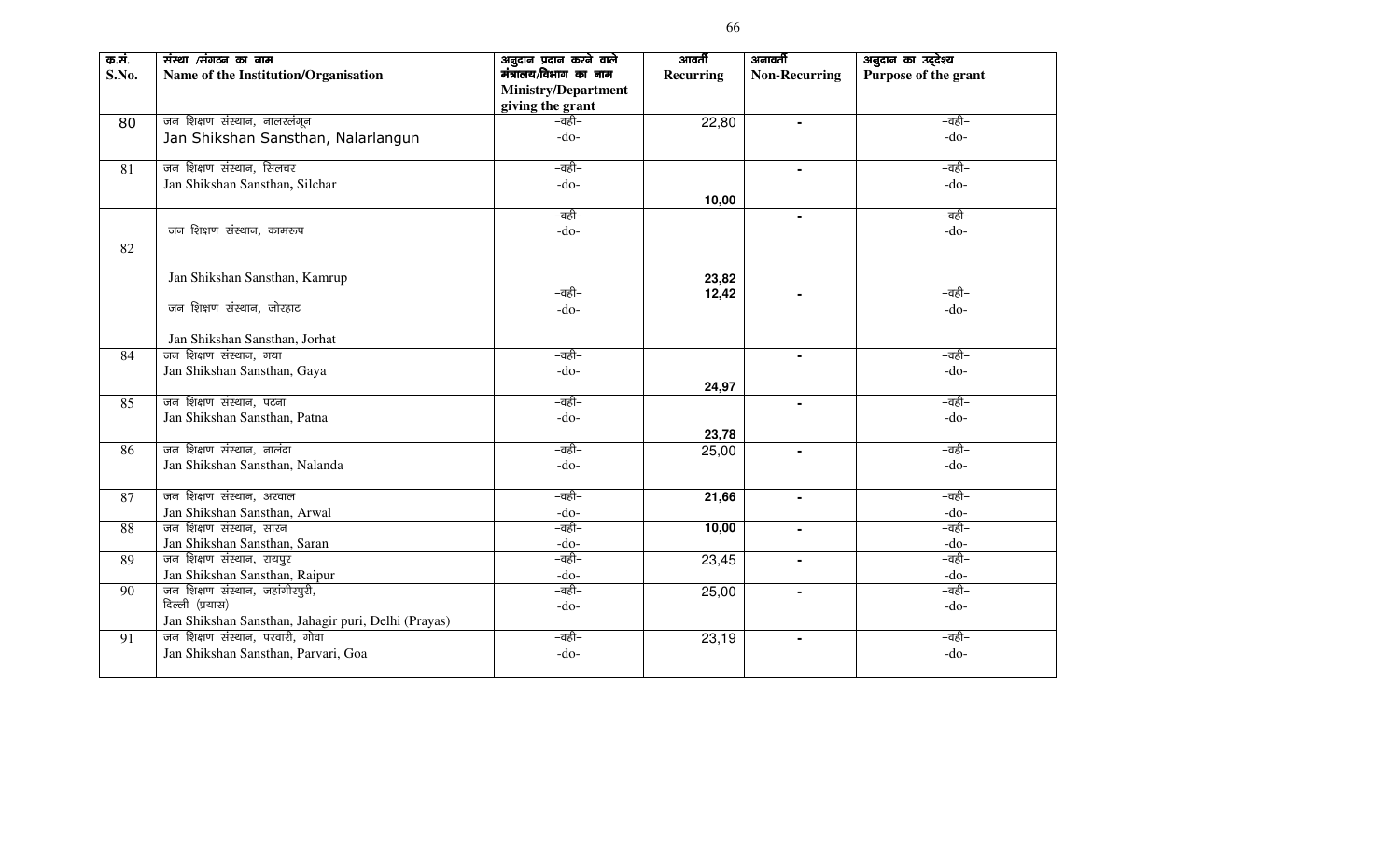| क.सं.<br>S.No. | संस्था /संगठन का नाम<br>Name of the Institution/Organisation | अनुदान प्रदान करने वाले<br>मंत्रालय/विभाग का नाम<br><b>Ministry/Department</b><br>giving the grant | आवर्ती<br><b>Recurring</b> | अनावर्ती<br><b>Non-Recurring</b> | अनुदान का उद्देश्य<br>Purpose of the grant |
|----------------|--------------------------------------------------------------|----------------------------------------------------------------------------------------------------|----------------------------|----------------------------------|--------------------------------------------|
| 92             | जन शिक्षण संस्थान, अहमदाबाद                                  | –वही–                                                                                              | 19,34                      |                                  | –वही–                                      |
|                | Jan Shikshan Sansthan, Ahmedabad                             | $-do-$                                                                                             |                            |                                  | $-do-$                                     |
| 93             | जन शिक्षण संस्थान, सूरत<br>Jan Shikshan Sansthan, Surat      | –वही–<br>$-do-$                                                                                    | 30,00                      |                                  | –वही–<br>$-do-$                            |
| 94             | जन शिक्षण संस्थान, वडोदरा                                    | –वही–                                                                                              |                            |                                  | –वही–                                      |
|                | Jan Shikshan Sansthan, Vadodara                              | $-do-$                                                                                             | 28,34                      |                                  | $-do-$                                     |
| 95             | जन शिक्षण संस्थान, भरूच                                      | –वही–<br>$-do-$                                                                                    |                            |                                  | –वही–<br>$-do-$                            |
|                | Jan Shikshan Sansthan, Bharuch                               |                                                                                                    | 25,00                      |                                  |                                            |
| 96             | जन शिक्षण संस्थान, मेहसाना(कलोल)                             | –वही–                                                                                              | 19,44                      | $\blacksquare$                   | –वही–                                      |
|                | Jan Shikshan Sansthan, Mehsana (Kalol)                       | $-do-$<br>–वही–                                                                                    |                            |                                  | $-do-$<br>–वही–                            |
| 97             | जन शिक्षण संस्थान, कच्छ<br>Jan Shikshan Sansthan, Kutch      | $-do-$                                                                                             | 20,62                      | $\blacksquare$                   | $-do-$                                     |
| 98             | जन शिक्षण संस्थान, सिरसा                                     | –वही–                                                                                              |                            |                                  | –वही–                                      |
|                | Jan Shikshan Sansthan, Sirsa                                 | $-do-$                                                                                             | 10,00                      |                                  | $-do-$                                     |
|                |                                                              |                                                                                                    |                            |                                  |                                            |
| 99             | जन शिक्षण संस्थान, सोनीपत                                    | –वही–                                                                                              |                            |                                  | –वही–                                      |
|                | Jan Shikshan Sansthan, Sonepat                               | $-do-$                                                                                             | 25,00                      |                                  | $-do-$                                     |
| 100            | जन शिक्षण संस्थान, रोहतक                                     | –वही–                                                                                              | 24,99                      |                                  | –वही–                                      |
|                | Jan Shikshan Sansthan, Rohtak                                | $-do-$                                                                                             |                            |                                  | $-do-$                                     |
| 101            | जन शिक्षण संस्थान, पानीपत                                    | –वही–                                                                                              | 22,29                      |                                  | –वही–                                      |
|                | Jan Shikshan Sansthan, Panipat                               | $-do-$                                                                                             |                            |                                  | $-do-$                                     |
| 102            | जन शिक्षण संस्थान, जमशेदपुर                                  | –वही–                                                                                              | 27,34                      | $\blacksquare$                   | –वही–                                      |
|                | Jan Shikshan Sansthan, Jamshedpur                            | $-do-$                                                                                             |                            |                                  | $-do-$                                     |
| 103            | जन शिक्षण संस्थान, धनबाद                                     | –वही–                                                                                              | 26,43                      | $\blacksquare$                   | –वही–                                      |
|                | Jan Shikshan Sansthan, Dhanbad                               | $-do-$                                                                                             |                            |                                  | $-do-$                                     |
|                |                                                              |                                                                                                    |                            |                                  |                                            |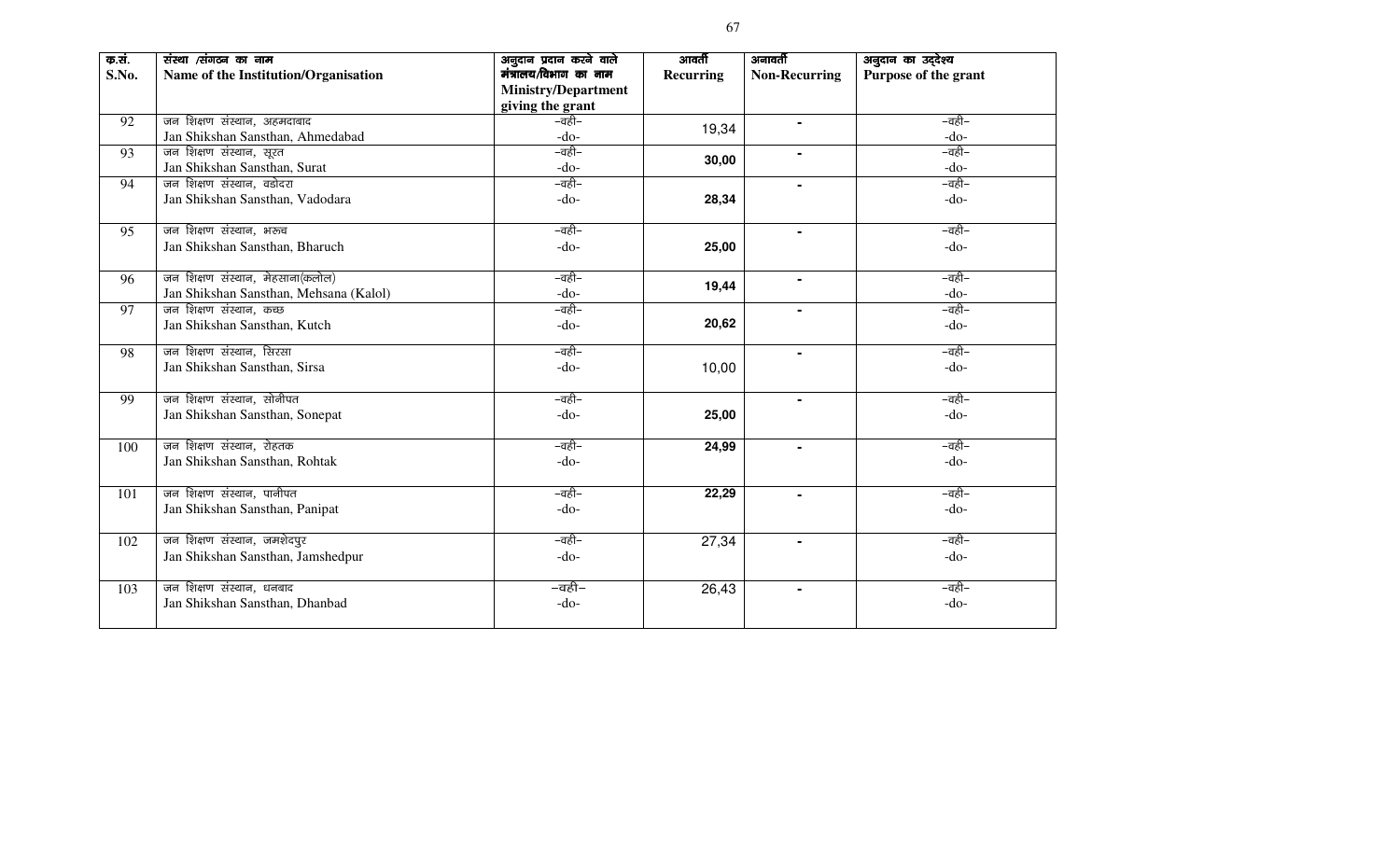| क.सं.<br>S.No. | संस्था /संगठन का नाम<br>Name of the Institution/Organisation     | अनुदान प्रदान करने वाले<br>मंत्रालय/विभाग का नाम<br><b>Ministry/Department</b><br>giving the grant | आवर्ती<br>Recurring | अनावर्ती<br><b>Non-Recurring</b> | अनुदान का उद्देश्य<br>Purpose of the grant |
|----------------|------------------------------------------------------------------|----------------------------------------------------------------------------------------------------|---------------------|----------------------------------|--------------------------------------------|
| 104            | जन शिक्षण संस्थान, हजारीबाग<br>Jan Shikshan Sansthan, Hazaribagh | –वही–<br>$-do-$                                                                                    | 24,75               | $\blacksquare$                   | –वही–<br>$-do-$                            |
| 105            |                                                                  | –वही–                                                                                              |                     | $\blacksquare$                   | –वही–                                      |
|                | जन शिक्षण संस्थान, रांची                                         | $-do-$                                                                                             | 23,34               |                                  | $-do-$                                     |
|                | Jan Shikshan Sansthan, Ranchi                                    |                                                                                                    |                     |                                  |                                            |
| 106            | जन शिक्षण संस्थान, बोकारो                                        | –वही–<br>$-do-$                                                                                    | 15,53               | $\blacksquare$                   | –वही–<br>$-do-$                            |
|                | Jan Shikshan Sansthan, Bokaro                                    |                                                                                                    |                     |                                  |                                            |
| 107            | जन शिक्षण संस्थान, बंगलौर<br>Jan Shikshan Sansthan, Bangalore    | –वही–<br>$-do-$                                                                                    | 25,36               | $\blacksquare$                   | –वही–<br>$-do-$                            |
| 108            | जन शिक्षण संस्थान, मैसूर                                         | –वही–                                                                                              |                     | $\blacksquare$                   | –वही–                                      |
|                | Jan Shikshan Sansthan, Mysore                                    | $-do-$                                                                                             | 29,77               |                                  | $-do-$<br>$\blacksquare$                   |
| 109            | जन शिक्षण संस्थान, दुमकुर                                        | –वही–                                                                                              |                     | $\blacksquare$                   | –वही–                                      |
|                | Jan Shikshan Sansthan, Tumkur                                    | $-do-$                                                                                             | 19,37               |                                  | $-do-$                                     |
| 110            | जन शिक्षण संस्थान, करवार                                         | –वही–                                                                                              |                     | $\blacksquare$                   | –वही–                                      |
|                | Jan Shikshan Sansthan, Karwar                                    | $-do-$                                                                                             | 25,00               |                                  | $-do-$                                     |
| 111            | जन शिक्षण संस्थान, रायचूर                                        | –वही–                                                                                              |                     | $\blacksquare$                   | –वही–                                      |
|                | Jan Shikshan Sansthan, Raichur                                   | $-do-$                                                                                             | 23,23               |                                  | $-do-$                                     |
| 112            | जन शिक्षण संस्थान, शिर्मोगा                                      | –वही–                                                                                              |                     |                                  | –वही–                                      |
|                | Jan Shikshan Sansthan, Shimoga                                   | $-do-$                                                                                             | 24,97               |                                  | $-do-$                                     |
| 113            | जन शिक्षण संस्थान, भागलकोट                                       | –वही–                                                                                              |                     | $\blacksquare$                   | –वही–                                      |
|                | Jan Shikshan Sansthan, Bagalkot                                  | $-do-$                                                                                             | 20,72               |                                  | $-do-$                                     |
| 114            | जन शिक्षण संस्थान, देवनगेरे                                      | –वही–                                                                                              |                     | $\blacksquare$                   | &ogh&                                      |
|                | Jan Shikshan Sansthan, Davangere                                 | $-do-$                                                                                             | 20,91               |                                  | $-do-$                                     |
| 115            | जन शिक्षण संस्थान, तिरुवनन्तपुरम                                 | –वही–                                                                                              |                     | $\blacksquare$                   | –वही–                                      |
|                | Jan Shikshan Sansthan, Thiruvananthapuram                        | $-do-$                                                                                             | 24,58               |                                  | $-do-$                                     |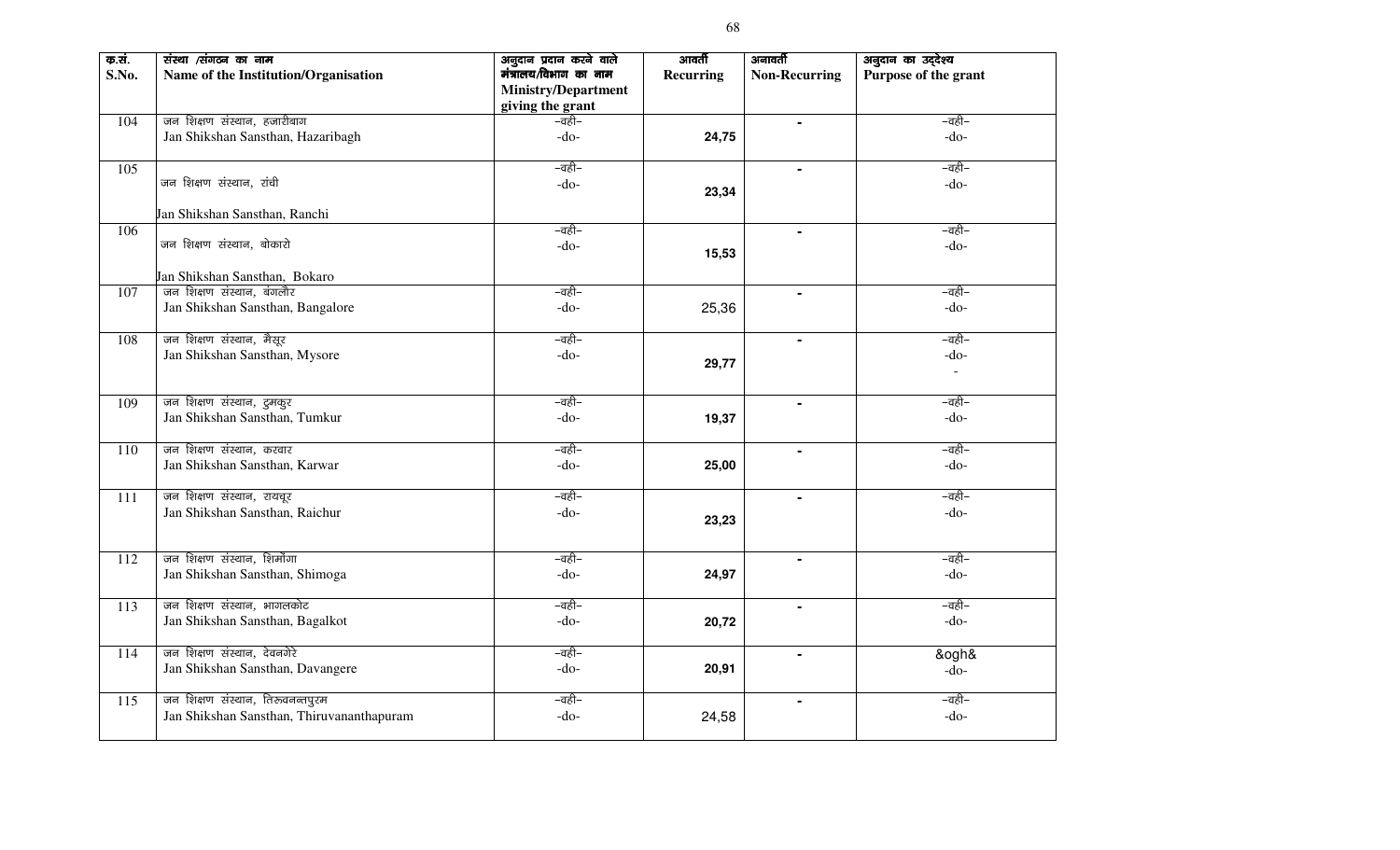| क.सं.<br>S.No. | संस्था /संगठन का नाम<br>Name of the Institution/Organisation | अनुदान प्रदान करने वाले<br>मंत्रालय/विभाग का नाम<br><b>Ministry/Department</b><br>giving the grant | आवर्ती<br><b>Recurring</b> | अनावर्ती<br><b>Non-Recurring</b> | अनुदान का उद्देश्य<br>Purpose of the grant |
|----------------|--------------------------------------------------------------|----------------------------------------------------------------------------------------------------|----------------------------|----------------------------------|--------------------------------------------|
| 116            | जन शिक्षण संस्थान, कालीकट                                    | –वही–                                                                                              | 24,56                      | $\blacksquare$                   | –वही–                                      |
|                | Jan Shikshan Sansthan, Calicut                               | $-do-$                                                                                             |                            |                                  | $-do-$                                     |
| 117            | जन शिक्षण संस्थान, त्रिसूर                                   | –वही–                                                                                              | 23,56                      | $\blacksquare$                   | –वही–                                      |
|                | Jan Shikshan Sansthan, Thrissur                              | $-do-$                                                                                             |                            |                                  | $-do-$                                     |
| 118            | जन शिक्षण संस्थान, कोट्टायम                                  | –वही–                                                                                              | 23,89                      |                                  | –वही–                                      |
|                | Jan Shikshan Sansthan, Kottayam                              | $-do-$                                                                                             |                            |                                  | $-do-$                                     |
| 119            | जन शिक्षण संस्थान, कोल्लम                                    | –वही–                                                                                              | 24,90                      |                                  | –वही–                                      |
|                | Jan Shikshan Sansthan, Kollam                                | $-do-$                                                                                             |                            |                                  | $-do-$                                     |
| 120            | जन शिक्षण संस्थान, इडुकी                                     | –वही–                                                                                              | 24,79                      |                                  | –वही–                                      |
|                | Jan Shikshan Sansthan, Idukki                                | $-do-$                                                                                             |                            |                                  | $-do-$                                     |
| 121            | जन शिक्षण संस्थान, अल्लपुजा                                  | –वही–                                                                                              | 20,95                      |                                  | –वही–                                      |
|                | Jan Shikshan Sansthan, Allaphuza                             | $-do-$                                                                                             |                            |                                  | $-do-$                                     |
| 122            | जन शिक्षण संस्थान, एर्नाकुलम                                 | –वही–                                                                                              | 17,68                      | $\blacksquare$                   | –वही–                                      |
|                | Jan Shikshan Sansthan, Ernakulum                             | $-do-$                                                                                             |                            |                                  | $-do-$                                     |
| 123            | जन शिक्षण संस्थान, मालापुरम                                  | –वही–                                                                                              | 8,75                       | $\blacksquare$                   | –वही–                                      |
|                | Jan Shikshan Sansthan, Malapuram                             | $-do-$                                                                                             |                            |                                  | $-do-$                                     |
| 124            | जन शिक्षण संस्थान, इन्दौर                                    | –वही–                                                                                              | 29,98                      |                                  | –वही–                                      |
|                | Jan Shikshan Sansthan, Indore                                | $-do-$                                                                                             |                            |                                  | $-do-$                                     |
| 125            | जन शिक्षण संस्थान, सतना                                      | –वही–                                                                                              | 19,46                      | $\blacksquare$                   | –वही–                                      |
|                | Jan Shikshan Sansthan, Satna                                 | $-do-$                                                                                             |                            |                                  | $-do-$                                     |
| 126            | जन शिक्षण संस्थान, उज्जैन                                    | –वही–                                                                                              | 22,62                      | $\blacksquare$                   | –वही–                                      |
|                | Jan Shikshan Sansthan, Ujjain                                | $-do-$                                                                                             |                            |                                  | $-do-$                                     |
| 127            | जन शिक्षण संस्थान, ग्वालियर                                  | –वही–                                                                                              | 22,00                      | $\blacksquare$                   | –वही–                                      |
|                | Jan Shikshan Sansthan, Gwalior                               | $-do-$                                                                                             |                            |                                  | $-do-$                                     |
|                |                                                              |                                                                                                    |                            |                                  |                                            |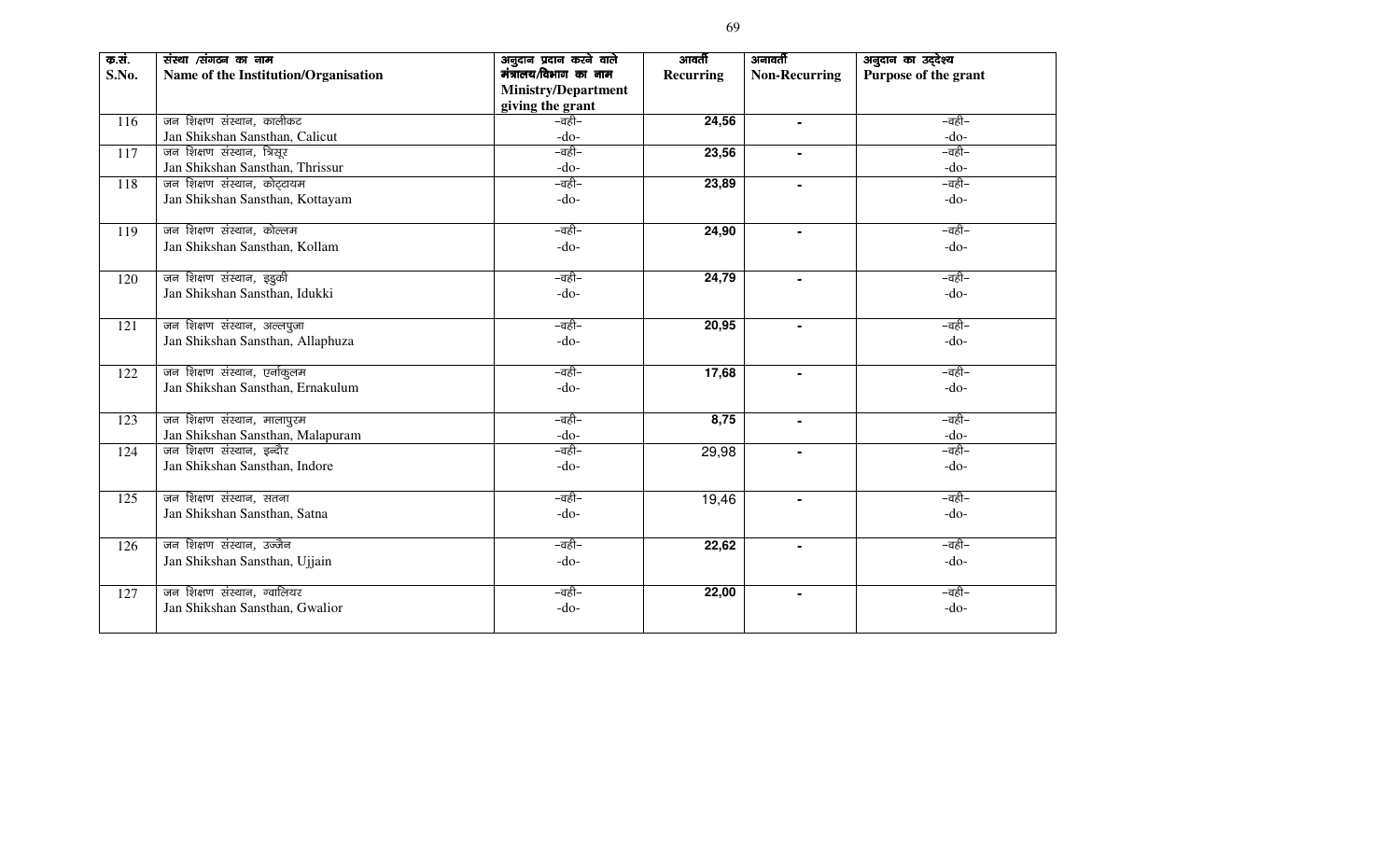| क.सं.<br>S.No. | संस्था /संगठन का नाम<br>Name of the Institution/Organisation | अनुदान प्रदान करने वाले<br>मंत्रालय/विभाग का नाम<br><b>Ministry/Department</b><br>giving the grant | आवर्ती<br><b>Recurring</b> | अनावर्ती<br><b>Non-Recurring</b> | अनुदान का उद्देश्य<br>Purpose of the grant |
|----------------|--------------------------------------------------------------|----------------------------------------------------------------------------------------------------|----------------------------|----------------------------------|--------------------------------------------|
| 128            | जन शिक्षण संस्थान, रतलाम                                     | –वही–                                                                                              | 24,22                      |                                  | –वही–                                      |
|                | Jan Shikshan Sansthan, Ratlam                                | $-do-$                                                                                             |                            |                                  | $-do-$                                     |
| 129            | जन शिक्षण संस्थान, भोपाल                                     | –वही–                                                                                              | 25,00                      |                                  | –वही–                                      |
|                | Jan Shikshan Sansthan, Bhopal                                | $-do-$                                                                                             |                            |                                  | $-do-$                                     |
| 130            | जन शिक्षण संस्थान, गुना                                      | –वही–                                                                                              | 23,69                      |                                  | –वही–                                      |
|                | Jan Shikshan Sansthan, Guna                                  | $-do-$                                                                                             |                            |                                  | $-do-$                                     |
| 131            | जन शिक्षण संस्थान, मुरेना                                    | –वही–                                                                                              | 24,99                      |                                  | –वही–                                      |
|                | Jan Shikshan Sansthan, Morena                                | $-do-$                                                                                             |                            |                                  | $-do-$                                     |
| 132            | जन शिक्षण संस्थान, भिंड                                      | –वही–                                                                                              | 25,00                      |                                  | –वही–                                      |
|                | Jan Shikshan Sansthan, Bhind                                 | $-do-$                                                                                             |                            |                                  | $-do-$                                     |
| 133            | जन शिक्षण संस्थान, दतिया                                     | –वही–                                                                                              | 24,59                      | $\blacksquare$                   | –वही–                                      |
|                | Jan Shikshan Sansthan, Datiya                                | $-do-$                                                                                             |                            |                                  | $-do-$                                     |
| 134            | जन शिक्षण संस्थान, सिद्धी                                    | –वही–                                                                                              | 24,59                      | $\blacksquare$                   | –वही–                                      |
|                | Jan Shikshan Sansthan, Sidhi                                 | $-do-$                                                                                             |                            |                                  | $-do-$                                     |
| 135            | जन शिक्षण संस्थान, धार                                       | –वही–                                                                                              | 23,99                      | ۰                                | –वही–                                      |
|                | Jan Shikshan Sansthan, Dhar                                  | $-do-$                                                                                             |                            |                                  | $-do-$                                     |
| 136            | जन शिक्षण संस्थान, होशंगाबाद                                 | –वही–                                                                                              | 25,00                      |                                  | –वही–                                      |
|                | Jan Shikshan Sansthan, Hoshangabad                           | $-do-$                                                                                             |                            |                                  | $-do-$                                     |
| 137            | जन शिक्षण संस्थान, सिहोर                                     | –वही–                                                                                              | 24,00                      | $\blacksquare$                   | –वही–                                      |
|                | Jan Shikshan Sansthan, Sehore                                | $-do-$                                                                                             |                            |                                  | $-do-$                                     |
| 138            | जन शिक्षण संस्थान, छत्तरपुर                                  | –वही–                                                                                              | 8,75                       | $\blacksquare$                   | –वही–                                      |
|                | Jan Shikshan Sansthan, Chattarpur                            | $-do-$                                                                                             |                            |                                  | $-do-$                                     |
| 139            | जन शिक्षण संस्थान, सागर                                      | –वही–                                                                                              | 8,75                       | $\blacksquare$                   | –वही–                                      |
|                | Jan Shikshan Sansthan, Sagar                                 | $-do-$                                                                                             |                            |                                  | $-do-$                                     |
|                |                                                              |                                                                                                    |                            |                                  |                                            |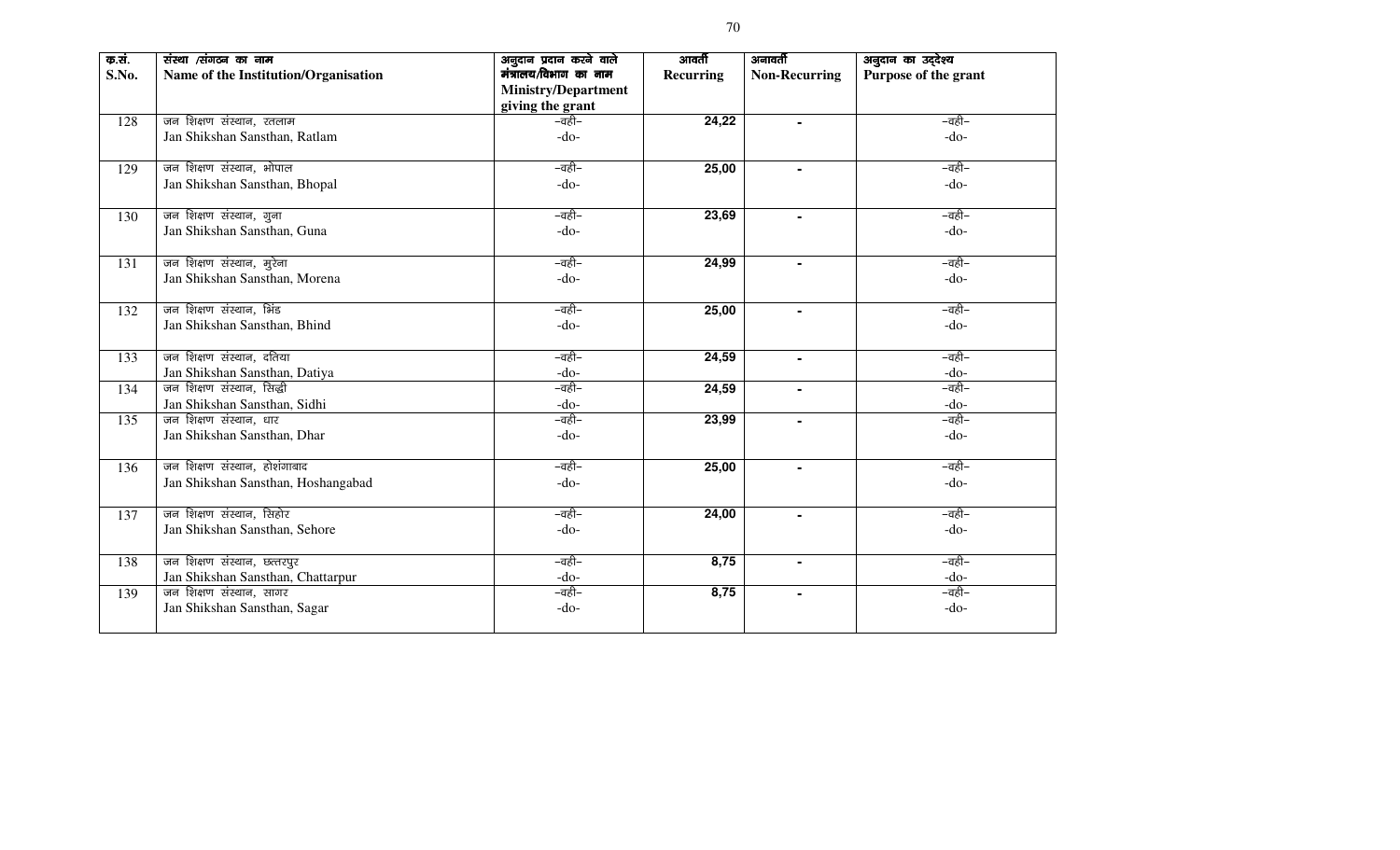| क.सं.<br>S.No. | संस्था /संगठन का नाम<br>Name of the Institution/Organisation | अनुदान प्रदान करने वाले<br>मंत्रालय/विभाग का नाम<br><b>Ministry/Department</b><br>giving the grant | आवर्ती<br><b>Recurring</b> | अनावर्ती<br><b>Non-Recurring</b> | अनुदान का उद्देश्य<br>Purpose of the grant |
|----------------|--------------------------------------------------------------|----------------------------------------------------------------------------------------------------|----------------------------|----------------------------------|--------------------------------------------|
| 140            | जन शिक्षण संस्थान, वर्ली (मुम्बई)                            | –वही–                                                                                              | 34,86                      |                                  | –वही–                                      |
|                | Jan Shikshan Sansthan, Worli (Mumbai)                        | $-do-$                                                                                             |                            |                                  | $-do-$                                     |
| 141            | जन शिक्षण संस्थान, धारावी (मुम्बई)                           | –वही–                                                                                              |                            |                                  | –वही–                                      |
|                | Jan Shikshan Sansthan, Dharavi (Mumbai)                      | $-do-$                                                                                             |                            |                                  | $-do-$                                     |
|                |                                                              |                                                                                                    | 34,20                      |                                  |                                            |
| 142            | जन शिक्षण संस्थान, औरंगाबाद                                  | –वही–                                                                                              |                            |                                  | –वही–                                      |
|                | Jan Shikshan Sansthan, Aurangabad                            | $-do-$                                                                                             |                            |                                  | $-do-$                                     |
|                |                                                              |                                                                                                    | 30,00                      |                                  |                                            |
| 143            | जन शिक्षण संस्थान, पुणे                                      | –वही–                                                                                              |                            |                                  | –वही–                                      |
|                | Jan Shikshan Sansthan, Pune                                  | $-do-$                                                                                             |                            |                                  | $-do-$                                     |
|                |                                                              |                                                                                                    | 29,84                      |                                  |                                            |
| 144            | जन शिक्षण संस्थान, नासिक                                     | –वही–                                                                                              |                            | $\blacksquare$                   | –वही–                                      |
|                | Jan Shikshan Sansthan, Nashik                                | $-do-$                                                                                             | 25,00                      |                                  | $-do-$                                     |
| 145            | जन शिक्षण संस्थान, सिंधुदुर्ग                                | –वही–                                                                                              |                            | $\blacksquare$                   | –वही–                                      |
|                | Jan Shikshan Sansthan, Sindhudurg                            | $-do-$                                                                                             |                            |                                  | $-do-$                                     |
|                |                                                              |                                                                                                    | 22,46                      |                                  |                                            |
| 146            | जन शिक्षण संस्थान, नंदुरबार                                  | –वही–                                                                                              |                            | $\blacksquare$                   | –वही–                                      |
|                | Jan Shikshan Sansthan, Nandurbar                             | $-do-$                                                                                             | 25,00                      |                                  | $-do-$                                     |
| 147            | जन शिक्षण संस्थान, वशीम                                      | –वही–                                                                                              | 23,61                      |                                  | –वही–                                      |
|                | Jan Shikshan Sansthan, Washim                                | $-do-$                                                                                             |                            |                                  | $-do-$                                     |
|                |                                                              |                                                                                                    |                            |                                  |                                            |
| 148            | जन शिक्षण संस्थान, रायगढ़                                    | –वही–                                                                                              | 18,52                      | $\blacksquare$                   | –वही–                                      |
|                | Jan Shikshan Sansthan, Raigarh                               | $-do-$                                                                                             |                            |                                  | $-do-$                                     |
| 149            | जन शिक्षण संस्थान, बीड                                       | –वही–                                                                                              | 20,15                      | $\blacksquare$                   | –वही–                                      |
|                | Jan Shikshan Sansthan, Beed                                  | $-do-$                                                                                             |                            |                                  | $-do-$                                     |
|                |                                                              |                                                                                                    |                            |                                  |                                            |
| 150            | जन शिक्षण संस्थान, गोंडा                                     | –वही–                                                                                              | 22,84                      |                                  | –वही–                                      |
|                | Jan Shikshan Sansthan, Gondia                                | $-do-$                                                                                             |                            |                                  | $-do-$                                     |
|                |                                                              |                                                                                                    |                            |                                  |                                            |
| 151            | जन शिक्षण संस्थान, जलगांव                                    | –वही–                                                                                              | 8,75                       | $\blacksquare$                   | –वही–                                      |
|                | Jan Shikshan Sansthan, Jalgaon                               | $-do-$                                                                                             |                            |                                  | $-do-$                                     |
|                |                                                              |                                                                                                    |                            |                                  |                                            |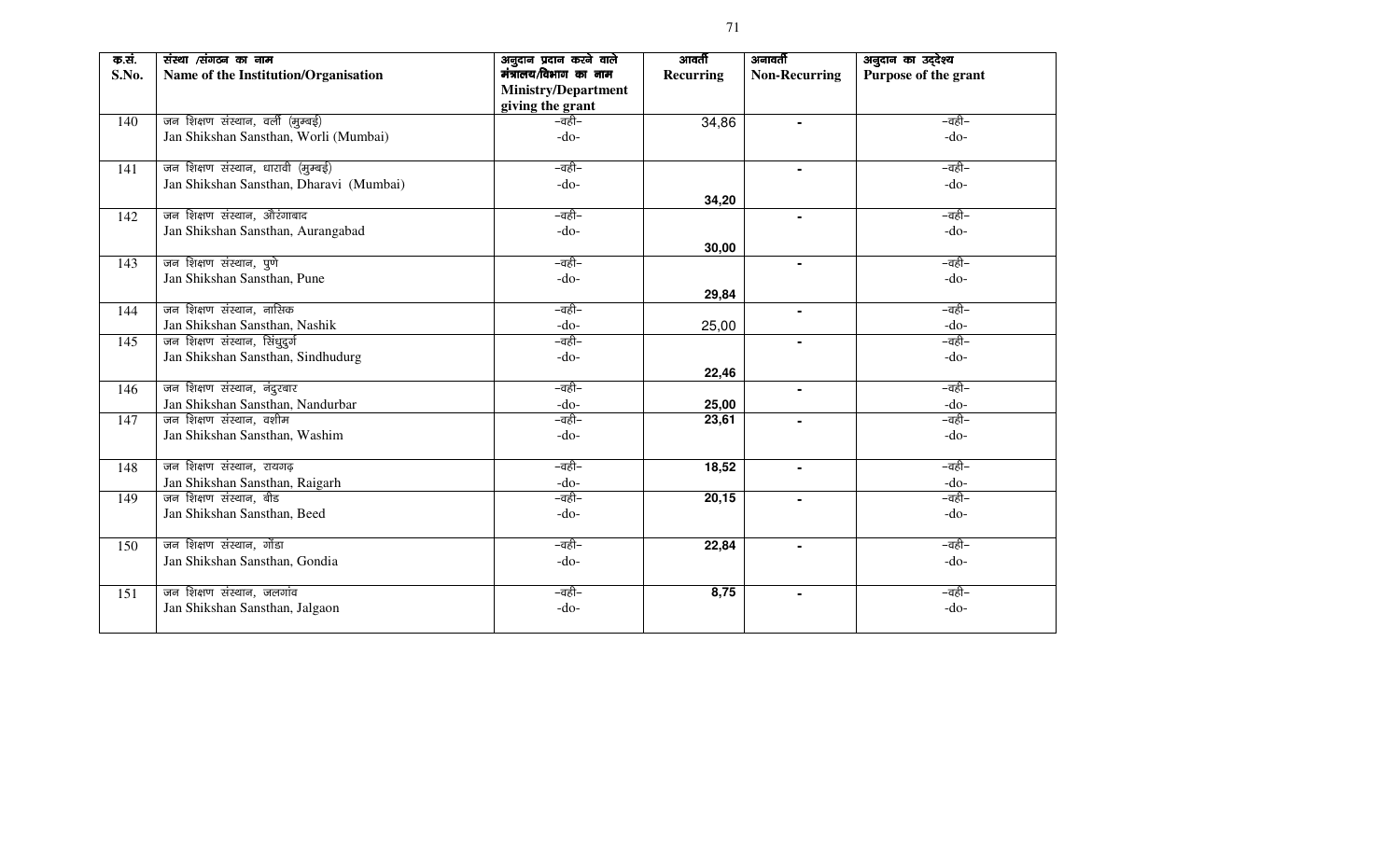| क.सं.<br>S.No. | संस्था /संगठन का नाम<br>Name of the Institution/Organisation | अनुदान प्रदान करने वाले<br>मंत्रालय/विभाग का नाम<br><b>Ministry/Department</b><br>giving the grant | आवर्ती<br><b>Recurring</b> | अनावर्ती<br><b>Non-Recurring</b> | अनुदान का उद्देश्य<br>Purpose of the grant |
|----------------|--------------------------------------------------------------|----------------------------------------------------------------------------------------------------|----------------------------|----------------------------------|--------------------------------------------|
| 152            | जन शिक्षण संस्थान, आईजोल                                     | –वही–                                                                                              | 18,69                      | $\blacksquare$                   | –वही–                                      |
|                | Jan Shikshan Sansthan, Izwal                                 | $-do-$                                                                                             |                            |                                  | $-do-$                                     |
| 153            | जन शिक्षण संस्थान, थोबल                                      | –वही–                                                                                              | 24,78                      | $\blacksquare$                   | –वही–                                      |
|                | Jan Shikshan Sansthan, Thobal                                | $-do-$                                                                                             |                            |                                  | $-do-$                                     |
| 154            | जन शिक्षण संस्थान, सेनापति                                   | –वही–                                                                                              | 24,68                      |                                  | –वही–                                      |
|                | Jan Shikshan Sansthan, Senapati                              | $-do-$                                                                                             |                            |                                  | $-do-$                                     |
|                | जन शिक्षण संस्थान, नागालैंड                                  | –वही–                                                                                              | 23,92                      |                                  | –वही–                                      |
|                | Jan Shikshan Sansthan, Nagaland                              | $-do-$                                                                                             |                            |                                  | $-do-$                                     |
| 156            | जन शिक्षण संस्थान, राउकेला                                   | –वही–                                                                                              |                            | $\blacksquare$                   | –वही–                                      |
|                | Jan Shikshan Sansthan, Rourkela                              | $-do-$                                                                                             | 24,77                      |                                  | $-do-$                                     |
| 157            | जन शिक्षण संस्थान, कटक                                       | –वही–                                                                                              |                            | $\blacksquare$                   | –वही–                                      |
|                | Jan Shikshan Sansthan, Cuttack                               | $-do-$                                                                                             | 30,00                      |                                  | $-do-$                                     |
| 158            | जन शिक्षण संस्थान, भुवनेश्वर                                 | –वही–                                                                                              |                            | $\blacksquare$                   | –वही–                                      |
|                | Jan Shikshan Sansthan, Bhubneshwar                           | $-do-$                                                                                             |                            |                                  | $-do-$                                     |
|                |                                                              |                                                                                                    | 21,76                      |                                  |                                            |
| 159            | जन शिक्षण संस्थान, क्योंझार                                  | –वही–                                                                                              |                            | $\blacksquare$                   | –वही–                                      |
|                | Jan Shikshan Sansthan, Keonjhar                              | $-do-$                                                                                             |                            |                                  | $-do-$                                     |
| 160            | जन शिक्षण संस्थान, अंगुल                                     | –वही–                                                                                              | 25,00                      | $\blacksquare$                   | –वही–                                      |
|                | Jan Shikshan Sansthan, Angul                                 | $-do-$                                                                                             |                            |                                  | $-do-$                                     |
|                |                                                              |                                                                                                    | 25,00                      |                                  |                                            |
| 161            | जन शिक्षण संस्थान, पुरी                                      | –वही–                                                                                              |                            | $\blacksquare$                   | –वही–                                      |
|                | Jan Shikshan Sansthan, Puri                                  | $-do-$                                                                                             |                            |                                  | $-do-$                                     |
|                |                                                              |                                                                                                    | 25,00                      |                                  |                                            |
| 162            | जन शिक्षण संस्थान, धेनकनाल                                   | –वही–                                                                                              | 23,59                      | $\blacksquare$                   | –वही–                                      |
|                | Jan Shikshan Sansthan, Dhenkanal                             | $-do-$                                                                                             |                            |                                  | $-do-$                                     |
|                |                                                              |                                                                                                    |                            |                                  |                                            |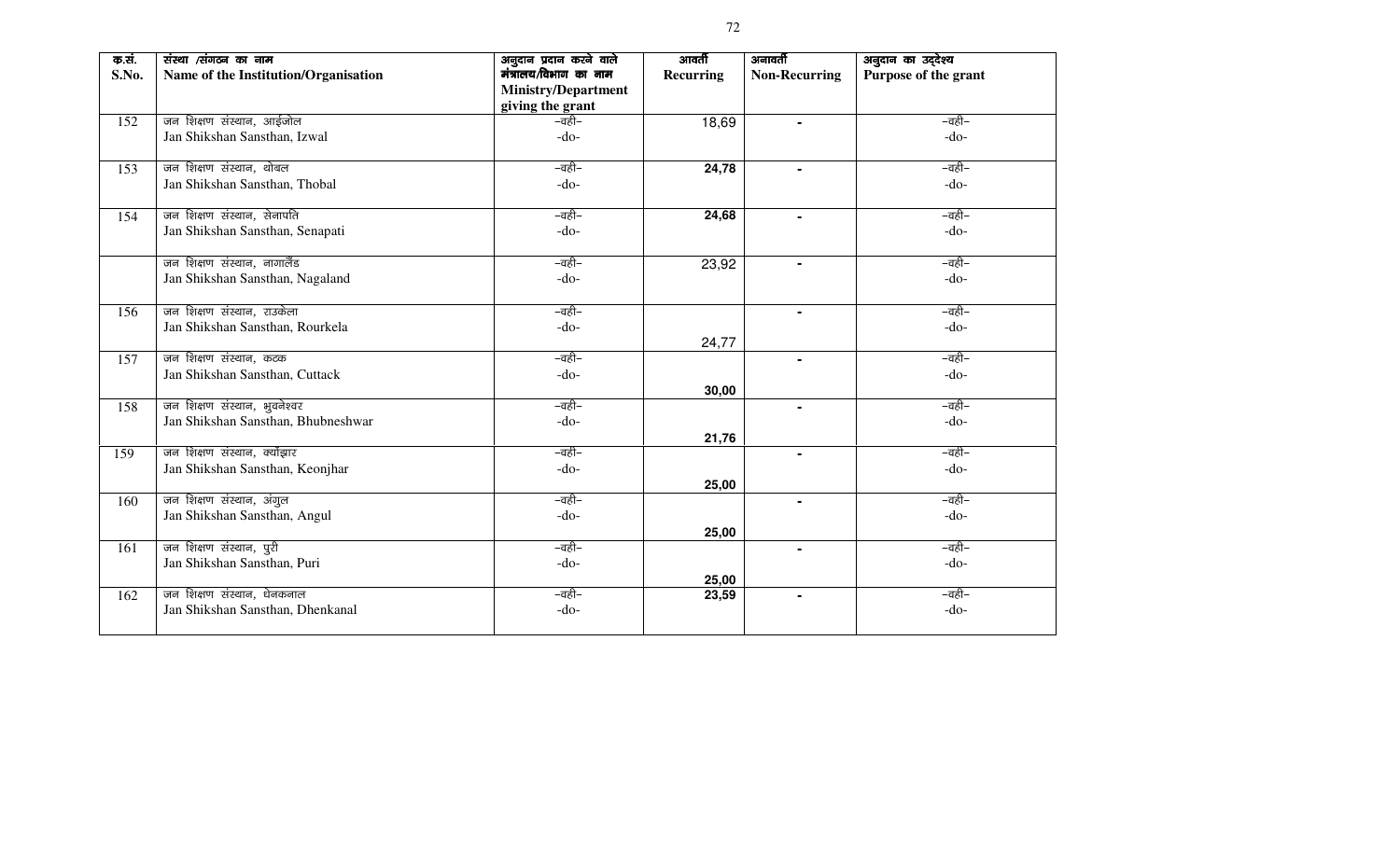| क.सं. | संस्था /संगठन का नाम                      | अनुदान प्रदान करने वाले    | आवर्ती    | अनावर्ती             | अनुदान का उद्देश्य   |
|-------|-------------------------------------------|----------------------------|-----------|----------------------|----------------------|
| S.No. | Name of the Institution/Organisation      | मंत्रालय/विभाग का नाम      | Recurring | <b>Non-Recurring</b> | Purpose of the grant |
|       |                                           | <b>Ministry/Department</b> |           |                      |                      |
|       |                                           | giving the grant           |           |                      |                      |
| 163   | जन शिक्षण संस्थान, कोरापुट                | –वही–                      | 19,50     |                      | –वही–                |
|       | Jan Shikshan Sansthan, Koraput            | $-do-$                     |           |                      | $-do-$               |
|       |                                           |                            |           |                      |                      |
| 164   | जन शिक्षण संस्थान, भद्रक                  | –वही–                      | 22,74     |                      | –वही–                |
|       | Jan Shikshan Sansthan, Bhadrak            | $-do-$                     |           |                      | $-do-$               |
|       |                                           |                            |           |                      |                      |
| 165   | जन शिक्षण संस्थान, मोहाली (रूपनगर)        | –वही–                      |           |                      | –वही–                |
|       | Jan Shikshan Sansthan, Mohali (Roopnagar) | $-do-$                     |           |                      | $-do-$               |
|       |                                           |                            | 24,85     |                      |                      |
| 166   | जन शिक्षण संस्थान, लुधियाना               | –वही–                      | 23,56     |                      | –वही–                |
|       | Jan Shikshan Sansthan, Ludhiana           | $-do-$                     |           |                      | $-do-$               |
|       |                                           |                            |           |                      |                      |
| 167   | जन शिक्षण संस्थान, अजमेर                  | –वही–                      |           |                      | –वही–                |
|       | Jan Shikshan Sansthan, Ajmer              | $-do-$                     |           |                      | $-do-$               |
|       |                                           |                            | 27,69     |                      |                      |
| 168   | जन शिक्षण संस्थान, कोटा                   | –वही–                      |           | $\blacksquare$       | –वही–                |
|       | Jan Shikshan Sansthan, Kota               | $-do-$                     |           |                      | $-do-$               |
|       |                                           |                            | 29,91     |                      |                      |
| 169   | जन शिक्षण संस्थान, जयपुर                  | –वही–                      |           | $\blacksquare$       | –वही–                |
|       | Jan Shikshan Sansthan, Jaipur             | $-do-$                     |           |                      | $-do-$               |
|       |                                           |                            | 29,34     |                      |                      |
| 170   | जन शिक्षण संस्थान, जोधपुर                 | –वही–                      |           | $\blacksquare$       | –वही–                |
|       | Jan Shikshan Sansthan, Jodhpur            | $-do-$                     |           |                      | $-do-$               |
|       |                                           |                            | 29,23     |                      |                      |
| 171   | जन शिक्षण संस्थान, बीकानेर                | –वही–                      |           | $\blacksquare$       | –वही–                |
|       | Jan Shikshan Sansthan, Bikaner            | $-do-$                     |           |                      | $-do-$               |
|       |                                           |                            | 19,85     |                      |                      |
| 172   | जन शिक्षण संस्थान, धौलपुर                 | –वही–                      |           | $\blacksquare$       | –वही–                |
|       | Jan Shikshan Sansthan, Dholpur            | $-do-$                     |           |                      | $-do-$               |
|       |                                           |                            | 24,17     |                      |                      |
| 173   | जन शिक्षण संस्थान, चेन्नई                 | –वही–                      |           |                      | –वही–                |
|       | Jan Shikshan Sansthan, Chennai            | $-do-$                     |           |                      | $-do-$               |
|       |                                           |                            | 34,85     |                      |                      |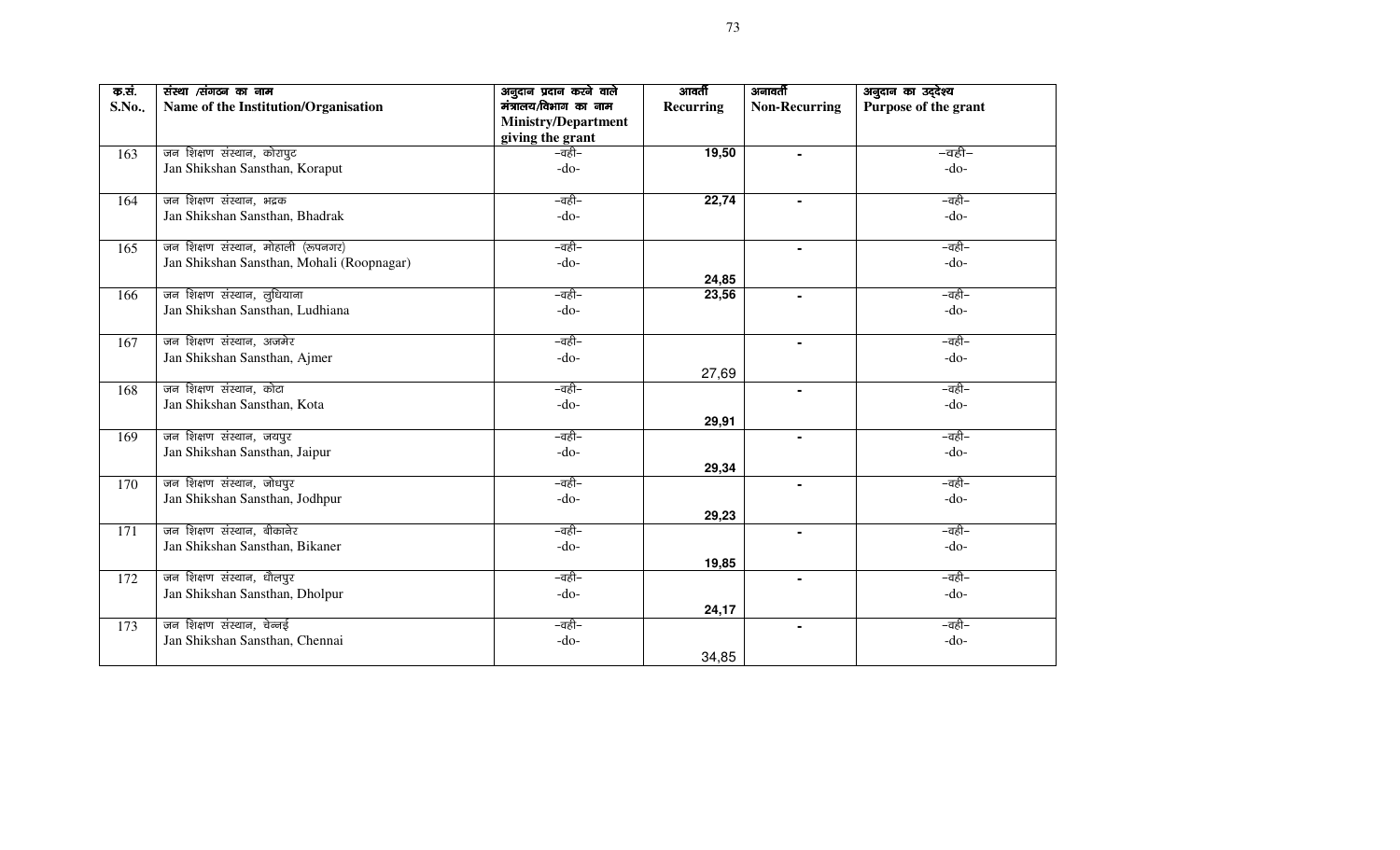| क.सं. | संस्था /संगठन का नाम                                       | अनुदान प्रदान करने वाले    | आवर्ती    | अनावर्ती             | अनुदान का उद्देश्य   |  |
|-------|------------------------------------------------------------|----------------------------|-----------|----------------------|----------------------|--|
| S.No. | Name of the Institution/Organisation                       | मंत्रालय/विभाग का नाम      | Recurring | <b>Non-Recurring</b> | Purpose of the grant |  |
|       |                                                            | <b>Ministry/Department</b> |           |                      |                      |  |
|       |                                                            | giving the grant           |           |                      |                      |  |
| 174   | जन शिक्षण संस्थान, कोयम्बटूर                               | –वही–                      | 30,00     | $\blacksquare$       | –वही–                |  |
|       | Jan Shikshan Sansthan, Coimbatore                          | $-do-$                     |           |                      | $-do-$               |  |
| 175   | जन शिक्षण संस्थान, तिरूचिरापल्ली                           | –वही–                      | 22,32     | $\blacksquare$       | –वही–                |  |
|       | Jan Shikshan Sansthan, Tiruchirapalli                      | -do-                       |           |                      | $-do-$               |  |
| 176   | जन शिक्षण संस्थान, शिवगंगा (कुंदराकुंडी)                   | –वही–                      | 22,76     |                      | –वही–                |  |
|       | Jan Shikshan Sansthan, Shivganga (Kundrakundi)             | $-do-$                     |           |                      | $-do-$               |  |
|       |                                                            | –वही–                      | 24,99     |                      | –वही–                |  |
|       | जन शिक्षण संस्थान, शिवकाशी (विरोधी नगर)                    | $-do-$                     |           |                      | $-do-$               |  |
|       |                                                            |                            |           |                      |                      |  |
|       | Jan Shikshan Sansthan, Sivakashi Virudhi Nagar)            |                            |           |                      |                      |  |
|       |                                                            |                            |           |                      |                      |  |
|       |                                                            |                            |           |                      |                      |  |
|       | जन शिक्षण संस्थान, तिरूपवूर                                | –वही–                      | 17,04     |                      | –वही–                |  |
|       | Jan Shikshan Sansthan, Thirupavur                          | $-do-$                     |           |                      | $-do-$               |  |
|       |                                                            |                            |           |                      |                      |  |
|       |                                                            | –वही–                      | 8,75      |                      | –वही–                |  |
|       | जन शिक्षण संस्थान, नामाक्कल                                | $-do-$                     |           |                      | $-do-$               |  |
|       |                                                            |                            |           |                      |                      |  |
|       | Jan Shikshan Sansthan, Namakkal                            |                            |           |                      |                      |  |
|       |                                                            | –वही–                      | 10,00     |                      | –वही–                |  |
|       | जन शिक्षण संस्थान, अगरतला                                  | $-do-$                     |           |                      | $-do-$               |  |
|       |                                                            |                            |           |                      |                      |  |
|       | Jan Shikshan Sansthan, Agartala,                           |                            |           |                      |                      |  |
| 181   | जन शिक्षण संस्थान, कानपुर                                  | –वही–                      | 30,00     |                      | –वही–                |  |
|       | Jan Shikshan Sansthan, Kanpur                              | $-do-$                     |           |                      | $-do-$               |  |
| 182   | जन शिक्षण संस्थान, लखनऊ                                    | –वही–                      | 29,98     |                      | –वही–                |  |
|       | Jan Shikshan Sansthan, Lucknow                             | $-do-$                     |           |                      | $-do-$               |  |
| 183   | जन शिक्षण संस्थान, गाजियाबाद                               | –वही–                      | 24,95     | $\blacksquare$       | –वही–                |  |
|       | Jan Shikshan Sansthan, Ghaziabad                           | -do-                       |           |                      | $-do-$               |  |
| 184   | जन शिक्षण संस्थान, फैजाबाद                                 | –वही–                      | 24,98     |                      | –वही–                |  |
|       | Jan Shikshan Sansthan, Faizabad                            | $-do-$                     |           |                      | $-do-$               |  |
| 185   | जन शिक्षण संस्थान, वाराणासी                                | –वही–                      | 24,91     | $\blacksquare$       | –वही–                |  |
|       | Jan Shikshan Sansthan, Varanasi                            | $-do-$                     |           |                      | $-do-$               |  |
| 186   | जन शिक्षण संस्थान, वाराणसी                                 | –वही–                      | 25,00     | $\blacksquare$       | –वही–                |  |
|       | Jan Shikshan Sansthan, Varanasi                            | $-do-$                     |           |                      | $-do-$               |  |
| 187   | जन शिक्षण संस्थान, उन्नाऊ                                  | –वही–                      | 25,00     |                      | –वही–                |  |
|       | Jan Shikshan Sansthan, Unnao                               | $-do-$                     |           |                      | $-do-$               |  |
| 188   | जन शिक्षण संस्थान, इलाहाबाद (भारतीय पाठ्यक्रम एवं अनुसंधान | –वही–                      | 25,00     | $\blacksquare$       | –वही–                |  |
|       | विकास संस्थान)                                             | $-do-$                     |           |                      | $-do-$               |  |
|       | Jan Shikshan Sansthan, Allahabad (Indian Institute for     |                            |           |                      |                      |  |
|       | Development Studies & Research)                            |                            |           |                      |                      |  |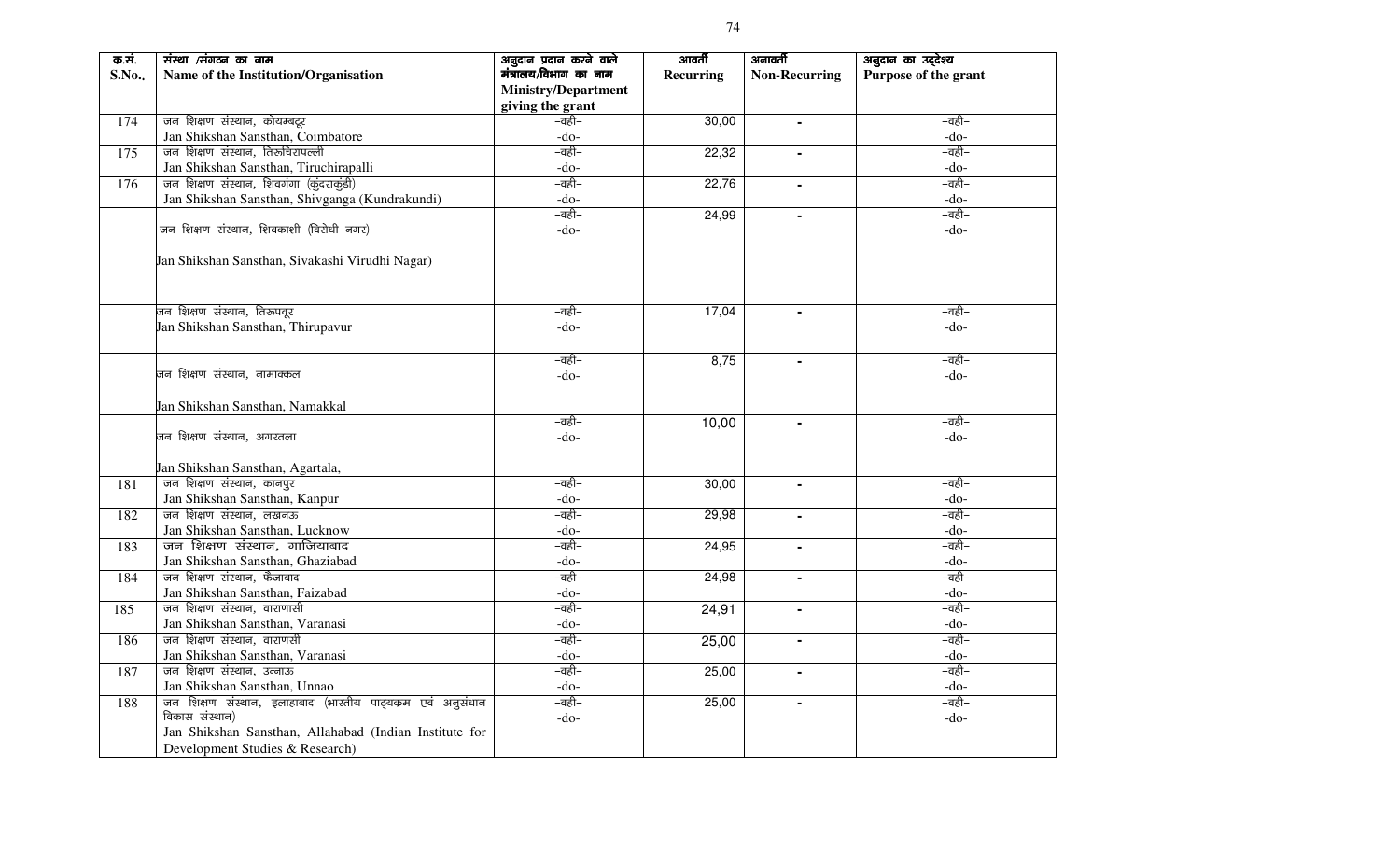| क.सं.<br>S.No. | संस्था /संगठन का नाम                                                                                  | अनुदान प्रदान करने वाले<br>मंत्रालय/विभाग का नाम | आवर्ती<br><b>Recurring</b> | अनावर्ती<br><b>Non-Recurring</b> | अनुदान का उद्देश्य<br>Purpose of the grant |  |
|----------------|-------------------------------------------------------------------------------------------------------|--------------------------------------------------|----------------------------|----------------------------------|--------------------------------------------|--|
|                | Name of the Institution/Organisation                                                                  | <b>Ministry/Department</b><br>giving the grant   |                            |                                  |                                            |  |
| 189            | जन शिक्षण संस्थान, इलाहाबाद                                                                           | –वही–                                            | 24,99                      | $\blacksquare$                   | –वही–                                      |  |
|                | (डा0 अम्बेडकर कल्याण सोसायटी)<br>Jan Shikshan Sansthan, Allahabad<br>(Dr.Ambedkar<br>Welfare Society) | $-do-$                                           |                            |                                  | $-do-$                                     |  |
| 190            | जन शिक्षण संस्थान, बस्ती                                                                              | –वही–                                            | 24,99                      |                                  | –वही–                                      |  |
|                | Jan Shikshan Sansthan, Basti                                                                          | $-do-$                                           |                            |                                  | $-do-$                                     |  |
| 191            | जन शिक्षण संस्थान, अम्बेडकर नगर                                                                       | –वही–                                            | 25,00                      | $\blacksquare$                   | –वही–                                      |  |
|                | Jan Shikshan Sansthan, Ambedkar Nagar                                                                 | $-do-$                                           |                            |                                  | $-do-$                                     |  |
| 192            | जन शिक्षण संस्थान, सुल्तानपुर                                                                         | –वही–                                            | 25,00                      | $\blacksquare$                   | –वही–                                      |  |
|                | Jan Shikshan Sansthan, Sultanpur                                                                      | $-do-$                                           |                            |                                  | $-do-$                                     |  |
| 193            | जन शिक्षण संस्थान, जौनपुर                                                                             | –वही–                                            | 25,00                      | Ξ.                               | –वही–                                      |  |
|                | Jan Shikshan Sansthan, Jaunpur                                                                        | $-do-$                                           |                            |                                  | $-do-$                                     |  |
| 194            | जन शिक्षण संस्थान, प्रतापगढ़                                                                          | –वही–                                            | 10,00                      | $\blacksquare$                   | –वही–                                      |  |
|                | Jan Shikshan Sansthan, Pratapgarh                                                                     | $-do-$                                           |                            |                                  | $-do-$                                     |  |
| 196            | जन शिक्षण संस्थान, गोंडा                                                                              | –वही–                                            | 24,99                      | $\blacksquare$                   | –वही–                                      |  |
|                | Jan Shikshan Sansthan, Gonda                                                                          | $-do-$                                           |                            |                                  | $-do-$                                     |  |
| 197            | जन शिक्षण संस्थान, बांदा                                                                              | –वही–                                            | 24,98                      | $\blacksquare$                   | –वही–                                      |  |
|                | Jan Shikshan Sansthan, Banda                                                                          | $-do-$                                           |                            |                                  | $-do-$                                     |  |
| 198            | जन शिक्षण संस्थान, फरुखाबाद                                                                           | –वही–                                            | 10,00                      |                                  | –वही–                                      |  |
|                | Jan Shikshan Sansthan, Farukhabad                                                                     | $-do-$                                           |                            |                                  | $-do-$                                     |  |
| 199            | जन शिक्षण संस्थान, पीलीभीत                                                                            | –वही–                                            | 25,00                      | $\blacksquare$                   | –वही–                                      |  |
|                | Jan Shikshan Sansthan, Pilibhit                                                                       | $-do-$                                           |                            |                                  | $-do-$                                     |  |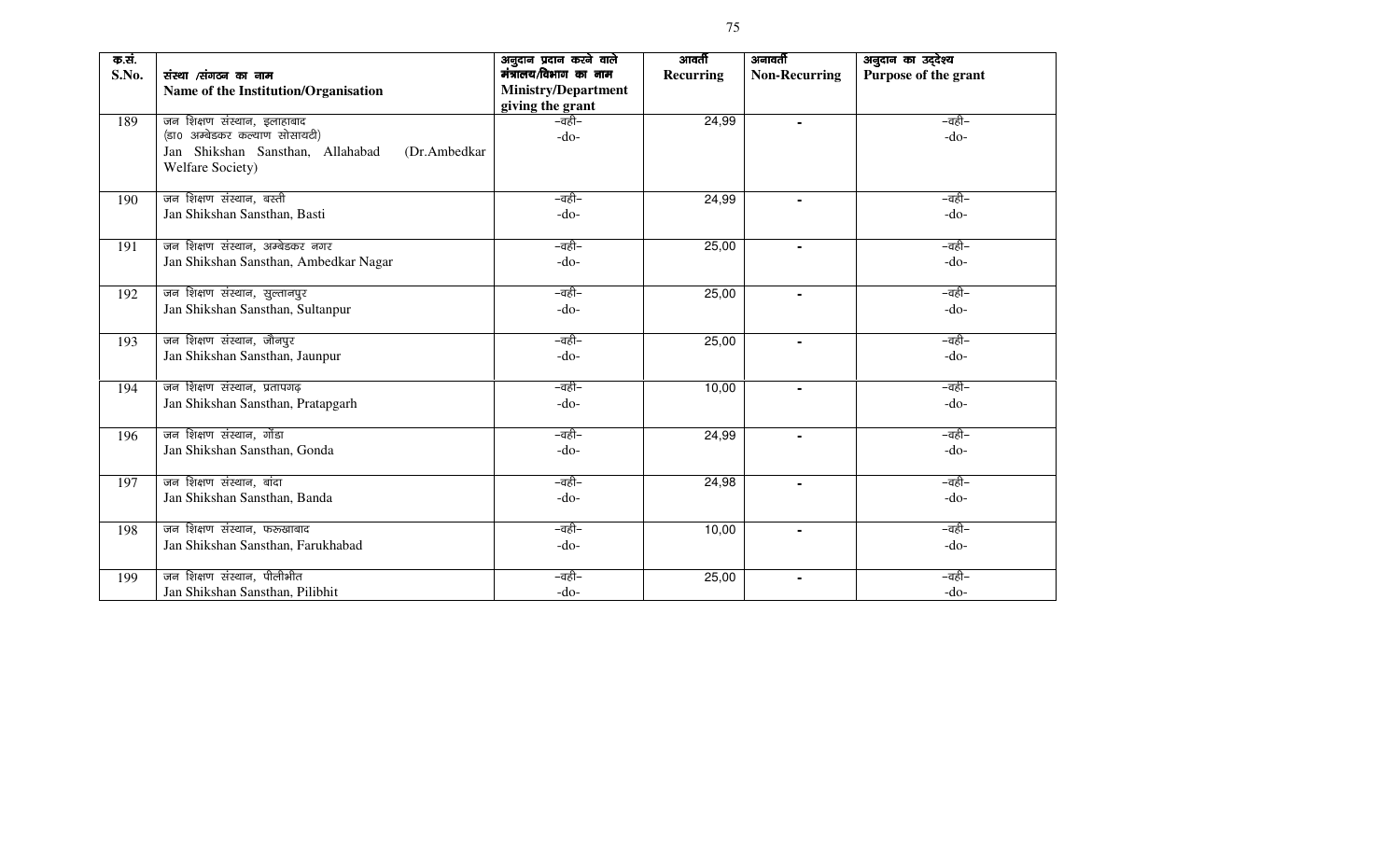| क.सं. | संस्था /संगठन का नाम                     | अनुदान प्रदान करने वाले    | आवर्ती           | अनावर्ती             | अनुदान का उद्देश्य   |
|-------|------------------------------------------|----------------------------|------------------|----------------------|----------------------|
| S.No. | Name of the Institution/Organisation     | मंत्रालय/विभाग का नाम      | <b>Recurring</b> | <b>Non-Recurring</b> | Purpose of the grant |
|       |                                          | <b>Ministry/Department</b> |                  |                      |                      |
|       |                                          | giving the grant           |                  |                      |                      |
| 200   | जन शिक्षण संस्थान, बहराइच                | –वही–                      | 24,75            |                      | –वही–                |
|       | Jan Shikshan Sansthan, Bahraich          | $-do-$                     |                  |                      | $-do-$               |
|       |                                          |                            |                  |                      |                      |
| 201   | जन शिक्षण संस्थान, चित्रकूट              | –वही–                      | 19,48            |                      | –वही–                |
|       | Jan Shikshan Sansthan, Chitrakoot        | $-do-$                     |                  |                      | -do-                 |
|       |                                          |                            |                  |                      |                      |
| 202   | जन शिक्षण संस्थान, अमेठी                 | –वही–                      | 24,99            |                      | –वही–                |
|       | Jan Shikshan Sansthan, Amethi            | $-do-$                     |                  |                      | $-do-$               |
|       |                                          |                            |                  |                      |                      |
| 203   | जन शिक्षण संस्थान, गौतम बुद्ध नगर        | –वही–                      | 21,77            |                      | –वही–                |
|       | Jan Shikshan Sansthan, Gautam Budh Nagar | $-do-$                     |                  |                      | $-do-$               |
|       |                                          |                            |                  |                      |                      |
| 204   | जन शिक्षण संस्थान, मोनाथभंजन             | –वही–                      | 24,66            |                      | –वही–                |
|       | Jan Shikshan Sansthan, Maunathbhanjan    | $-do-$                     |                  |                      | $-do-$               |
|       |                                          |                            |                  |                      |                      |
| 205   | जन शिक्षण संस्थान, देवरिया               | –वही–                      | 21,78            |                      | –वही–                |
|       | Jan Shikshan Sansthan, Deoria            | $-do-$                     |                  |                      | $-do-$               |
|       |                                          |                            |                  |                      |                      |
| 206   | जन शिक्षण संस्थान, मिर्जापुर             | –वही–                      | 25,00            |                      | –वही–                |
|       | Jan Shikshan Sansthan Mirzapur           | $-do-$                     |                  |                      | $-do-$               |
|       |                                          |                            |                  |                      |                      |
| 207   | जन शिक्षण संस्थान, रायबरेली              | –वही–                      | 23,10            |                      | –वही–                |
|       | Jan Shikshan Sansthan, Raibareilly       | $-do-$                     |                  |                      | $-do-$               |
|       |                                          |                            |                  |                      |                      |
| 208   | जन शिक्षण संस्थान, भदोई                  | –वही–                      | 24,72            |                      | –वही–                |
|       | Jan Shikshan Sansthan, Bhadohi           | $-do-$                     |                  |                      | $-do-$               |
|       |                                          |                            |                  |                      |                      |
| 209   | जन शिक्षण संस्थान, हरदोई                 | –वही–                      | 24,70            | $\blacksquare$       | –वही–                |
|       | Jan Shikshan Sansthan, Hardoi            | $-do-$                     |                  |                      | $-do-$               |
|       |                                          | –वही–                      |                  |                      | –वही–                |
| 210   | जन शिक्षण संस्थान, फतेहपुर               |                            | 24,33            |                      |                      |
|       | Jan Shikshan Sansthan, Fatehpur          | $-do-$                     |                  |                      | $-do-$               |
|       |                                          |                            |                  |                      |                      |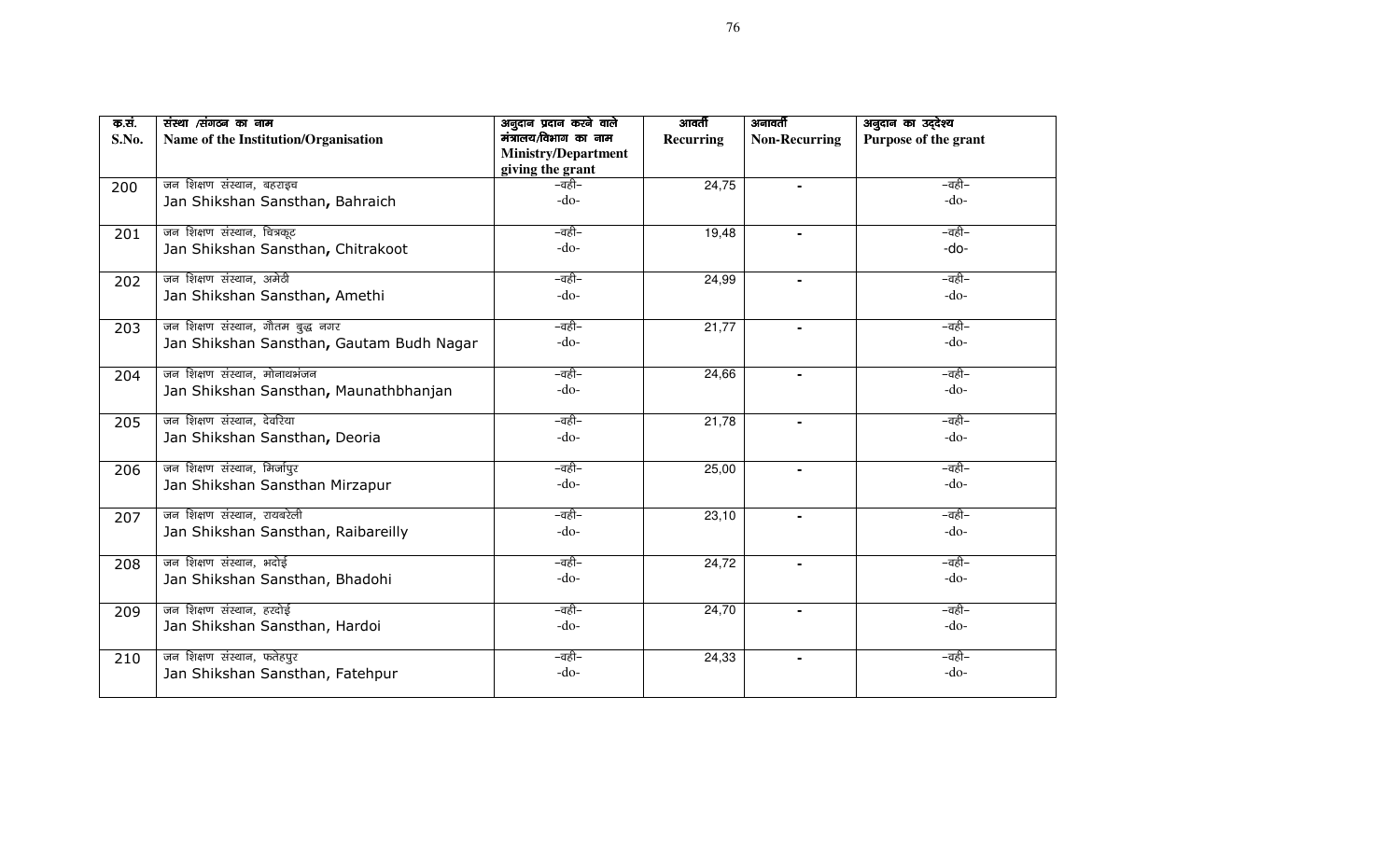| क.सं.<br>S.No | संस्था /संगठन का नाम<br>Name of the Institution/Organisation         | अनुदान प्रदान करने वाले<br>मंत्रालय/विभाग का नाम<br><b>Ministry/Department</b><br>giving the grant | आवर्ती<br>Recurring | अनावर्ती<br><b>Non-Recurring</b> | अनुदान का उद्देश्य<br>Purpose of the grant |
|---------------|----------------------------------------------------------------------|----------------------------------------------------------------------------------------------------|---------------------|----------------------------------|--------------------------------------------|
| 211           | जन शिक्षण संस्थान, सिद्धार्थनगर                                      | –वही–                                                                                              | 8,75                | ÷.                               | –वही–                                      |
|               | Jan Shikshan Sansthan, Sidharthanagar                                | $-do-$                                                                                             |                     |                                  | $-do-$                                     |
| 212           | जन शिक्षण संस्थान, सीतापुर                                           | –वही–                                                                                              | 8,75                |                                  | –वही–                                      |
|               | Jan Shikshan Sansthan, Sitapur                                       | $-do-$                                                                                             |                     |                                  | $-do-$                                     |
| 213           | जन शिक्षण संस्थान, लखीमपुर खेड़ी                                     | –वही–                                                                                              | 8,75                |                                  | –वही–                                      |
|               | Jan Shikshan Sansthan, Lakhimpur Kheri                               | $-do-$                                                                                             |                     |                                  | $-do-$                                     |
| 214           | जन शिक्षण संस्थान, शाहजहांपुर                                        | –वही–                                                                                              | 8,75                |                                  | –वही–                                      |
|               | Jan Shikshan Sansthan, Shahjahanpur                                  | $-do-$                                                                                             |                     |                                  | $-do-$                                     |
| 215           | जन शिक्षण संस्थान, नैनीताल (भीमताल)                                  | –वही–                                                                                              | 23,99               |                                  | –वही–                                      |
|               | Jan Shikshan Sansthan, Nainital (Bhimtal)                            | $-do-$                                                                                             |                     |                                  | $-do-$                                     |
| 216           | जन शिक्षण संस्थान, देहरादून                                          | –वही–                                                                                              | 18,44               | $\blacksquare$                   | –वही–                                      |
|               | Jan Shikshan Sansthan, Dehradun                                      | $-do-$                                                                                             |                     |                                  | $-do-$                                     |
| 217           | जन शिक्षण संस्थान, बागेश्वर                                          | –वही–                                                                                              | 17,05               | $\blacksquare$                   | –वही–                                      |
|               | Jan Shikshan Sansthan, Bageshwar                                     | $-do-$                                                                                             |                     |                                  | $-do-$                                     |
| 218           | जन शिक्षण संस्थान, टिहरी गढ़वाल                                      | –वही–                                                                                              | 8,75                |                                  | –वही–                                      |
|               | Jan Shikshan Sansthan, Tehri Garhwal                                 | $-do-$                                                                                             |                     |                                  | $-do-$                                     |
| 219           | जन शिक्षण संस्थान, नरेन्द्रपुर (दक्षिण 24 परगना)                     | –वही–                                                                                              |                     | $\blacksquare$                   | –वही–                                      |
|               | Jan Shikshan Sansthan, Narendrapur (South 24 Parganas)               | $-do-$                                                                                             |                     |                                  | $-do-$                                     |
|               |                                                                      |                                                                                                    | 28,76               |                                  |                                            |
| 220           | जन शिक्षण संस्थान, (पूर्व मिदनापुर)<br>Jan Shikshan Sansthan, Haldia | –वही–<br>$-do-$                                                                                    |                     | $\blacksquare$                   | –वही–<br>$-do-$                            |
|               | (East Midnapore)                                                     |                                                                                                    | 25,00               |                                  |                                            |
| 221           | जन शिक्षण संस्थान, जलपाईगुडी                                         | –वही–                                                                                              |                     | $\blacksquare$                   | –वही–                                      |
|               | Jan Shikshan Sansthan, Jalpaiguri                                    | $-do-$                                                                                             |                     |                                  | $-do-$                                     |
|               |                                                                      |                                                                                                    | 24,89               |                                  |                                            |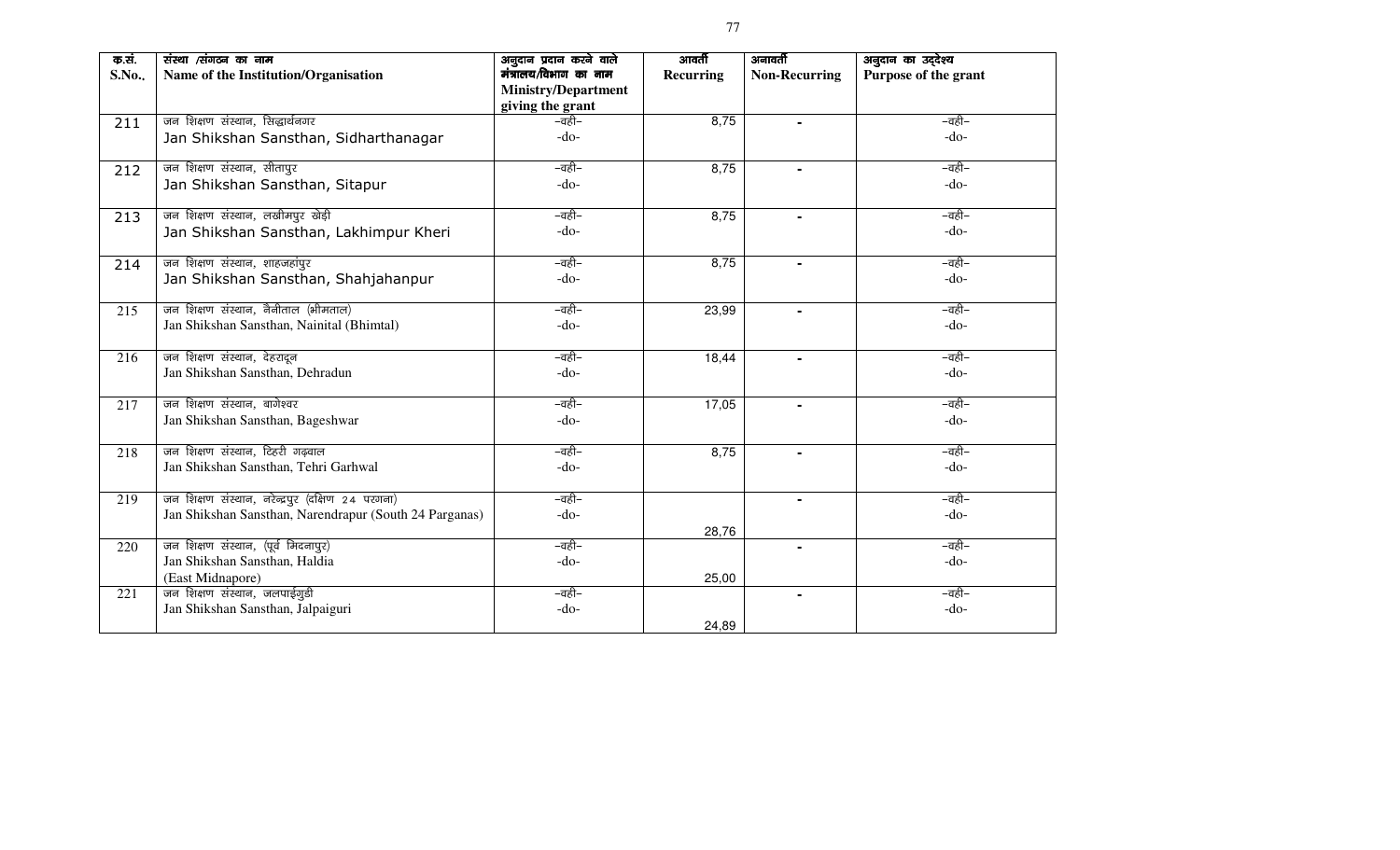| क.सं. | संस्था /संगठन का नाम                  | अनुदान प्रदान करने वाले    | आवर्ती           | अनावर्ती             | अनुदान का उद्देश्य   |
|-------|---------------------------------------|----------------------------|------------------|----------------------|----------------------|
| S.No. | Name of the Institution/Organisation  | मंत्रालय/विभाग का नाम      | <b>Recurring</b> | <b>Non-Recurring</b> | Purpose of the grant |
|       |                                       | <b>Ministry/Department</b> |                  |                      |                      |
|       |                                       | giving the grant           |                  |                      |                      |
| 222   | जन शिक्षण संस्थान, पुरुलिया           | –वही–                      |                  |                      | –वही–                |
|       | Jan Shikshan Sansthan, Purulia        | -do-                       |                  |                      | $-do-$               |
|       |                                       |                            | 24,83            |                      |                      |
| 223   | जन शिक्षण संस्थान, हावड़ा             | –वही–                      | 24,21            |                      | –वही–                |
|       | Jan Shikshan Sansthan, Howrah         | $-do-$                     |                  |                      | $-do-$               |
|       |                                       |                            |                  |                      |                      |
| 224   | जन शिक्षण संस्थान, पश्चिम मिदनापुर    | –वही–                      | 25,00            |                      | –वही–                |
|       | Jan Shikshan Sansthan, West Midnapore | -do-                       |                  |                      | $-do-$               |
|       |                                       |                            |                  |                      |                      |
| 225   | जन शिक्षण संस्थान, चंडीगढ़            | –वही–                      | 29,30            |                      | –वही–                |
|       | Jan Shikshan Sansthan, Chandigarh     | -do-                       |                  |                      | $-do-$               |
|       |                                       |                            |                  |                      |                      |
|       | कुल                                   |                            | 53,93,11         | 7,75,84              |                      |
|       | Total                                 |                            |                  |                      |                      |

\*\*\*\*\*\*\*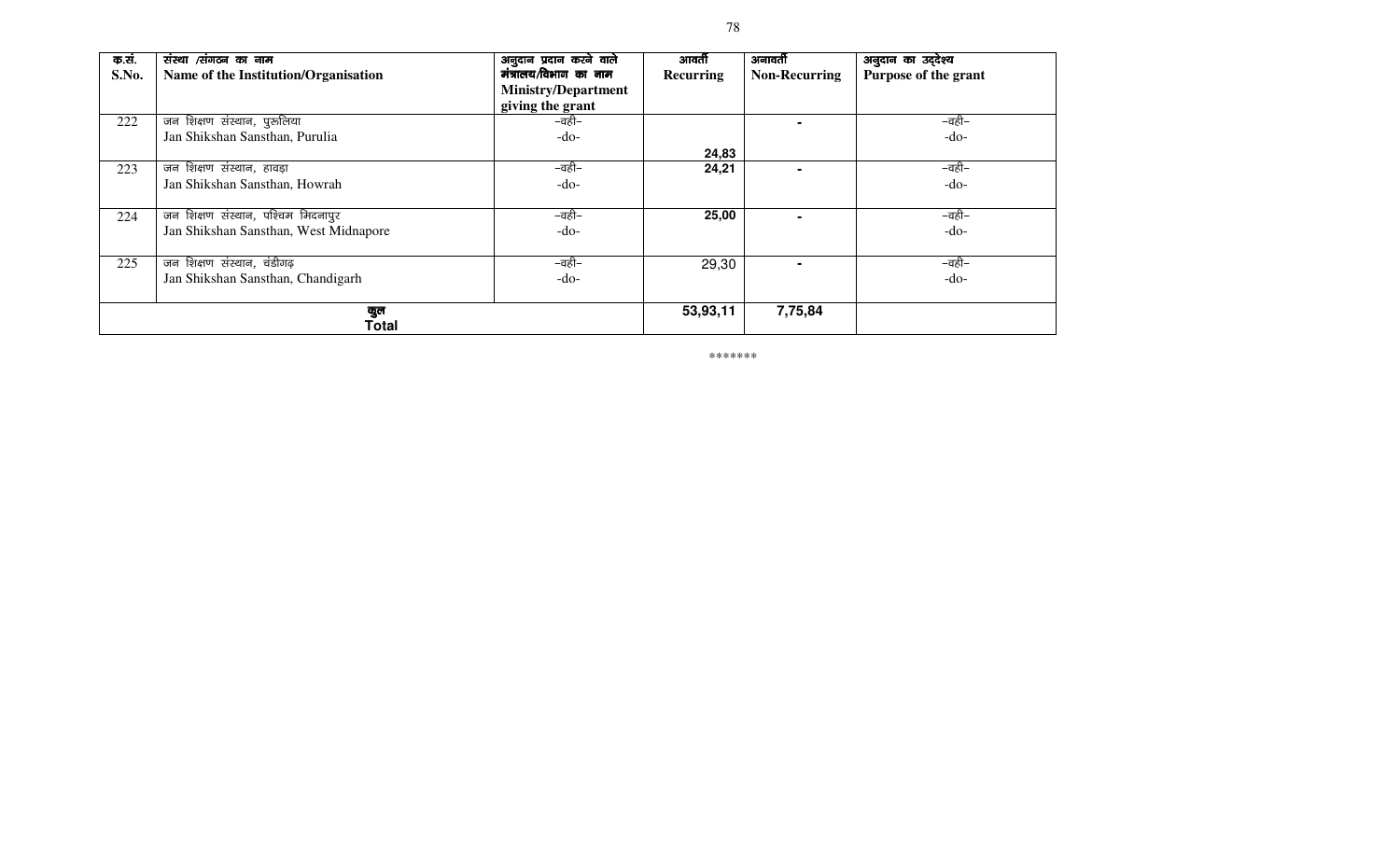## परिशिष्ट–IX.झ APPENDIX-IX-K<br>ौराग्राफ 7,6(गपद्ध देखें<br>ssansarearch 7.6(; [See paragraph 7,6(xi)

भारत की समेकित निधि से 10 लाख प्रति वर्ष से अधिक अनुदान प्राप्त करने वाले निकायों हेतु निधियों के स्रोत को दर्शाने वाला विवरण Statement showing the source of funds for grantee bodies receiving grants of over Rs,10 lakh per year from Consolidated Fund of India

(रूपये हजार में) (in thousands of Rupees)

| क.सं.<br>SI, No, | संस्थान, संगठन/व्यक्ति का नाम<br>Name of the<br>institution<br>organization/<br>individual |                    | अनुदान देने वाला मंत्रालय/विभाग<br>मानव संसाधन विकास मंत्रालय, स्कूल<br>शिक्षा एवं साक्षरता विभाग<br>Ministry / department<br>giving the grant<br><b>Ministry of Human</b><br><b>Resource</b><br>Development,<br><b>Department of School</b><br><b>Education &amp; Literacy</b> | भारत की समेकित<br>निधि से वर्ष<br>2006-07 के<br>दौरान वास्तविक रूप<br>से जारी की गई<br>निधि<br>Actuals of<br>releases<br>during 2006-<br>07 from the<br>Consolidated | ब.अ. $2007 - 08'$<br>के अनूसार भारत<br>की समेकित निधि से<br>अनुदान<br>Grants from<br>Consolidated<br>Fund of India<br>as per BE<br>2007-08* | ब.अ. 2006-07 के<br>अनुसार भारत की<br>समेकित निधि से<br>अनुदान<br>Grants from<br>Consolidated<br>Fund of India<br>as per BE<br>2006-07 | वर्ष 2006-07 के दौरान अन्य स्रोतो से प्राप्त<br>अनुदान<br>Grants received from other<br>Sources 2006-07 |                                     |
|------------------|--------------------------------------------------------------------------------------------|--------------------|---------------------------------------------------------------------------------------------------------------------------------------------------------------------------------------------------------------------------------------------------------------------------------|----------------------------------------------------------------------------------------------------------------------------------------------------------------------|---------------------------------------------------------------------------------------------------------------------------------------------|---------------------------------------------------------------------------------------------------------------------------------------|---------------------------------------------------------------------------------------------------------|-------------------------------------|
|                  |                                                                                            |                    |                                                                                                                                                                                                                                                                                 | Fund of India                                                                                                                                                        |                                                                                                                                             |                                                                                                                                       |                                                                                                         |                                     |
|                  |                                                                                            |                    |                                                                                                                                                                                                                                                                                 |                                                                                                                                                                      |                                                                                                                                             |                                                                                                                                       | घरेलू<br>Domestic                                                                                       | बाहय/विदेशी<br>External/<br>Foreign |
|                  |                                                                                            | सर्वजनिक           | ध्वजी                                                                                                                                                                                                                                                                           |                                                                                                                                                                      |                                                                                                                                             |                                                                                                                                       |                                                                                                         |                                     |
|                  |                                                                                            | Public             | Private                                                                                                                                                                                                                                                                         |                                                                                                                                                                      |                                                                                                                                             |                                                                                                                                       |                                                                                                         |                                     |
|                  | $\overline{\phantom{a}}$                                                                   | 3                  | 4                                                                                                                                                                                                                                                                               | 5                                                                                                                                                                    | 6                                                                                                                                           | $\overline{7}$                                                                                                                        | 8                                                                                                       | 9                                   |
| 1.               | आन्ध्र प्रदेश महिला समता<br>सोसायटी<br>Andhra Pradesh Mahila<br>Samatha Society            | सर्वजनिक<br>Public |                                                                                                                                                                                                                                                                                 | 31200                                                                                                                                                                | 30000                                                                                                                                       | 31200                                                                                                                                 | शून्य<br>N <sub>il</sub>                                                                                | शूल्य<br>Nil                        |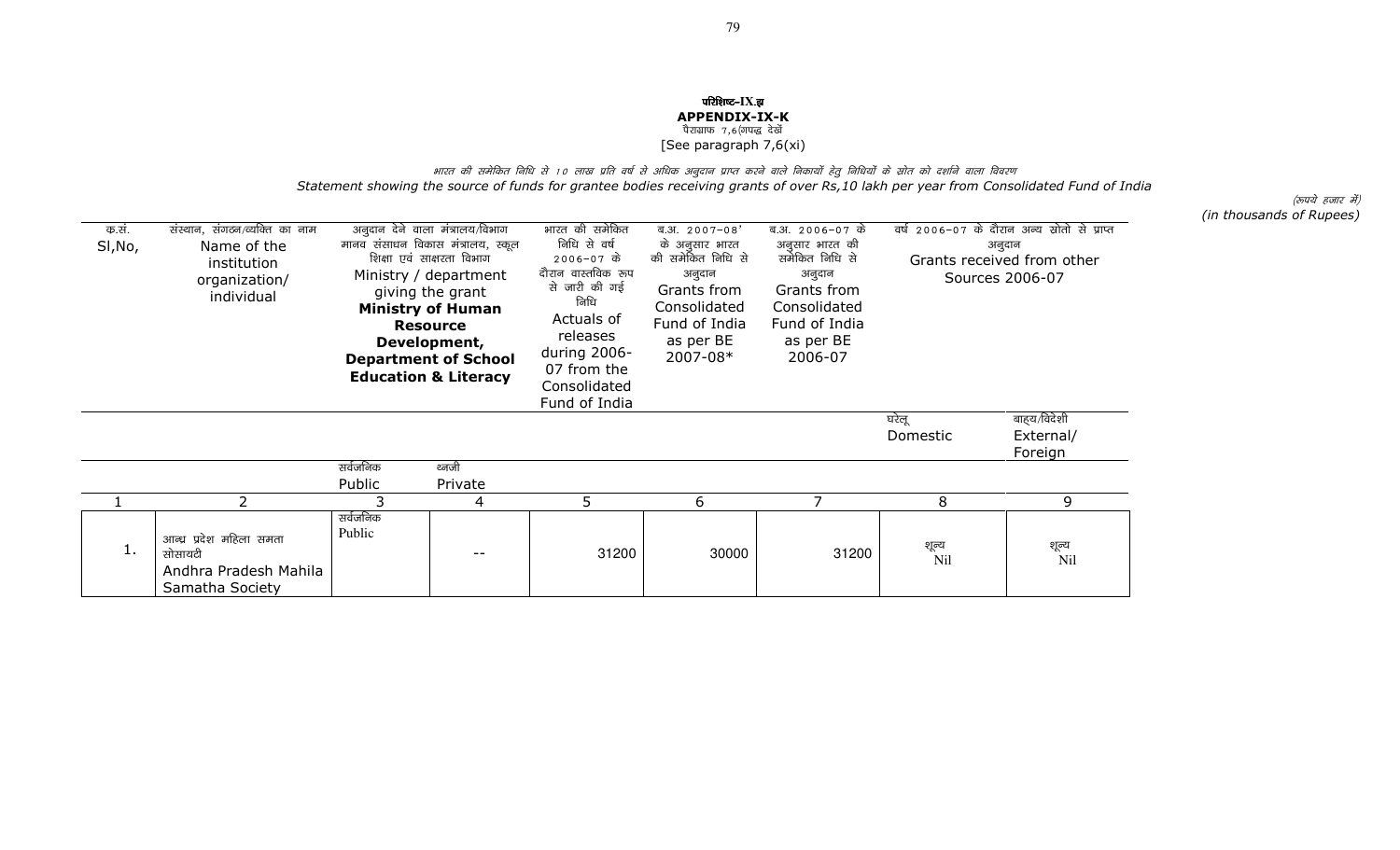|     | असम महिला समता सोसायटी        | सर्वजनिक |       |        |        |        | वही    | वही    |
|-----|-------------------------------|----------|-------|--------|--------|--------|--------|--------|
| 2.  | Assam Mahila Samata           | Public   | $- -$ | 35300  | 25000  | 35300  | $-do-$ | $-do-$ |
|     | Society                       |          |       |        |        |        |        |        |
|     | बिहार महिला समाख्या सोसायटी   | सर्वजनिक |       |        |        |        | वही    | वही    |
| 3.  | <b>Bihar Mahila</b>           | Public   | $-$   | 30000  | 50000  | 30000  | $-do-$ | $-do-$ |
|     | Samakhya Society              |          |       |        |        |        |        |        |
|     | गुजरात महिला समाख्या सोसायटी  | सर्वजनिक |       |        |        |        | वही    | वही    |
| 4.  | Gujarat Mahila                | Public   |       | 10000  | 15000  | 10000  | $-do-$ | $-do-$ |
|     | Samakhya Society              |          |       |        |        |        |        |        |
|     | झारखण्ड महिला समाख्या         | सर्वजनिक |       |        |        |        | वही    | वही    |
|     | सोसायटी                       | Public   |       |        |        |        | $-do-$ | $-do-$ |
| 5.  | Jharkhand Mahila              |          | $-$   | 10000  | 7000   | 10000  |        |        |
|     | Samakhya Society              |          |       |        |        |        |        |        |
|     | कर्नाटक महिला समाख्या सोसायटी | सर्वजनिक |       |        |        |        | वही    | वही    |
| 6.  | Karnataka Mahila              | Public   |       | 40000  | 40000  | 40000  | $-do-$ | $-do-$ |
|     |                               |          | $- -$ |        |        |        |        |        |
|     | Samakhya Society              | सर्वजनिक |       |        |        |        |        | वही    |
| 7.  | केरल महिला समाख्या सोसायटी    |          |       |        |        |        | वही    |        |
|     | Kerala Mahila                 | Public   |       | 21000  | 5000   | 21000  | $-do-$ | $-do-$ |
|     | Samakhya Society              |          |       |        |        |        |        |        |
|     | उत्तर प्रदेश महिला समाख्या    | सर्वजनिक |       |        |        |        | वही    | वही    |
| 8.  | सोसायटी                       | Public   | $-$   | 60000  | 66000  | 60000  | $-do-$ | $-do-$ |
|     | Uttar Pradesh Mahila          |          |       |        |        |        |        |        |
|     | Samakhya Society              |          |       |        |        |        |        |        |
|     | उत्तराचंल महिला समाख्या       | सर्वजनिक |       |        |        |        | वही    | वही    |
| 9.  | सोसायटी                       | Public   |       | 20000  | 25500  | 20000  | $-do-$ | $-do-$ |
|     | <b>Uttaranchal Mahila</b>     |          |       |        |        |        |        |        |
|     | Samakhya Society              |          |       |        |        |        |        |        |
|     | छत्तीसगढ़ महिला समाख्या       | सर्वजनिक |       |        |        |        | वही    | वही    |
|     | सोसायटी                       | Public   | $ -$  |        | 1500   |        | $-do-$ | $-do-$ |
| 10. | Chhattisgarh Mahila           |          |       |        |        |        |        |        |
|     | Samakhya Society              |          |       |        |        |        |        |        |
| 11. | जिला साक्षरता समिति कर्वी     | वही      |       | 126,58 | $\sim$ | 126,58 | वही    | वही    |
|     | आंगलोंग                       | $-do-$   |       |        |        |        | $-do-$ | $-do-$ |
|     | ZSS Karbi Anglong             |          |       |        |        |        |        |        |
|     |                               |          |       |        |        |        |        |        |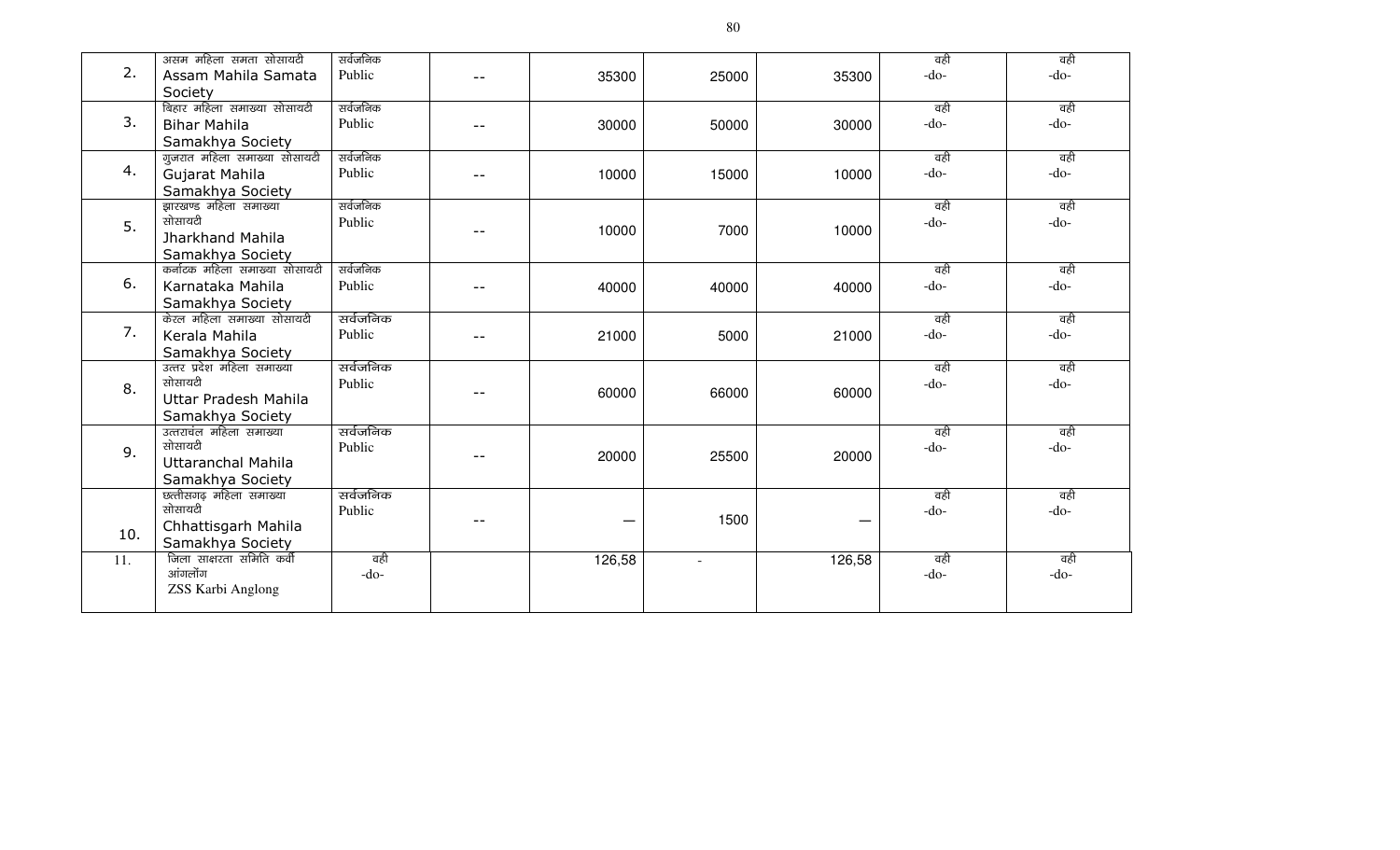| 12. | जिला साक्षरता समिति, बारपेटा  | वही    | $\sim$ | 14,42                    | $\overline{\phantom{a}}$ | वही    | वही    |
|-----|-------------------------------|--------|--------|--------------------------|--------------------------|--------|--------|
|     | ZSS Barpeta                   | -do-   |        |                          |                          | $-do-$ | $-do-$ |
| 13. | जिला साक्षरता समिति , सुपौल   | वही    | 23,00  | 23,00                    | 23,00                    | वही    | वही    |
|     | ZSS, Supaul                   | -do-   |        |                          |                          | $-do-$ | $-do-$ |
| 14. | जिला साक्षरता समिति, लखीसराय  | वही    | 67,00  | $\sim$                   | 67,00                    | वही    | वही    |
|     | ZSS, Lakhisarai               | -do-   |        |                          |                          | $-do-$ | $-do-$ |
| 15. | जिला साक्षरता समिति, किसनगंज  | वही    | 15,16  | $\sim$                   | 15,16                    | वही    | वही    |
|     | ZSS, Kishanganj               | $-do-$ |        |                          |                          | $-do-$ | -do-   |
| 16. | जिला साक्षरता समिति, दरभंगा   | वही    | 80,00  | $\overline{\phantom{a}}$ | 80,00                    | वही    | वही    |
|     | ZSS, Darbhanga                | -do-   |        |                          |                          | $-do-$ | $-do-$ |
| 17. | जिला साक्षरता समिति, बेगुसराय | वही    | $\sim$ | 50,00                    | $\sim$                   | वही    | वही    |
|     | ZSS, Begusarai                | -do-   |        |                          |                          | $-do-$ | -do-   |
| 18. | जिला साक्षरता समिति, बस्तर    | वही    | 46,00  | $\sim$                   | 46,00                    | वही    | वही    |
|     | <b>ZSS Bastar</b>             | -do-   |        |                          |                          | $-do-$ | $-do-$ |
| 19. | जिला साक्षरता समिति दातेबाडा  | वही    | 50,00  | $\blacksquare$           | 50,00                    | वही    | वही    |
|     | ZSS Dantewada                 | -do-   |        |                          |                          | $-do-$ | $-do-$ |
| 20. | जिला साक्षरता समिति दाहोद     | वही    | 60,00  | $\sim$                   | 60,00                    | वही    | वही    |
|     | ZSS, Dahod                    | $-do-$ |        |                          |                          | $-do-$ | $-do-$ |
|     |                               |        |        |                          |                          |        |        |
| 21. | जिला साक्षरता समिति बनासकाठा  | वही    | 70,00  | $\sim$                   | 70,00                    | वही    | वही    |
|     | ZSS, Banaskantha              | $-do-$ |        |                          |                          | $-do-$ | $-do-$ |
|     |                               |        |        |                          |                          |        |        |
|     |                               |        |        |                          |                          |        |        |
| 22. | जिला साक्षरता समिति मेवात     | वही    | $\sim$ | 20,00                    | $\sim$                   | वही    | वही    |
|     | ZSS, Mewat                    | -do-   |        |                          |                          | $-do-$ | $-do-$ |
| 23. | जिला साक्षरता समिति फतेहाबाद  | वही    | $\sim$ | 37,72                    | $\sim$                   | वही    | वही    |
|     | ZSS, Fatehabad                | -do-   |        |                          |                          | $-do-$ | $-do-$ |
| 24. | जिला साक्षरता समिति राजौरी    | वही    | 16,95  | $\sim$                   | 16,95                    | वही    | वही    |
|     | ZSS, Rajouri                  | $-do-$ |        |                          |                          | $-do-$ | $-do-$ |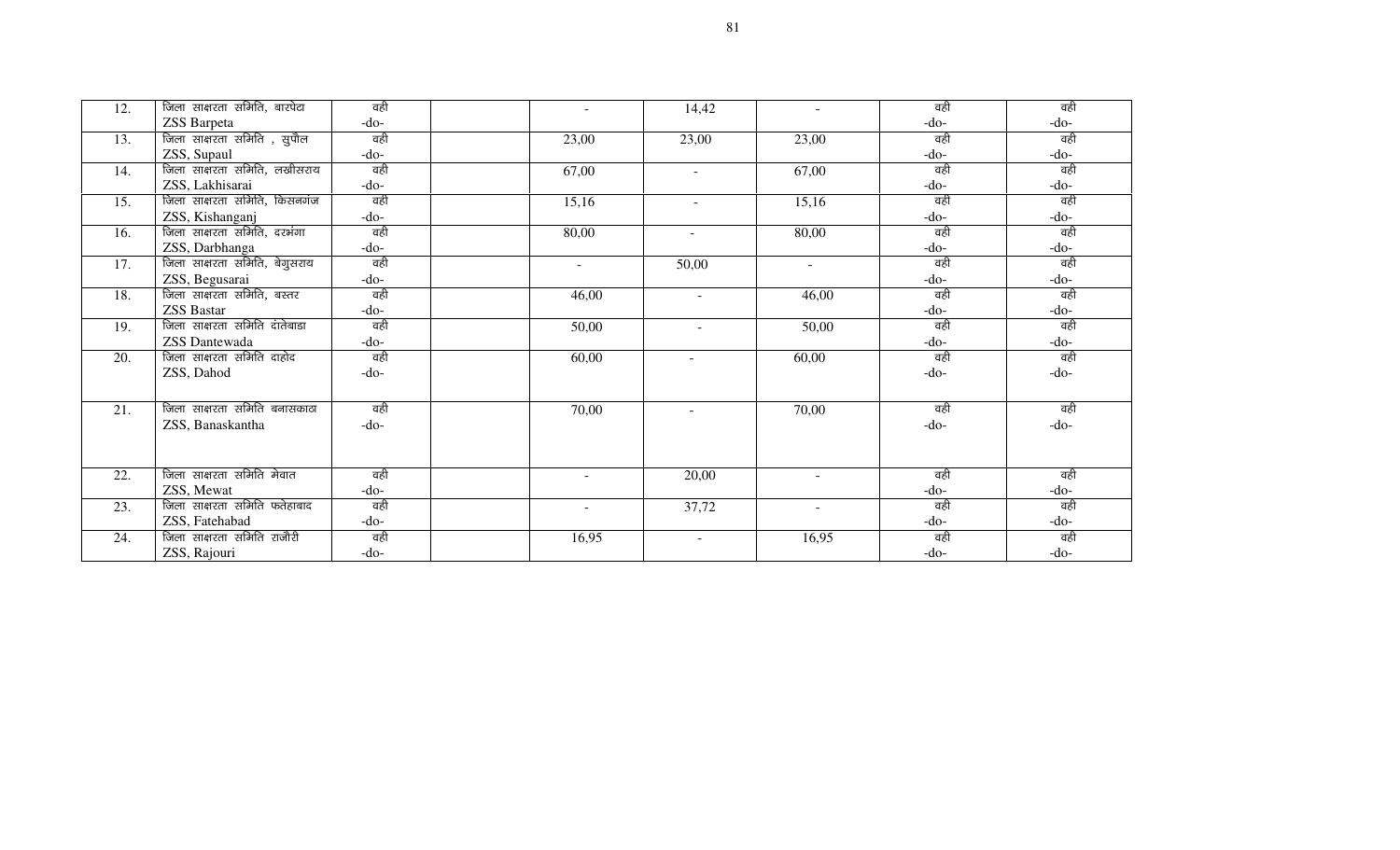| 25. | जिला साक्षरता समिति अनंतनाग   | वही    | 50,00  | $\equiv$                 | 50,00                    | वही    | वही    |
|-----|-------------------------------|--------|--------|--------------------------|--------------------------|--------|--------|
|     | ZSS, Anantnag                 | $-do-$ |        |                          |                          | $-do-$ | $-do-$ |
|     |                               |        |        |                          |                          |        |        |
| 26. | जिला साक्षरता समिति बडगांम    | वही    | $\sim$ | 43,33                    |                          | वही    | वही    |
|     | ZSS, Budgam                   | -do-   |        |                          |                          | $-do-$ | $-do-$ |
| 27. | जिला साक्षरता समिति श्री नगर  | वही    | 40,00  | $\sim$                   | 40,00                    | वही    | वही    |
|     | ZSS, Srinagar                 | $-do-$ |        |                          |                          | $-do-$ | $-do-$ |
| 28. | जिला साक्षरता समिति पुलवाना   | वही    | 30,00  | $\sim$                   | 30,00                    | वही    | वही    |
|     | ZSS, Pulwana                  | $-do-$ |        |                          |                          | $-do-$ | $-do-$ |
| 29. | जिला साक्षरता समिति छपरा      | वही    | 24,04  | $\sim$                   | 24,04                    | वही    | वही    |
|     | ZSS, Chapra                   | $-do-$ |        |                          |                          | $-do-$ | $-do-$ |
| 30. | जिला साक्षरता समिति गुमला     | वही    | 47,75  | 65,00                    | 47,75                    | वही    | वही    |
|     | ZSS, Gumla                    | -do-   |        |                          |                          | $-do-$ | $-do-$ |
| 31. | जिला साक्षरता समिति लातेहर    | वही    | 50,00  | $\overline{\phantom{a}}$ | 50,00                    | वही    | वही    |
|     | ZSS, latehar                  | $-do-$ |        |                          |                          | $-do-$ | $-do-$ |
| 32. | जिला साक्षरता समिति पलामू     | वही    | 40,00  | $\sim$                   | 40,00                    | वही    | वही    |
|     | ZSS, Palamu                   | $-do-$ |        |                          |                          | $-do-$ | $-do-$ |
| 33. | जिला साक्षरता समिति लोहरदग्गा | वही    | 10,00  | $\sim$                   | 10,00                    | वही    | वही    |
|     | ZSS, Lohardaga                | $-do-$ |        |                          |                          | $-do-$ | $-do-$ |
|     |                               |        |        |                          |                          |        |        |
| 34. | जिला साक्षरता समिति देवगढ़    | वही    | 40,00  | $\sim$                   | 40,00                    | वही    | वही    |
|     | ZSS, Deoghar                  | -do-   |        |                          |                          | $-do-$ | $-do-$ |
| 35. | जिला साक्षरता समिति साहिबगंज  | वही    | $\sim$ | 37,00                    | $\sim$                   | वही    | वही    |
|     | ZSS, Sahibganj                | $-do-$ |        |                          |                          | $-do-$ | $-do-$ |
| 36. | जिला साक्षरता समिति गरूवा     | वही    |        | 72,00                    | $\sim$                   | वही    | वही    |
|     | ZSS, Garhwa                   | $-do-$ |        |                          |                          | $-do-$ | $-do-$ |
| 37. | जिला साक्षरता समिति बौकारो    | वही    | $\sim$ | 53,53                    | $\overline{\phantom{a}}$ | वही    | वही    |
|     | ZSS, Bokaro                   | $-do-$ |        |                          |                          | $-do-$ | $-do-$ |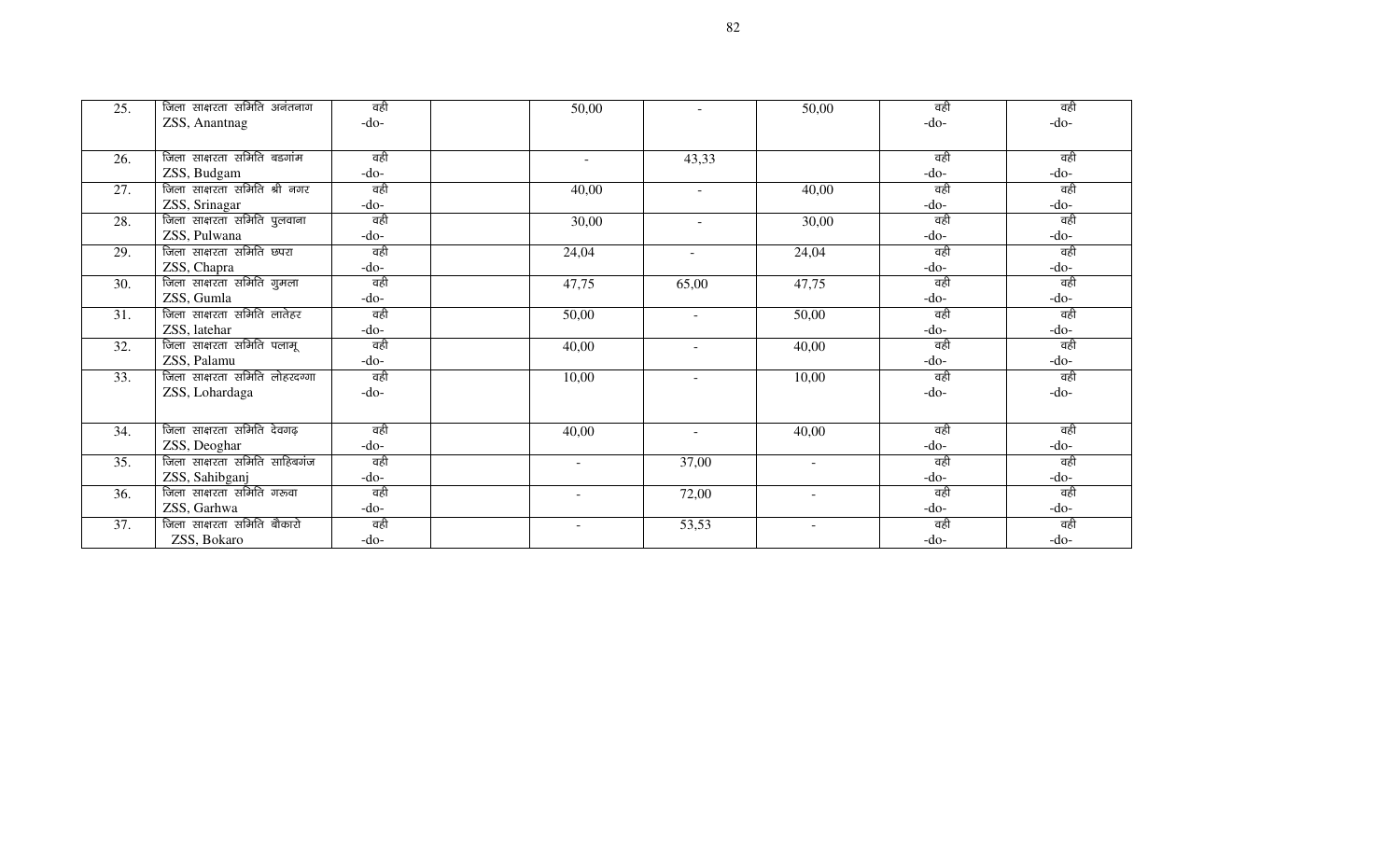| 38. | जिला साक्षरता समिति चमराजनगर | वही    | 22,00 |        | 22,00 | वही    | वही    |
|-----|------------------------------|--------|-------|--------|-------|--------|--------|
|     | ZSS, Chamrajnagaar           | $-do-$ |       |        |       | $-do-$ | $-do-$ |
|     |                              |        |       |        |       |        |        |
| 39. | जिला साक्षरता समिति बिलारी   | वही    | 70,00 | $\sim$ | 70,00 | वही    | वही    |
|     | ZSS, Bellary                 | -do-   |       |        |       | $-do-$ | $-do-$ |
| 40. | जिला साक्षरता समिति कोप्पाल  | वही    | 50,00 |        | 50,00 | वही    | वही    |
|     | ZSS, Koppal                  | -do-   |       |        |       | $-do-$ | $-do-$ |
| 41. | जिला साक्षरता समिति बगलकोट   | वही    | 50,00 | $\sim$ | 50,00 | वही    | वही    |
|     | ZSS, Bagalkote               | -do-   |       |        |       | $-do-$ | $-do-$ |
| 42. | जिला साक्षरता समिति गदग      | वही    | 24,00 | $\sim$ | 24,00 | वही    | वही    |
|     | ZSS, Gadag                   | -do-   |       |        |       | $-do-$ | $-do-$ |
| 43. | जिला साक्षरता समिति कोल्लार  | वही    | 45,00 | $\sim$ | 45,00 | वही    | वही    |
|     | ZSS, Kolar                   | -do-   |       |        |       | $-do-$ | $-do-$ |
| 44. | जिला साक्षरता समिति तुगकुर   | वही    | 15,00 | $\sim$ | 15,00 | वही    | वही    |
|     | ZSS, Tumkur                  | -do-   |       |        |       | $-do-$ | $-do-$ |
| 45. | जिला साक्षरता समिति मांडया   | वही    | 45,00 | $\sim$ | 45,00 | वही    | वही    |
|     | ZSS, Mandya                  | -do-   |       |        |       | $-do-$ | $-do-$ |
| 46. | जिला साक्षरता समिति बिदर     | वही    | 18,00 |        | 18,00 | वही    | वही    |
|     | ZSS, Bidar                   | $-do-$ |       |        |       | $-do-$ | $-do-$ |
|     |                              |        |       |        |       |        |        |
| 47. | जिला साक्षरता समिति बेलगांव  | वही    | 75,00 |        | 75,00 | वही    | वही    |
|     | ZSS, Belgaum                 | $-do-$ |       |        |       | $-do-$ | $-do-$ |
|     |                              |        |       |        |       |        |        |
| 48. | जिला साक्षरता समिति मैसूर    | वही    | 40,00 | $\sim$ | 40,00 | वही    | वही    |
|     | ZSS, Mysore                  | -do-   |       |        |       | $-do-$ | $-do-$ |
| 49. | जिला साक्षरता समिति चित्रदुग | वही    | 24,00 |        | 24,00 | वही    | वही    |
|     | ZSS, Chitradurga             | -do-   |       |        |       | $-do-$ | $-do-$ |
|     |                              |        |       |        |       |        |        |
| 50. | जिला साक्षरता समिति बंगलौर   | वही    | 25,00 | $\sim$ | 25,00 | वही    | वही    |
|     | (ग्रामीण)                    | $-do-$ |       |        |       | $-do-$ | $-do-$ |
|     | ZSS, Bangalore (Rural)       |        |       |        |       |        |        |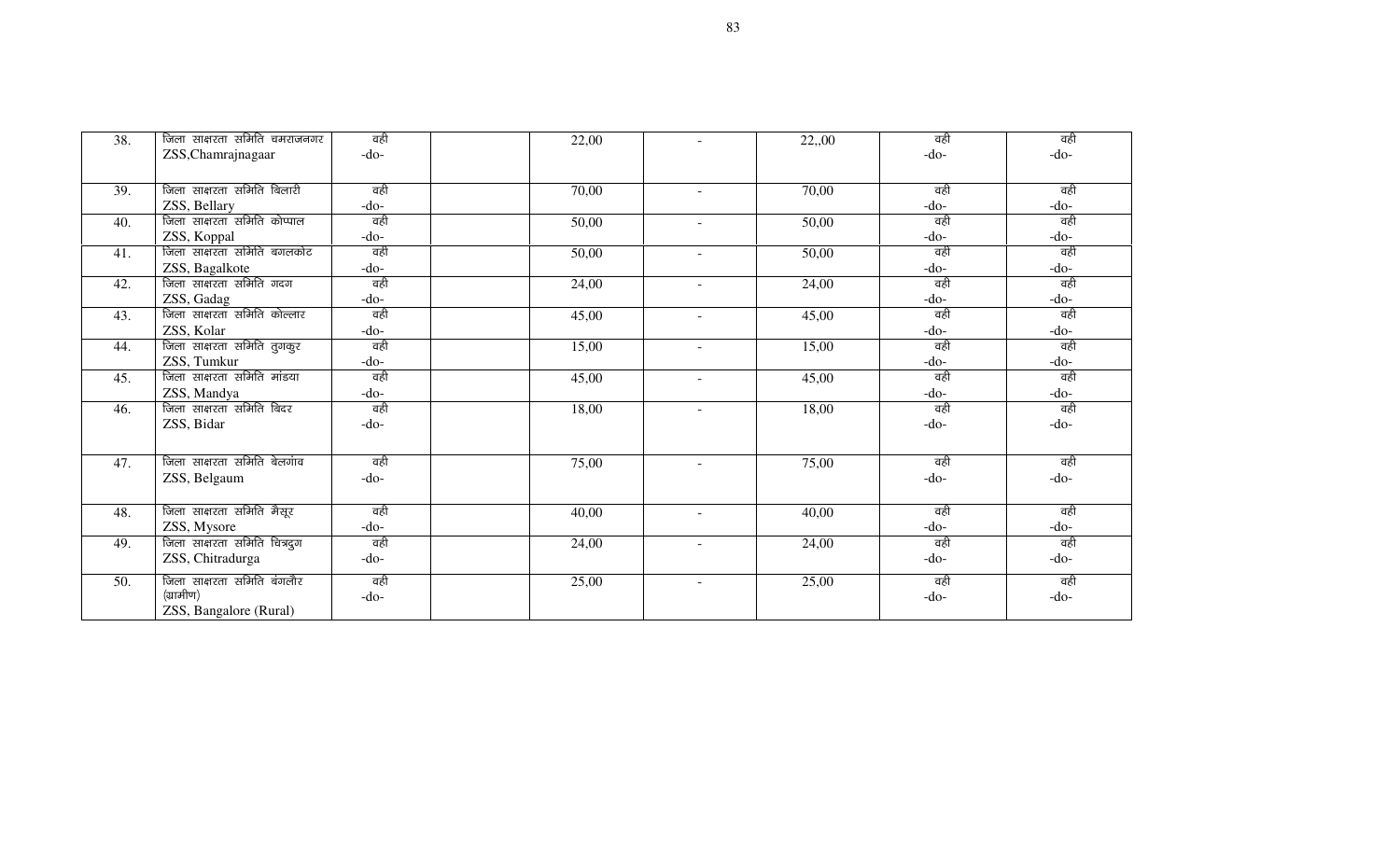| 51. | जिला साक्षरता समिति वासहीम     | वही    | 26,74  |          | 26,74  | वही    | वही    |
|-----|--------------------------------|--------|--------|----------|--------|--------|--------|
|     | ZSS Washim                     | $-do-$ |        |          |        | $-do-$ | $-do-$ |
|     |                                |        |        |          |        |        |        |
| 52. | जिला साक्षरता समिति थाणे       | वही    | 100,00 | $\sim$   | 100,00 | वही    | वही    |
|     | ZSS Thane                      | $-do-$ |        |          |        | $-do-$ | -do-   |
| 53. | जिला साक्षरता समिति थोवल       | वही    | 14,44  |          | 14,44  | वही    | वही    |
|     | <b>ZSS Thoubal</b>             | $-do-$ |        |          |        | $-do-$ | -do-   |
| 54. | जिला साक्षरता समिति चूरचत्रपुर | वही    | 12,00  | $\sim$   | 12,00  | वही    | वही    |
|     | ZSS Churachandpur              | $-do-$ |        |          |        | $-do-$ | $-do-$ |
| 55. | जिला साक्षरता समिति            | वही    | 10,00  | $\sim$ . | 10,00  | वही    | वही    |
|     | छोदेल                          | $-do-$ |        |          |        | $-do-$ | $-do-$ |
|     | <b>ZSS</b> Chaudel             |        |        |          |        |        |        |
| 56. | जिला साक्षरता समिति            | वही    | 11,80  | $\sim$   | 11,80  | वही    | वही    |
|     | इम्फाल पूर्व                   | $-do-$ |        |          |        | $-do-$ | -do-   |
|     | <b>ZSS Imphal East</b>         |        |        |          |        |        |        |
| 57. | जिला साक्षरता समिति,           | वही    | $\sim$ | 11,00    |        | वही    | वही    |
|     | इम्फाल पश्चिम                  | $-do-$ |        |          |        | $-do-$ | $-do-$ |
|     | <b>ZSS Imphal West</b>         |        |        |          |        |        |        |
| 58. | डीएलएस सेनापति                 | वही    | $\sim$ | 32,98    |        | वही    | वही    |
|     | DLS Senapati                   | $-do-$ |        |          |        | $-do-$ | -do-   |
| 59. | जिला साक्षरता समिति, पूर्व     | वही    | 40,00  | $- -$    | 40,00  | वही    | वही    |
|     | खासी हिल्स                     | $-do-$ |        |          |        | $-do-$ | $-do-$ |
|     | ZSS East Khasi Hills           |        |        |          |        |        |        |
| 60. | जिला साक्षरता समिति, पूर्व     | वही    | 15,00  | $\sim$   | 15,00  | वही    | वही    |
|     | गारो हिल्स                     | $-do-$ |        |          |        | $-do-$ | $-do-$ |
|     | <b>ZSS East Garo Hills</b>     |        |        |          |        |        |        |
| 61. | जिला साक्षरता समिति,           | वही    | 40,00  | $\sim$   | 40,00  | वही    | वही    |
|     | पंश्चिम गारो                   | $-do-$ |        |          |        | $-do-$ | $-do-$ |
|     | <b>ZSS West Garo Hills</b>     |        |        |          |        |        |        |
| 62. | जिला साक्षरता समिति,           | वही    | 14,70  | $\sim$   | 14,70  | वही    | वही    |
|     | जयन्तिया हिल्स                 | $-do-$ |        |          |        | $-do-$ | -do-   |
|     | <b>ZSS Jantia Hills</b>        |        |        |          |        |        |        |
| 63. | जिला साक्षरता समिति,           | वही    | 20,46  | $\sim$   | 20,46  | वही    | वही    |
|     | गुरदासपुर                      | $-do-$ |        |          |        | $-do-$ | -do-   |
|     | ZSS, Gurdaspur                 |        |        |          |        |        |        |
| 64. | जिला साक्षरता समिति,           | वही    | $\sim$ | 45,70    | $\sim$ | वही    | वही    |
|     | बांसबाडा                       | $-do-$ |        |          |        | $-do-$ | $-do-$ |
|     | ZSS, Banswara                  |        |        |          |        |        |        |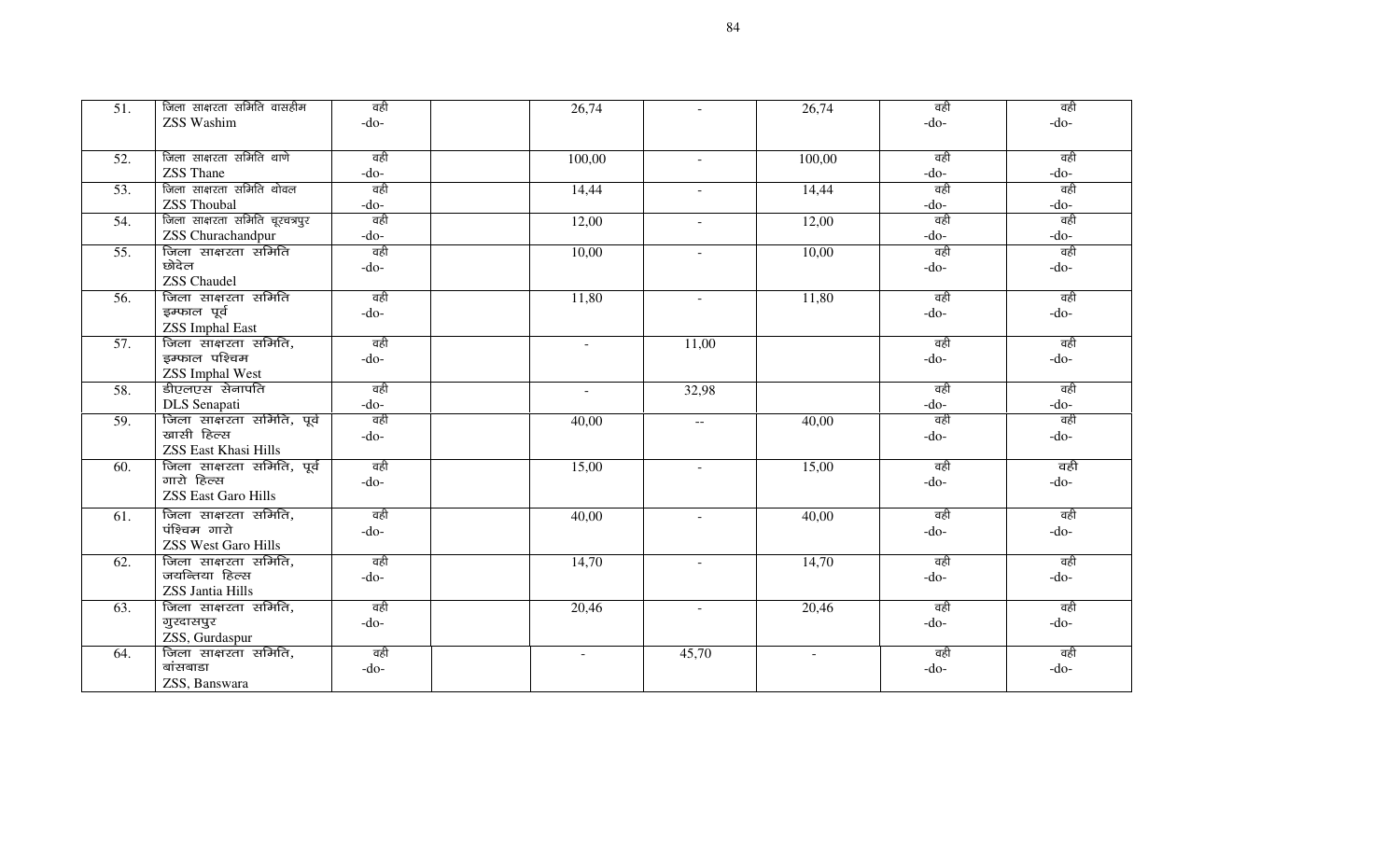| 65. | जिला साक्षरता समिति,      | वही    | $\sim$         | 20,65                    |          | वही    | वही    |
|-----|---------------------------|--------|----------------|--------------------------|----------|--------|--------|
|     | राजसमन्द                  | $-do-$ |                |                          |          | $-do-$ | $-do-$ |
|     | ZSS, Rajsmand             |        |                |                          |          |        |        |
| 66. | जिला साक्षरता समिति,      | वही    | $\blacksquare$ | 92,40                    | $\sim$   | वही    | वही    |
|     | रिनरोही                   | -do-   |                |                          |          | $-do-$ | $-do-$ |
|     | ZSS, Sirohi               |        |                |                          |          |        |        |
| 67. | जिला साक्षरता समिति,      | वही    | 12,00          | $\sim$                   | 12,00    | वही    | वही    |
|     | पश्चिम सिक्किम            | $-do-$ |                |                          |          | $-do-$ | $-do-$ |
|     | <b>ZSS West Sikkim</b>    |        |                |                          |          |        |        |
| 68. | जिला साक्षरता समिति,      | वही    | 25,00          | $\sim$                   | 25,00    | वही    | वही    |
|     | कुडालोर                   | $-do-$ |                |                          |          | $-do-$ | $-do-$ |
|     | ZSS, Cuddalore            |        |                |                          |          |        |        |
| 69. | जिला साक्षरता             | वही    | 20,00          | $\blacksquare$           | 20,00    | वही    | वही    |
|     | समिति,कृष्णागिरी          | $-do-$ |                |                          |          | $-do-$ | $-do-$ |
|     | ZSS, Krishnagiri          |        |                |                          |          |        |        |
| 70. | जिला साक्षरता समिति,      | वही    | 17,87          | $\sim$                   | 17,87    | वही    | वही    |
|     | डिन्डीगुल                 | $-do-$ |                |                          |          | $-do-$ | $-do-$ |
|     | ZSS, Dindigul             |        |                |                          |          |        |        |
| 71. | जिला साक्षरता             | वही    | $\equiv$       | 20,07                    | $\omega$ | वही    | वही    |
|     | समिति,विल्लूपुरम          | $-do-$ |                |                          |          | $-do-$ | $-do-$ |
|     | ZSS, Villupuram           |        |                |                          |          |        |        |
| 72. | जिला साक्षरता             | वही    | $\sim$         | 24,00                    | $\omega$ | वही    | वही    |
|     | समिति,तिरुवन्नामलाई       | $-do-$ |                |                          |          | $-do-$ | $-do-$ |
|     | ZSS, Tiruvannamalai       |        |                |                          |          |        |        |
| 73. | जिला साक्षरता             | वही    | 32,90          | $\blacksquare$           | 32,90    | वही    | वही    |
|     | समिति,उद्यामसिंह नगर      | $-do-$ |                |                          |          | $-do-$ | $-do-$ |
|     | ZSS, Udham Singh Nagar    |        |                |                          |          |        |        |
| 74. | जिला साक्षरता             | वही    | 16,37          | $\overline{\phantom{a}}$ | 16,37    | वही    | वही    |
|     | समिति,देहरादून            | $-do-$ |                |                          |          | $-do-$ | $-do-$ |
|     | ZSS, Dehradun             |        |                |                          |          |        |        |
| 75. | जिला साक्षरता समिति,टिहरी | वही    | 14,00          | $\sim$                   | 14,00    | वही    | वही    |
|     | गढ़वाल                    | $-do-$ |                |                          |          | $-do-$ | $-do-$ |
|     | ZSS, Tehri Garhwal        |        |                |                          |          |        |        |
| 76. | जिला साक्षरता समिति,      | वही    | 30,00          | $\overline{a}$           | 30,00    | वही    | वही    |
|     | हरिद्वार                  | $-do-$ |                |                          |          | $-do-$ | $-do-$ |
|     | ZSS, Haridwar             |        |                |                          |          |        |        |
| 77. | जिला साक्षरता             | वही    | 10,00          | $\blacksquare$           | 10,00    | वही    | वही    |
|     | समिति,चमौली               | $-do-$ |                |                          |          | $-do-$ | $-do-$ |
|     | ZSS, Chamoli              |        |                |                          |          |        |        |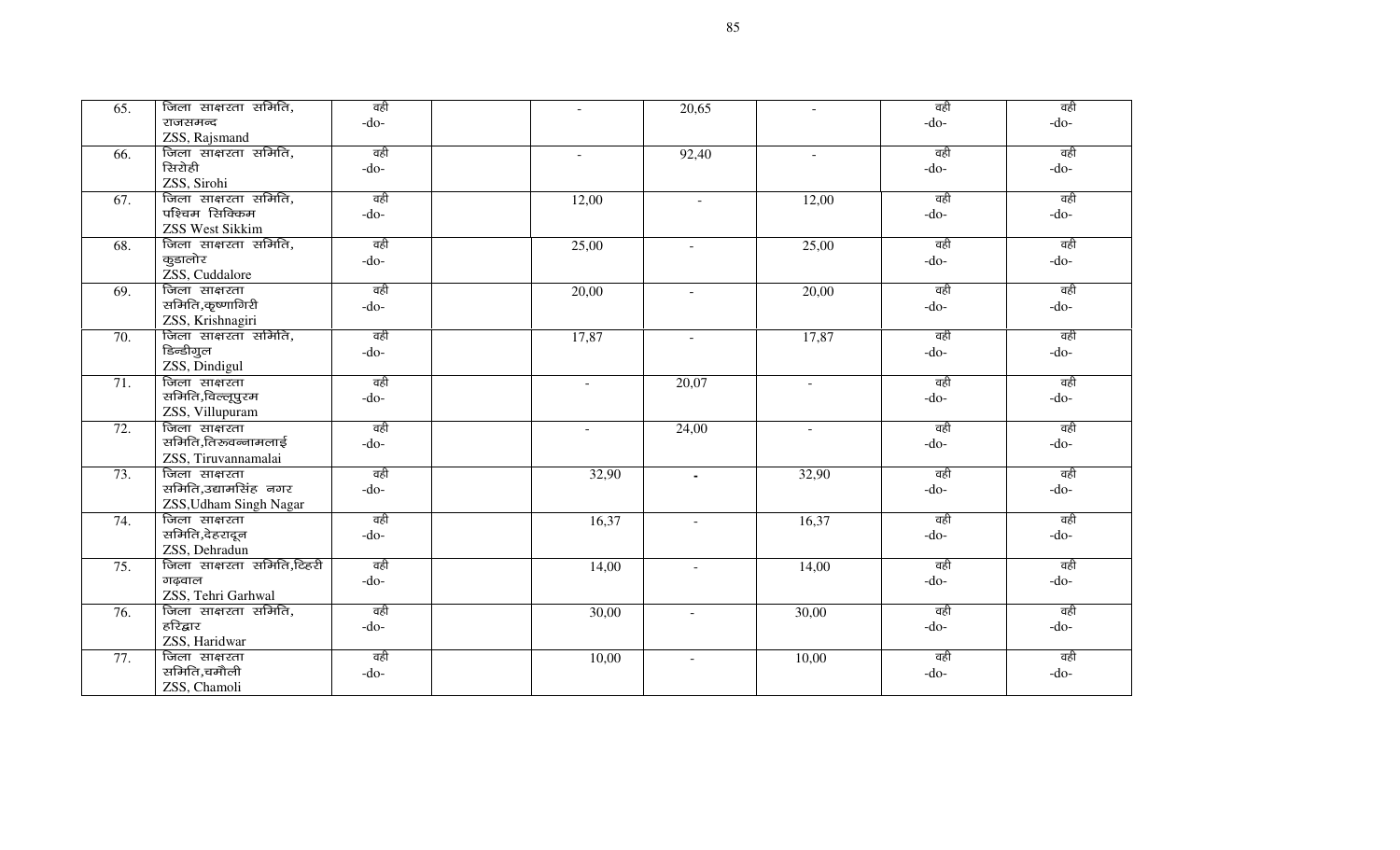| 78. | जिला साक्षरता<br>समिति,उन्नाव<br>ZSS, Unnao                  | वही<br>$-do-$ | 25,81 | $\blacksquare$ | 25,81 | वही<br>$-do-$ | वही<br>$-do-$ |
|-----|--------------------------------------------------------------|---------------|-------|----------------|-------|---------------|---------------|
| 79. | जिला साक्षरता समिति,संत<br>कबीरनगर<br>ZSS, Sant Kabir Nagar  | वही<br>$-do-$ | 15,60 | 15,60          | 15,60 | वही<br>$-do-$ | वही<br>$-do-$ |
| 80. | जिला साक्षरता समिति,बरेली<br>ZSS, Bareilly                   | वही<br>$-do-$ | 32,84 | $\sim$         | 32,84 | वही<br>$-do-$ | वही<br>$-do-$ |
| 81. | जिला साक्षरता<br>समिति,पीलीभीत<br>ZSS, Pilibhit              | वही<br>$-do-$ | 14,87 | 14,87          | 14,87 | वही<br>$-do-$ | वही<br>$-do-$ |
| 82. | जिला साक्षरता<br>समिति,इटावा<br>ZSS, Etawah                  | वही<br>$-do-$ | 10,50 | $\sim$         | 10,50 | वही<br>$-do-$ | वही<br>$-do-$ |
| 83. | जिला साक्षरता<br>समिति,बिजनौर<br>ZSS, Bijnor                 | वही<br>$-do-$ | 52,21 | $\sim$         | 52,21 | वही<br>$-do-$ | वही<br>$-do-$ |
| 84. | जिला साक्षरता समिति,<br>बांदा<br>ZSS, Banda                  | वही<br>$-do-$ | 14,41 | $\blacksquare$ | 14,41 | वही<br>$-do-$ | वही<br>$-do-$ |
| 85. | जिला साक्षरता<br>समिति,रायबरेली<br>ZSS, Rae Bareli           | वही<br>$-do-$ | 23,75 | $\blacksquare$ | 23,75 | वही<br>$-do-$ | वही<br>$-do-$ |
| 86. | जिला साक्षरता समिति,<br>सिद्धार्थ नगर<br>ZSS, Sidharth Nagar | वही<br>$-do-$ | 40,75 | $\sim$         | 40,75 | वही<br>$-do-$ | वही<br>$-do-$ |
| 87. | जिला साक्षरता समिति,<br>बाराबंकी<br>ZSS, Barabanki           | वही<br>$-do-$ | 39,46 | $\sim$         | 39,46 | वही<br>$-do-$ | वही<br>$-do-$ |
| 88. | जिला साक्षरता समिति,<br>प्रतापगढ़<br>ZSS, Partapgarh         | वही<br>$-do-$ | 34,00 | $\blacksquare$ | 34,00 | वही<br>$-do-$ | वही<br>$-do-$ |
| 89. | जिला साक्षरता<br>समिति,महाराजगंज<br>ZSS, Maharajgang         | वही<br>$-do-$ | 52,89 | 52,89          | 52,89 | वही<br>$-do-$ | वही<br>$-do-$ |
| 90. | जिला साक्षरता समिति,जे.<br>पी. नगर<br>ZSS, JP Nagar          | वही<br>$-do-$ | 24,60 | $\blacksquare$ | 24,60 | ogh<br>$-do-$ | ogh<br>$-do-$ |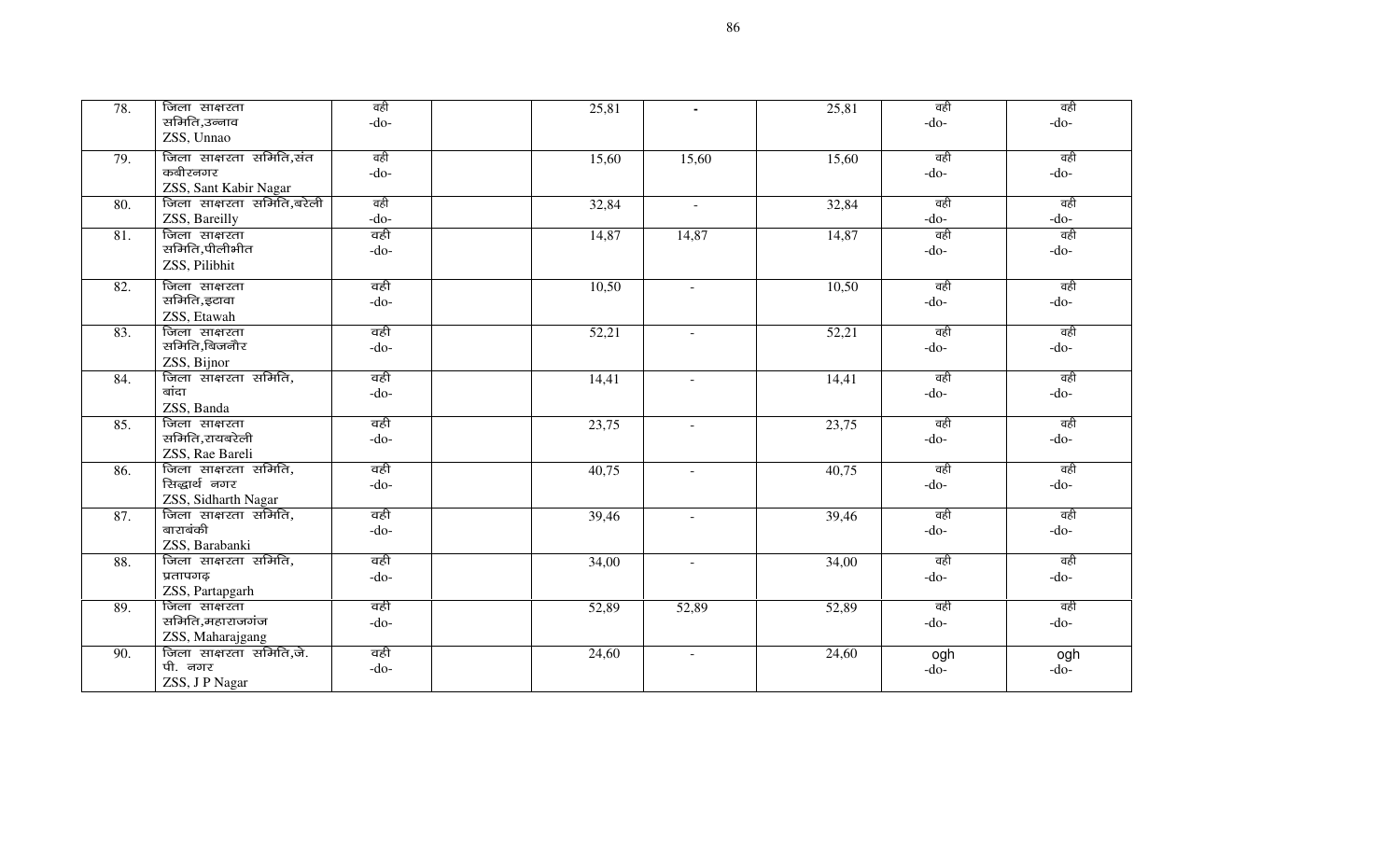| $\overline{91}$ . | जिला साक्षरता         | वही    | 66,96   |          | 66,96                    | वही    | वही    |
|-------------------|-----------------------|--------|---------|----------|--------------------------|--------|--------|
|                   | समिति,शाहाजांनपुर     | $-do-$ |         |          |                          | $-do-$ | $-do-$ |
|                   | ZSS Shahjahanpur      |        |         |          |                          |        |        |
| 92.               | जिला साक्षरता समिति,  | वही    | 36,73   | $\sim$   | 36,73                    | वही    | वही    |
|                   | सुल्तानपुर            | $-do-$ |         |          |                          | $-do-$ | $-do-$ |
|                   | <b>ZSS</b> Sultanpur  |        |         |          |                          |        |        |
| 93.               | जिला साक्षरता समिति,  | वही    | 57,96   | 57,00    | 57,96                    | वही    | वही    |
|                   | खुशीनगर               | $-do-$ |         |          |                          | $-do-$ | $-do-$ |
|                   | <b>ZSS Kushinagar</b> |        |         |          |                          |        |        |
| 94.               | जिला साक्षरता         | वही    | 14,84   | $\omega$ | 14,84                    | वही    | वही    |
|                   | समिति,हाथरस           | $-do-$ |         |          |                          | $-do-$ | $-do-$ |
|                   | <b>ZSS Hathras</b>    |        |         |          |                          |        |        |
| 95.               | जिला साक्षरता         | वही    | $\sim$  | 59,46    | $\sim$                   | वही    | वही    |
|                   | समिति,सीतापुर         | $-do-$ |         |          |                          | $-do-$ | $-do-$ |
|                   | <b>ZSS</b> Sitapur    |        |         |          |                          |        |        |
| 96.               | जिला साक्षरता समिति,  | वही    | $\sim$  | 40,00    | $\sim$                   | वही    | वही    |
|                   | मऊ                    | $-do-$ |         |          |                          | $-do-$ | $-do-$ |
|                   | ZSS Mau               |        |         |          |                          |        |        |
| 97.               | जिला साक्षरता समिति,  | वही    | $\sim$  | 40,35    | $\overline{\phantom{a}}$ | वही    | वही    |
|                   | लखनऊ                  | $-do-$ |         |          |                          | $-do-$ | $-do-$ |
|                   | <b>ZSS Lucknow</b>    |        |         |          |                          |        |        |
| 98.               | एपीएसएलएमए हैदराबाद   | वही    | 1892,04 | 943,31   | 1892,04                  | वही    | वही    |
|                   | APSLMAHyderbad        | $-do-$ |         |          |                          | $-do-$ | $-do-$ |
| 99.               | एसएलएमए, पटना         | वही    |         | 108,26   |                          | वही    | वही    |
|                   | SLMA, Patna           | $-do-$ |         |          |                          | $-do-$ | $-do-$ |
|                   |                       |        |         |          |                          |        |        |
| 100.              | एसएलएमए, रायपुर       | वही    | 572,14  |          | 572,14                   | वही    | वही    |
|                   | SLMA, Raipur          | $-do-$ |         |          |                          | $-do-$ | $-do-$ |
| 101.              | एसएलएमए, गांधीनगर     | वही    |         | 222,97   |                          | वही    | वही    |
|                   | SLMA, Gandhinagar     | $-do-$ |         |          |                          | $-do-$ | $-do-$ |
| 102.              | एसएलएमए, चण्डीगढ़     | वही    | 30,00   |          | 30,00                    | वही    | वही    |
|                   | SLMA, Chandigarh      | $-do-$ |         |          |                          | $-do-$ | $-do-$ |
| 103.              | एसएलएमए, राँची        | वही    |         | 200,00   |                          | वही    | वही    |
|                   | SLMA Ranchi           | $-do-$ |         |          |                          | $-do-$ | $-do-$ |
| 104.              | एसएलएमए, बंगलौर       | वही    | 1024,67 | 1580,83  | 1024,67                  | वही    | वही    |
|                   | <b>SLMA Bangalore</b> | -do-   |         |          |                          | $-do-$ | $-do-$ |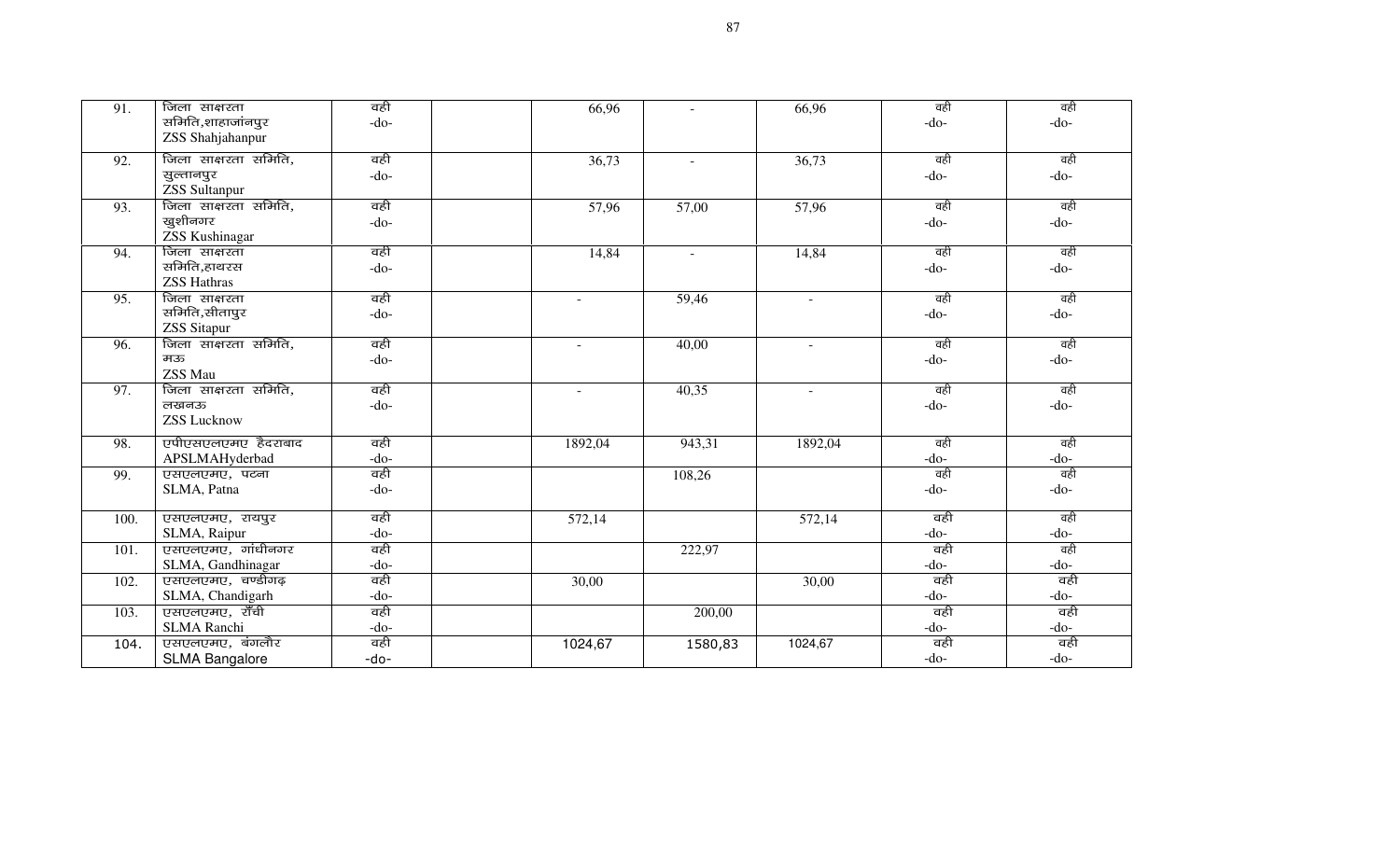| 105. | केएसएलएमए, केरल               | वही       | 157,20   | 279,75   | 157,20   | वही      | वही    |
|------|-------------------------------|-----------|----------|----------|----------|----------|--------|
|      | <b>KSLMA</b> Kerala           | $-do-$    |          |          |          | $-do-$   | -do-   |
|      |                               |           |          |          |          |          |        |
| 106. | केएसएलएमए, भोपाल              | वही       | 2575,00  |          | 2575,00  | वही      | वही    |
|      | SLMA, Bhopal                  | $-do-$    |          |          |          | $-do-$   | $-do-$ |
| 107. | एमआरएसपी पुणे                 | वही       | 474,82   | 200,61   | 474,82   | वही      | वही    |
|      | MRSP Pune                     | $-do-$    |          |          |          | $-do-$   | -do-   |
| 108. | एसएलएमए, मिजोरम               | वही       | 89,10    |          | 89,10    | वही      | वही    |
|      | SLMA Mizoram                  | $-do-$    |          |          |          | $-do-$   | $-do-$ |
| 109. | एसएलएमए, भुवनेश्वर            | वही       |          | 50,00    |          | वही      | वही    |
|      | <b>SLMA</b> Bhuneshwar        | $-do-$    |          |          |          | $-do-$   | $-do-$ |
| 110. | एसएलएमए, चण्डीगढ़             | वही       | 100,00   |          | 100,00   | वही      | वही    |
|      | <b>SLMA</b> Chandigarh        | $-do-$    |          |          |          | $-do-$   | -do-   |
| 111. | एसएलएमए, जयपुर                | वही       | 1282,13  | 1710,28  | 1282,13  | वही      | वही    |
|      | SLMA, Jaipur                  | $-do-$    |          |          |          | $-do-$   | -do-   |
| 112. | एसएलएमए, चेन्नई               | वही       | 1066,43  | 390,06   | 1066,43  | वही      | वही    |
|      | SLMA, Chennai                 | $-do-$    |          |          |          | $-do-$   | -do-   |
| 113. | एसएलएमए, त्रिपुरा             | सार्वजनिक | 45,07    |          | 45,07    | Domestic | वही    |
|      | <b>SLMA</b> Tripura           | Public    |          |          |          |          | -do-   |
| 114. | एसएलएमए, देहरादून             | वही       | 451,00   | 256,05   | 451,00   | वही      | वही    |
|      | SLMA, Dehradun                | $-do-$    |          |          |          | $-do-$   | $-do-$ |
| 115. | एसएलएमए, लखनऊ                 | वही       | 214,94   | 473,00   | 214,94   | वही      | वही    |
|      | SLMA, Lucknow                 | $-do-$    |          |          |          | $-do-$   | $-do-$ |
| 116. | डब्ल्यूबीएसएलएमए              | वही       | 1894,07  | 792,03   | 1894,07  | वही      | वही    |
|      | कोलकत्ता                      | $-do-$    |          |          |          | $-do-$   | $-do-$ |
|      | WBSLMA Kolkata                |           |          |          |          |          |        |
| 117. | केन्द्र शासित प्रदेश चण्डीगढ़ | वही       | 118,80   |          | 118,80   | वही      | वही    |
|      | UT, Chandigarh                | $-do-$    |          |          |          | $-do-$   | $-do-$ |
| 118. | शिक्षा निदेशक/अध्यक्ष         | वही       | 38,70    |          | 38,70    | वही      | वही    |
|      | Chairman/Director of          | $-do-$    |          |          |          | $-do-$   | -do-   |
|      | Education                     |           |          |          |          |          |        |
| 119. | आन्ध्र प्रदेश प्राथमिक विद्या | सार्वजनिक | 46245,56 | 18100,00 | 46245,56 | वही      | वही    |
|      | परिषद हैदराबाद आन्ध्र         |           |          |          |          | $-do-$   | $-do-$ |
|      | प्रदेश                        | Public    |          |          |          |          |        |
|      | Andhra Pradesh                |           |          |          |          |          |        |
|      | Pradhamika Vidya              |           |          |          |          |          |        |
|      | Parishad, Hyderabad           |           |          |          |          |          |        |
|      | Andhra Pradesh                |           |          |          |          |          |        |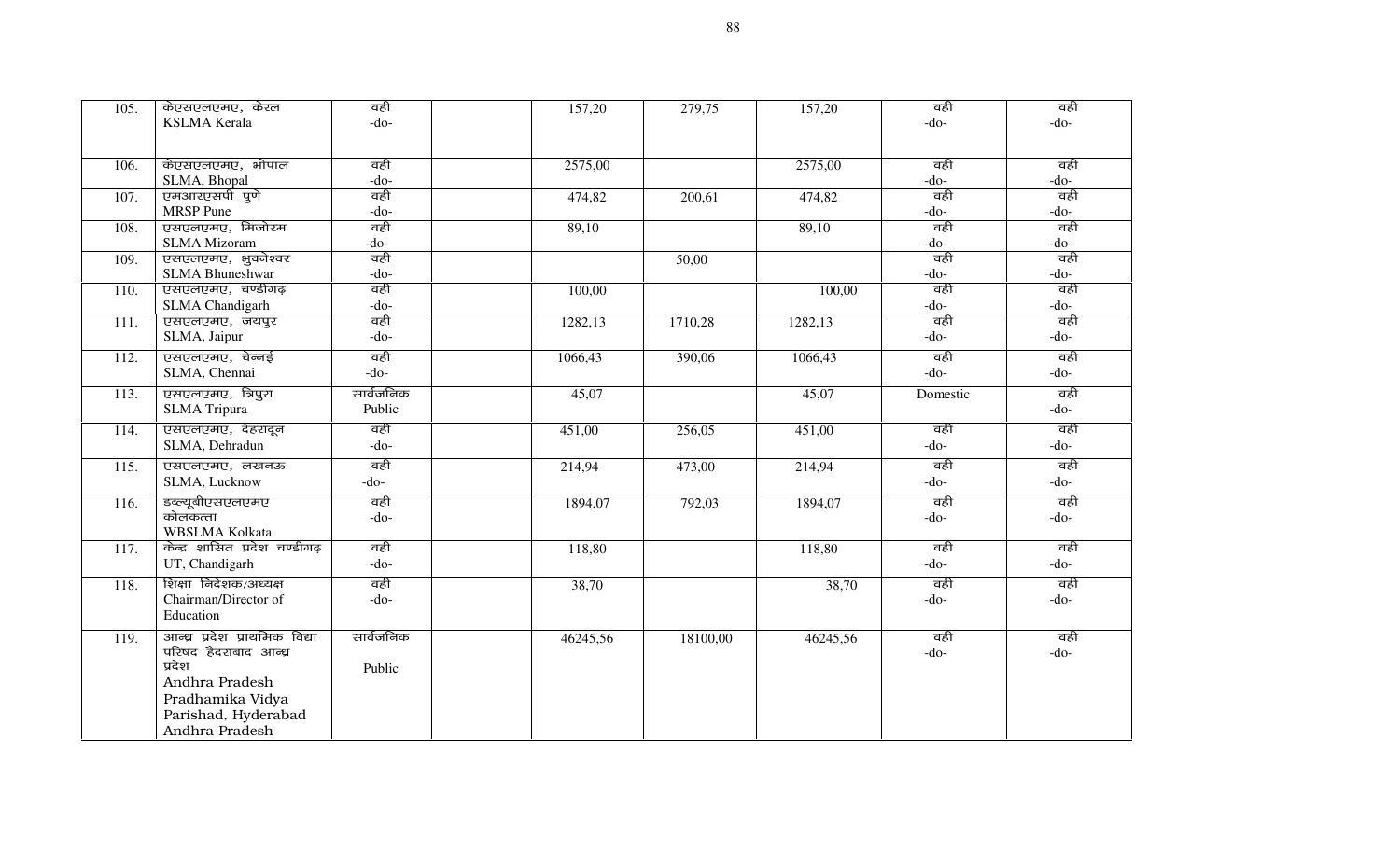| 120.               | सर्व शिक्षा अभियान मिशन                     | सार्वजनिक | 7143,74   | 2845,10   | 7143,74   | वही    | वही    |
|--------------------|---------------------------------------------|-----------|-----------|-----------|-----------|--------|--------|
|                    | प्राथिकरण अरुणाचल प्रदेश                    |           |           |           |           | $-do-$ | $-do-$ |
|                    | Sarva Shiksha Abhiyan                       | Public    |           |           |           |        |        |
|                    | <b>Mission Authority</b>                    |           |           |           |           |        |        |
|                    | Arunachal Pradesh                           |           |           |           |           |        |        |
| $\overline{121}$ . | एक्सोम सर्व शिक्षा                          | सार्वजनिक | 51464,72  | 2838,90   | 51464,72  | वही    | वही    |
|                    | अभियान मिशन गुहावटी,                        |           |           |           |           | $-do-$ | $-do-$ |
|                    | असम                                         | Public    |           |           |           |        |        |
|                    | Axom Sarva Siksha                           |           |           |           |           |        |        |
|                    | Abhiyan Mission,                            |           |           |           |           |        |        |
|                    | Guwahati Assam                              |           |           |           |           |        |        |
| 122.               | बिहारी शिक्षा परियोजना<br>परिषद             | सार्वजनिक | 107744,39 | 135417,64 | 107744,39 | वही    | वही    |
|                    | <b>Bihar Shiksha</b>                        |           |           |           |           | $-do-$ | $-do-$ |
|                    |                                             | Public    |           |           |           |        |        |
|                    | Parioyjana Parishad                         |           |           |           |           |        |        |
|                    | Bihar                                       |           |           |           |           |        |        |
| 123.               | राजीव गांधी शिक्षा मिशन<br>छत्तीसगढ़        | सार्वजनिक | 50182,2   | 26462,58  | 50182,20  | वही    | वही    |
|                    |                                             |           |           |           |           | $-do-$ | $-do-$ |
|                    | Rajiv Gandhi Shiksha                        | Public    |           |           |           |        |        |
| 124.               | Mission Chhattisgarh<br>सर्व शिक्षा अभियान, | सार्वजनिक | 724,12    |           | 724,12    | वही    | वही    |
|                    | एसपीडी, पणजी गोवा                           | Public    |           | 421,54    |           | $-do-$ | $-do-$ |
|                    | SSA, SPD, Panji                             |           |           |           |           |        |        |
|                    | Goa                                         |           |           |           |           |        |        |
| 125.               | गुजरात प्राथमिक शिक्षा                      | Public    | 14806,97  | 12422,16  | 14806,97  | वही    | वही    |
|                    | परिषद गुजरात                                |           |           |           |           | $-do-$ | $-do-$ |
|                    | Gujarat Council of                          |           |           |           |           |        |        |
|                    | <b>Primary Education</b>                    |           |           |           |           |        |        |
|                    | Gujarat                                     |           |           |           |           |        |        |
| 126.               | हरियाणा प्राथमिक शिक्षा                     | सार्वजनिक | 25647,12  | 11150,00  | 25647,12  | वही    | वही    |
|                    | परियोजना परिषद चण्डीगढ़                     |           |           |           |           | $-do-$ | $-do-$ |
|                    | हरियाणा                                     | Public    |           |           |           |        |        |
|                    | Haryana Prathmik                            |           |           |           |           |        |        |
|                    | Shiksha Pariyojana                          |           |           |           |           |        |        |
|                    | Parishad, Chandigarh                        |           |           |           |           |        |        |
|                    | Haryana                                     |           |           |           |           |        |        |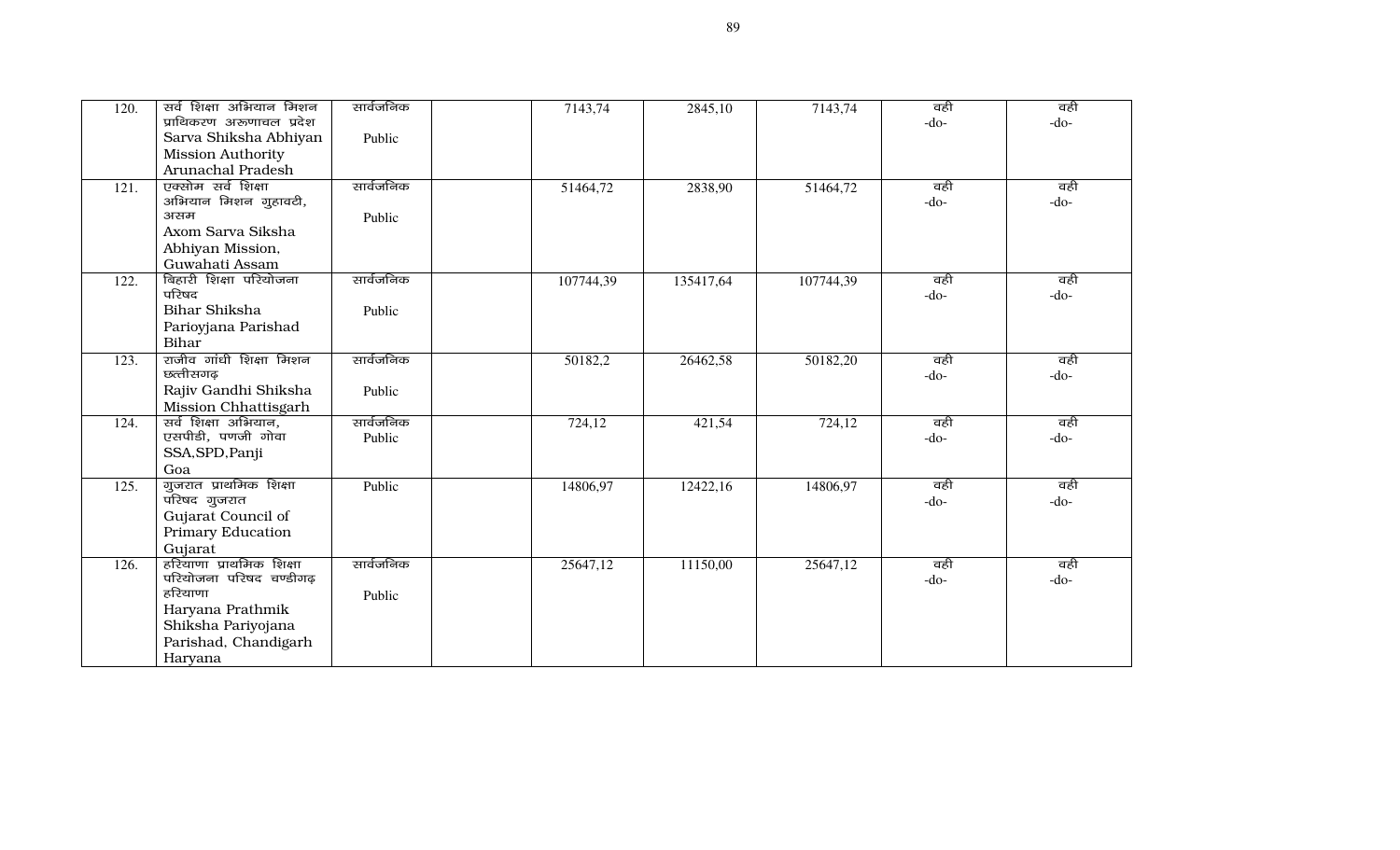| 127. | हिमाचल प्रदेश प्राथमिक                     | सार्वजनिक | 6250,75   | 7638,30  | 6250,75   | वही    | वही           |
|------|--------------------------------------------|-----------|-----------|----------|-----------|--------|---------------|
|      | शिक्षा सोसायटी, शिमला                      |           |           |          |           | -do-   | $-do-$        |
|      | हिमाचल प्रदेश                              | Public    |           |          |           |        |               |
|      | Himachal                                   |           |           |          |           |        |               |
|      | Pradesh Primary                            |           |           |          |           |        |               |
|      | Education Society,                         |           |           |          |           |        |               |
|      | Shimla Himachal                            |           |           |          |           |        |               |
|      | Pradesh                                    |           |           |          |           |        |               |
| 128. | उजाला सोसायटी जम्मू                        | सार्वजनिक | 22083,37  | 3000,00  | 22083,37  | वही    | वही           |
|      | और काश्मीर                                 |           |           |          |           | $-do-$ | $-do-$        |
|      | Ujala Society Jammu &                      | Public    |           |          |           |        |               |
|      | Kashmir                                    |           |           |          |           |        |               |
| 129. | झारखण्ड शिक्षा परियोजना                    | सार्वजनिक | 51515,00  | 64309,99 | 51515,00  | वही    | वही           |
|      | परिषद झारखण्ड                              |           |           |          |           | $-do-$ | $-do-$        |
|      | Jharkhand Education                        | Public    |           |          |           |        |               |
|      | Project Council                            |           |           |          |           |        |               |
|      | Jharkhand                                  |           |           |          |           |        |               |
| 130. | सर्व शिक्षा अभियान समिति                   | सार्वजनिक | 54206,98  | 22161,34 | 54206,98  | वही    | वही           |
|      | कर्नाटक                                    |           |           |          |           | -do-   | $-do-$        |
|      | Sarva Shiksha Abhiyan                      | Public    |           |          |           |        |               |
|      | Samithi Karnataka<br>प्राथमिक शिक्षा विकास | सार्वजनिक |           |          |           | वही    |               |
| 131. | सोसायटी केरल                               |           | 6382,00   | 5137,60  | 6382,00   | $-do-$ | वही<br>$-do-$ |
|      | Primary Education                          | Public    |           |          |           |        |               |
|      | Development Society of                     |           |           |          |           |        |               |
|      | Kerala                                     |           |           |          |           |        |               |
| 132. | राजीव गांधी शिक्षा मिशन                    | सार्वजनिक | 110879,68 | 31688,87 | 110879,68 | वही    | वही           |
|      | मध्य प्रदेश                                |           |           |          |           | $-do-$ | $-do-$        |
|      | Rajiv Gandhi Shiksha                       | Public    |           |          |           |        |               |
|      | Mission Madhya Pradesh                     |           |           |          |           |        |               |
| 133. | महाराष्ट्र प्राथमिक शिक्षा                 | सार्वजनिक | 52158,56  | 45729,96 | 52158,56  | वही    | वही           |
|      | परिष्क्षद महाराष्ट्र                       |           |           |          |           | -do-   | $-do-$        |
|      | Maharashtra Prathmik                       | Public    |           |          |           |        |               |
|      | Shikshan Parishad                          |           |           |          |           |        |               |
|      | Maharashtra                                |           |           |          |           |        |               |
| 134. | सर्व शिक्षा अभियान राज्य                   | सार्वजनिक | 9,24      | 100,00   | 9,24      | वही    | वही           |
|      | मिशन प्राधिकरण मणिपुर                      |           |           |          |           | $-do-$ | $-do-$        |
|      | Sarva Shiksha Abhiyan                      | Public    |           |          |           |        |               |
|      | State Mission Authority,                   |           |           |          |           |        |               |
|      | Manipur                                    |           |           |          |           |        |               |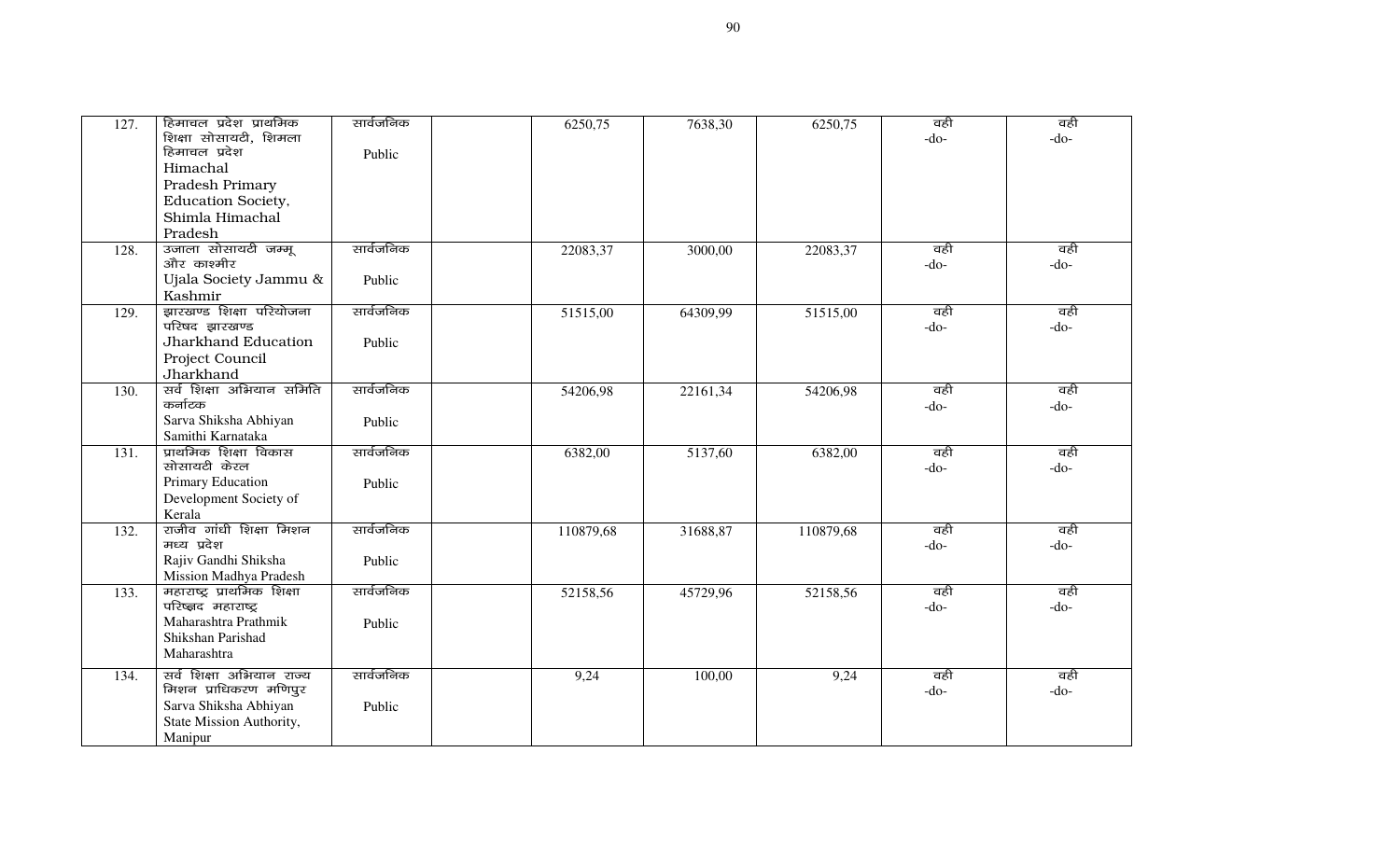| 135. | राज्य मिशन प्राधिकरण           | सार्वजनिक | 4294,00   | 2359,63   | 4294,00   | वही    | वही    |
|------|--------------------------------|-----------|-----------|-----------|-----------|--------|--------|
|      | (सर्व शिक्षा अभियान)           |           |           |           |           | $-do-$ | $-do-$ |
|      | मेघालय                         | Public    |           |           |           |        |        |
|      | <b>State Mission Authority</b> |           |           |           |           |        |        |
|      | (SSA), Meghalaya               |           |           |           |           |        |        |
| 136. | मिजोरम सर्व शिक्षा             | सार्वजनिक | 3441,69   | 1210,00   | 3441,69   | वही    | वही    |
|      | अभियान बोर्ड मिजोरम            |           |           |           |           | $-do-$ | $-do-$ |
|      | Mizoram Sarva Shiksha          | Public    |           |           |           |        |        |
|      | Abhiyan BoardMizoram           |           |           |           |           |        |        |
| 137. | राज्य मिशन प्राधिकरण           | सार्वजनिक | 2315,20   | 885,00    | 2315,20   | वही    | वही    |
|      | नागालैण्ड                      |           |           |           |           | $-do-$ | $-do-$ |
|      | State Mission Authority,       | Public    |           |           |           |        |        |
|      | Nagaland                       |           |           |           |           |        |        |
| 138. | उड़ीसा प्राथमिक शिक्षा         | सार्वजनिक | 44010,95  | 27457,43  | 44010,95  | वही    | वही    |
|      | प्राथिकरण उड़ीसा               |           |           |           |           | $-do-$ | $-do-$ |
|      | Orissa Primary Education       | Public    |           |           |           |        |        |
|      | Project Authority Orissa       |           |           |           |           |        |        |
| 139. | सर्व शिक्षा अभियान             | सार्वजनिक | 12879,92  | 3500,00   | 12879,92  | वही    | वही    |
|      | प्राधिकरण पंजाब                | Public    |           |           |           | $-do-$ | $-do-$ |
|      | SSA Authority Punjab           |           |           |           |           |        |        |
| 140. | राजस्थान प्राथमिक शिक्षा       | सार्वजनिक | 75809,82  | 101307,20 | 75809,82  | वही    | वही    |
|      | परिषद जयपुर राजस्थान           |           |           |           |           | $-do-$ | $-do-$ |
|      | Rajasthan Council of           | Public    |           |           |           |        |        |
|      | Primary Education, Jaipur      |           |           |           |           |        |        |
|      | Rajasthan                      |           |           |           |           |        |        |
| 141. | सर्व शिक्षा अभियान मिशन        | सार्वजनिक | 402,14    | 99,72     | 402,14    | वही    | वही    |
|      | रिनक्किम                       |           |           |           |           | $-do-$ | $-do-$ |
|      | <b>SSA Mission Sikkim</b>      | Public    |           |           |           |        |        |
| 142. | तमिलनाडु राज्य इएफए            | सार्वजनिक | 37329,65  | 45298,09  | 37329,65  | वही    | वही    |
|      | मिशन तमिलनाडु                  |           |           |           |           | $-do-$ | $-do-$ |
|      | Tamil Nadu State Mission       | Public    |           |           |           |        |        |
|      | of EFA Tamil Nadu              |           |           |           |           |        |        |
| 143. | सर्व शिक्षा अभियान मिशन        | सार्वजनिक | 5330,01   | 1188,63   | 5330,01   | वही    | वही    |
|      | त्रिपुरा                       |           |           |           |           | $-do-$ | $-do-$ |
|      | <b>SSA Mission Tripura</b>     | Public    |           |           |           |        |        |
| 144. | उत्तर प्रदेश सबके लिए          | सार्वजनिक | 206654,00 | 85885,00  | 206654,00 | वही    | वही    |
|      | उत्तर प्रदेश शिक्षा            |           |           |           |           | $-do-$ | $-do-$ |
|      | परियोजना परिषद                 | Public    |           |           |           |        |        |
|      | <b>Uttar Pradesh</b>           |           |           |           |           |        |        |
|      | Sabke Liya Uttar Pradesh       |           |           |           |           |        |        |
|      | Shiksha Parioyjana Parishad    |           |           |           |           |        |        |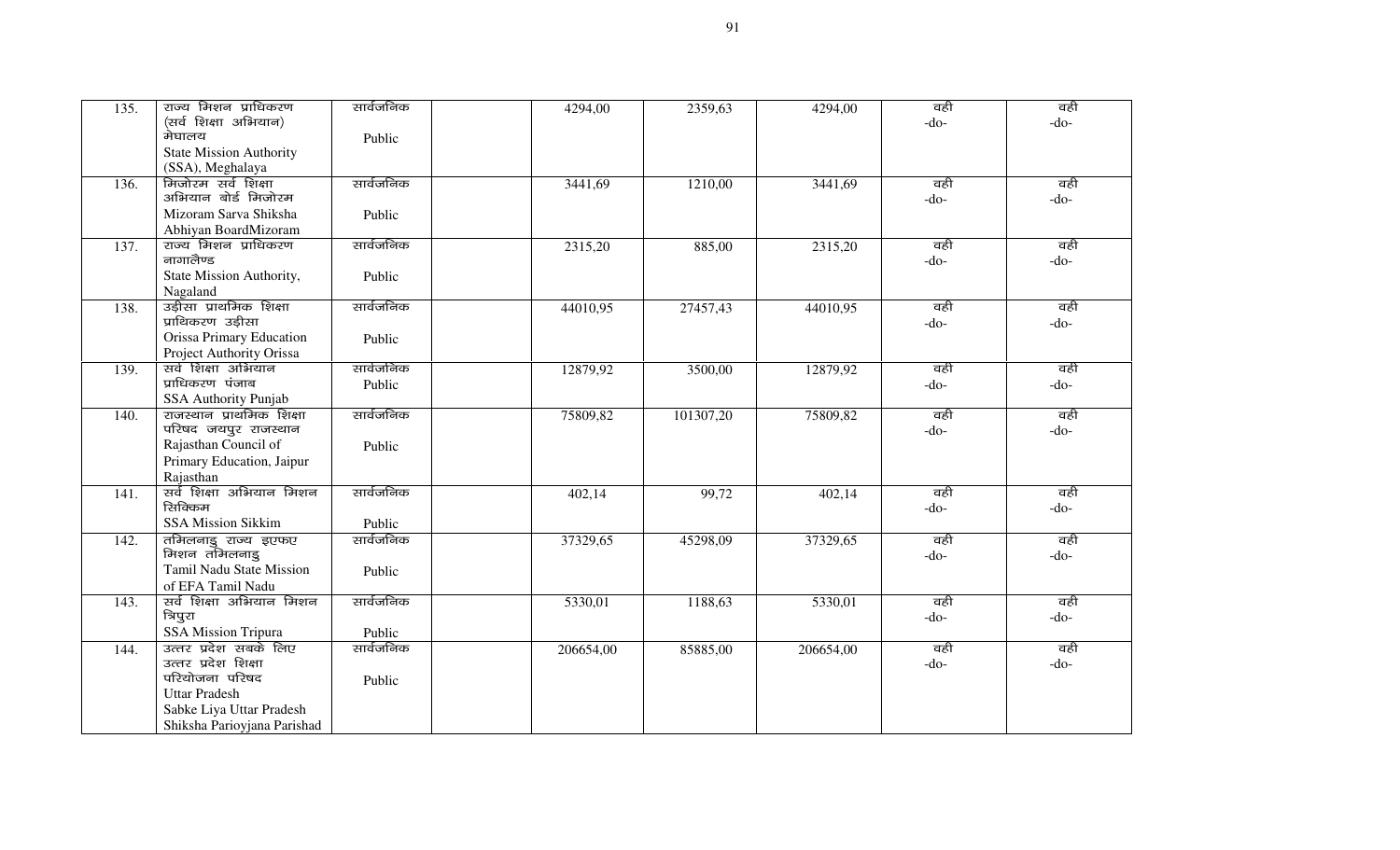| 145. | उत्तरांचल सबके लिए शिक्षा           | सार्वजनिक | 16934,00 | 13162,80 | 16934,00 | वही    | वही    |
|------|-------------------------------------|-----------|----------|----------|----------|--------|--------|
|      | परियोजना उत्तरांचल                  |           |          |          |          | $-do-$ | $-do-$ |
|      | Uttaranchal Sabke Liya              | Public    |          |          |          |        |        |
|      | Shiksha Parioyjana Parishad         |           |          |          |          |        |        |
|      | Uttaranchal                         |           |          |          |          |        |        |
| 146. | पंश्चिम बंगा राज्य प्राथमिक         | सार्वजनिक | 61736,80 | 44162,24 | 61736,80 | वही    | वही    |
|      | शिक्षा उन्नयन संस्थान               |           |          |          |          | $-do-$ | -do-   |
|      | पंश्चिम बंगाल                       | Public    |          |          |          |        |        |
|      | Paschim Banga Rajya                 |           |          |          |          |        |        |
|      | Prathmik Shiksha Unnayan            |           |          |          |          |        |        |
|      | Sansthanh West Bengal               |           |          |          |          |        |        |
| 147. | अण्डमान और निकोबार                  | सार्वजनिक | 419,62   | 187,10   | 419,62   | वही    | वही    |
|      | सर्व शिक्षा अभियान मिशन             |           |          |          |          | $-do-$ | -do-   |
|      | अण्डमान और निकोबार                  | Public    |          |          |          |        |        |
|      | द्वीप समूह                          |           |          |          |          |        |        |
|      | A&N Sarva Shiksha                   |           |          |          |          |        |        |
|      | Abhiyan Mission A & N               |           |          |          |          |        |        |
|      | Islands                             |           |          |          |          |        |        |
| 148. | चण्डीगढ़ सर्व शिक्षा                | सार्वजनिक | 300,00   | 634,95   | 300,00   | वही    | वही    |
|      | अभियान मिशन चण्डीगढ़                |           |          |          |          | $-do-$ | $-do-$ |
|      | Chandigarh Sarva Shiksha            | Public    |          |          |          |        |        |
|      | Abhiyan Mission                     |           |          |          |          |        |        |
|      | Chandigarh                          |           |          |          |          |        |        |
| 149. | सर्व शिक्षा अभियान दादर             | सार्वजनिक | 100,00   | 25,00    | 100,00   | वही    | वही    |
|      | और नगर हवेली                        | Public    |          |          |          | $-do-$ | $-do-$ |
|      | SSA Dadra & Nagar Havili            |           |          |          |          |        |        |
| 150. | यूईई मिशन, देहली                    | सार्वजनिक | 4230,24  | 1671,53  | 4230,24  | वही    | वही    |
|      | <b>UEE Mission</b> , Delhi          | Public    |          |          |          | $-do-$ | -do-   |
| 151. | लक्षदीप सर्व शिक्षा                 | सार्वजनिक | 87,47    | 0,00     | 87,47    | वही    | वही    |
|      | अभियान राज्य मिशन                   |           |          |          |          | $-do-$ | $-do-$ |
|      | प्राधिकरण                           | Public    |          |          |          |        |        |
|      | लक्षदीपLakshadweep SSA              |           |          |          |          |        |        |
|      | <b>State Mission Authority</b>      |           |          |          |          |        |        |
|      | Lakshadweep<br>केन्द्र शासित प्रदेश | सार्वजनिक |          |          |          |        |        |
| 152. | पाण्डीचेरी मिशन प्राधिकरण           |           | 0,00     | 286,68   | 0,00     | वही    | वही    |
|      | पाण्डीचेरी                          |           |          |          |          | $-do-$ | $-do-$ |
|      | U,T, of Pondicherry                 | Public    |          |          |          |        |        |
|      | <b>Mission Authority</b>            |           |          |          |          |        |        |
|      | Pondicherry                         |           |          |          |          |        |        |
|      |                                     |           |          |          |          |        |        |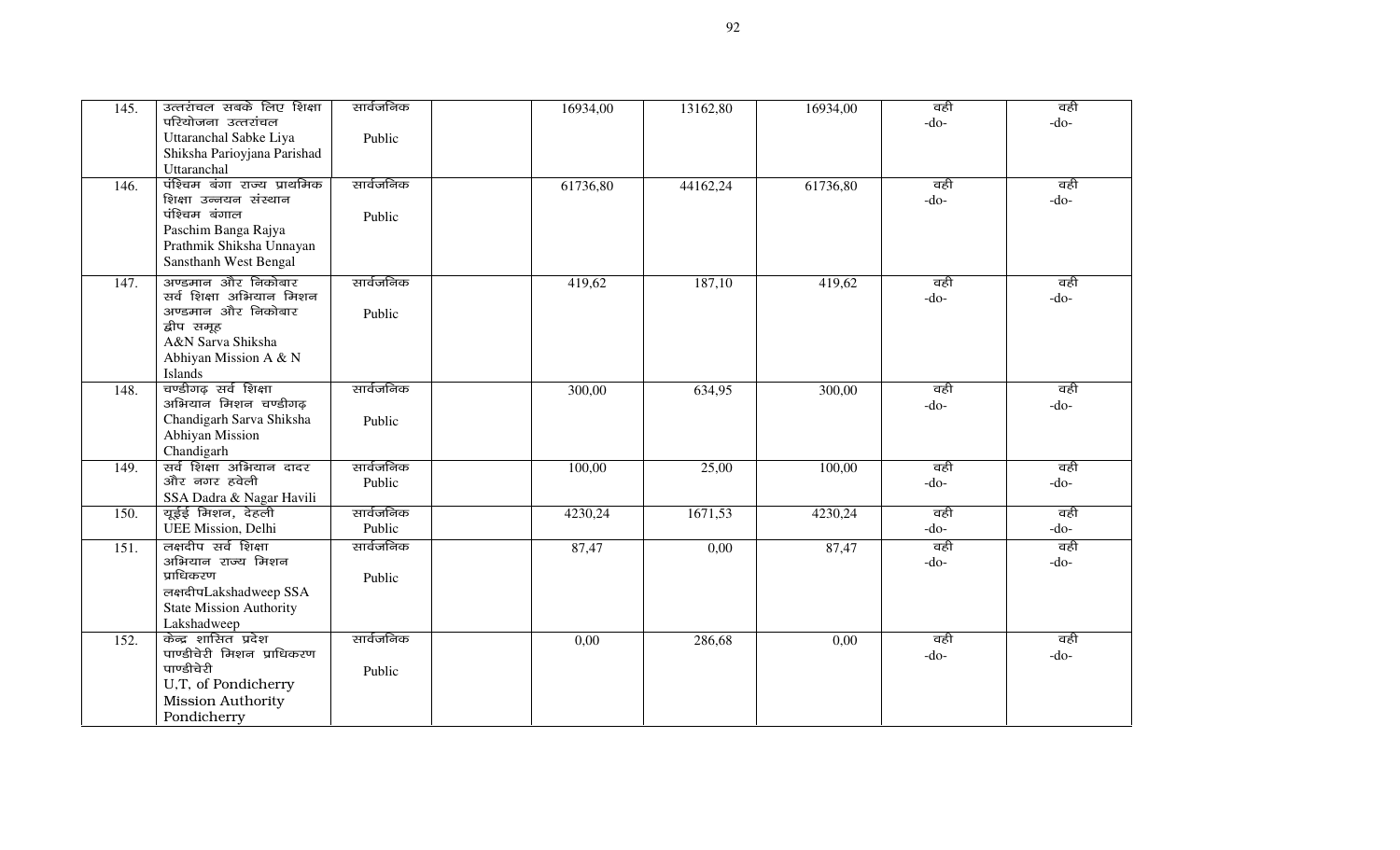### परिशिष्ट **X** – अ

### *APPENDIX- X- A*

## बजट अनुमान 2008–2009 में जिस नई सेवा/नए सेवा प्रपत्र के लिए प्रावधान किया गया है उसका ब्यौरा

Particulars of "New Service/ New Instrument of Service" for which provision is made in the Budget Estimates 2008-09

|       |                                                                |                 |                     | (In crores of Rupees) |
|-------|----------------------------------------------------------------|-----------------|---------------------|-----------------------|
| S No. | Name of the Scheme                                             | Demand Number   | Provision in Budget | Remarks*              |
|       |                                                                | and Major Head/ | Estimates 2008-09   |                       |
|       |                                                                | Sub-Head        |                     |                       |
| 1.    | 2.                                                             | 3.              | 4.                  | 5.                    |
|       |                                                                |                 |                     |                       |
| 1.    | Support to one year pre-primary in Government                  | 3601            | .01                 |                       |
|       | local body schools                                             | 3602            | .01                 |                       |
|       | सरकारी/ स्थानीय निकाय के स्कूलों में एक वर्ष अवधि की           | 2202            | 89.98               |                       |
|       | प्राथमिक पूर्व कक्षा हेतु सहायता                               | 2552            | 10.00               |                       |
|       |                                                                | <b>Total</b>    | 100.00              |                       |
| 2.    | <b>New Model Schools</b>                                       | 3601            | .01                 |                       |
|       | नए आदर्श विद्यालय                                              | 3602            | .01                 |                       |
|       |                                                                | 2202            | 582.78              |                       |
|       |                                                                | 2552            | 67.20               |                       |
|       |                                                                | <b>Total</b>    | 650.00              |                       |
| 3.    | Upgrading 2000 KGBVs                                           | 3601            | .01                 |                       |
|       |                                                                | 3602            | .01                 |                       |
|       | $2000$ कस्तूरबा गांधी बालिका विद्यालयों के आवासीय छात्रावासों/ | 2202            | 71.98               |                       |
|       | छात्राओं के लिए छात्रावासों को स्तरोन्नत करना                  | 2552            | 8.00                |                       |
|       |                                                                |                 | 80.00               |                       |
| 4.    | Literacy Programme for 35+ age group                           | 3601            | .01                 |                       |
|       |                                                                | 3602            | .01                 |                       |
|       | 35+आयु वर्ग के लिए साक्षरता कार्यक्रम                          | 2202            | 14.98               |                       |
|       |                                                                |                 |                     |                       |
|       |                                                                |                 | 15.00               |                       |

**2008-09**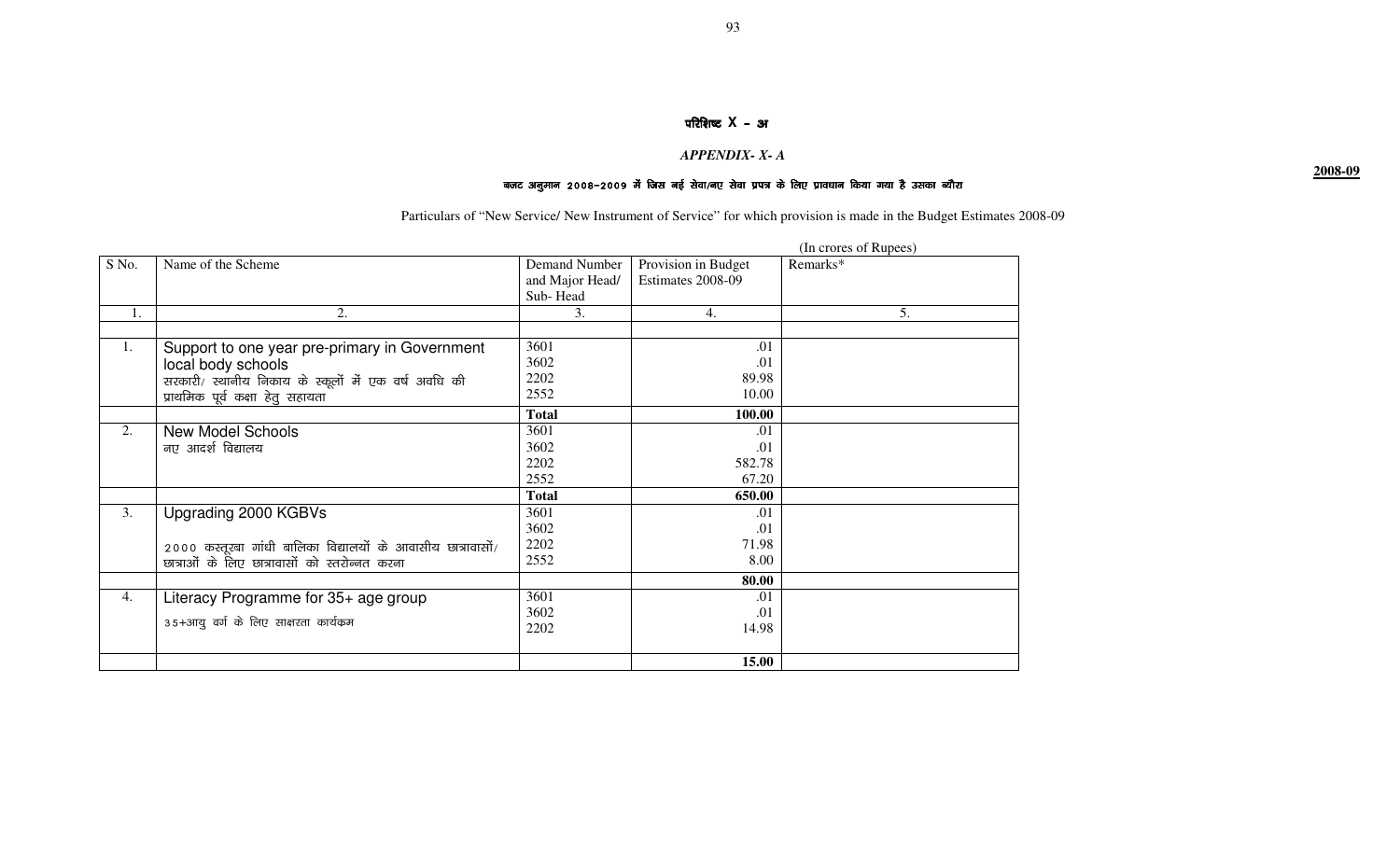## उद्देश्य शीर्ष सहित विस्तृत प्रावानि का बद्ध आप का सहित पर का बाज कि उसके बाला विवरण - मानव संसाधन विकास मंत्रालयत्र, स्कूल शिक्षा और साक्षरता विभाग<br>STATEMENT SHOWING THE DETAILED PROVISION OBJECT HEAD-WISE MINISTRY OF HU LITERACY

मॉॅंग संख्या ः ५७

DEMAND NO. 57

| (Rs. In thousands) (रु. हजार में) |               |                                               |                          |                                  |           |                         |       |                                               |                          |                         |                        |
|-----------------------------------|---------------|-----------------------------------------------|--------------------------|----------------------------------|-----------|-------------------------|-------|-----------------------------------------------|--------------------------|-------------------------|------------------------|
| वास्तविक – 2006–2007              |               | बजट अनुमान 2007-2008                          |                          | संशोधित अनुमान 2007-2008         |           | उद्देश्य शीर्ष का       | शीर्ष | उददेश्य शीर्ष का ब्यौरा                       |                          | बजट अनुमान 2008-2009    |                        |
| Actuals 2006-2007                 |               | <b>Budget Estimates</b>                       |                          | Revised Estimates 2007-          |           | ब्यौरा (हिन्दी में)     | कोड   | (अंग्रेजी में)                                |                          | <b>Budget Estimates</b> |                        |
|                                   |               | 2007-2008                                     |                          | 2008                             |           | Description             | Head  | Description                                   |                          | 2008-2009               |                        |
|                                   |               |                                               |                          |                                  |           | Object Head             | Code  | Object Head (in                               |                          |                         |                        |
|                                   |               |                                               |                          |                                  |           | (in Hindi)              |       | English)                                      |                          |                         |                        |
| योजनागत                           | योजनेतर       | योजनागत                                       | योजनेतर                  | योजनागत                          | योजनेतर   |                         |       |                                               | योजनागत                  | योजनेतर                 | कुल                    |
| Plan                              | Non-          | Plan                                          | Non-Plan                 | Plan                             | Non-Plan  |                         |       |                                               | Plan                     | <b>Non-Plan</b>         | <b>Total</b>           |
|                                   | Plan          |                                               |                          |                                  |           |                         |       |                                               |                          |                         |                        |
| 1                                 | $\mathbf{2}$  | 3                                             | 4                        | 5                                | 6         | $\overline{\mathbf{z}}$ | 8     | $\boldsymbol{9}$                              | 10                       | 11                      | 12                     |
| 2,29,15                           | 1,48,69       | 3,51,50                                       | 1,58,30                  | 3,61,50                          | 1,61,33   | वेतन                    | 01    | Salaries                                      | 3,20,00                  | 2,83,00                 | 6,03,00                |
| 2,09                              |               |                                               |                          | 3,00                             | $-$       | मजदूरी                  | 02    | Wages                                         | 3,00                     |                         | 3,00                   |
| 5,46                              | 1,50          | 10,00                                         | 2,10                     | 11,00                            | 2,10      | स्मयोपरि भत्ता          | 03    | Overtime                                      | 7,00                     | 7,10                    | 14,10                  |
|                                   |               |                                               |                          |                                  |           |                         |       | Allowance                                     |                          |                         |                        |
| 4,00                              | 1,17          | 13,50                                         | 3,10                     | 13,50                            | 3,10      | चिकित्सीय उपचार         | 06    | MedicalTreatment                              | 3,00                     | 13,00                   | 16,00                  |
| 89,36                             | 8,96          | 2,52,00                                       | 14,90                    | 2,60,00                          | 15,30     | घरेलू यात्रा व्यय       | 11    | <b>Domestic Travel</b>                        | 1,17,00                  | 75,30                   | 1,92,30                |
|                                   |               |                                               |                          |                                  |           |                         |       | Expenses                                      |                          |                         |                        |
| 23,66                             | $ -$          | 85,00                                         | $-\,-$                   | 85,00                            |           | विदेश यात्रा व्यय       | 12    | Foreign Travel                                | 50,00                    | 35,00                   | 85,00                  |
|                                   |               |                                               |                          |                                  |           |                         |       | Expenses                                      |                          |                         |                        |
| 1,17,63                           | 31,44         | 1,14,00                                       | 35,90                    | 1,42,00                          | 37,47     | क्र्यालय व्यय           | 13    | Office Expenses                               | 1,51,00                  | 1,32,60                 | 2,83,60                |
| 38,09                             | 2,10          | 41,00                                         | 4,70                     | 76,00                            | 4,70      | प्रकाशन                 | 16    | Publications                                  | 50,00                    | 20,70                   | 70,70                  |
| 17                                | $- -$         | $- -$                                         | $- -$                    | $- -$                            | $-$       |                         | 17    | <b>Banking Cash</b><br><b>Transaction Tax</b> | $\overline{\phantom{m}}$ | 30                      | 30                     |
| 1,36,71                           | $- -$         | 4,19,00                                       | $- -$                    | 5,16,00                          |           | अन्य प्रशासनिक          | 20    | Other Administ-                               | 4,80,00                  | $--$                    | 4,80,00                |
|                                   |               |                                               |                          |                                  |           | व्यय                    |       | -rative Expenses                              |                          |                         |                        |
| 37,95,22                          | $ -$          | 41,50,00                                      | $- -$                    | 46,88,00                         | $-$       | विज्ञापन और प्रचार      | 26    | Advertising and                               | 28,00,00                 | $- -$                   | 28,00,00               |
|                                   |               |                                               |                          |                                  |           |                         |       | Publicity                                     |                          |                         |                        |
| 5,91,47                           | $\sim$ $\sim$ | 24,80,00                                      | $- -$                    | 24,31,00                         |           | व्यावसायिक और           | 28    | Payments for                                  | 23,65,00                 | $- -$                   | 23,65,00               |
|                                   |               |                                               |                          |                                  |           | विशेष सेवाओं के         |       | Professional and                              |                          |                         |                        |
|                                   |               |                                               |                          |                                  |           | लिए भुगतान              |       | <b>Special Services</b>                       |                          |                         |                        |
| 16704,89,54                       | 2,60,97       | 22111,84,00                                   |                          | 947,00,00 22105,10,00            | 995,88,00 | सहायता अनुदान           | 31    | Grant-in-aid                                  | 267,36,50,00             |                         | 1041,90,00 27778,40,00 |
| 2,96                              | 1,77          |                                               | 2,03,00                  | 3,00                             | 2,23,00   | टन्य प्रभार             | 50    | Other Charges                                 | 4,00                     | 2,43,00                 | 2,47,00                |
| $\overline{\phantom{a}}$          | $--$          |                                               | $\overline{\phantom{a}}$ | 750,00,00                        |           | ऋण एवं अग्रिम           | 55    | Loans & Advances                              | $\overline{\phantom{a}}$ |                         |                        |
|                                   |               |                                               |                          |                                  |           | अंतर-खाता अंतरण         |       |                                               |                          |                         |                        |
| 8935,00,00                        | $ -$          | 10393,00,00                                   | $- -$                    | 11128,00,00                      |           |                         | 63    | <b>Inter Account</b>                          | 12817,00,00              | $ -$                    | 12817,00,00            |
|                                   |               |                                               |                          |                                  | $- -$     | पुनर्वसूलियों को        |       | Transfer                                      |                          |                         |                        |
| $-8741, 67, 27$                   | $\sim$ $-$    | $-10393,00,00$                                |                          | 11878,00,00                      |           | घटाना                   | 70    | Deduct<br>Recoveries                          | $-12817,00,00$           |                         | $-- -12817,00,00$      |
| 16948,58,24 4,56,60               |               | 22191,00,00                                   |                          | 951,22,00 22191,00,00 1000,35,00 |           | कुल योग                 |       | <b>Grand Total</b>                            | 26800,00,00              |                         | 1050,00,00 27850,00,00 |
|                                   |               |                                               |                          |                                  |           | प्रभारित                |       | Charged                                       |                          |                         |                        |
|                                   |               |                                               |                          |                                  |           | स्वीकृत                 |       | <b>Voted</b>                                  |                          |                         |                        |
| 16948,58,24 4,56,60               |               | 22191,00,00 9,51,22,00 22191,00,00 1000,35,00 |                          |                                  |           |                         |       |                                               | 26800,00,00              |                         | 1050,00,00 27850,00,00 |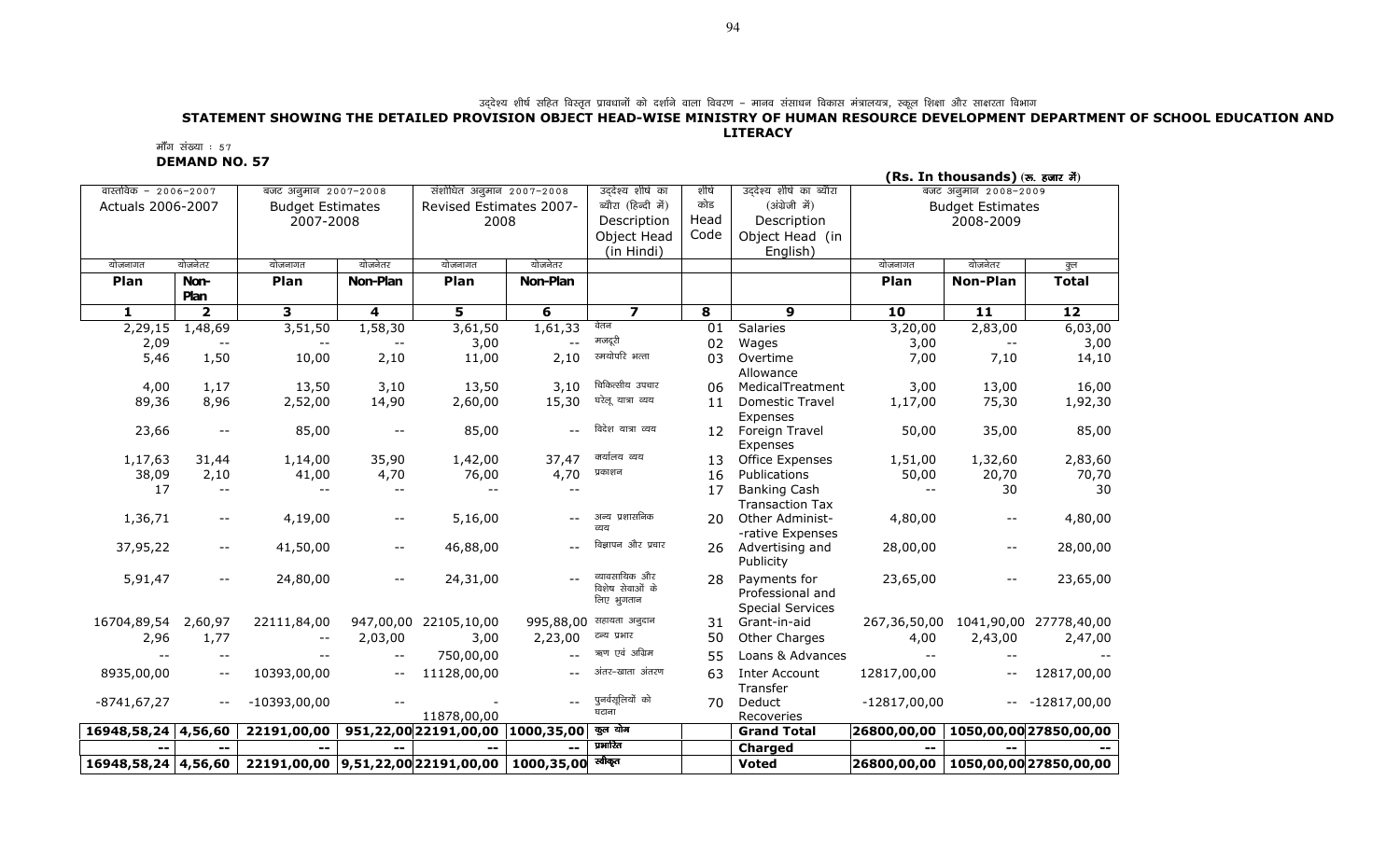परिशिष्ट X – **न** *APPENDIX- X- N* 

## स्कूल शिक्षा एवं साक्षरता विभाग<br>बाह्य कर्ने

Department of School Education & Literacy ….

राज्यों/जिला स्तर के स्वायत्त निकायों को सीधे केन्द्रीय सहायता

## Direct Transfers of Central Assistance to States/ District Level Autonomous Bodies

मॉॅंग संख्या ः ५७

Demand No. 57

|        |                                                                                                                                                                                      |      |         |                          | (रु. करोइ में)           |
|--------|--------------------------------------------------------------------------------------------------------------------------------------------------------------------------------------|------|---------|--------------------------|--------------------------|
| Sl.No. | Name of the Scheme                                                                                                                                                                   |      |         |                          | Allocation in BE 2008-09 |
| 1.     | Mahila Samakhya<br>महिला समाख्या                                                                                                                                                     | 2202 | 33.85   | 33.85                    | 38.00                    |
| 2.     | District Primary Education Programme (EAP)<br>जिला प्राथमिक शिक्षा कार्यक्रम                                                                                                         | 2202 | 77.97   | 97.91                    | 50.00                    |
| 3.     | Sarva Shiksha Abhiyan<br>सर्व शिक्षा अभियान                                                                                                                                          | 2202 | 9760.24 | 12020.24                 | 11939.98                 |
| 4.     | Upgrading 2000 KGBV's (Residential Schools, Hostels/<br>Girls Hostels)<br>2000कस्तूरबा गांधीबालिका विद्यालयों के आवासीय छात्रावासों/<br>छात्राओं के लिए छात्रावासोंको स्तरोन्नत करना | 2202 |         | $- -$                    | 71.98                    |
| 5.     | Literacy Programme for 35+ Age Group<br>35+आयु वर्ग के लिए साक्षरता कार्यक्रम                                                                                                        | 2202 | $-$     | $- -$                    | 14.98                    |
| 6.     | Support to Pre-Primary in Govt. local body Schools<br>सरकारी/स्थानीय निकाय के स्कूलों में एक वर्ष अवधि की<br>प्राथमिक पूर्व कक्षा हेतु सहायता                                        | 2202 | $- -$   | $\overline{\phantom{a}}$ | 89.98                    |
| 7.     | Adult Education and Skill Development<br>प्रौढ़ शिक्षा और कौशल विकास योजना                                                                                                           | 2202 | 289.80  | 146.80                   | 317.10                   |

(Amount in crores of Rupees)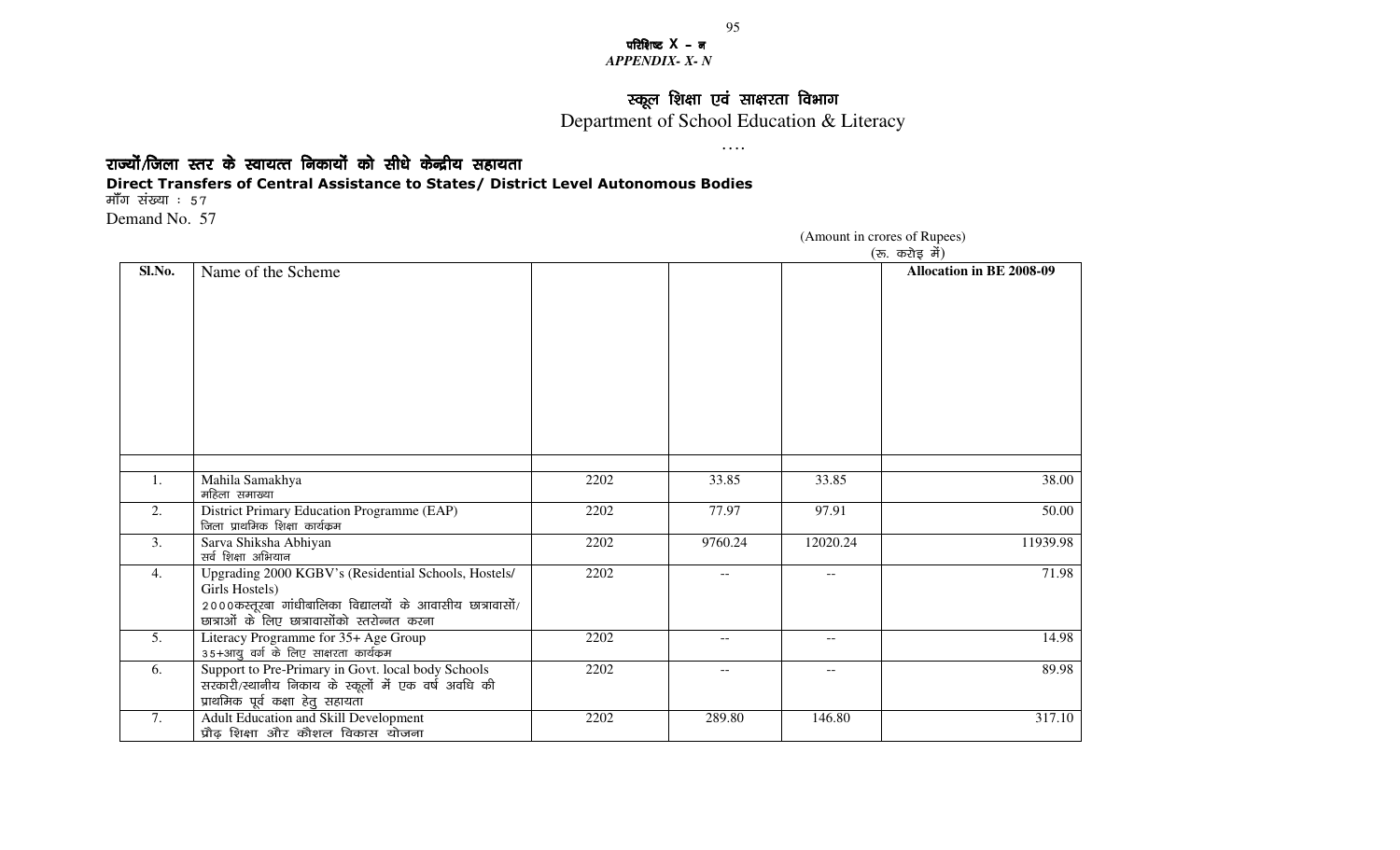## Edga और उच्चतर शिक्षा विभाग<br>Department of School Founction & L

**Department of School Education & Literacy** 

मांग संख्या.57

# Demand No. 57<br>वित्त वर्ष 2008–0<mark>9 हेतु मासिक/तिमाही व्यय योजना को दर्शाने वाले विवरण</mark>

**Statement Showing Monthly/ Quarterly Expenditure Plan for the Financial Year 2008-09**

(रू० करोड़ में )

|                 |                         |                         |                         |                         |                            | (Rs. in Crore)             |
|-----------------|-------------------------|-------------------------|-------------------------|-------------------------|----------------------------|----------------------------|
| 2008-09         | योजनागत                 | संचित                   | योजनेत्तर               | संचित                   | कुल                        | संचित                      |
|                 | Plan                    | कूल                     | <b>Non-Plan</b>         | कूल                     | <b>Total</b>               | dqy                        |
|                 |                         | (योजनागत)               |                         | (योजनेत्तर)             | $(1+3)$                    | Cummulative                |
|                 |                         | <b>Cummulative</b>      |                         | <b>Cummulative</b>      |                            |                            |
|                 |                         | Total (Plan)            |                         | Total (Non-Plan)        |                            | Total                      |
|                 |                         |                         |                         |                         |                            |                            |
|                 |                         |                         |                         |                         |                            | $(2+4)$                    |
|                 |                         | 2                       | 3                       | $\overline{4}$          | 5                          | 6                          |
| अप्रैल          | 1786.00                 | 1786.00                 | 87.50                   | 87.50                   | 1873.50                    | 1873.50                    |
| April           |                         |                         |                         |                         |                            |                            |
| मई              | 1787.00                 | 3573.00                 | 87.50                   | 175.00                  | 1874.50                    | 3748.00                    |
| May             |                         |                         |                         |                         |                            |                            |
| जून             | 1787.00                 | 5360.00                 | 87.50                   | 262.50                  | 1874.50                    | 5622.50                    |
| June            |                         |                         |                         |                         |                            |                            |
| प्रथम           | 5360.00                 | 5360.00                 | 262.50                  | 262.50                  | 5622.50                    | 5622.50                    |
| तिमाही          | (बजट अनुमान का          | (बजट अनुमान का          | (बजट अनुमान का          | (बजट अनुमान का          | (बजट अनुमान का             | (बजट अनुमान का             |
| 1 <sup>st</sup> | $20\%$ )                | $25\%$ )                | $25\%$ )                | $25\%$ )                | $20.19\%$ )                | $20.19\%$ )                |
| Quarter         | $(20\% \text{ of } BE)$ | $(25\% \text{ of } BE)$ | $(25\% \text{ of } BE)$ | $(25\% \text{ of } BE)$ | $(20.19\% \text{ of } BE)$ | $(20.19\% \text{ of } BE)$ |
| जुलाई           | 2233.00                 | 7593.00                 | 87.50                   | 350.00                  | 2320.50                    | 7943.00                    |
| July            |                         |                         |                         |                         |                            |                            |
| अगस्त           | 2233.00                 | 9826.00                 | 87.50                   | 437.50                  | 2320.50                    | 10263.50                   |
| August          |                         |                         |                         |                         |                            |                            |
| सितम्बर         | 2234.00                 | 12060.00                | 87.50                   | 525.00                  | 2321.50                    | 12585.00                   |
| September       |                         |                         |                         |                         |                            |                            |
| द्वितीय         | 6700.00                 | 12060.00                | 262.50                  | 525.00                  | 6962.50                    | 12585.00                   |
| तिमाही          | (बजट अनुमान का          | (बजट अनुमान का          | (बजट अनुमान का          | (बजट अनुमान का          | (बजट अनुमान का             | (बजट अनुमान का             |
| $2nd$ Quarter   | $25\%)$                 | $45\%$                  | $25\%)$                 | $50\%$                  | $25\%)$                    | $45.19\%)$                 |
|                 | $(25\% \text{ of } BE)$ | $(45\% of BE)$          | $(25\% \text{ of } BE)$ | $(50\% \text{ of BE})$  | $(25\% \text{ of BE})$     | $(45.19\% \text{ of BE})$  |